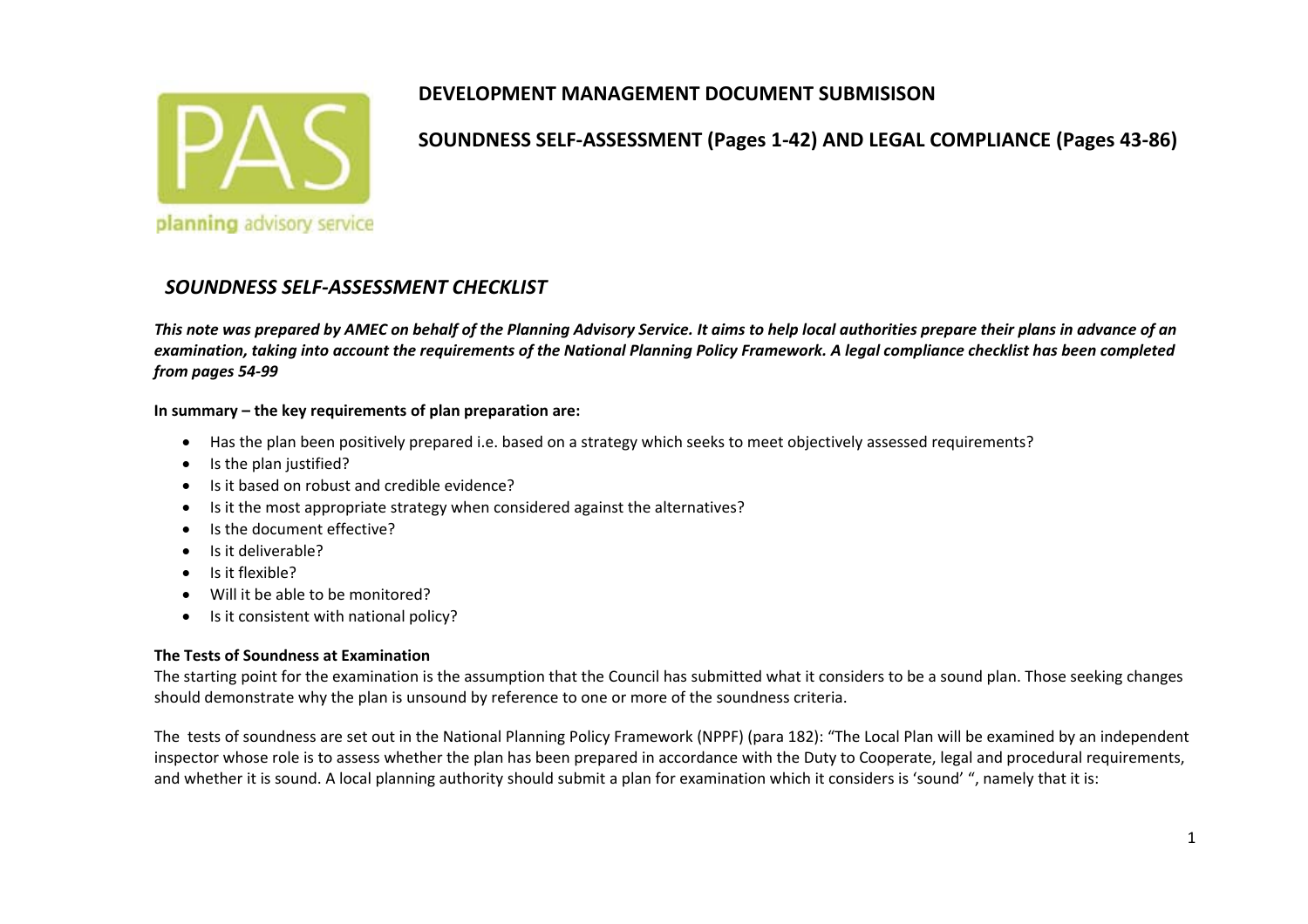

### **SOUNDNESS SELF‐ASSESSMENT (Pages 1‐42) AND LEGAL COMPLIANCE (Pages 43‐86)**

1. Positively Prepared: based on a strategy which seeks to meet objectively assessed development and infrastructure requirements This means that the Development Plan Document (DPD) should be based on <sup>a</sup> strategy which seeks to meet objectively assessed development and infrastructure requirements, including unmet requirements from neighbouring authorities where it is reasonable to do so and consistent with achieving sustainable development. The NPPF has 12 principles through which it expects sustainable development can be achieved.

# 2. Justified: the most appropriate strategy when considered against the reasonable alternatives, based on proportionate evidence

This means that the DPD should be based on <sup>a</sup> robust and credible evidence base involving:

- $\bullet$ Research/fact finding: the choices made in the plan are backed up by facts.
- $\bullet$ Evidence of participation of the local community and others having <sup>a</sup> stake in the area; and

The DPD should also provide the most appropriate strategy when considered against reasonable alternatives. These alternatives should be realistic and subject to sustainability appraisal. The DPD should show how the policies and proposals help to ensure that the social, environmental, economic and resource use objectives of sustainability will be achieved.

#### 3. Effective: deliverable over its period based on effective joint working on cross-boundary strategic priorities

This means the DPD should be deliverable, requiring evidence of:

- **•** Sound infrastructure delivery planning;
- $\bullet$ Having no regulatory or national planning barriers to delivery;
- $\bullet$ Delivery partners who are signed up to it; and
- Coherence with the strategies of neighbouring authorities.
- $\bullet$ The DPD should be flexible and able to be monitored.

The DPD should indicate who is to be responsible for making sure that the policies and proposals happen and when they will happen. The plan should be flexible to deal with changing circumstances, which may involve minor changes to respond to the outcome of the monitoring process or more significant changes to respond to problems such as lack of funding for major infrastructure proposals. Although it is important that policies are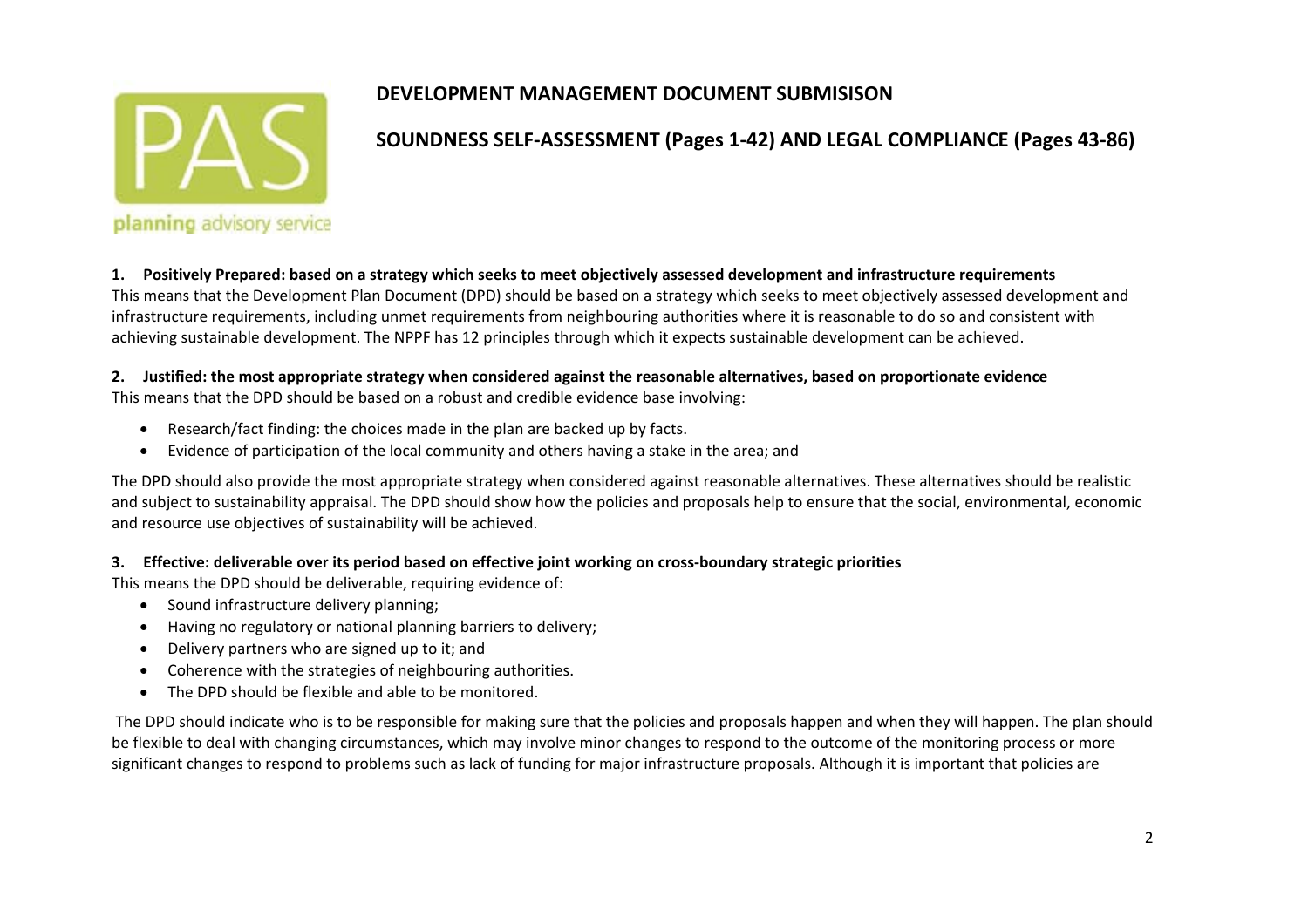

### **SOUNDNESS SELF‐ASSESSMENT (Pages 1‐42) AND LEGAL COMPLIANCE (Pages 43‐86)**

flexible, the DPD should make clear that major changes may require <sup>a</sup> formal review including public consultation. Any measures which the Council has included to make sure that targets are met should be clearly linked to an Annual Monitoring Report.

#### **4. Consistent with national policy: enabling the delivery of sustainable development**

The demonstration of this is <sup>a</sup> 'lead' policy on sustainable development which specifies how decisions are to be made against the sustainability criterion (see the Planning Portal for <sup>a</sup> model policy www.planningportal). If you are not using this model policy, the Council will need to provide clear and convincing reasons to justify its approach.

The following table sets out the requirements associated with these four tests of soundness. Suggestions for evidence which could be used to support these requirements are set out, although these have to be viewed in the context of the plan being prepared. Please don't assume that you have got to provide all of these, they are just suggestions of what could be relevant.

The Duty to Co‐operate will also be assessed as part of the examination process.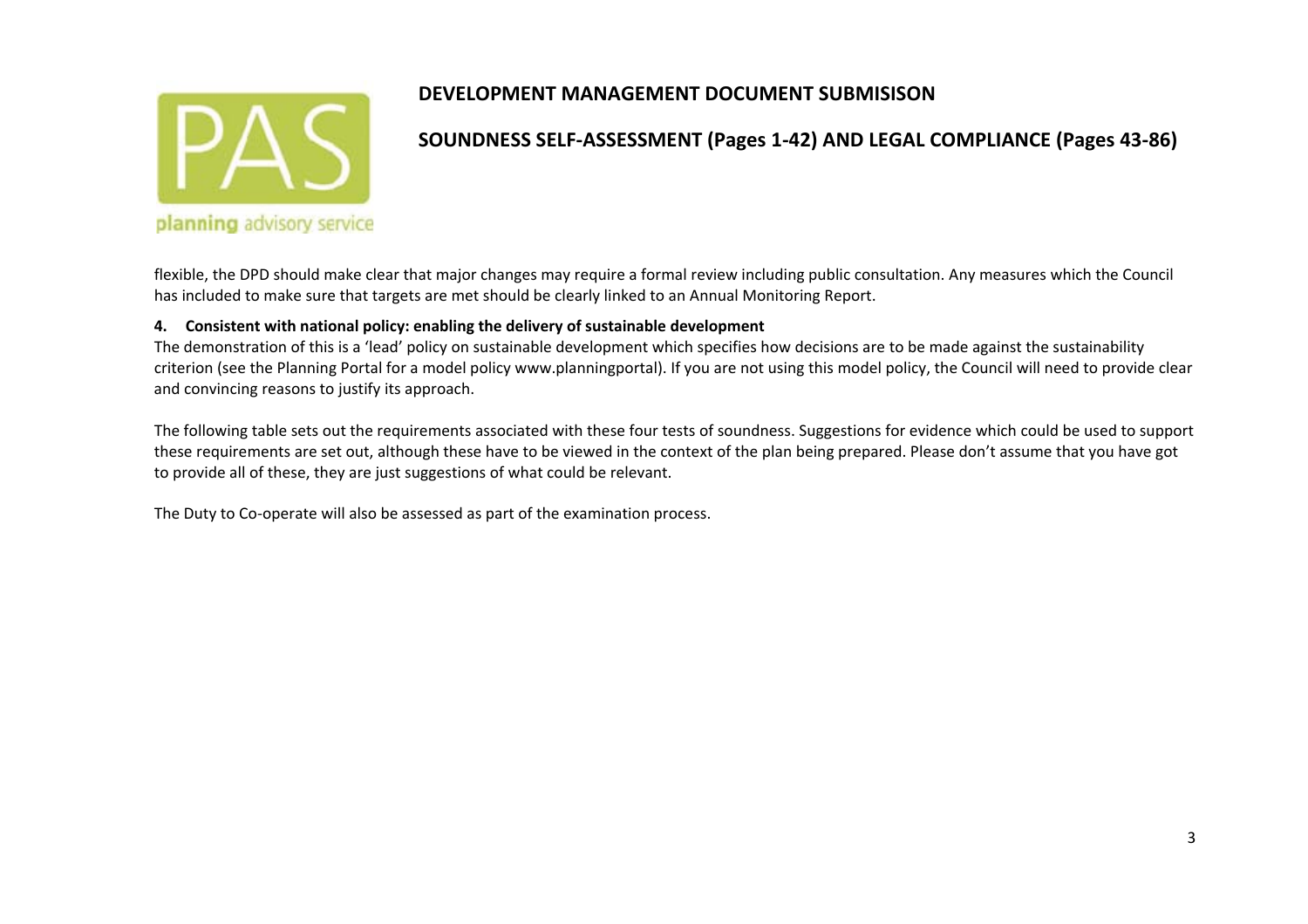

| Soundness Test and Key Requirements | <b>Possible Evidence</b>                                                                                                                                                                                                                                                                                        | Evidence Provided |
|-------------------------------------|-----------------------------------------------------------------------------------------------------------------------------------------------------------------------------------------------------------------------------------------------------------------------------------------------------------------|-------------------|
|                                     | Positively Prepared: the plan should be prepared based on a strategy which seeks to meet objectively assessed development and infrastructure requirements,<br>including unmet requirements from neighbouring authorities where it is reasonable to do so and consistent with achieving sustainable development. |                   |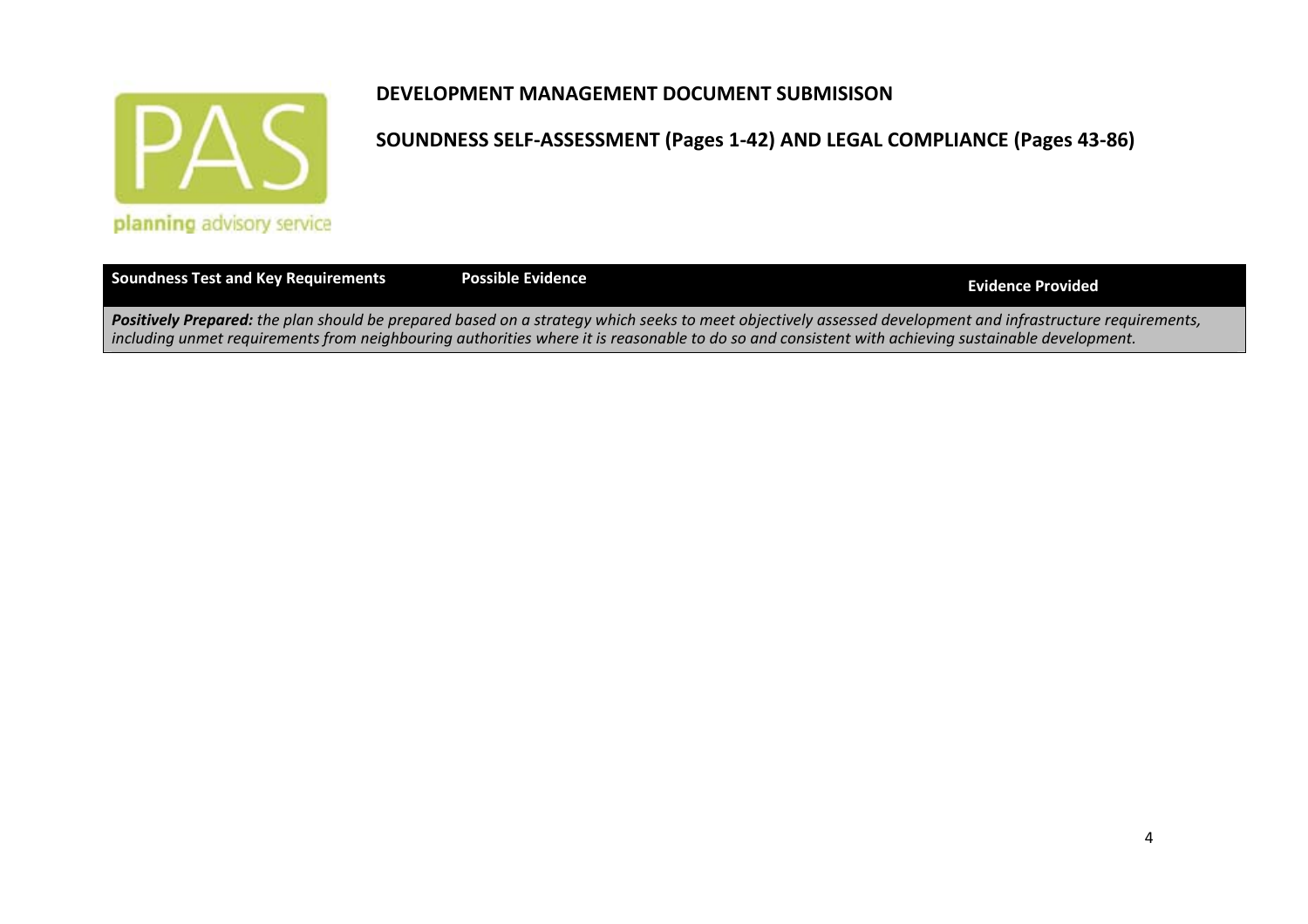

|  |  |  |  |  | planning advisory service |
|--|--|--|--|--|---------------------------|
|--|--|--|--|--|---------------------------|

| <b>Soundness Test and Key Requirements</b>                                                                                                                                                                                                                                                                                                                                                                                                                      | <b>Possible Evidence</b>                                                                                                                                                                                                                                                                                                                                                                                                                                                                                                                                                               | <b>Evidence Provided</b>                                                                                                                                                                                                                                                                                                                                                                                                                                                                                                                     |
|-----------------------------------------------------------------------------------------------------------------------------------------------------------------------------------------------------------------------------------------------------------------------------------------------------------------------------------------------------------------------------------------------------------------------------------------------------------------|----------------------------------------------------------------------------------------------------------------------------------------------------------------------------------------------------------------------------------------------------------------------------------------------------------------------------------------------------------------------------------------------------------------------------------------------------------------------------------------------------------------------------------------------------------------------------------------|----------------------------------------------------------------------------------------------------------------------------------------------------------------------------------------------------------------------------------------------------------------------------------------------------------------------------------------------------------------------------------------------------------------------------------------------------------------------------------------------------------------------------------------------|
| Vision and Objectives<br>Has the LPA clearly identified what the issues<br>are that the DPD is seeking to address? Have<br>priorities been set so that it is clear what the<br>DPD is seeking to achieve?<br>Does the DPD contain clear vision(s) and<br>objectives which are specific to the place? Is<br>there a direct relationship between the<br>identified issues, the vision(s) and the<br>objectives?                                                   | Sections of the DPD and other documents<br>which set out (where applicable) the vision,<br>strategic objectives, key outcomes expected,<br>spatial portrait and issues to be addressed.<br>Relevant sections of the DPD which explain<br>$\bullet$<br>how policies derive from the objectives and<br>are designed to meet them.<br>The strategic objectives of the DPD, and the<br>$\bullet$<br>commentary in the DPD of how they derive<br>from the spatial portrait and vision, and how                                                                                              | The Development Management Document seeks to<br>provide the detailed criteria and standard based policies by<br>which planning applications will be determined and to be a<br>key vehicle in delivering the vision and objectives set out in<br>the adopted Core Strategy (2010).<br>Due to the nature of the relationship between the DMD<br>and Core Strategy, the DMD vision and objectives can be<br>considered to be the same as those of the Core Strategy.                                                                            |
| Is it clear how the policies will meet the<br>objectives? Are there any obvious gaps in the<br>policies, having regard to the objectives of the<br>DPD?<br>Have reasonable alternatives to the quantum of<br>development and overall spatial strategy been<br>considered?<br>Are the policies internally consistent?<br>Are there realistic timescales related to the<br>objectives?<br>Does the DPD explain how its key policy<br>objectives will be achieved? | the objectives are consistent with one<br>another.<br>• Sections of the DPD which address delivery,<br>the means of delivery and the timescales for<br>key developments through evidenced<br>infrastructure delivery planning.<br>Confirmation from the relevant agencies that<br>$\bullet$<br>they support the objectives and the identified<br>means of delivery.<br>Information in the local development scheme,<br>or provided separately, about the scope and<br>content (actual and intended) of each DPD<br>showing how they combine to provide a<br>coherent policy structure. | The DMD polices have been informed by the consultation<br>and through the Sustainability Appraisal process.<br>The Plan preparation process also involved preparing a<br>sustainability appraisal which was carried out<br>simultaneously. Appraisal at different stages of the plan<br>production informed policy direction.<br>The policies within this Plan are consistent with <b>Enfield's</b><br>Local Plan, the Mayor's London Plan, emerging Area Action<br>Plans, and the Council's approved Local Development<br>Scheme 2013-2016. |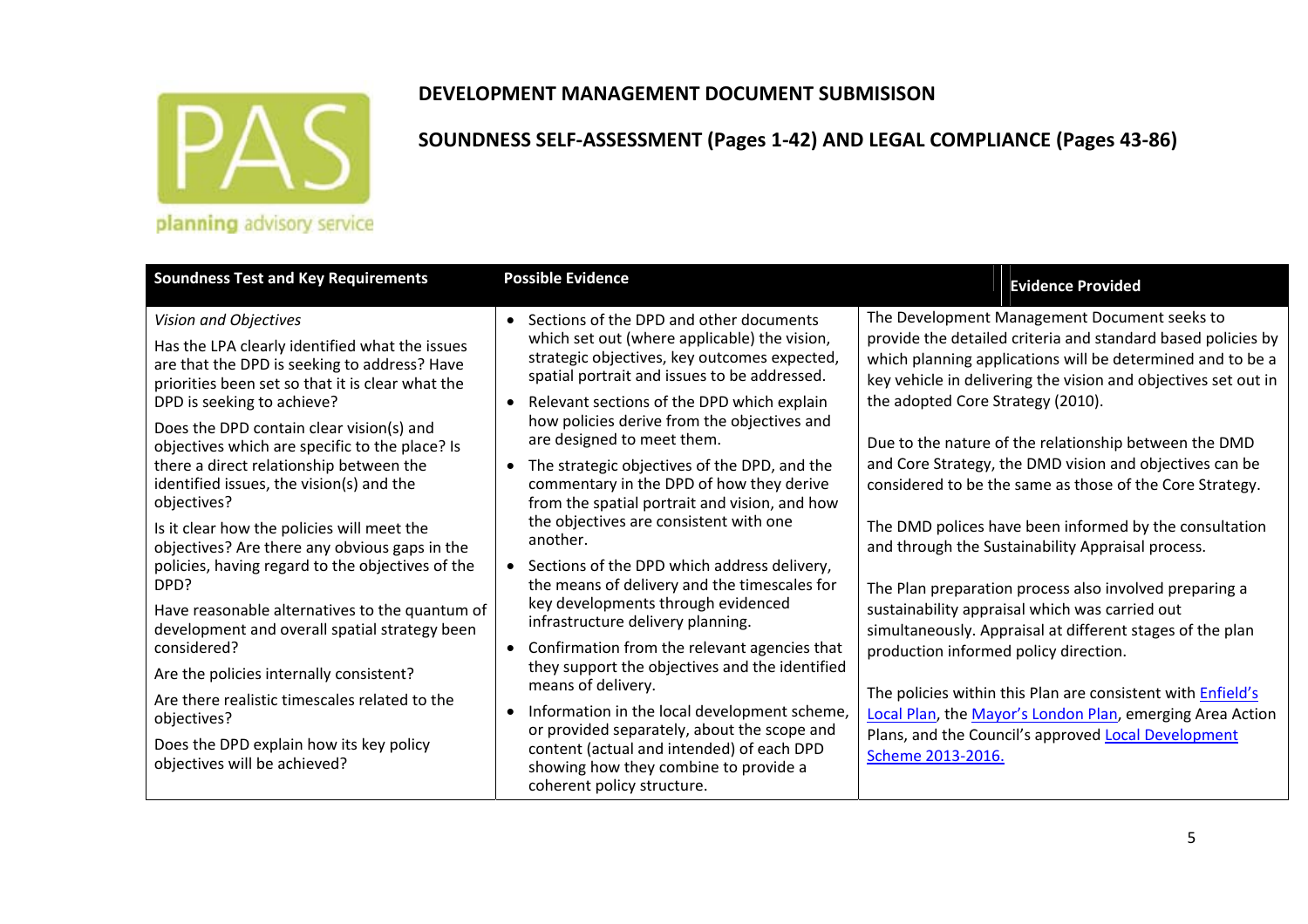

### **DEVELOPMENT MANAGEMENT DOCUMENT SUBMISISON**

| <b>Soundness Test and Key Requirements</b>                                                                                                                                                                                                                                                                                                                                                                                                                                    | <b>Possible Evidence</b>                                                                                                                                                                                                                                                                                                                                      | <b>Evidence Provided</b>                                                                                                                                                                                                                                                                                                                                                                                                                                                                                                                                                                                                                                                                                                                                                                                                                                                                                                                                                                         |
|-------------------------------------------------------------------------------------------------------------------------------------------------------------------------------------------------------------------------------------------------------------------------------------------------------------------------------------------------------------------------------------------------------------------------------------------------------------------------------|---------------------------------------------------------------------------------------------------------------------------------------------------------------------------------------------------------------------------------------------------------------------------------------------------------------------------------------------------------------|--------------------------------------------------------------------------------------------------------------------------------------------------------------------------------------------------------------------------------------------------------------------------------------------------------------------------------------------------------------------------------------------------------------------------------------------------------------------------------------------------------------------------------------------------------------------------------------------------------------------------------------------------------------------------------------------------------------------------------------------------------------------------------------------------------------------------------------------------------------------------------------------------------------------------------------------------------------------------------------------------|
| The presumption in favour of sustainable<br>development (NPPF paras 6-17)<br>Local Plans should meet objectively assessed<br>needs, with sufficient flexibility to adapt to<br>rapid change, unless:<br>-any adverse impacts of doing so would<br>significantly and demonstrably outweigh the<br>benefits, when assessed against the policies in<br>this Framework taken as a whole; or<br>-specific policies in this Framework indicate<br>development should be restricted. | An evidence base which establishes the<br>development needs of the plan area (see<br>Justified below) and includes a flexible<br>approach to delivery (see 'Section 3<br>Effective', below).<br>An audit trail showing how and why the<br>quantum of development, preferred overall<br>strategy and plan area distribution of<br>development were arrived at. | The DMD seeks to positively contribute towards<br>implementing the vision and objectives of the Mayor's<br>London Plan and implement the spatial strategy and<br>objectives of Enfield's Core Strategy, in particular meeting<br>housing quality requirements, protecting employment<br>land, community facilities and green spaces for Enfield's<br>growing population.<br>The policy guidance is based on robust evidence<br>supporting the adopted Enfield Local Plan (Core<br>Strategy 2010), updated where necessary. The evidence<br>base is considered as sufficiently flexible to respond to<br>changing circumstances and site specific issues. The<br>evidence base supporting the Submission DMD is provided<br>and is annexed to this report.<br>The DMD will be monitored to ensure its effectiveness<br>against a number of indicators via Enfield's Local Plan<br>Monitoring Report. Where necessary the Council will<br>review and reassess principles, approaches and guidance. |
| Policies in Local Plans should follow the<br>approach of the presumption in favour of<br>sustainable development so that it is clear that                                                                                                                                                                                                                                                                                                                                     | A policy or policies which reflect the<br>$\bullet$<br>principles of the presumption in favour of<br>sustainable development (see model policy at                                                                                                                                                                                                             | It is the Council's view that the DMD policies collectively<br>reflect a presumption in favour of sustainable<br>development and how the presumption is to be applied                                                                                                                                                                                                                                                                                                                                                                                                                                                                                                                                                                                                                                                                                                                                                                                                                            |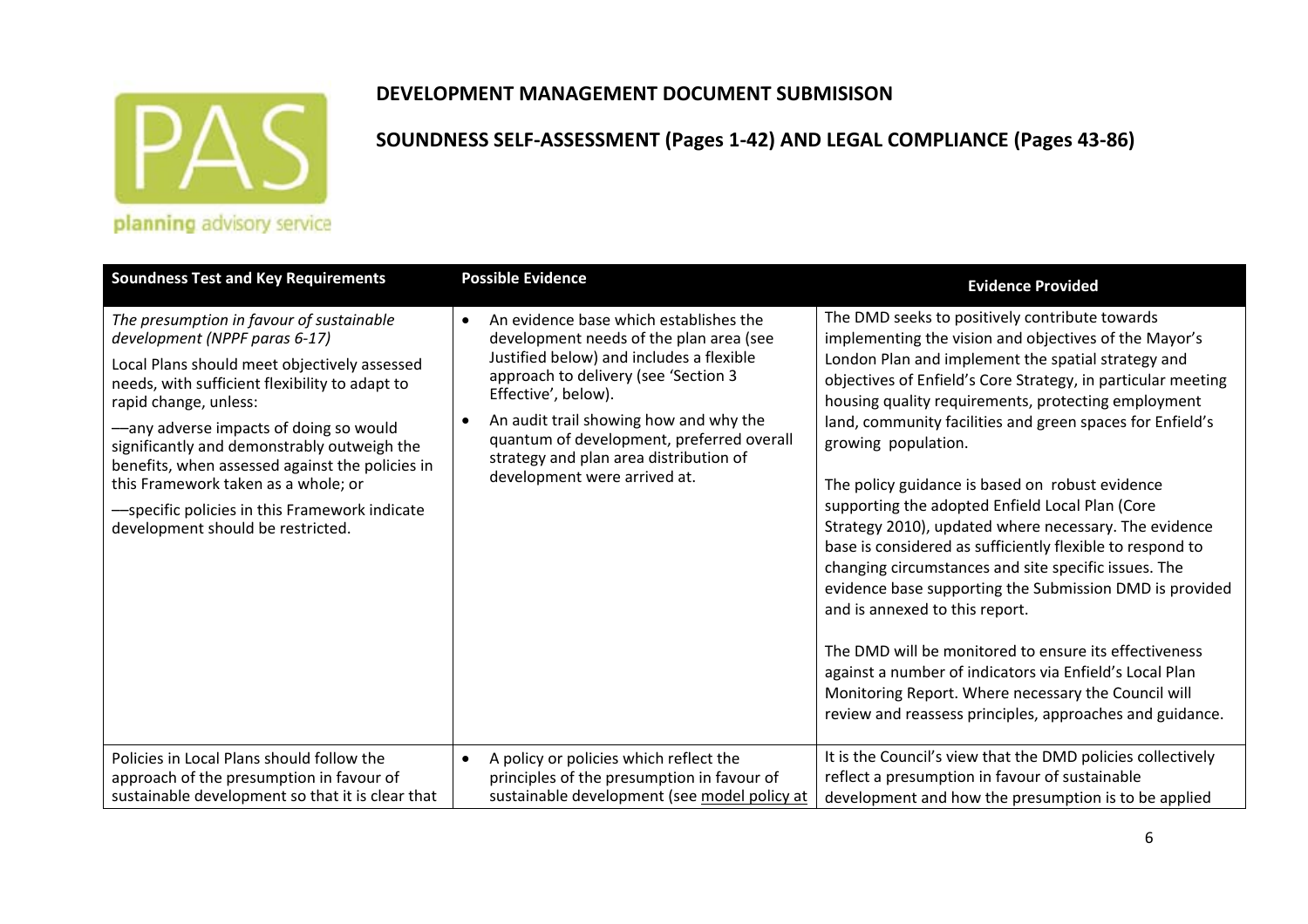

| <b>Soundness Test and Key Requirements</b>                                                                                                                                                                                           | <b>Possible Evidence</b> | <b>Evidence Provided</b>                                                                                                                                                                                                                                                                                                                                                                                                                                                                                                        |
|--------------------------------------------------------------------------------------------------------------------------------------------------------------------------------------------------------------------------------------|--------------------------|---------------------------------------------------------------------------------------------------------------------------------------------------------------------------------------------------------------------------------------------------------------------------------------------------------------------------------------------------------------------------------------------------------------------------------------------------------------------------------------------------------------------------------|
| development which is sustainable can be<br>approved without delay. All plans should be<br>based upon and reflect the presumption in<br>favour of sustainable development, with clear<br>policies that will guide how the presumption | www.planningportal.      | locally, consistent with paragraph 15 of the NPPF. Enfield's<br>Proposed Submission Development Management<br>Document (DMD) includes text in reference to the<br>presumption at paragraph 1.3.2.                                                                                                                                                                                                                                                                                                                               |
| should be applied locally.                                                                                                                                                                                                           |                          | Policy DMD 30: 'Floorspace above commercial premises'<br>encourages proposals for the re-use or refurbishment of<br>the upper floors of shops and/or commercial premises<br>within Enfield's town centres. Appropriate uses include<br>leisure, community, commercial or residential, while<br>proposals involving employment-generating opportunities<br>for small businesses, start-ups, and small workshops will be<br>considered favourably. DMD 30 illustrates the Council's<br>intent to support sustainable development. |
|                                                                                                                                                                                                                                      |                          | In applying the policies of Enfield's adopted Core Strategy;<br>the DMD specifically supports and encourages mixed use<br>development in appropriate locations. The Plan supports<br>the effective and efficient use of land and buildings in<br>Enfield.                                                                                                                                                                                                                                                                       |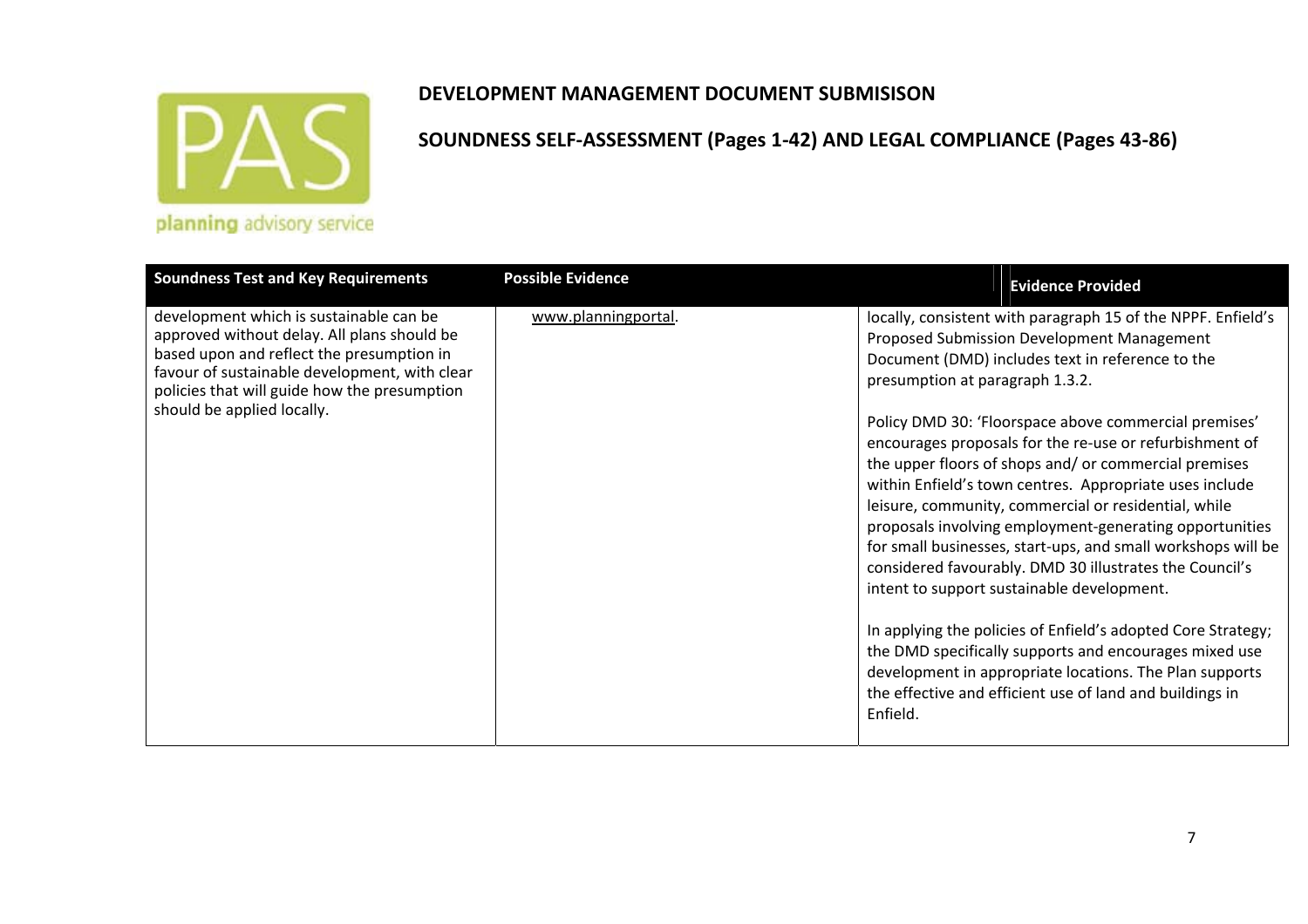

### **DEVELOPMENT MANAGEMENT DOCUMENT SUBMISISON**

| <b>Soundness Test and Key Requirements</b>                                                                                                                                                                                                                                                                                                                                                                                       | <b>Possible Evidence</b>                                                                                                                                                                                                                                                                                                                                                | <b>Evidence Provided</b>                                                                                                                                                                                                                                                                                                                                                                                                                                                                                                                                                                                                                                                                                                                                             |
|----------------------------------------------------------------------------------------------------------------------------------------------------------------------------------------------------------------------------------------------------------------------------------------------------------------------------------------------------------------------------------------------------------------------------------|-------------------------------------------------------------------------------------------------------------------------------------------------------------------------------------------------------------------------------------------------------------------------------------------------------------------------------------------------------------------------|----------------------------------------------------------------------------------------------------------------------------------------------------------------------------------------------------------------------------------------------------------------------------------------------------------------------------------------------------------------------------------------------------------------------------------------------------------------------------------------------------------------------------------------------------------------------------------------------------------------------------------------------------------------------------------------------------------------------------------------------------------------------|
| Objectively assessed needs<br>The economic, social and environmental needs<br>of the authority area addressed and clearly<br>presented in a fashion which makes effective<br>use of land and specifically promotes mixed use<br>development, and take account of cross-<br>boundary and strategic issues.<br>Note: Meeting these needs should be subject<br>to the caveats specified in Paragraph 14 of the<br>NPPF (see above). | Background evidence papers demonstrating<br>requirements based on population forecasts,<br>employment projections and community<br>needs.<br>Technical papers demonstrating how the<br>aspirations and objectives of the DPD are<br>related to the evidence, and how these are to<br>be met, including from consultation and<br>associated with the Duty to Co-operate. | As part of the plan preparation process the Council<br>objectively assessed the economic, social and<br>environmental needs of the borough as part of the<br>evidence base for the Core Strategy. Where appropriate<br>this was updated for the DMD via the Sustainability<br>Scoping Report 2011 and final Sustainability Appraisal<br>Report that supports this submission.<br>The policy guidance is based on evidence supporting<br>Enfield's Core Strategy and the London Plan and is<br>considered to be sufficiently flexible to respond to<br>changing circumstances and site specific issues.<br>Extensive consultation on the DMD has been carried out.<br>including with adjoining boroughs - see the Duty to Co-<br>operate Summary for further details. |
| NPPF Principles: Delivering sustainable development                                                                                                                                                                                                                                                                                                                                                                              |                                                                                                                                                                                                                                                                                                                                                                         |                                                                                                                                                                                                                                                                                                                                                                                                                                                                                                                                                                                                                                                                                                                                                                      |
| 1. Building a strong, competitive economy<br>(paras 18-22)                                                                                                                                                                                                                                                                                                                                                                       |                                                                                                                                                                                                                                                                                                                                                                         |                                                                                                                                                                                                                                                                                                                                                                                                                                                                                                                                                                                                                                                                                                                                                                      |
| Set out a clear economic vision and strategy for<br>the area which positively and proactively                                                                                                                                                                                                                                                                                                                                    | Articulation of a clear economic vision and<br>strategy for the plan area linked to the<br>Economic Strategy and LEP Strategy where                                                                                                                                                                                                                                     | The Council's economic vision and strategy is clearly set<br>out in the Core Strategy. The latest evidence in the                                                                                                                                                                                                                                                                                                                                                                                                                                                                                                                                                                                                                                                    |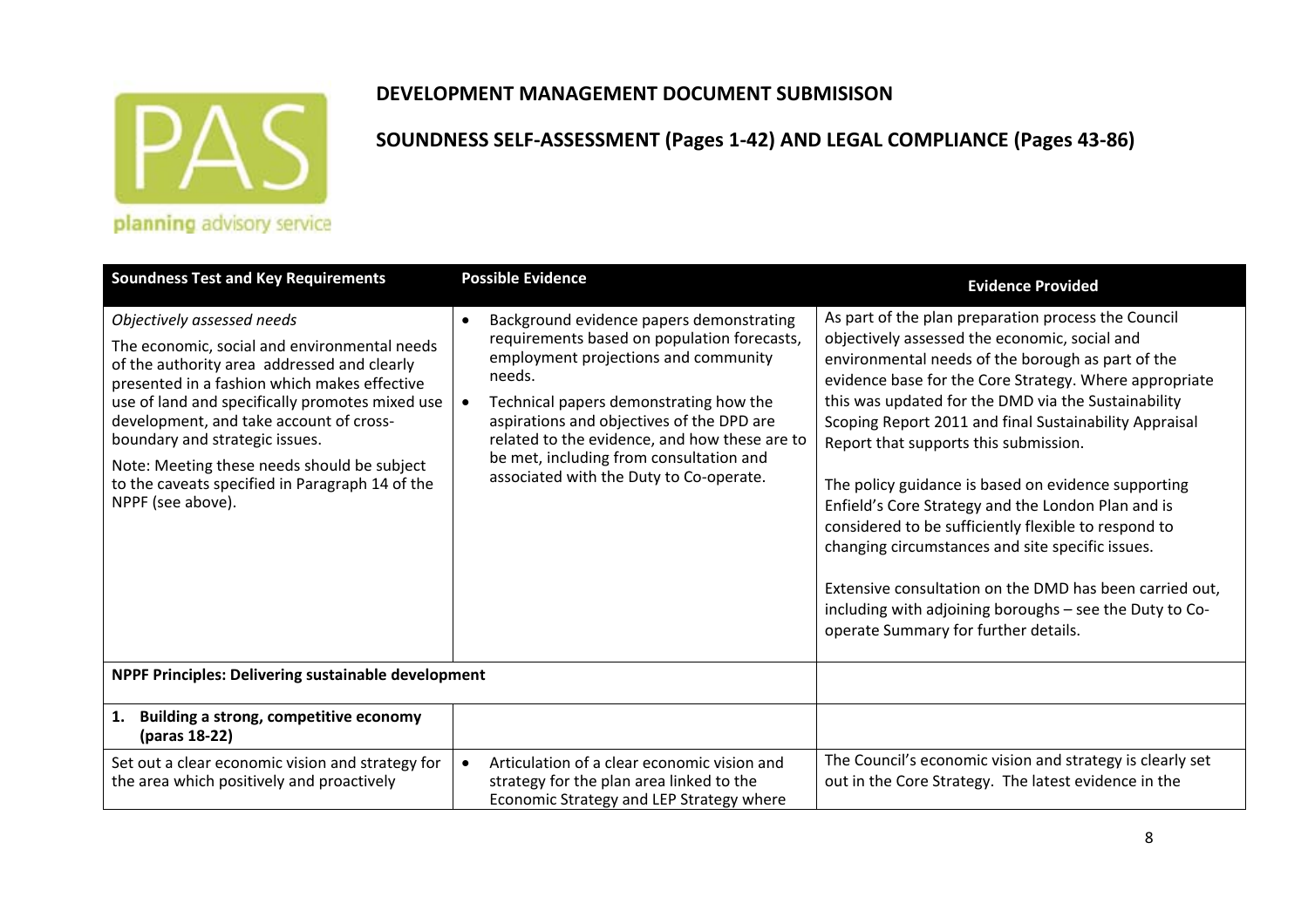

| <b>Soundness Test and Key Requirements</b>                                                                                                                  | <b>Possible Evidence</b>                                                                                                                                                                                                                                                                                                                                                                                                                                                                                                                                               | <b>Evidence Provided</b>                                                                                                                                                                                                                                                                                                                                                                                                                                                                                                                                                                                                                                                                                            |
|-------------------------------------------------------------------------------------------------------------------------------------------------------------|------------------------------------------------------------------------------------------------------------------------------------------------------------------------------------------------------------------------------------------------------------------------------------------------------------------------------------------------------------------------------------------------------------------------------------------------------------------------------------------------------------------------------------------------------------------------|---------------------------------------------------------------------------------------------------------------------------------------------------------------------------------------------------------------------------------------------------------------------------------------------------------------------------------------------------------------------------------------------------------------------------------------------------------------------------------------------------------------------------------------------------------------------------------------------------------------------------------------------------------------------------------------------------------------------|
| encourages sustainable economic growth (21),                                                                                                                | appropriate.                                                                                                                                                                                                                                                                                                                                                                                                                                                                                                                                                           | <b>Employment Land Review Update 2012 further</b><br>demonstrates that the core policies are sound.<br>The DMD supports the economic vision and strategy set<br>out in the London Plan and the Core Strategy through<br>Chapter 4 'Enfield's Economy', which includes policies to<br>protect and enhance the borough's designated industrial<br>and employment sites.                                                                                                                                                                                                                                                                                                                                               |
| Recognise and seek to address potential<br>barriers to investment, including poor<br>environment or any lack of infrastructure,<br>services or housing (21) | A criteria-based policy which meets identified<br>$\bullet$<br>needs and is positive and flexible in planning<br>for specialist sectors, regeneration,<br>infrastructure provision, environmental<br>enhancement.<br>An up-to-date assessment of the<br>$\bullet$<br>deliverability of allocated employment sites,<br>to meet local needs, (taking into account that<br>LPAs should avoid the long term protection of<br>sites allocated for employment use where<br>there is no reasonable prospect of an<br>allocated site being used for that purpose)<br>para (22) | The DMD includes a range of policies which will support<br>and encourage an improvement to the infrastructure and<br>environment of the borough. These policies are key to<br>ensuring sustainable development in Enfield.<br>DMD policies address housing (Chapter 2), Enfield's<br>Economy (Chapter 4) and transportation (Chapter 7).<br>The Infrastructure Delivery Plan (IDP) undertaken to<br>support Enfield's Core Strategy has been updated in 2013<br>as part of the evidence base for the Community<br>Infrastructure Levy (CIL) and emerging Local Plan<br>documents. The IDP examines and sets out the borough's<br>infrastructure requirements.<br>The Council reviewed the evidence base specific to |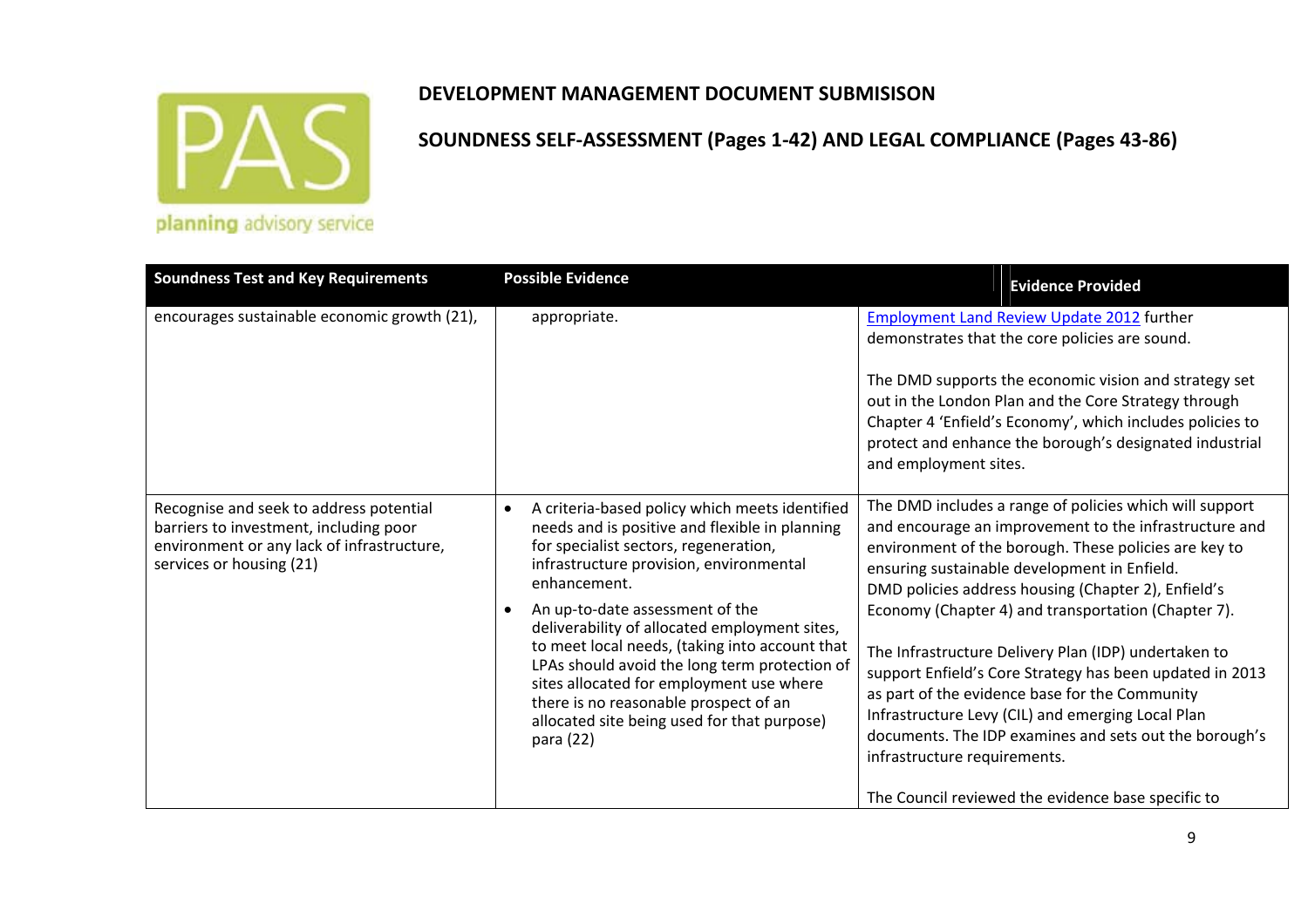

### **DEVELOPMENT MANAGEMENT DOCUMENT SUBMISISON**

| <b>Soundness Test and Key Requirements</b>                                                                                                                                  | <b>Possible Evidence</b>                                                                                                                                                                                                                                                                                                                                                                                                                 | <b>Evidence Provided</b>                                                                                                                                                                                                                                                                                                                                                                                                                                                                                                                                                                                                                                                                                   |
|-----------------------------------------------------------------------------------------------------------------------------------------------------------------------------|------------------------------------------------------------------------------------------------------------------------------------------------------------------------------------------------------------------------------------------------------------------------------------------------------------------------------------------------------------------------------------------------------------------------------------------|------------------------------------------------------------------------------------------------------------------------------------------------------------------------------------------------------------------------------------------------------------------------------------------------------------------------------------------------------------------------------------------------------------------------------------------------------------------------------------------------------------------------------------------------------------------------------------------------------------------------------------------------------------------------------------------------------------|
|                                                                                                                                                                             |                                                                                                                                                                                                                                                                                                                                                                                                                                          | designated employment sites in the area through the<br>Employment Land Review Update 2012 in order to assess<br>long term viability and to better understand the issues.                                                                                                                                                                                                                                                                                                                                                                                                                                                                                                                                   |
| 2.<br><b>Ensuring the vitality of town centres</b><br>(paras 23-37)                                                                                                         |                                                                                                                                                                                                                                                                                                                                                                                                                                          |                                                                                                                                                                                                                                                                                                                                                                                                                                                                                                                                                                                                                                                                                                            |
| Policies should be positive, promote<br>competitive town centre environments, and set<br>out policies for the management and growth of<br>centres over the plan period (23) | The Plan and its policies may include such<br>matters as: definition of networks and<br>hierarchies; defining town centres;<br>encouragement of residential development<br>on appropriate sites; allocation of<br>appropriate edge of centre sites where<br>suitable and viable town centre sites are not<br>available; consideration of retail and leisure<br>proposals which cannot be accommodated in<br>or adjacent to town centres. | Core Strategy Policy 17: Town Centres, establishes the<br>hierarchy of Town, District, Local Shopping Centres and<br>Parades. The policy sets out the approach to retail<br>distribution and growth and provides a hierarchy of<br>centres in the borough.<br>The DMD establishes detailed policies for the shopping<br>centre hierarchy, setting out criteria for development and<br>growth.<br>A boundary review of all the town centres in the borough<br>was carried out as part of the DMD process and this<br>document forms part of DMD submitted evidence base.<br>The boundary review work results in some town centre<br>expansion and other centres where consolidation is<br>deemed necessary. |
| Allocate a range of suitable sites to meet the<br>scale and type of retail, leisure, commercial,                                                                            | An assessment of the need to expand (the)<br>town centre(s), considering the needs of                                                                                                                                                                                                                                                                                                                                                    | In accordance with paragraphs 24-27 of the NPPF, Policy<br>DMD 25 sets out the sequential approach to town centre                                                                                                                                                                                                                                                                                                                                                                                                                                                                                                                                                                                          |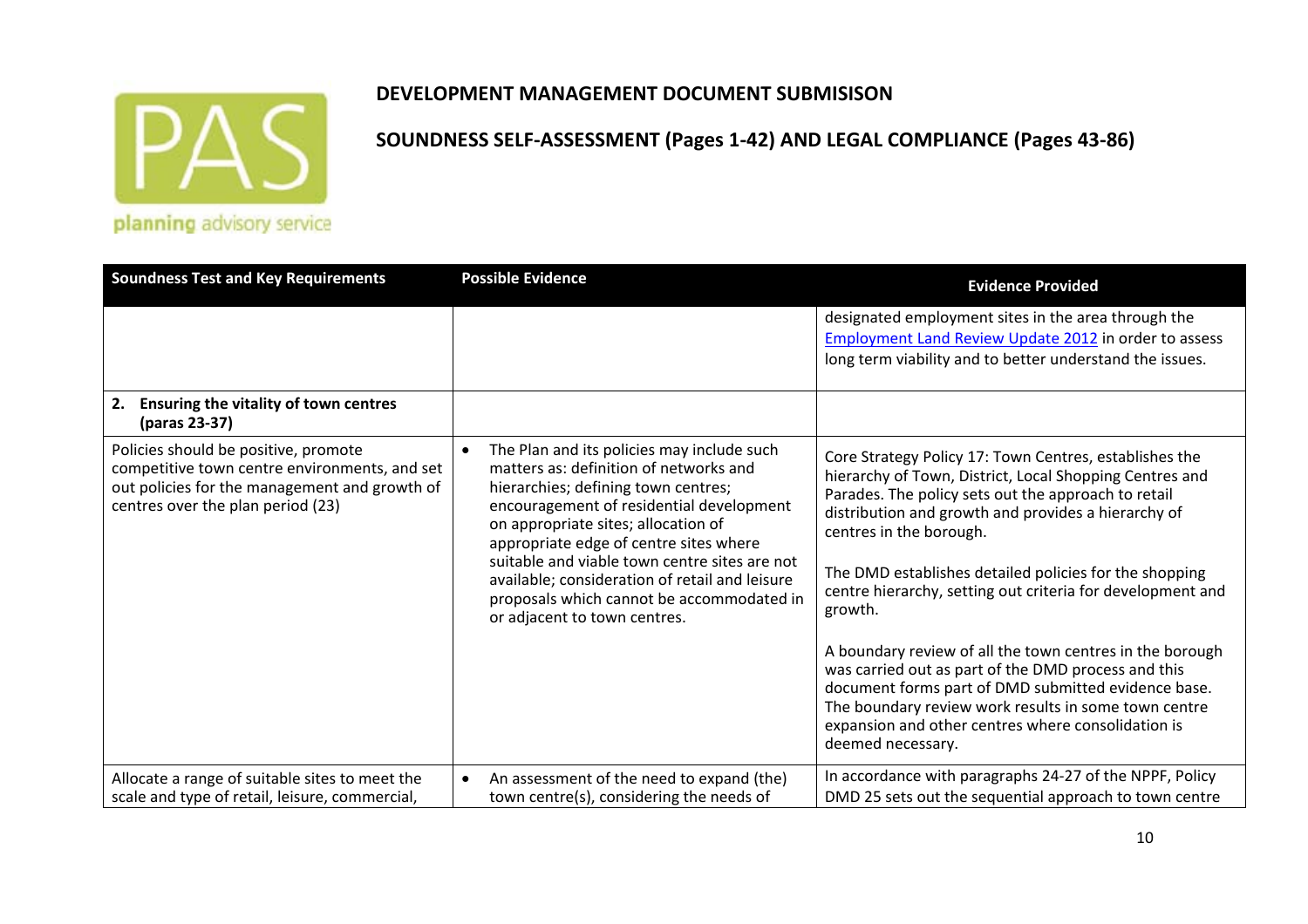

| <b>Soundness Test and Key Requirements</b>                                                                                                                                    | <b>Possible Evidence</b>                                                                                                                                                                                                                                                                                            | <b>Evidence Provided</b>                                                                                                                                                                                                                                                                                                                            |
|-------------------------------------------------------------------------------------------------------------------------------------------------------------------------------|---------------------------------------------------------------------------------------------------------------------------------------------------------------------------------------------------------------------------------------------------------------------------------------------------------------------|-----------------------------------------------------------------------------------------------------------------------------------------------------------------------------------------------------------------------------------------------------------------------------------------------------------------------------------------------------|
| office, tourism, cultural, community services<br>and residential development needed in town<br>centres (23)                                                                   | town centre uses.<br>Primary and secondary shopping frontages<br>identified and allocated.                                                                                                                                                                                                                          | uses, supporting appropriate development.<br>The Policies Map prepared to support the DMD identifies<br>primary and secondary shopping frontages.<br>A boundary review of all the town centres in the borough<br>was carried out as part of the DMD process and this<br>document forms part of DMD submitted evidence base.                         |
| 3.<br>Supporting a prosperous rural economy<br>(para 28)                                                                                                                      |                                                                                                                                                                                                                                                                                                                     |                                                                                                                                                                                                                                                                                                                                                     |
| Support sustainable economic growth in rural<br>areas. Planning strategies should promote a<br>strong rural economy by taking a positive<br>approach to new development. (28) | Where relevant include a policy or policies<br>$\bullet$<br>which support the sustainable growth of rural<br>businesses; promote the development and<br>diversification of agricultural businesses;<br>support sustainable rural tourism and leisure<br>developments, and support local services and<br>facilities. | About one third of the borough is Green Belt land which<br>supports rural and agricultural uses. DMD Policies in<br>Chapter 11 address development and growth of the rural<br>economy, for example DMD 85 Land for Food and Other<br>Agricultural Uses; DMD 88 Farm Diversification, and DMD<br>90 Appropriate uses in the Crews Hill Defined Area. |
| 4. Promoting sustainable transport (paras 29-<br>41)                                                                                                                          |                                                                                                                                                                                                                                                                                                                     |                                                                                                                                                                                                                                                                                                                                                     |
| Facilitate sustainable development whilst<br>contributing to wider sustainability and health<br>objectives. (29)<br>Balance the transport system in favour of                 | Joint working with adjoining authorities,<br>transport providers and Government<br>Agencies on infrastructure provision in order<br>to support sustainable economic growth with                                                                                                                                     | Strategic Objective 8 of Enfield's Core Strategy seeks to<br>enhance traffic flow by the provision of appropriate<br>infrastructure, as well as the promotion of sustainable<br>methods of transport, and a pattern of development that                                                                                                             |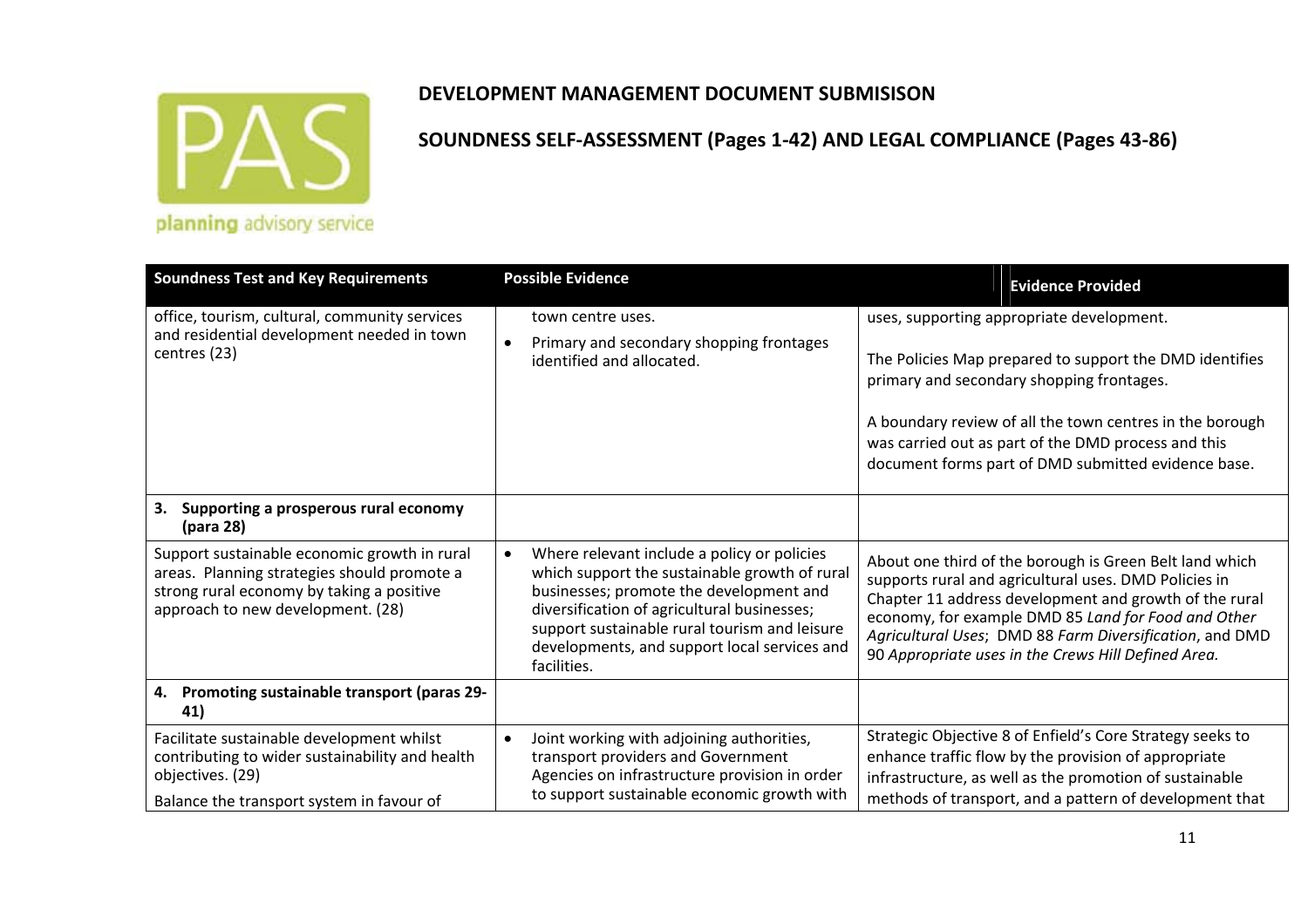

### **DEVELOPMENT MANAGEMENT DOCUMENT SUBMISISON**

| <b>Soundness Test and Key Requirements</b>                                                                                                                                                                                                                                                                                                                                                                                                                                                                                                                                                                                                | <b>Possible Evidence</b>                                                                                                                                                                                                                                                                                                                                                                                                                                                                                                                                                                                                                         | <b>Evidence Provided</b>                                                                                                                                                                                                                                                                                                                                                                                                                                                                                                                                                                           |
|-------------------------------------------------------------------------------------------------------------------------------------------------------------------------------------------------------------------------------------------------------------------------------------------------------------------------------------------------------------------------------------------------------------------------------------------------------------------------------------------------------------------------------------------------------------------------------------------------------------------------------------------|--------------------------------------------------------------------------------------------------------------------------------------------------------------------------------------------------------------------------------------------------------------------------------------------------------------------------------------------------------------------------------------------------------------------------------------------------------------------------------------------------------------------------------------------------------------------------------------------------------------------------------------------------|----------------------------------------------------------------------------------------------------------------------------------------------------------------------------------------------------------------------------------------------------------------------------------------------------------------------------------------------------------------------------------------------------------------------------------------------------------------------------------------------------------------------------------------------------------------------------------------------------|
| sustainable transport modes and give people a<br>real choice about how they travel whilst<br>recognising that different policies will be<br>required in different communities and<br>opportunities to maximise sustainable<br>transport solutions will vary from urban to rural<br>areas. (29)<br>Encourage solutions which support reductions<br>in greenhouse gas emissions and congestion<br>(29) including supporting a pattern of<br>development which, where reasonable to do<br>so, facilitates the use of sustainable modes of<br>transport. (30)<br>Local authorities should work with<br>neighbouring authorities and transport | particular regard to the facilities referred to<br>in paragraph 31.<br>Policies encouraging development which<br>facilitates the use of sustainable modes of<br>transport and a range of transport choices<br>where appropriate, particularly the criteria in<br>paragraph 35.<br>A spatial strategy and policy which seeks to<br>reduce the need to travel through balancing<br>housing and employment provision.<br>Policy for major developments which<br>promotes a mix of uses and access to key<br>facilities by sustainable transport modes.<br>If local (car parking) standards have been<br>prepared, are they justified and necessary? | reduces the need to travel.<br>The DMD provides more detailed policy direction to some<br>of the Core Strategy transport policies, in particular<br>through Chapter 7 Transport and Parking.<br>DMD Policy 48 requires Transport Assessments to be<br>carried out for major developments, encouraging<br>alternatives to private vehicle use and more sustainable<br>forms of transport. This DMD policy requires developments<br>to provide cycle parking and proposals for car clubs.<br>DMD 45 Parking Standards are based upon those of the<br>London Plan, which should be referenced for new |
| providers to develop strategies for the<br>provision of viable infrastructure necessary to<br>support sustainable development. (31)                                                                                                                                                                                                                                                                                                                                                                                                                                                                                                       | (39)                                                                                                                                                                                                                                                                                                                                                                                                                                                                                                                                                                                                                                             | developments. The policy further recognises the need for<br>flexibility in applying the adopted London Plan Standards.                                                                                                                                                                                                                                                                                                                                                                                                                                                                             |
| Opportunities for sustainable transport modes<br>have been taken up depending on the nature<br>and location of the site, to reduce the need for<br>major transport infrastructure. (32)                                                                                                                                                                                                                                                                                                                                                                                                                                                   | Identification and protection of sites and<br>routes where infrastructure could be<br>developed to widen transport choice linked<br>to the Local Transport Plan.                                                                                                                                                                                                                                                                                                                                                                                                                                                                                 | The DMD policies should also be read in conjunction with<br>transport policies in the London Plan and other documents<br>that compose Enfield's Local Plan.                                                                                                                                                                                                                                                                                                                                                                                                                                        |
| Ensure that developments which generate<br>significant movement are located where the<br>need to travel will be minimised and the use of                                                                                                                                                                                                                                                                                                                                                                                                                                                                                                  |                                                                                                                                                                                                                                                                                                                                                                                                                                                                                                                                                                                                                                                  |                                                                                                                                                                                                                                                                                                                                                                                                                                                                                                                                                                                                    |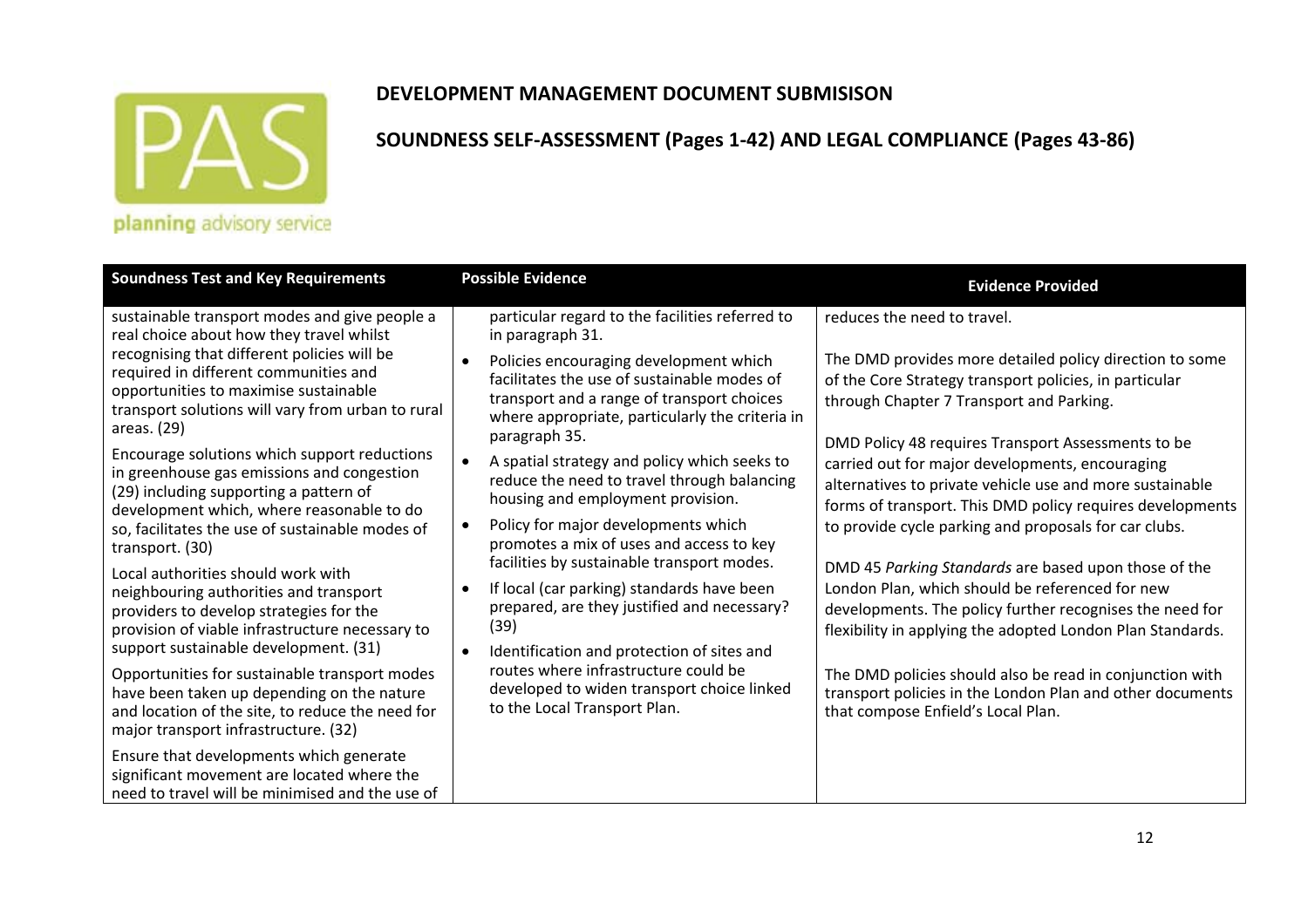

|  |  | planning advisory service |  |
|--|--|---------------------------|--|
|  |  |                           |  |
|  |  |                           |  |
|  |  |                           |  |

| <b>Soundness Test and Key Requirements</b>                                                                                                                                                                                                                                                                                                                                                                            | <b>Possible Evidence</b> | <b>Evidence Provided</b> |
|-----------------------------------------------------------------------------------------------------------------------------------------------------------------------------------------------------------------------------------------------------------------------------------------------------------------------------------------------------------------------------------------------------------------------|--------------------------|--------------------------|
| sustainable transport modes can be maximised<br>(34)                                                                                                                                                                                                                                                                                                                                                                  |                          |                          |
| Plans should protect and exploit opportunities<br>for the use of sustainable transport modes for<br>the movement of goods or people. (35)                                                                                                                                                                                                                                                                             |                          |                          |
| Policies should aim for a balance of land uses so<br>that people can be encouraged to minimize<br>journey lengths for employment, shopping,<br>leisure, education and other activities. (37)                                                                                                                                                                                                                          |                          |                          |
| For larger scale residential developments in<br>particular, planning policies should promote a<br>mix of uses in order to provide opportunities to<br>undertake day-to-day activities including work<br>on site. Where practical, particularly within<br>large-scale developments, key facilities such as<br>primary schools and local shops should be<br>located within walking distance of most<br>properties. (38) |                          |                          |
| The setting of car parking standards including<br>provision for town centres. (39-40)                                                                                                                                                                                                                                                                                                                                 |                          |                          |
| Local planning authorities should identify and<br>protect, where there is robust evidence, sites<br>and routes which could be critical in developing<br>infrastructure to widen transport choice. (41)                                                                                                                                                                                                                |                          |                          |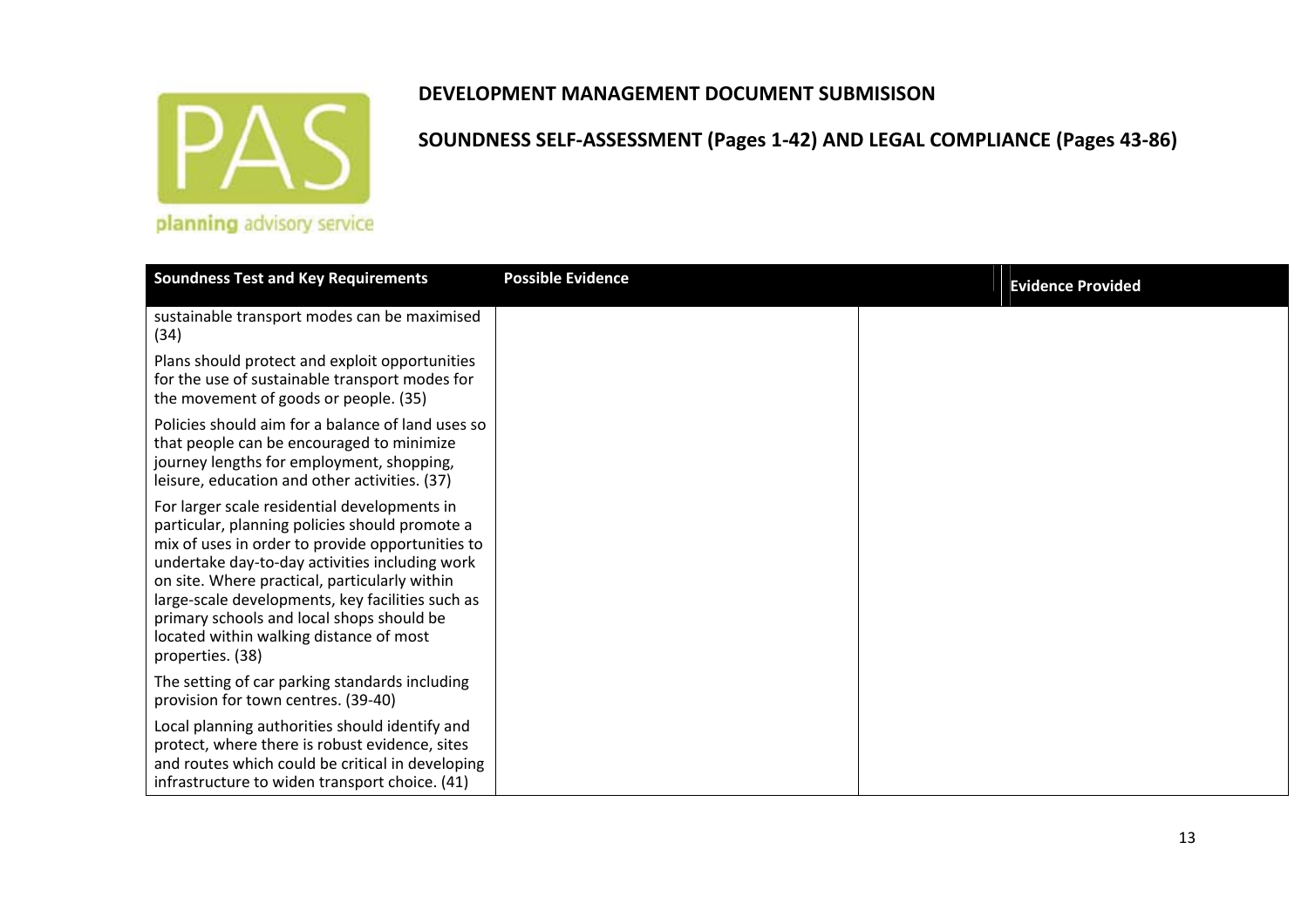

### **DEVELOPMENT MANAGEMENT DOCUMENT SUBMISISON**

| <b>Soundness Test and Key Requirements</b>                                                                                                                                                                                                                                                                                                                                                                                                                                                      | <b>Possible Evidence</b>                                                                                                                                                                                                                                            | <b>Evidence Provided</b>                                                                                                                                                                                                                                                                                                                                                                                                                                                          |
|-------------------------------------------------------------------------------------------------------------------------------------------------------------------------------------------------------------------------------------------------------------------------------------------------------------------------------------------------------------------------------------------------------------------------------------------------------------------------------------------------|---------------------------------------------------------------------------------------------------------------------------------------------------------------------------------------------------------------------------------------------------------------------|-----------------------------------------------------------------------------------------------------------------------------------------------------------------------------------------------------------------------------------------------------------------------------------------------------------------------------------------------------------------------------------------------------------------------------------------------------------------------------------|
| 5.<br><b>Supporting high quality communications</b><br>infrastructure (paras 42-46)                                                                                                                                                                                                                                                                                                                                                                                                             |                                                                                                                                                                                                                                                                     |                                                                                                                                                                                                                                                                                                                                                                                                                                                                                   |
| Support the expansion of the electronic<br>communications networks, including<br>telecommunications' masts and high speed<br>broadband. (43)<br>Local planning authorities should not impose a<br>ban on new telecommunications development<br>in certain areas, impose blanket Article 4<br>directions over a wide area or a wide range of<br>telecommunications development or insist on<br>minimum distances between new<br>telecommunications development and existing<br>development. (44) | Policy supporting the expansion of<br>$\bullet$<br>electronic communications networks,<br>including telecommunications and high<br>speed broadband, noting the caveats in<br>para 44.                                                                               | The DMD does not have specific policies on electronic<br>communications including telecommunications and high<br>speed broadband. London Plan Policy 4.11, which forms<br>part of Enfield's development plan, supports and aims to<br>facilitate the provision and delivery of the information and<br>communications technology (ICT) infrastructure that a<br>modern and developing economy needs.                                                                               |
| 6.<br>Delivering a wide choice of high quality<br>housing (paras 47-55)                                                                                                                                                                                                                                                                                                                                                                                                                         |                                                                                                                                                                                                                                                                     |                                                                                                                                                                                                                                                                                                                                                                                                                                                                                   |
| Identify and maintain a rolling supply of specific<br>deliverable sites sufficient to provide five years'<br>worth of housing against their housing<br>requirements; this should include an additional<br>buffer of 5% or 20% (moved forward from later<br>in the plan period) to ensure choice and<br>competition in the market for land. 20% buffer<br>applies where there has been persistent under                                                                                          | Identification of:<br>a) five years or more supply of specific<br>deliverable sites; plus the buffer as<br>appropriate<br>Where this element of housing supply<br>includes windfall sites, inclusion of<br>'compelling evidence' to justify their inclusion<br>(48) | Enfield's Core Strategy set housing targets for the borough.<br>The Council publishes a Housing Trajectory annually as part<br>of the Monitoring Report to demonstrate provision of a<br>rolling supply of specific deliverable sites sufficient to<br>provide five years' worth of housing, with figures for years<br>6-15 also provided on a rolling basis.<br>As part of the Greater London Authority's (GLA's) work on<br>Further Alterations to the London Plan, Enfield has |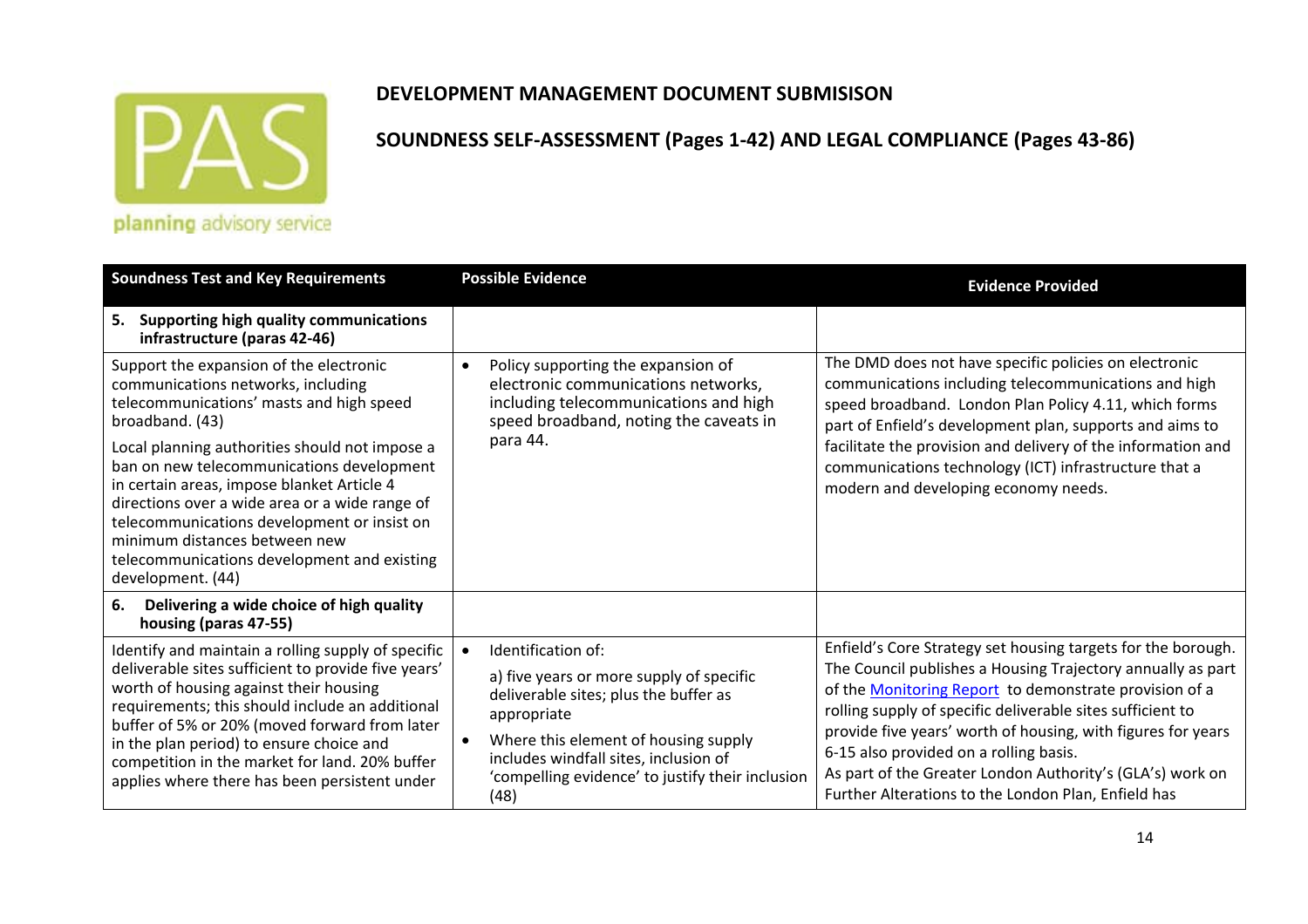

| <b>Soundness Test and Key Requirements</b> | <b>Possible Evidence</b> |
|--------------------------------------------|--------------------------|
|                                            |                          |

| <b>Soundness Test and Key Requirements</b>                                                                                                                                                                                        | <b>Possible Evidence</b>                                                                                                                   | <b>Evidence Provided</b>                                                                                                                                                                                                                                                                        |
|-----------------------------------------------------------------------------------------------------------------------------------------------------------------------------------------------------------------------------------|--------------------------------------------------------------------------------------------------------------------------------------------|-------------------------------------------------------------------------------------------------------------------------------------------------------------------------------------------------------------------------------------------------------------------------------------------------|
| delivery of housing(47)                                                                                                                                                                                                           | A SHLAA<br>$\bullet$                                                                                                                       | prepared a Strategic Housing Land Availability Assessment<br>(SHLAA), with the housing targets expected to be published<br>by the GLA early in 2014.                                                                                                                                            |
| Identify a supply of developable sites or broad<br>locations for years 6-10 and, where possible,<br>years 11-15 (47).                                                                                                             | Identification of a supply of developable sites<br>$\bullet$<br>or broad locations for: a) years 6-10; b) years<br>$11 - 15$               | Enfield's Monitoring Report and housing trajectory lists a<br>supply of housing sites across the borough up to 2026. This<br>covers years 6-10 and 11-15 beyond the first five years.                                                                                                           |
| Illustrate the expected rate of housing delivery<br>through a trajectory; and set out a housing<br>implementation strategy describing how a five<br>year supply will be maintained. (47)                                          | A housing trajectory<br>$\bullet$<br>Monitoring of completions and permissions<br>(47)<br>Updated and managed SHLAA. (47)                  | Enfield's Housing trajectory includes assessment of<br>planning permissions, starts, completions, assessment of<br>identified sites and windfall assumptions based on the past<br>5 year delivery of small sites (0-9). This data is refreshed<br>before publication of the Housing Trajectory. |
| Set out the authority's approach to housing<br>density to reflect local circumstances (47).                                                                                                                                       | Policy on the density of development.<br>$\bullet$                                                                                         | Making the most efficient and best use of Enfield's limited<br>land is promoted in locations well served by public<br>transport as set out in Enfield's Core Strategy and the<br>Mayor's London Plan Policy.                                                                                    |
| Plan for a mix of housing based on current and<br>future demographic and market trends, and<br>needs of different groups (50) and caters for<br>housing demand and the scale of housing<br>supply to meet this demand. (para 159) | Policy on planning for a mix of housing<br>$\bullet$<br>(including self-build, and housing for older<br>people<br><b>SHMA</b><br>$\bullet$ | Core Strategy Policy 2: 'Housing Supply and Locations for<br>New Homes' sets out planned housing delivery over a 15<br>year period.<br>Core Strategy Policy 3:' Affordable Housing' sets out                                                                                                    |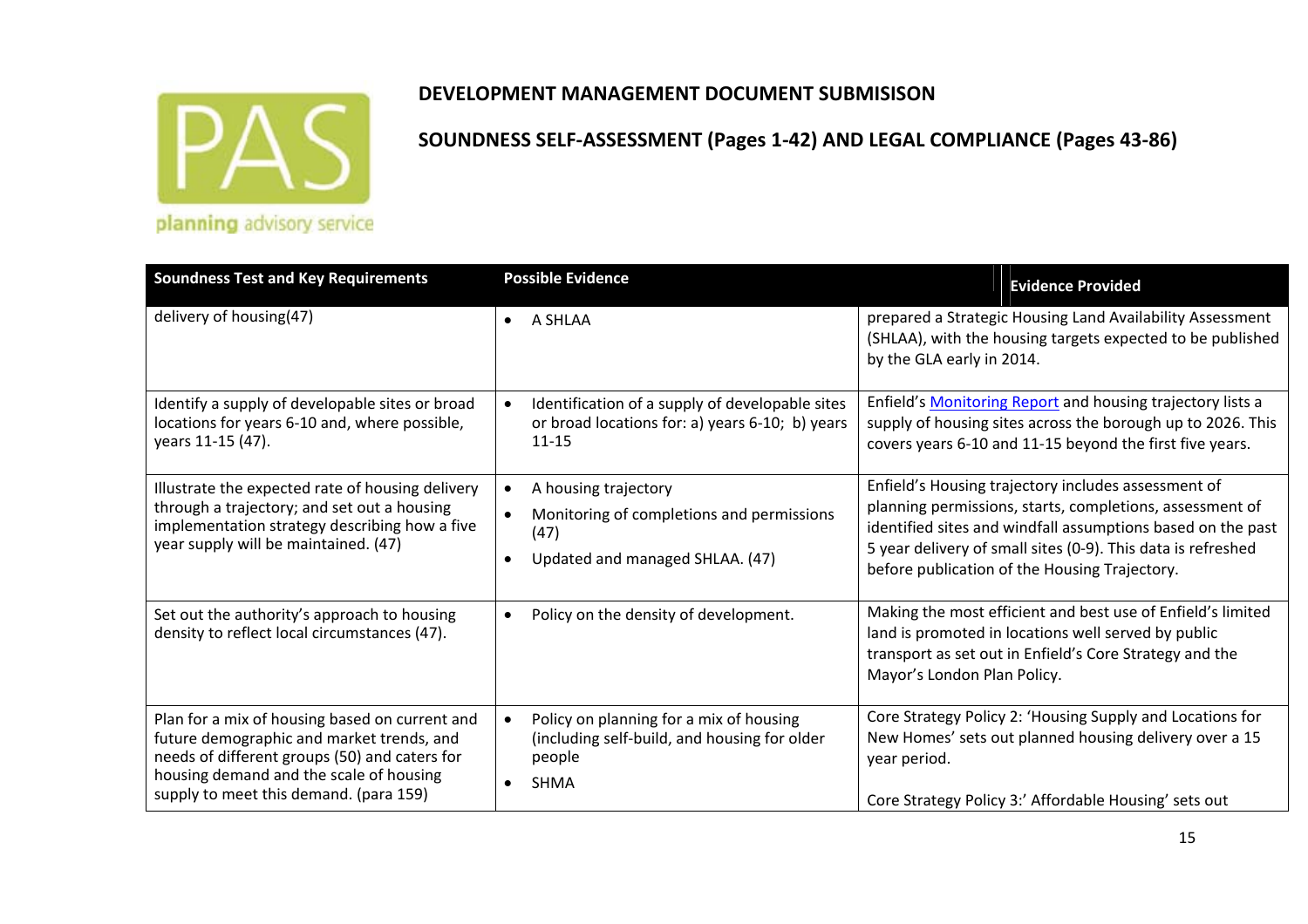

### **DEVELOPMENT MANAGEMENT DOCUMENT SUBMISISON**

| <b>Soundness Test and Key Requirements</b>                                                                                                                                                                                                                                                                                       | <b>Possible Evidence</b>                                                                                                                                                                                                                                                                                                                                                                                                                                                                                                                                                                 | <b>Evidence Provided</b>                                                                                                                                                                                                                                                                                                                                                                                                                                                                                                                                                                                                                                                                                                                            |  |
|----------------------------------------------------------------------------------------------------------------------------------------------------------------------------------------------------------------------------------------------------------------------------------------------------------------------------------|------------------------------------------------------------------------------------------------------------------------------------------------------------------------------------------------------------------------------------------------------------------------------------------------------------------------------------------------------------------------------------------------------------------------------------------------------------------------------------------------------------------------------------------------------------------------------------------|-----------------------------------------------------------------------------------------------------------------------------------------------------------------------------------------------------------------------------------------------------------------------------------------------------------------------------------------------------------------------------------------------------------------------------------------------------------------------------------------------------------------------------------------------------------------------------------------------------------------------------------------------------------------------------------------------------------------------------------------------------|--|
|                                                                                                                                                                                                                                                                                                                                  | Identification of the size, type, tenure and<br>$\bullet$<br>range of housing) required in particular<br>locations, reflecting local demand. (50)<br>Evidence for housing provision based on up<br>$\bullet$<br>to date, objectively assessed needs. (50)<br>Policy on affordable housing and<br>$\bullet$<br>consideration for the need for on-site<br>provision or if off-site provision or financial<br>contributions are sought, where these can<br>these be justified and to what extent do they<br>contribute to the objective of creating mixed<br>and balanced communities. (50) | requirements for affordable housing to meet housing<br>needs. Core Strategy Policies Core Policy 4 & Core Policy 5<br>seek to ensure a mix of housing types and was based on<br>evidence a Housing Market Assessment (2008).<br>With reference to the Core Strategy, the DMD addresses<br>affordable housing and housing mix in Chapter 1. Policies<br>DMD 1: Affordable Housing and DMD 2: Affordable<br>Housing for Development of less than 10 units set out<br>affordable housing requirement. DMD 3: Providing a Mix of<br>Different Sized Homes provides further direction to Core<br>Policy 5 on housing mix.<br>The DMD protects existing housing through DMD 4 Loss of<br>Existing Residential Units and DMD 5 Residential<br>Conversions. |  |
| In rural areas be responsive to local<br>circumstances and plan housing development<br>to reflect local needs, particularly for affordable<br>housing, including through rural exception sites<br>where appropriate (54).<br>In rural areas housing should be located where<br>it will enhance or maintain the vitality of rural | Consideration of allowing some market<br>$\bullet$<br>housing to facilitate the provision of<br>significant additional affordable housing to<br>meet local needs.<br>Consideration of the case for resisting<br>$\bullet$<br>inappropriate development of residential<br>gardens. (This is discretionary) (para 53)                                                                                                                                                                                                                                                                      | The rural areas of the borough are designated Green Belt.<br>The Local Plan meets housing need within existing areas of<br>development.<br>Policy DMD 7 Development of Garden Land seeks to<br>protect and enhance the positive contribution gardens<br>make to the character of the borough and establishes                                                                                                                                                                                                                                                                                                                                                                                                                                        |  |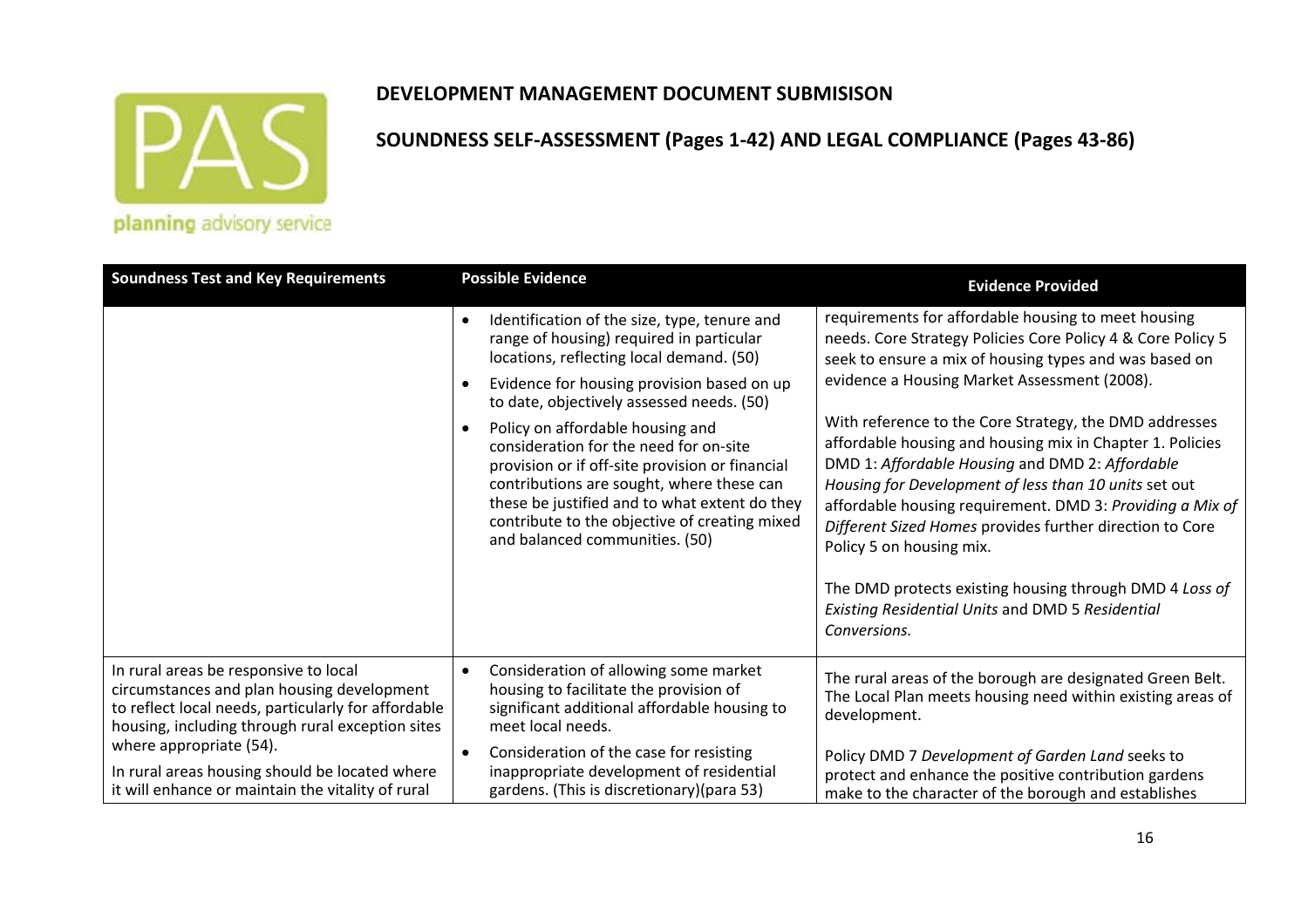

| <b>Soundness Test and Key Requirements</b>                                                                                                                                                                  | <b>Possible Evidence</b>                                                                                                                                                                                                                                                                                                                            | <b>Evidence Provided</b>                                                                                                                                                                                                                                                                                                                                                       |
|-------------------------------------------------------------------------------------------------------------------------------------------------------------------------------------------------------------|-----------------------------------------------------------------------------------------------------------------------------------------------------------------------------------------------------------------------------------------------------------------------------------------------------------------------------------------------------|--------------------------------------------------------------------------------------------------------------------------------------------------------------------------------------------------------------------------------------------------------------------------------------------------------------------------------------------------------------------------------|
| communities.                                                                                                                                                                                                | Examples of special circumstances to allow<br>new isolated homes listed at para 55.                                                                                                                                                                                                                                                                 | criteria which must be met if development on garden land<br>is to be permitted.                                                                                                                                                                                                                                                                                                |
| Requiring good design (paras 56-68)<br>7.                                                                                                                                                                   |                                                                                                                                                                                                                                                                                                                                                     |                                                                                                                                                                                                                                                                                                                                                                                |
| Develop robust and comprehensive policies<br>that set out the quality of development that<br>will be expected for the area (58).                                                                            | Inclusion of policy or policies which seek to<br>increase the quality of development through<br>the principles set out at para 58 and<br>approaches in paras 59-61, linked to the<br>vision for the area and specific local issues                                                                                                                  | Core Strategy Policy 30 adopts overarching design<br>principles for new development.<br>The DMD provides further detail through Chapter 6 Design<br>and Heritage. The policies in this chapter set out a suite of<br>guidance to achieve high quality development in the<br>borough. Policy DMD 38 requires planning applications to<br>include a Design and Access Statement. |
| Promoting healthy communities (paras 69-<br>8.<br>77)                                                                                                                                                       |                                                                                                                                                                                                                                                                                                                                                     |                                                                                                                                                                                                                                                                                                                                                                                |
| Policies should aim to design places which:<br>promote community interaction, including<br>through mixed-use development; are safe and<br>accessible environments; and are accessible<br>developments (69). | Inclusion of a policy or policies on inclusive<br>$\bullet$<br>communities.<br>Promotion of opportunities for meetings<br>between members of the community who<br>might not otherwise come into contact with<br>each other, including through mixed-use<br>developments which bring together those<br>who work, live and play in the vicinity; safe | Core Strategy Policy 30: Maintaining and Managing the<br>Built and Open Environment adopts overarching design<br>principles for new development.<br>The DMD provides further detail for policy design to<br>promote inclusive community interaction. In particular<br>DMD 37 Achieving High Quality and Design-Led<br>Development which establishes objectives for good urban  |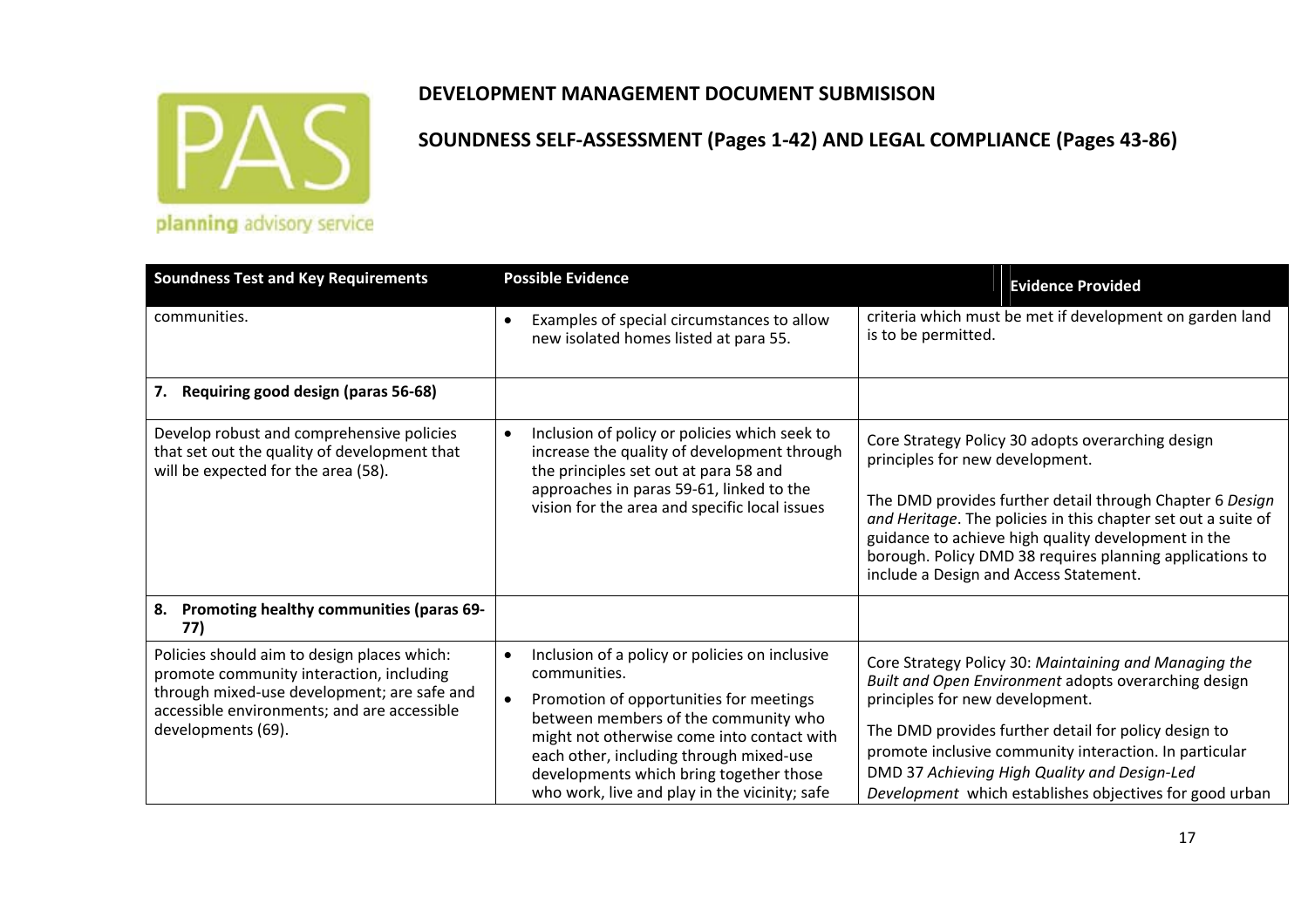

## **SOUNDNESS SELF‐ASSESSMENT (Pages 1‐42) AND LEGAL COMPLIANCE (Pages 43‐86)**

planning advisory service

| <b>Soundness Test and Key Requirements</b>                                                                                           | <b>Possible Evidence</b>                                                                                                                                                                                                                                                                                                                                                                                                                                                                                                                                                                                                                   | <b>Evidence Provided</b>                                                                                                                                                                                                                                                                                                                                                                                                                                                                                                                                                                                                                                                                                                                    |
|--------------------------------------------------------------------------------------------------------------------------------------|--------------------------------------------------------------------------------------------------------------------------------------------------------------------------------------------------------------------------------------------------------------------------------------------------------------------------------------------------------------------------------------------------------------------------------------------------------------------------------------------------------------------------------------------------------------------------------------------------------------------------------------------|---------------------------------------------------------------------------------------------------------------------------------------------------------------------------------------------------------------------------------------------------------------------------------------------------------------------------------------------------------------------------------------------------------------------------------------------------------------------------------------------------------------------------------------------------------------------------------------------------------------------------------------------------------------------------------------------------------------------------------------------|
|                                                                                                                                      | and accessible environments where crime<br>and disorder, and the fear of crime, do not<br>undermine the quality of life or community<br>cohesion; and accessible developments,<br>containing clear and legible pedestrian<br>routes, and high quality public space, which<br>encourage the active and continual use of<br>public areas. (69)                                                                                                                                                                                                                                                                                               | design, for example quality of the public realm, safe and<br>secure private and public spaces, and legibility.<br>DMD 34 Evening Economy encourages a diverse evening<br>economy and could lead to both a reduction in and a<br>perceived improvement in crime and anti-social behaviour<br>through a more mixed group of users.<br>The DMD policies will play a role in 'designing out' crime in<br>the borough and improving the public's perception of<br>safety and security.                                                                                                                                                                                                                                                           |
| Policies should plan positively for the provision<br>and use of shared space, community facilities<br>and other local services (70). | Inclusion of a policy or policies addressing<br>community facilities and local service.<br>Positive planning for the provision and<br>integration of community facilities and other<br>local services to enhance the sustainability of<br>communities and residential environments;<br>safeguard against the unnecessary loss of<br>valued facilities and services; ensure that<br>established shops, facilities and services are<br>able to develop and modernize; and ensure<br>that housing is developed in suitable<br>locations which offer a range of community<br>facilities and good access to key services and<br>infrastructure. | DMD Chapter 3 'Community Facilities' sets out how the<br>Council will plan positively for the provision and<br>integration of community facilities to achieve the Council's<br>commitment to make Enfield a healthy, prosperous and<br>cohesive community. The DMD policies 16 and 17 support<br>the provision of new community facilities and protect<br>existing facilities. A list of examples of community facilities<br>is provided and criteria set out for proposed developments<br>to meet.<br>The DMD provides policy to promote the provision of<br>shared space. DMD 37 Achieving High Quality and Design-<br>Led Development establishes objectives for good urban<br>design, for example the quality of the public realm, safe |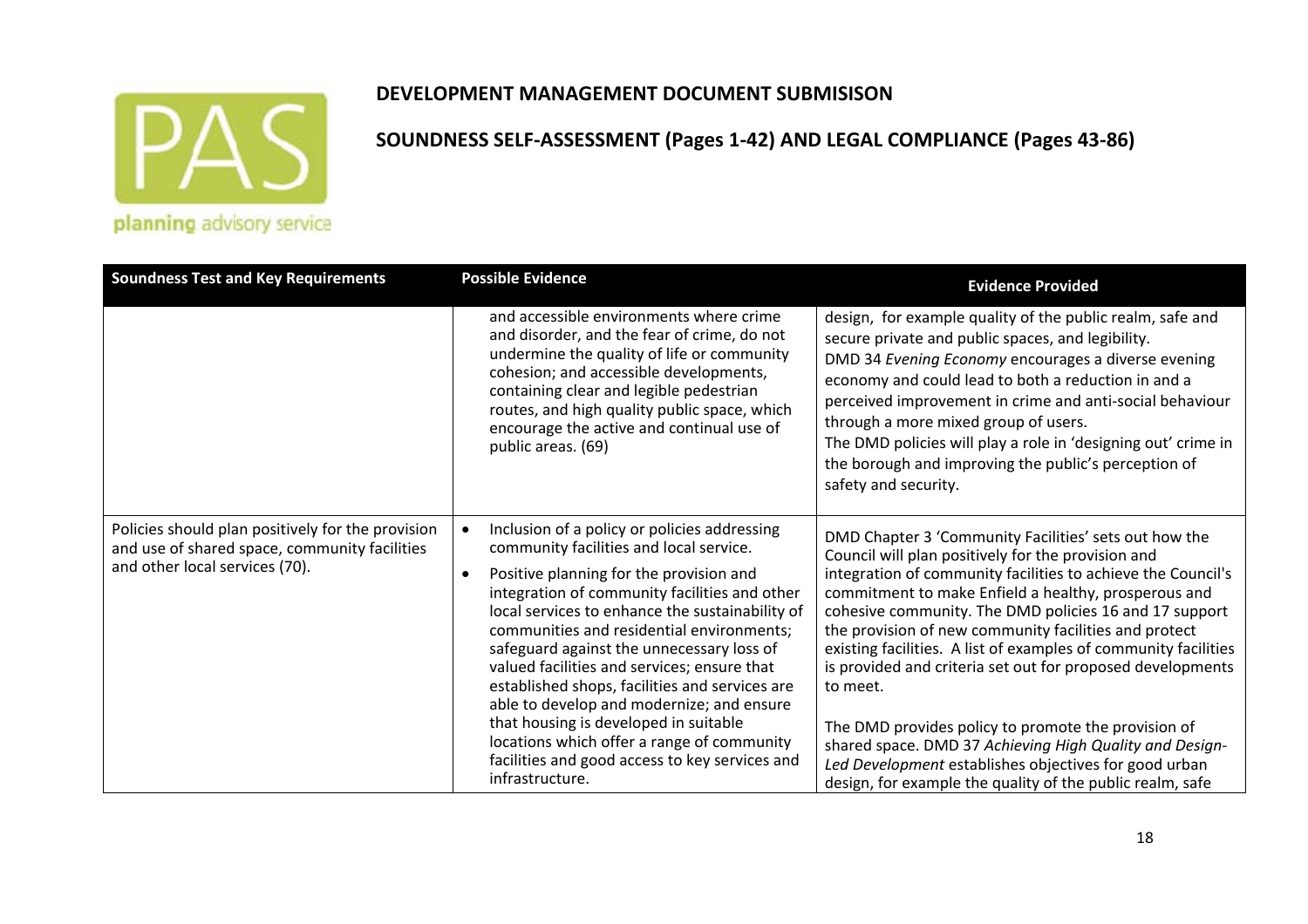

| <b>Soundness Test and Key Requirements</b>                                                                                                                                                         | <b>Possible Evidence</b>                                                                                                                                                               | <b>Evidence Provided</b>                                                                                                                                                                                                              |
|----------------------------------------------------------------------------------------------------------------------------------------------------------------------------------------------------|----------------------------------------------------------------------------------------------------------------------------------------------------------------------------------------|---------------------------------------------------------------------------------------------------------------------------------------------------------------------------------------------------------------------------------------|
|                                                                                                                                                                                                    |                                                                                                                                                                                        | and secure private and public spaces, and legibility.                                                                                                                                                                                 |
| Identify specific needs and quantitative or<br>qualitative deficits or surpluses of open space,<br>sports and recreational facilities; and set locally<br>derived standards to provide these (73). | Identification of specific needs and<br>$\bullet$<br>quantitative or qualitative deficits or<br>surpluses of open space, sports and<br>recreational facilities in the local area. (73) | Core Strategy Policy 34' Parks, Playing Fields and Other<br>Open Spaces' outlines the Council's approach on protecting<br>and enhancing existing open spaces.                                                                         |
|                                                                                                                                                                                                    | A policy protecting existing open space,<br>$\bullet$<br>sports and recreational buildings and land<br>from development, with specific<br>exceptions. (74)                             | DMD Chapter 10 'Green Infrastructure' provides policies on<br>Enfield's green spaces. Policy DMD 71 Protection and<br>Enhancement of Open Space provides for the protection<br>and prevention of negative impacts associated with the |
|                                                                                                                                                                                                    | Protection and enhancement of rights of way<br>and access. (75)                                                                                                                        | loss of open space in accordance with the NPPF, London<br>Plan and Core Strategy. DMD 72 Open Space Provision<br>requires all new major residential development to be<br>accompanied by proposals to improve open space<br>provision. |
|                                                                                                                                                                                                    |                                                                                                                                                                                        | Children's play areas are addressed through DMD 73 while<br>playing pitches are protected through policy DMD 74.                                                                                                                      |
| Enable local communities, through local and<br>neighbourhood plans, to identify special                                                                                                            | Policy enabling the protection of Local Green<br>Spaces. (Local Green Spaces should only be                                                                                            | Enfield's open spaces are protected through designations<br>via the Core Strategy and Policies Map and have been                                                                                                                      |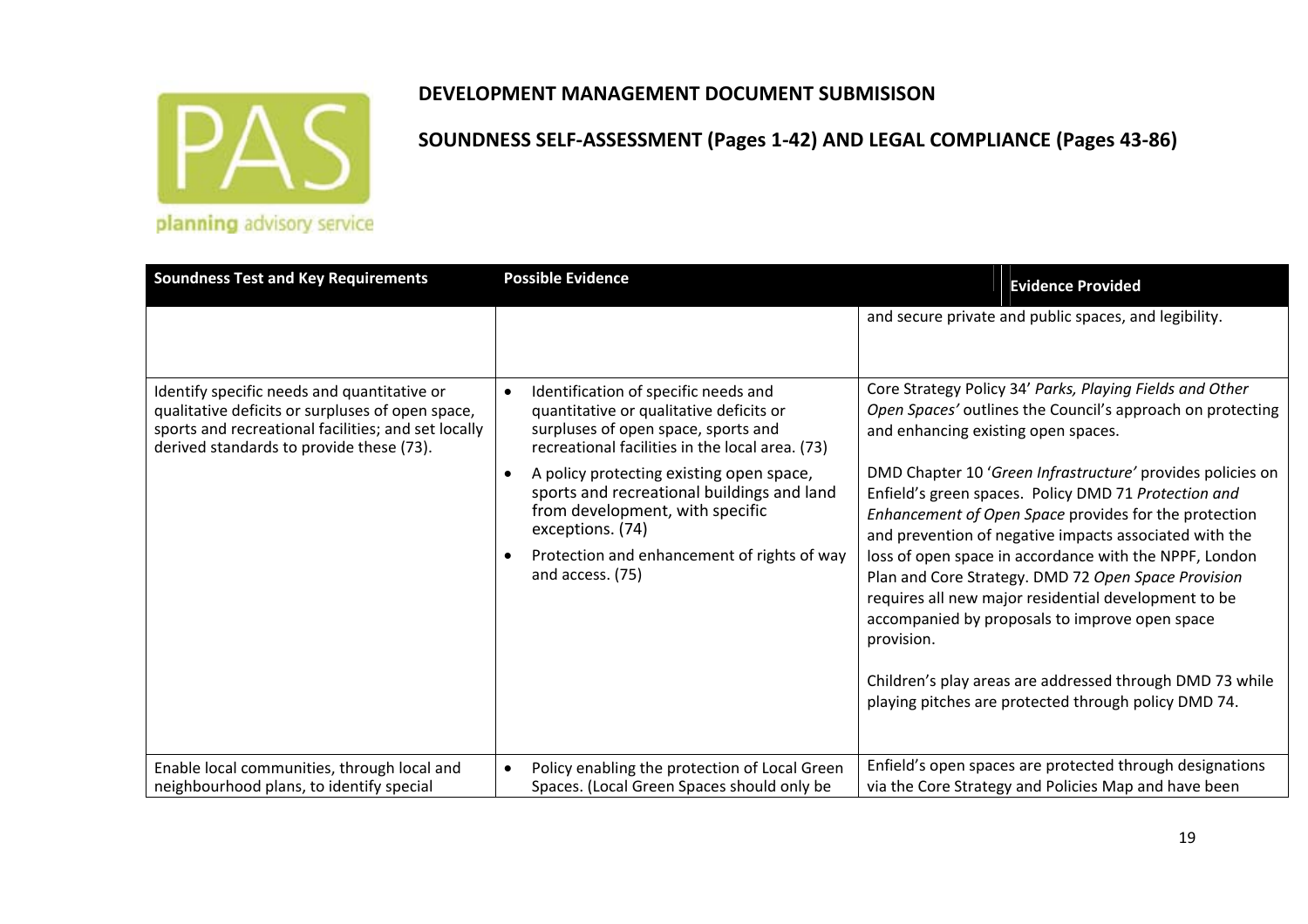

### **DEVELOPMENT MANAGEMENT DOCUMENT SUBMISISON**

| <b>Soundness Test and Key Requirements</b>                                                                                                                                                                                                                                                                                                               | <b>Possible Evidence</b>                                                                                                                                                                                                                                                                                                                | <b>Evidence Provided</b>                                                                                                                                                                                                                                                         |
|----------------------------------------------------------------------------------------------------------------------------------------------------------------------------------------------------------------------------------------------------------------------------------------------------------------------------------------------------------|-----------------------------------------------------------------------------------------------------------------------------------------------------------------------------------------------------------------------------------------------------------------------------------------------------------------------------------------|----------------------------------------------------------------------------------------------------------------------------------------------------------------------------------------------------------------------------------------------------------------------------------|
| protection green areas of particular importance<br>to them - 'Local Green Space' (76-78).                                                                                                                                                                                                                                                                | designated when a plan is prepared or<br>reviewed, and be capable of enduring beyond<br>the end of the plan period. The designation<br>should only be used when it accords with the<br>criteria in para 77). Policy for managing<br>development within a local green space<br>should be consistent with policy for Green<br>Belts. (78) | reviewed and updated via the DMD and accompanying<br>Policies Map. The DMD submission is supported by the<br>Open Space Policies Map Paper (2013).                                                                                                                               |
| 9. Protecting Green Belt land (paras 79-92)                                                                                                                                                                                                                                                                                                              |                                                                                                                                                                                                                                                                                                                                         |                                                                                                                                                                                                                                                                                  |
| Local planning authorities should plan<br>positively to enhance the beneficial use of the<br>Green Belt, such as looking for opportunities to<br>provide access; to provide opportunities for<br>outdoor sport and recreation; to retain and<br>enhance landscapes, visual amenity and<br>biodiversity; or to improve damaged and<br>derelict land. (81) | Where Green Belt policies are included, these<br>$\bullet$<br>should reflect the need to:<br>Enhance the beneficial use of the Green<br>$\circ$<br>Belt. (81)<br>Accord with criteria on boundary setting,<br>$\circ$<br>and the need for clarity on the status of<br>safeguarded land, in particular. (85)                             | Core Strategy Policy 33 Green Belt and Countryside<br>protects Enfield's Green Belt.<br>The Green Belt boundaries were reviewed through the<br>DMD process with the proposed changes held in the<br>evidence base document Detailed Green Belt Boundary<br><b>Review (2013).</b> |
| Local planning authorities with Green Belts in<br>their area should establish Green Belt<br>boundaries in their Local Plans which set the<br>framework for Green Belt and settlement<br>policy. (83)                                                                                                                                                     | Specify that inappropriate development<br>$\circ$<br>should not be approved except in very<br>special circumstances. (87)<br>Specify the exceptions to inappropriate<br>$\circ$<br>development (89-90)                                                                                                                                  | DMD Chapter 11 'Green Belt' addresses Enfield's Green<br>Belt, providing protection through DMD 82 and DMD 83.<br>Criteria for appropriate development in the Green Belt are<br>set out in DMD 82.                                                                               |
| When drawing up or reviewing Green Belt<br>boundaries local planning authorities should                                                                                                                                                                                                                                                                  | Identify where very special circumstances<br>$\circ$<br>might apply to renewable energy                                                                                                                                                                                                                                                 | Renewable energy generation in the Green Belt is<br>considered under DMD 53 Low and Zero Carbon                                                                                                                                                                                  |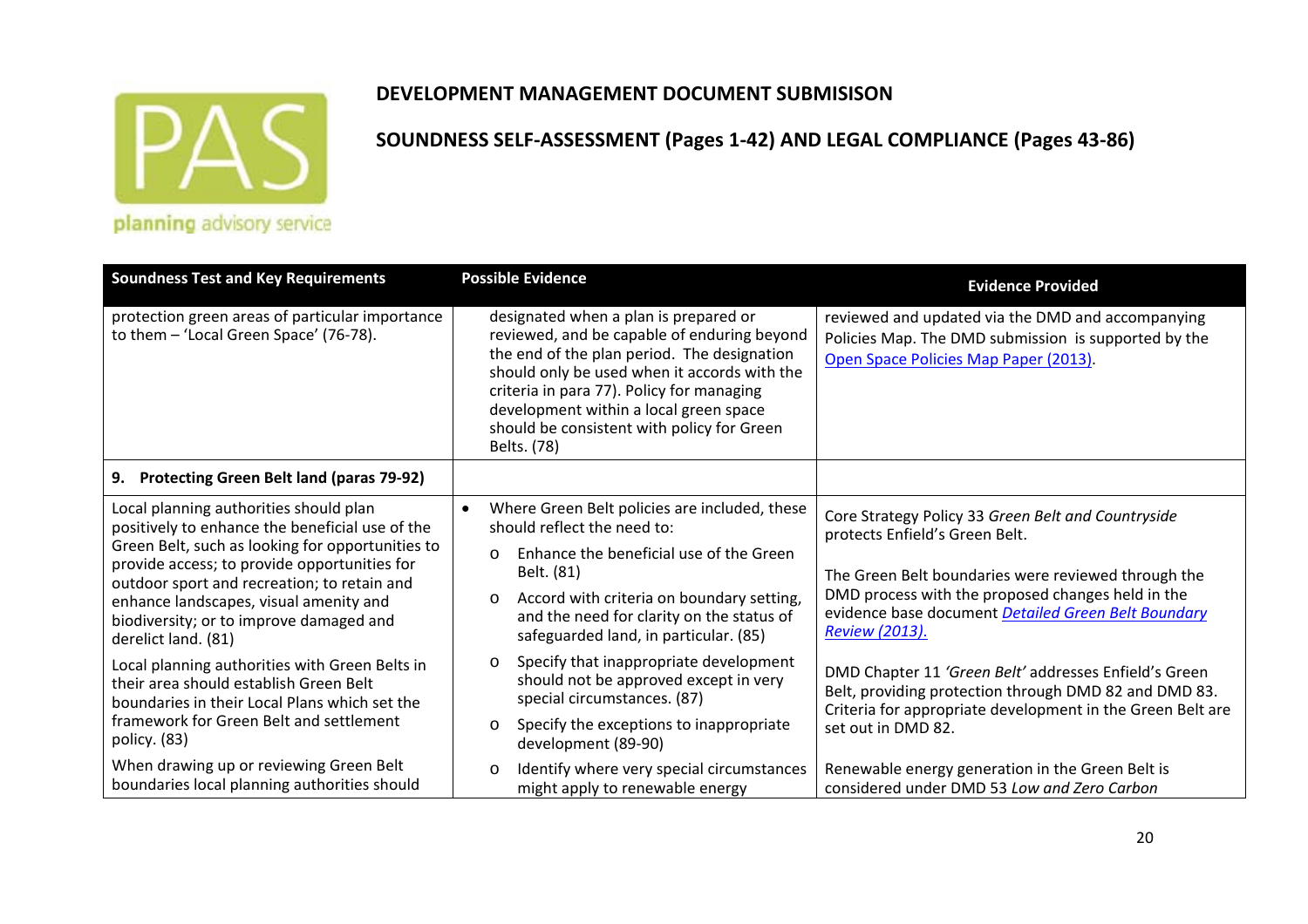

| <b>Soundness Test and Key Requirements</b>                                                                                                                                     | <b>Possible Evidence</b>                                                                                                                                                                                                                                                                                           | <b>Evidence Provided</b>                                                                                                                                                                                                                                                                                                                                                                                                                                                                                                                                                                                                                                                                                                                                                                  |
|--------------------------------------------------------------------------------------------------------------------------------------------------------------------------------|--------------------------------------------------------------------------------------------------------------------------------------------------------------------------------------------------------------------------------------------------------------------------------------------------------------------|-------------------------------------------------------------------------------------------------------------------------------------------------------------------------------------------------------------------------------------------------------------------------------------------------------------------------------------------------------------------------------------------------------------------------------------------------------------------------------------------------------------------------------------------------------------------------------------------------------------------------------------------------------------------------------------------------------------------------------------------------------------------------------------------|
| take account of the need to promote<br>sustainable patterns of development. (84)                                                                                               | development. (91)                                                                                                                                                                                                                                                                                                  | Technology. Developers will need to demonstrate very<br>special circumstances that clearly outweigh any harm by                                                                                                                                                                                                                                                                                                                                                                                                                                                                                                                                                                                                                                                                           |
| Boundaries should be set using 'physical<br>features likely to be permanent' amongst other<br>things (85)                                                                      |                                                                                                                                                                                                                                                                                                                    | reason of inappropriateness and that there are no<br>overriding local impacts for an application to be approved.                                                                                                                                                                                                                                                                                                                                                                                                                                                                                                                                                                                                                                                                          |
| 10. Meeting the challenge of climate change,<br>flooding and coastal change (paras 93-108)                                                                                     |                                                                                                                                                                                                                                                                                                                    |                                                                                                                                                                                                                                                                                                                                                                                                                                                                                                                                                                                                                                                                                                                                                                                           |
| Adopt proactive strategies to mitigate and<br>adapt to climate change taking full account of<br>flood risk, coastal change and water supply and<br>demand considerations. (94) | Planning of new development in locations<br>and ways which reduce greenhouse gas<br>emissions.<br>Support for energy efficiency improvements<br>to existing building.<br>Local requirements for a building's<br>sustainability which are consistent with the<br>Government's zero carbon buildings policy.<br>(95) | Enfield's adopted Core Strategy sets out how the Council<br>tackles climate change through promoting higher<br>environmental standards. It encourages all developments<br>to meet the highest feasible environmental standards that<br>are financially viable and requires all developments to take<br>measures to minimise the effects of, and adapt to, climate<br>change.<br>Core Policy 33: 'Pollution' sets out the Council's<br>commitment to work with partners to minimise air, water,<br>noise and light pollution and address risks arising from<br>contaminated land and hazardous substances.<br>DMD Chapter 8 Tackling Climate Change contains specific<br>policies to enable and support the growth of renewable<br>and low carbon energy generation, along with adaptation |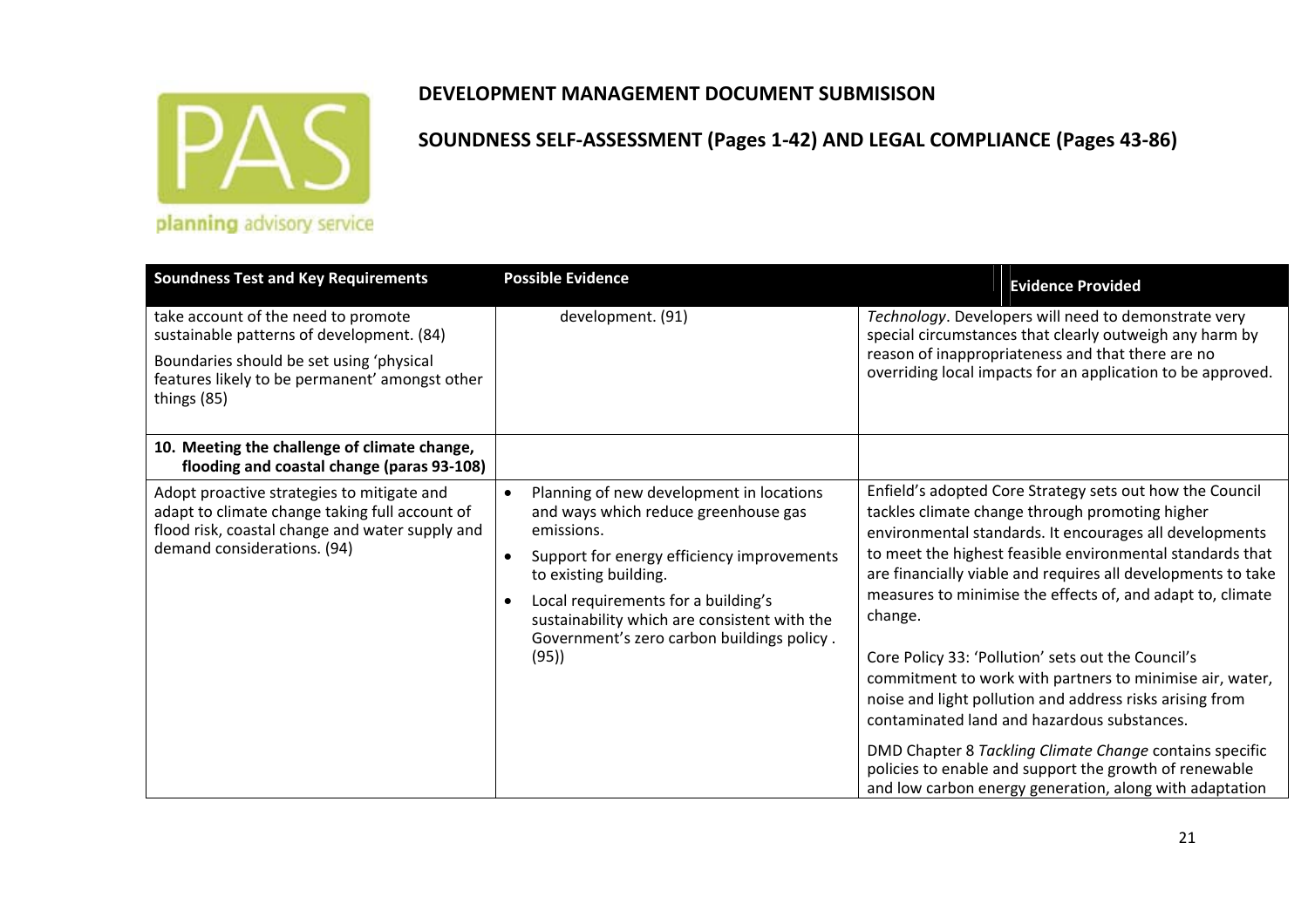

### **DEVELOPMENT MANAGEMENT DOCUMENT SUBMISISON**

| <b>Soundness Test and Key Requirements</b>                                                                                                                                                              | <b>Possible Evidence</b>                                                                                                                                                                                                                                                                                                 | <b>Evidence Provided</b>                                                                                                                                                                                                                                                                                                                                                  |
|---------------------------------------------------------------------------------------------------------------------------------------------------------------------------------------------------------|--------------------------------------------------------------------------------------------------------------------------------------------------------------------------------------------------------------------------------------------------------------------------------------------------------------------------|---------------------------------------------------------------------------------------------------------------------------------------------------------------------------------------------------------------------------------------------------------------------------------------------------------------------------------------------------------------------------|
|                                                                                                                                                                                                         |                                                                                                                                                                                                                                                                                                                          | polices on heating and cooling, water efficiency and<br>flooding.                                                                                                                                                                                                                                                                                                         |
|                                                                                                                                                                                                         |                                                                                                                                                                                                                                                                                                                          | Policy DMD 49 requires all planning applications to be<br>accompanied by a Sustainable Design and Construction<br>Statement.                                                                                                                                                                                                                                              |
|                                                                                                                                                                                                         |                                                                                                                                                                                                                                                                                                                          | DMD 50 Environmental Assessment Methods requires<br>developers to demonstrate compliance with targets<br>relating to the relevant adopted environmental assessment<br>methods. This includes both new build and residential<br>refurbishments and conversions.                                                                                                            |
| Help increase the use and supply of renewable<br>and low carbon energy through a strategy,<br>policies maximising renewable and low carbon<br>energy, and identification of key energy<br>sources. (97) | A strategy and policies to promote and<br>maximise energy from renewable and low<br>carbon sources,<br>Identification of suitable areas for renewable<br>and low carbon energy sources, and<br>supporting infrastructure, where this would<br>help secure the development of such sources<br>(see also NPPF footnote 17) | Core Policy 20: 'Sustainable Energy Use and Energy<br>Infrastructure' includes reference to the retrofitting of<br>existing developments addressing NPPF climate change<br>matters including inclusion in Local Plans to support for<br>energy efficiency improvements to existing buildings and<br>promote and maximise energy from renewable and low<br>carbon sources. |
|                                                                                                                                                                                                         | Identification of where development can<br>draw its energy supply from decentralised,<br>renewable or low carbon supply systems and                                                                                                                                                                                      | DMD Chapter 8 'Tackling Climate Change' contains specific<br>policies to enable and support the growth of renewable<br>and low carbon energy generation.                                                                                                                                                                                                                  |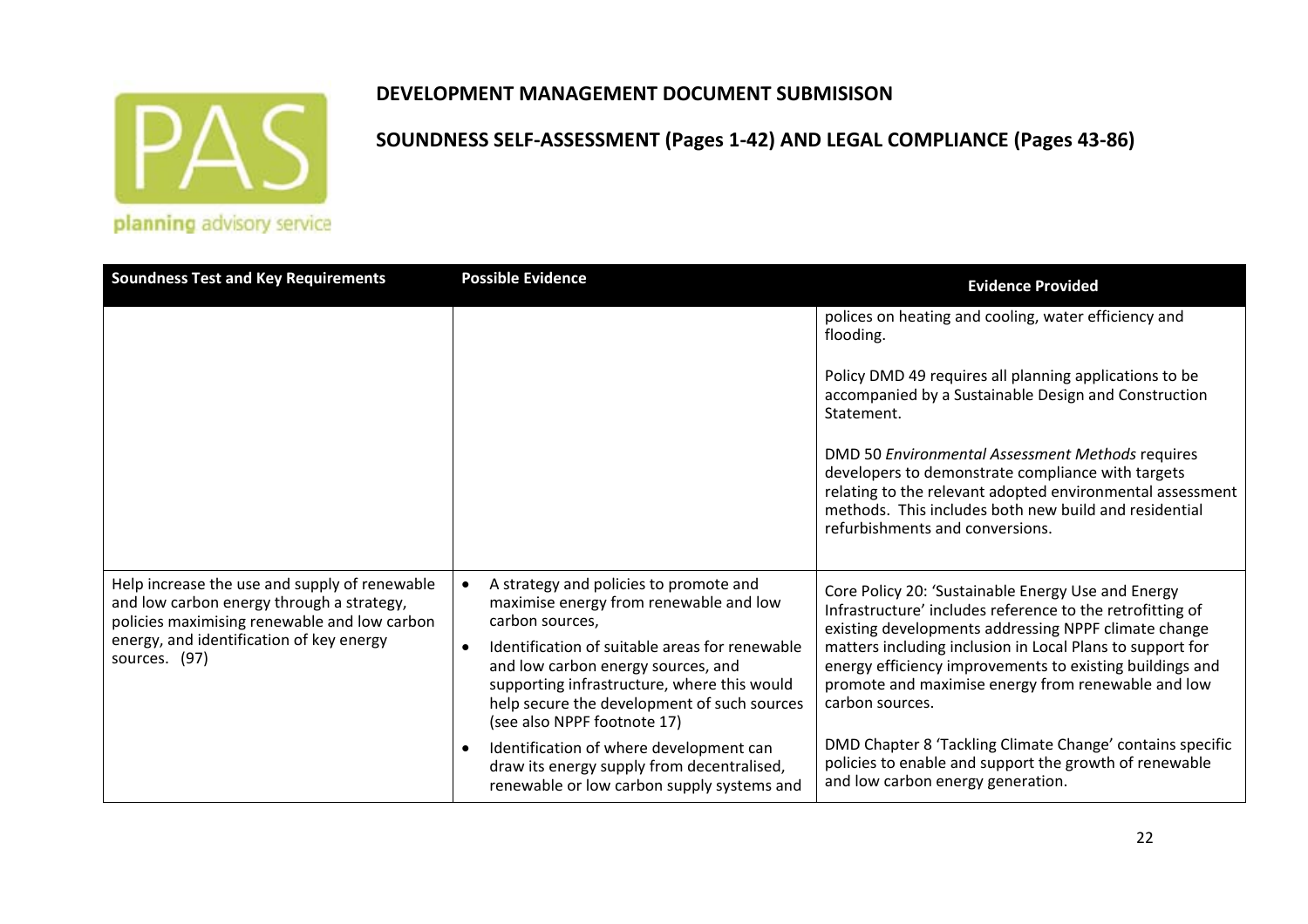

|  | planning advisory service |
|--|---------------------------|

| <b>Soundness Test and Key Requirements</b>                                       | <b>Possible Evidence</b>                                                                                                                                                                                                                                                                              | <b>Evidence Provided</b>                                                                                                                                                                                                                                                                                                                                                       |
|----------------------------------------------------------------------------------|-------------------------------------------------------------------------------------------------------------------------------------------------------------------------------------------------------------------------------------------------------------------------------------------------------|--------------------------------------------------------------------------------------------------------------------------------------------------------------------------------------------------------------------------------------------------------------------------------------------------------------------------------------------------------------------------------|
|                                                                                  | for co-locating potential heat customers and<br>suppliers. (97)                                                                                                                                                                                                                                       | DMD 53 supports low and zero carbon energy generation,<br>once all possible savings through energy efficiency and<br>decentralised energy networks have been gained and the<br>proposed development still fails to achieve the specified<br>carbon dioxide reductions targets                                                                                                  |
|                                                                                  |                                                                                                                                                                                                                                                                                                       | DMD 52 Decentralised Energy Network supports the<br>provision of infrastructure for new and expanding<br>networks including safeguarding routes and land for such<br>use where necessary. The Lee Valley Heat Network is<br>planned for the eastern corridor in Enfield as significant<br>low-carbon infrastructure using energy generated from<br>Heat from Waste facilities. |
| Minimise vulnerability to climate change and<br>manage the risk of flooding (99) | Account taken of the impacts of climate<br>change. (99)<br>Allocate, and where necessary re-locate,<br>development away from flood risk areas<br>through a sequential test, based on a SFRA.<br>(100)<br>Policies to manage risk, from a range of<br>impacts, through suitable adaptation<br>measures | The DMD contains a range of policies which address the<br>issue of flooding and minimise the risks from climate<br>change.<br>DMD 60 identifies which parts of the borough require a<br>site specific Flood Risk Assessment for new development.<br>DMD 61 looks to manage surface water, in particular<br>through the use of Sustainable Drainage Systems.                    |
|                                                                                  |                                                                                                                                                                                                                                                                                                       | DMD 62 addresses flood control and mitigation methods                                                                                                                                                                                                                                                                                                                          |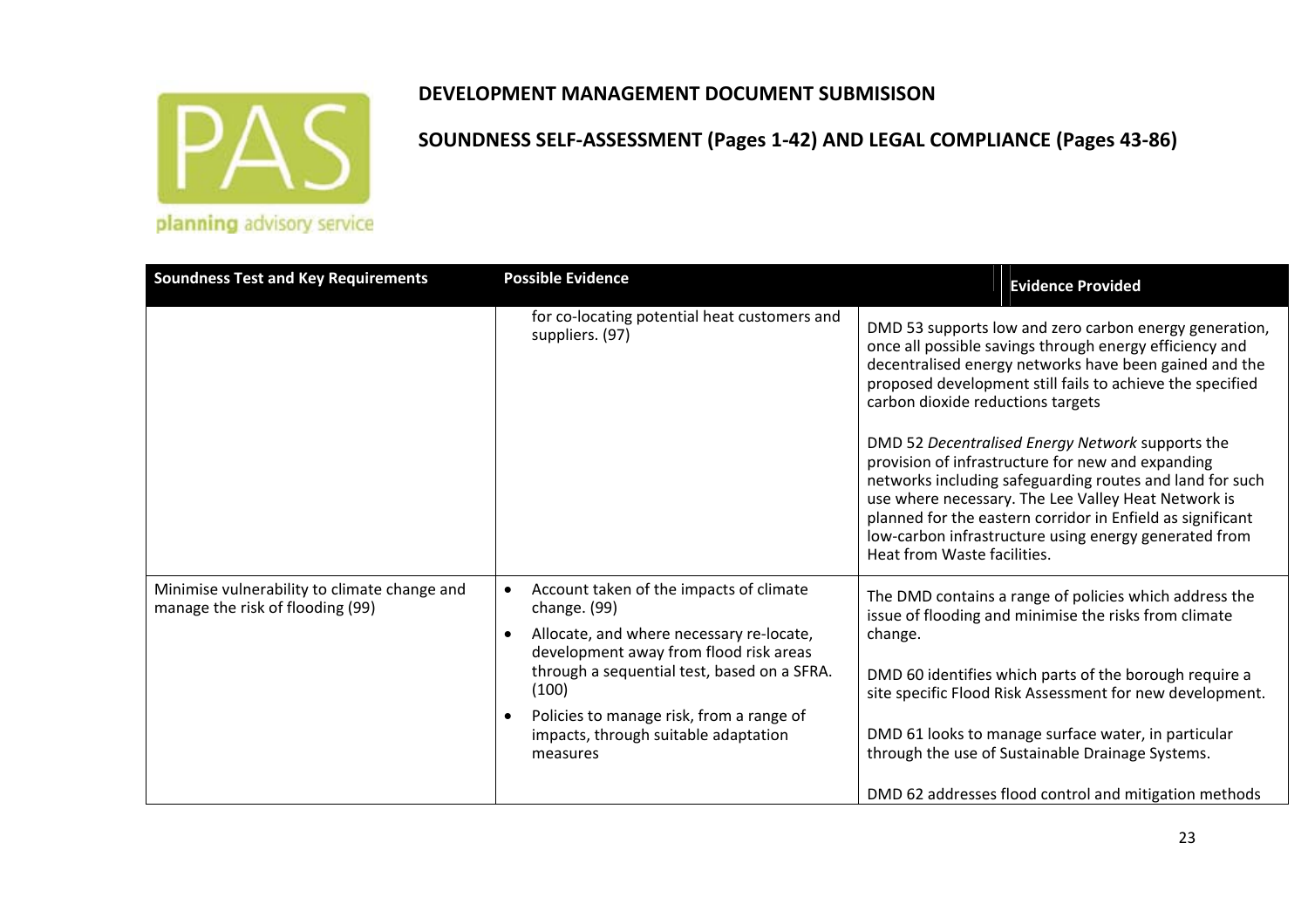

### **DEVELOPMENT MANAGEMENT DOCUMENT SUBMISISON**

| <b>Soundness Test and Key Requirements</b>                              | <b>Possible Evidence</b>                                                                                                                                                                                                                                                                                                                                                  | <b>Evidence Provided</b>                                                                                                                                                                                                                                                                                                                                            |
|-------------------------------------------------------------------------|---------------------------------------------------------------------------------------------------------------------------------------------------------------------------------------------------------------------------------------------------------------------------------------------------------------------------------------------------------------------------|---------------------------------------------------------------------------------------------------------------------------------------------------------------------------------------------------------------------------------------------------------------------------------------------------------------------------------------------------------------------|
|                                                                         |                                                                                                                                                                                                                                                                                                                                                                           | for new developments, while policy DMD 63 seeks to<br>protect and improve watercourses and flood defences in<br>the borough.<br>Climate change adaptation is built-in to DMD policies<br>throughout the document, for example DMD 55 Use of<br>Roof Space and Vertical Surfaces requires the use of green<br>roofs which help to moderate water flow from rainfall. |
| Manage risk from coastal change (106)                                   | Identification of where the coast is likely to<br>$\bullet$<br>experience physical changes and identify<br>Coastal Change Management Areas, and<br>clarity on what development will be allowed<br>in such areas.<br>Provision for development and infrastructure<br>that needs to be re-located from such areas,<br>based on SMPs and Marine Plans, where<br>appropriate. | Not applicable.                                                                                                                                                                                                                                                                                                                                                     |
| 11. Conserving and enhancing the natural<br>environment (paras 109-125) |                                                                                                                                                                                                                                                                                                                                                                           |                                                                                                                                                                                                                                                                                                                                                                     |
| Protect valued landscapes (109)                                         | A strategy and policy or policies to create,<br>protect, enhance and manage networks of<br>biodiversity and green infrastructure.<br>Policy which seeks to minimise the loss of<br>higher quality agricultural land and give great                                                                                                                                        | Core Policy 36: 'Biodiversity', refers to the Council seeking<br>to protect, enhance, restore or add to biodiversity interests<br>in accordance with NPPF policy objectives to minimise<br>impacts on biodiversity, provide net gains where possible,<br>and halt the overall decline by establishing coherent                                                      |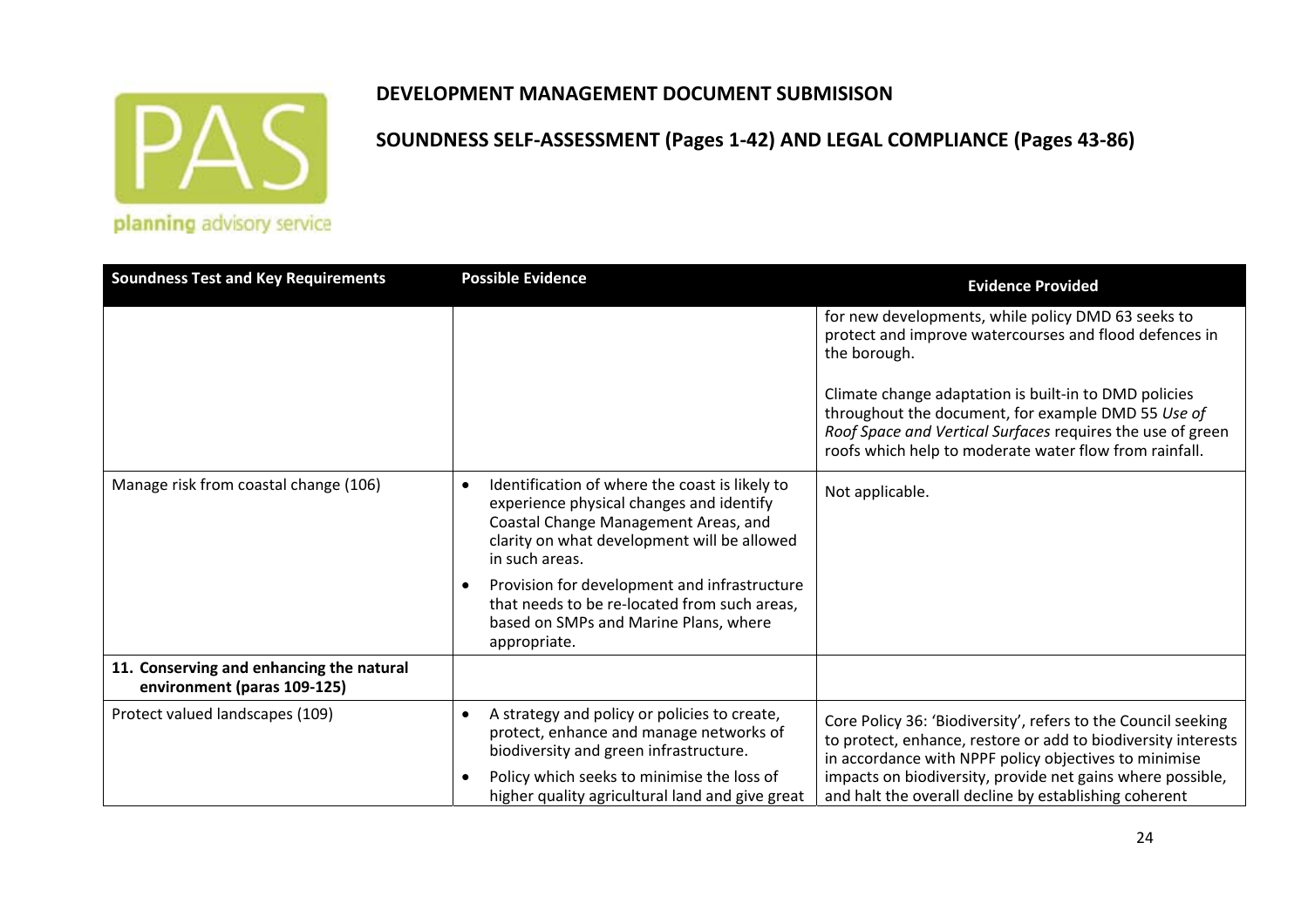

| <b>Soundness Test and Key Requirements</b>                              | <b>Possible Evidence</b>                                                                                                                                                       | <b>Evidence Provided</b>                                                                                                                                                                                                                                                         |
|-------------------------------------------------------------------------|--------------------------------------------------------------------------------------------------------------------------------------------------------------------------------|----------------------------------------------------------------------------------------------------------------------------------------------------------------------------------------------------------------------------------------------------------------------------------|
|                                                                         | weight to protecting the landscape and<br>scenic beauty of National Parks, the Broads<br>and AONBs.                                                                            | ecological networks that are more resilient to current and<br>future pressures.                                                                                                                                                                                                  |
|                                                                         |                                                                                                                                                                                | DMD Chapter 11 'Green Belt' provides policy protection to<br>Enfield's areas of designated Green Belt. Areas of Special<br>Character in the borough, as identified in the Enfield<br>Characterisation Study (2011), are provided with further<br>protection through DMD 84.      |
|                                                                         |                                                                                                                                                                                | The protection, enhancement and management of<br>biodiversity and green networks are supported through a<br>number of DMD policies including: DMD 76 Wildlife<br>Corridor; DMD 78 Nature Conservation; DMD 70 Ecological<br>Enhancements; and DMD 80 Trees on Development Sites. |
| Prevent unacceptable risks from pollution and<br>land instability (109) | Policy which seeks development which is<br>appropriate for its location having regard to<br>the effects of pollution on health, the natural<br>environment or general amenity. | Pollution control is tackled through Core Strategy Policy 32,<br>stating that the Council will work with its partners to<br>minimise air, water, noise and light pollution and to<br>address the risks arising from contaminated land and<br>hazardous substances.               |
|                                                                         |                                                                                                                                                                                | DMD Chapter 9 Environmental Protection provides policies<br>which control pollution and permits developments only if<br>pollution and the risk of pollution is prevented, or<br>minimised and mitigated during all phases of development.                                        |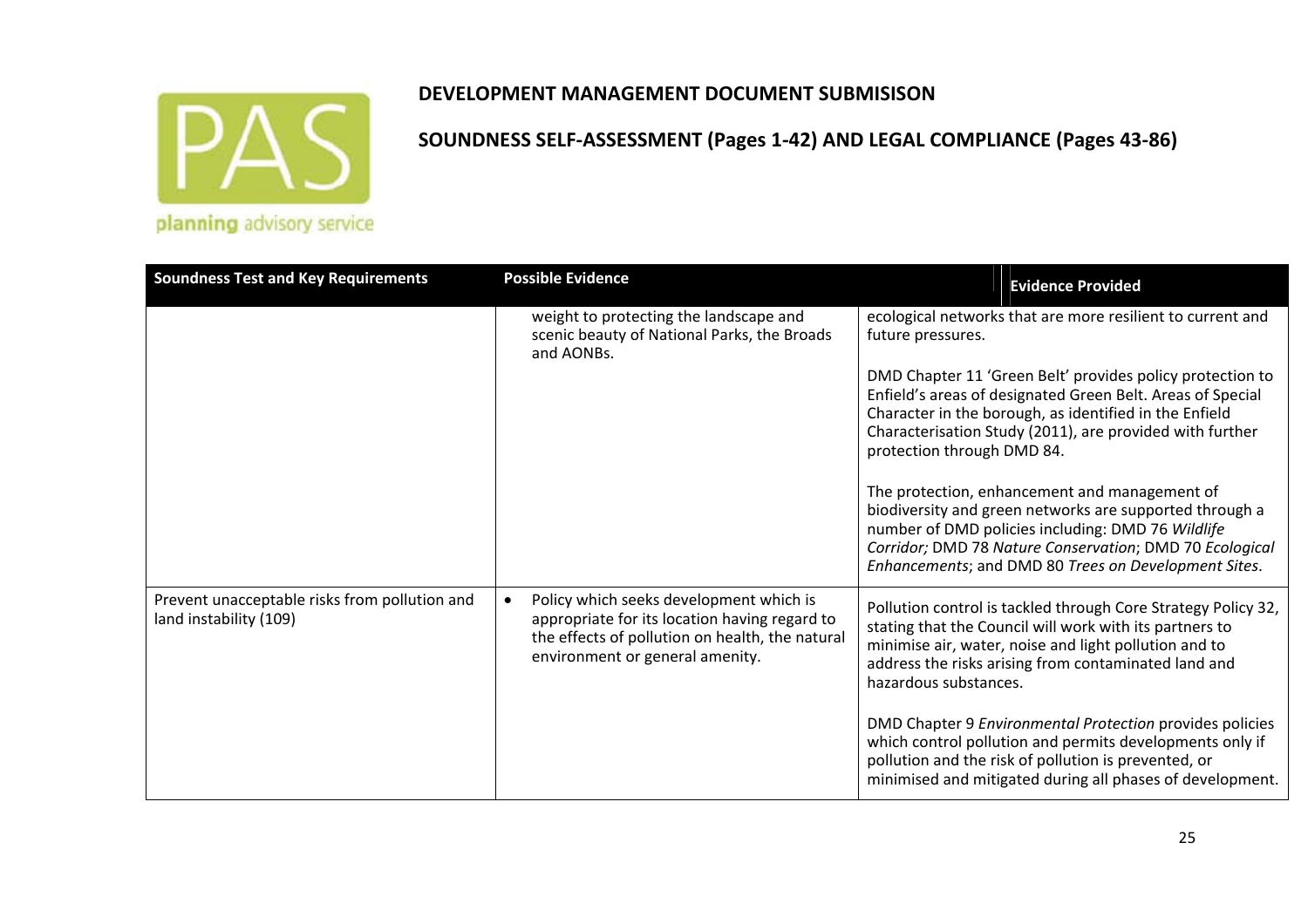

### **DEVELOPMENT MANAGEMENT DOCUMENT SUBMISISON**

| <b>Soundness Test and Key Requirements</b>                                                                                                                                                               | <b>Possible Evidence</b>                                                                                                                                                                                                                                          | <b>Evidence Provided</b>                                                                                                                                                                                                                                                                                                                                                                                                                                                                                                                                                                                                                            |
|----------------------------------------------------------------------------------------------------------------------------------------------------------------------------------------------------------|-------------------------------------------------------------------------------------------------------------------------------------------------------------------------------------------------------------------------------------------------------------------|-----------------------------------------------------------------------------------------------------------------------------------------------------------------------------------------------------------------------------------------------------------------------------------------------------------------------------------------------------------------------------------------------------------------------------------------------------------------------------------------------------------------------------------------------------------------------------------------------------------------------------------------------------|
|                                                                                                                                                                                                          |                                                                                                                                                                                                                                                                   | Specific types of environmental protection are addressed<br>through DMD 65 Air Quality, DMD 66 Land Contamination<br>and Instability, DMD 67 Hazardous Installations, DMD 68<br>Noise, DMD 69 Light Pollution and DMD 70 Water Quality.                                                                                                                                                                                                                                                                                                                                                                                                             |
| Planning policies should minimise impacts on<br>biodiversity and geodiversity (117)<br>Planning policies should plan for biodiversity at<br>a landscape-scale across local authority<br>boundaries (117) | Identification and mapping of local ecological<br>networks and geological conservation<br>interests.<br>Policies to promote the preservation,<br>restoration and re-creation of priority<br>habitats, ecological networks and the<br>recovery of priority species | Protection, enhancement and management of biodiversity<br>and green networks is supported through a number of<br>DMD policies including: DMD 76 Wildlife Corridor; DMD 78<br>Nature Conservation; DMD 70 Ecological Enhancements;<br>and DMD 80 Trees on Development Sites.<br>The document Review of Enfield's Sites of Local and<br><b>Borough Importance for Nature Conservation (2013) forms</b><br>part of the DMD evidence base and supports the<br>designation of these non-statutory sites because of their<br>importance for nature conservation. The SINCS are part of<br>the Policies Map which will be submitted along with the<br>DMD. |
| 12. Conserving and enhancing the historic<br>environment (paras 126-141)                                                                                                                                 |                                                                                                                                                                                                                                                                   |                                                                                                                                                                                                                                                                                                                                                                                                                                                                                                                                                                                                                                                     |
| Include a positive strategy for the conservation<br>and enjoyment of the historic environment,<br>including heritage assets most at risk (126)                                                           | A strategy for the historic environment based<br>on a clear understanding of the cultural<br>assets in the plan area, including assets most                                                                                                                       | Core Policy 30: Maintaining and Improving the Quality of<br>the Built and Open Environment - is one of a suite of<br>adopted Core Strategy policies that aim to protect,                                                                                                                                                                                                                                                                                                                                                                                                                                                                            |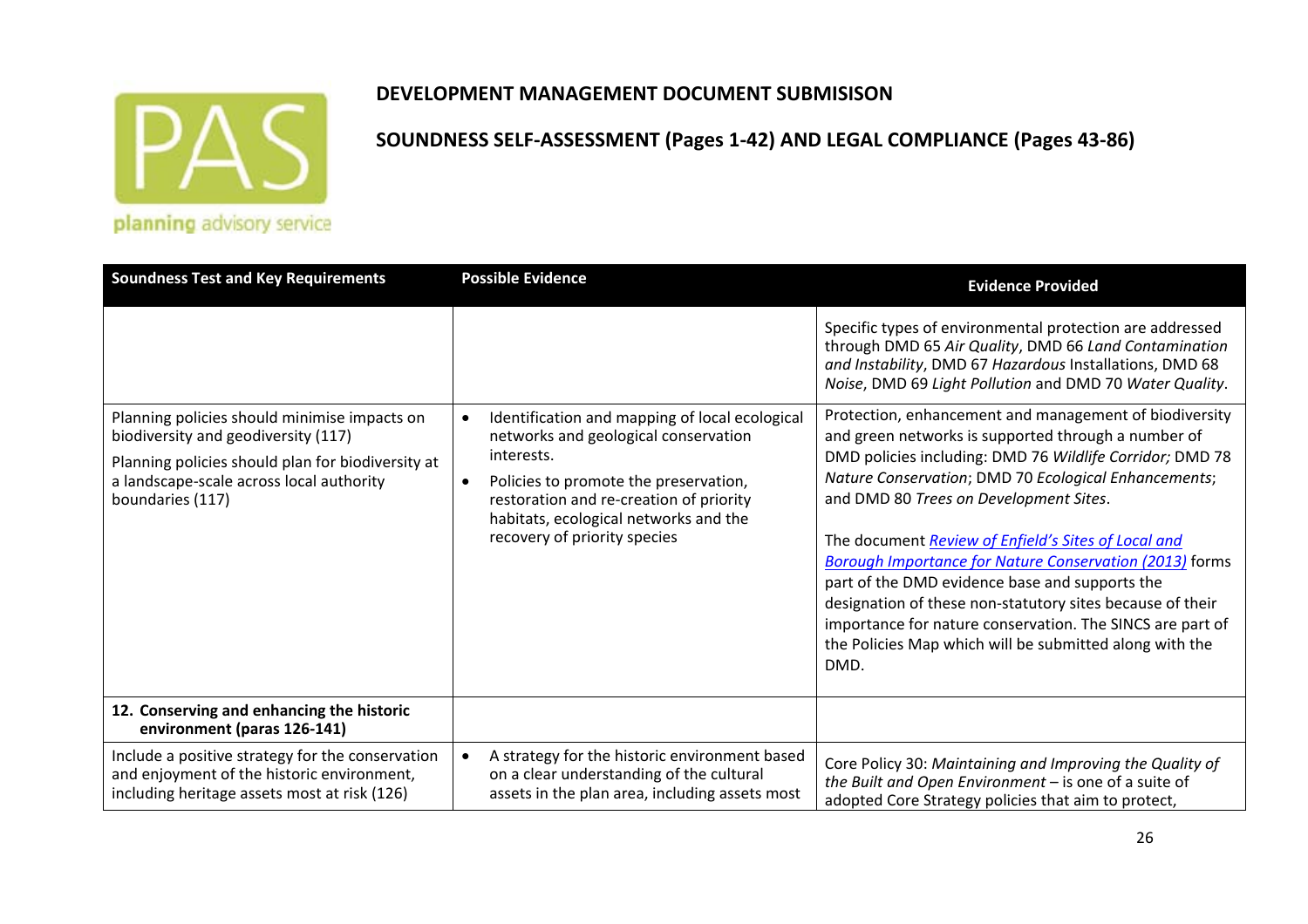

| <b>Soundness Test and Key Requirements</b>                                                                                                                                                                                                                                                                                                                                                                                                                                        | <b>Possible Evidence</b>                                                                                                                                                                                                                                                                                                                                                                                                                                                                                                                                                                                                        | <b>Evidence Provided</b>                                                                                                                                                                                                                                                                                                                                                                                                                           |
|-----------------------------------------------------------------------------------------------------------------------------------------------------------------------------------------------------------------------------------------------------------------------------------------------------------------------------------------------------------------------------------------------------------------------------------------------------------------------------------|---------------------------------------------------------------------------------------------------------------------------------------------------------------------------------------------------------------------------------------------------------------------------------------------------------------------------------------------------------------------------------------------------------------------------------------------------------------------------------------------------------------------------------------------------------------------------------------------------------------------------------|----------------------------------------------------------------------------------------------------------------------------------------------------------------------------------------------------------------------------------------------------------------------------------------------------------------------------------------------------------------------------------------------------------------------------------------------------|
|                                                                                                                                                                                                                                                                                                                                                                                                                                                                                   | at risk.<br>A map/register of historic assets<br>A policy or policies which promote new<br>$\bullet$<br>development that will make a positive<br>contribution to character and distinctiveness.<br>(126)                                                                                                                                                                                                                                                                                                                                                                                                                        | enhance, restore, improve or add to the natural<br>environment / landscape. Core Policy 31: Built and<br>Landscape Heritage outlines how working with partners<br>the Council will proactively preserve and enhance the<br>borough's heritage assets.<br>DMD 44: Preserving and Enhancing Heritage Assets<br>protects the borough's heritage and requires a Heritage<br>Statement for applications affecting heritage assets or<br>their settings. |
| 13. Facilitating the sustainable use of minerals<br>(paras 142-149)                                                                                                                                                                                                                                                                                                                                                                                                               |                                                                                                                                                                                                                                                                                                                                                                                                                                                                                                                                                                                                                                 |                                                                                                                                                                                                                                                                                                                                                                                                                                                    |
| It is important that there is a sufficient supply<br>of material to provide the infrastructure,<br>buildings, energy and goods that the country<br>needs. However, since minerals are a finite<br>natural resource, and can only be worked<br>where they are found, it is important to make<br>best use of them to secure their long-term<br>conservation (142)<br>Minerals planning authorities should plan for a<br>steady and adequate supply of industrial<br>materials (146) | Account taken of the matters raised in relation to<br>paragraph 143 and 145, including matters in<br>relation to land in national / international<br>designations; landbanks; the defining of Minerals<br>Safeguarding Areas; wider matters relating to<br>safeguarding; approaches if non-mineral<br>development is necessary within Minerals<br>Safeguarding Areas; the setting of environmental<br>criteria; development of noise limits; reclamation<br>of land; plan for a steady and adequate supply of<br>aggregates. This could include evidence of co-<br>operation with neighbouring and more distant<br>authorities. | Not applicable.                                                                                                                                                                                                                                                                                                                                                                                                                                    |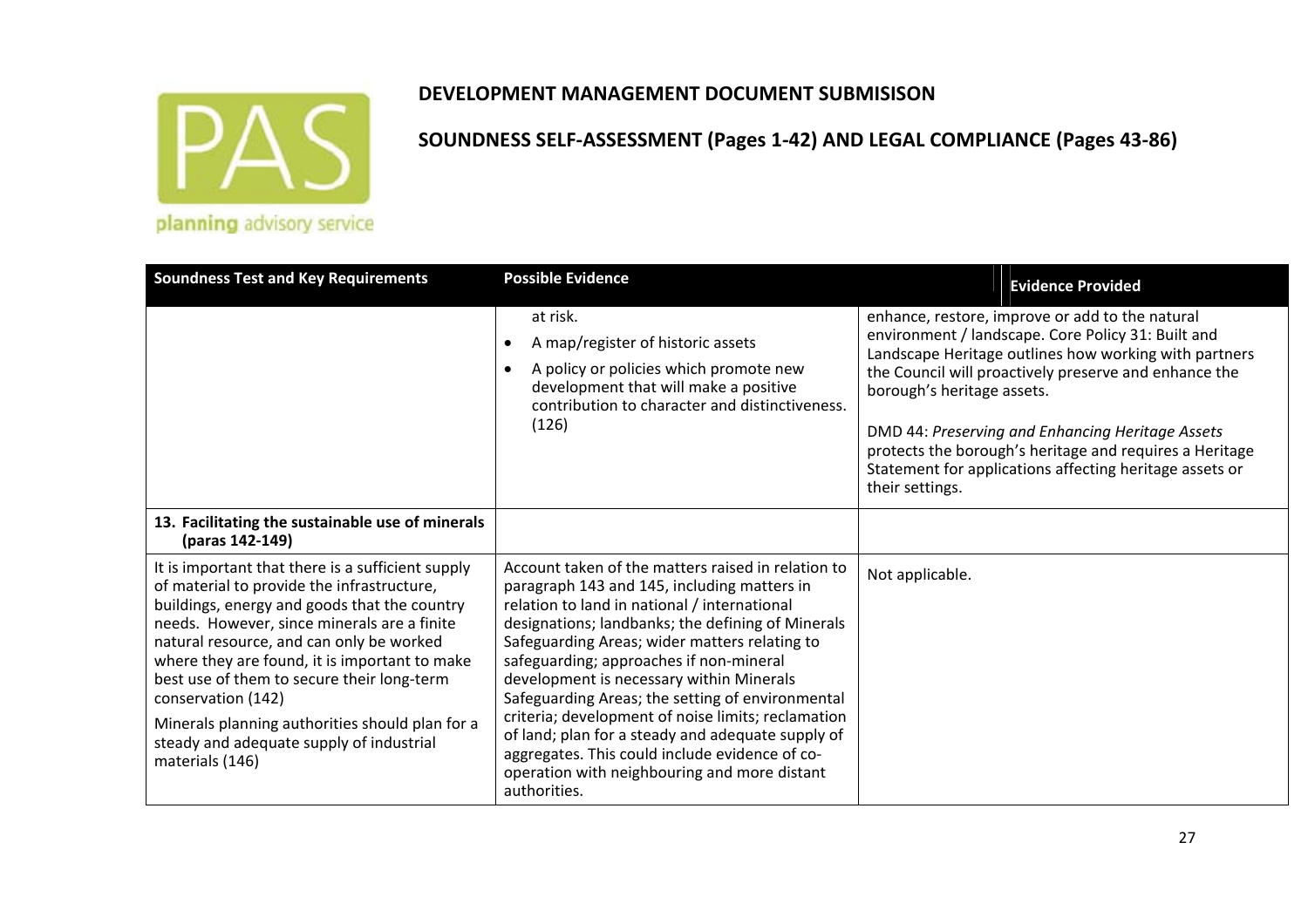

**SOUNDNESS SELF‐ASSESSMENT (Pages 1‐42) AND LEGAL COMPLIANCE (Pages 43‐86)**

planning advisory service

| <b>Soundness Test and Key Requirements</b>                                                                                                                                                                                  | <b>Possible Evidence</b>                                                                                                                                                                                                                         | <b>Evidence Provided</b>                                                                                                                                                                                                                                                                                                                                                                                                                                                |
|-----------------------------------------------------------------------------------------------------------------------------------------------------------------------------------------------------------------------------|--------------------------------------------------------------------------------------------------------------------------------------------------------------------------------------------------------------------------------------------------|-------------------------------------------------------------------------------------------------------------------------------------------------------------------------------------------------------------------------------------------------------------------------------------------------------------------------------------------------------------------------------------------------------------------------------------------------------------------------|
|                                                                                                                                                                                                                             |                                                                                                                                                                                                                                                  |                                                                                                                                                                                                                                                                                                                                                                                                                                                                         |
|                                                                                                                                                                                                                             | Justified: The plan should be the most appropriate strategy, when considered against the reasonable alternatives, based on proportionate evidence.                                                                                               |                                                                                                                                                                                                                                                                                                                                                                                                                                                                         |
| To be 'justified' a DPD needs to be:                                                                                                                                                                                        |                                                                                                                                                                                                                                                  |                                                                                                                                                                                                                                                                                                                                                                                                                                                                         |
| evidence of participation of the local community and others having a stake in the area.                                                                                                                                     |                                                                                                                                                                                                                                                  | • Founded on a robust and credible evidence base involving: research / fact finding demonstrating how the choices made in the plan are backed up by facts; and                                                                                                                                                                                                                                                                                                          |
| • The most appropriate strategy when considered against reasonable alternatives.                                                                                                                                            |                                                                                                                                                                                                                                                  |                                                                                                                                                                                                                                                                                                                                                                                                                                                                         |
| Participation                                                                                                                                                                                                               | The consultation statement. This should set out                                                                                                                                                                                                  | The Council has prepared a Regulation 22 Consultation                                                                                                                                                                                                                                                                                                                                                                                                                   |
| Has the consultation process allowed for<br>effective engagement of all interested parties?                                                                                                                                 | what consultation was undertaken, when, with<br>whom and how it has influenced the plan. The<br>statement should show that efforts have been<br>made to consult hard to reach groups, key<br>stakeholders etc. Reference SCI                     | Statement to support the submission. This sets out the<br>various stages of consultation, how the consultation<br>process has met the relevant Regulations and the Council's<br>adopted Statement of Community Involvement (SCI). It<br>also details of the issues and responses and indicates how<br>these have been taken into account in the DMD's<br>preparation. The Council has also prepared a statement on<br>the Duty to Co-operate to support the submission. |
| Research / fact finding<br>Is the plan justified by a sound and credible<br>evidence base? What are the sources of<br>evidence? How up to date, and how convincing<br>is it?<br>What assumptions were made in preparing the | The studies, reports and technical papers that<br>$\bullet$<br>provide the evidence for the policies set out<br>in the DPD, the date of preparation and who<br>they were produced by.<br><b>AND</b><br>Sections of the DPD (at various stages of | Enfield Council considers that the content of the Plan is<br>justified by the evidence. It positively reflects the<br>objectives of the NPPF and supports the objectives of the<br>Mayor's London Plan and Enfield's Core Strategy which are<br>underpinned by a range of supporting evidence.                                                                                                                                                                          |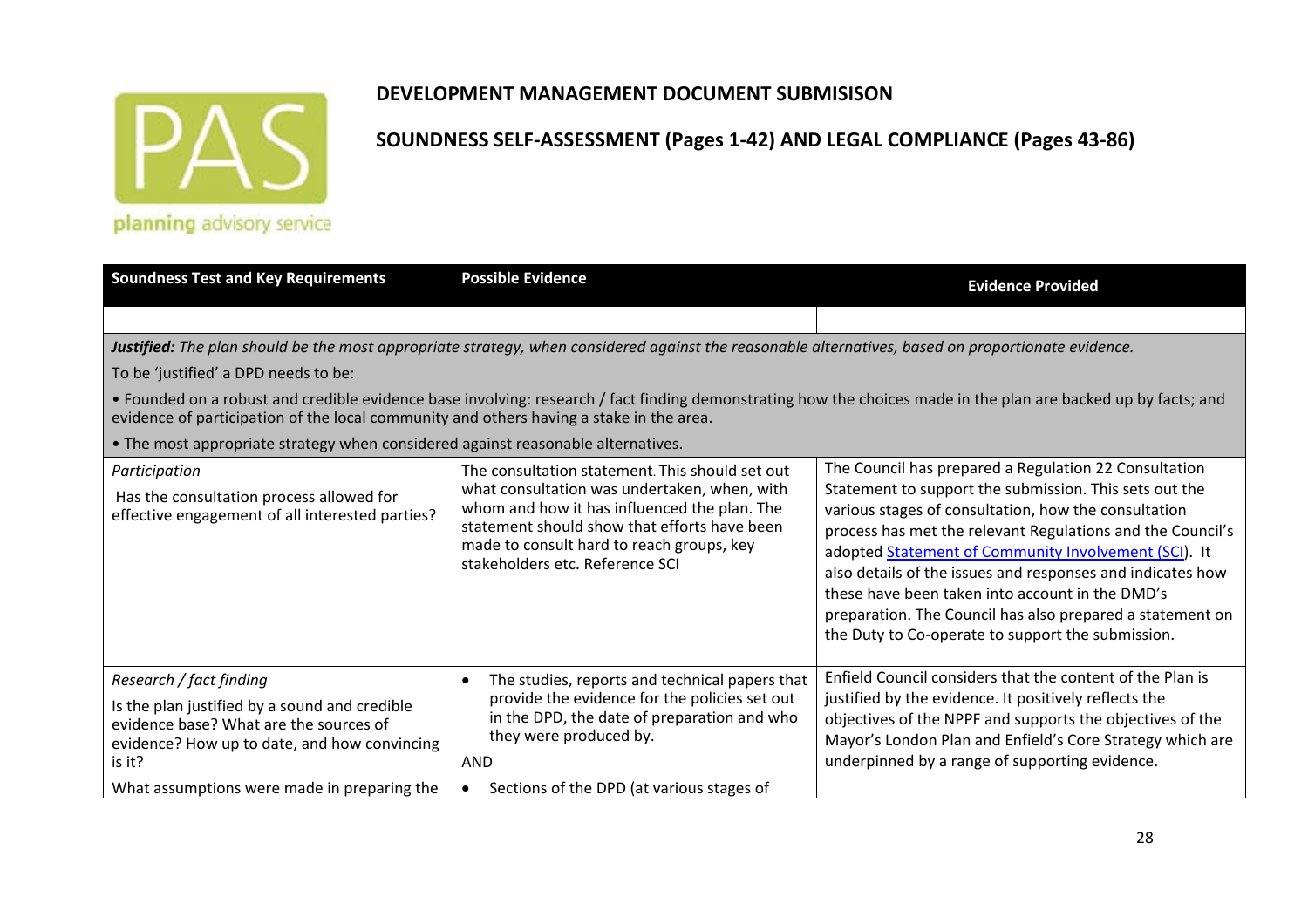

|  |  | planning advisory service |  |
|--|--|---------------------------|--|
|  |  |                           |  |

| <b>Soundness Test and Key Requirements</b>                                                                                                                                                                | <b>Possible Evidence</b>                                                                                                                                                                                                                                                                                              | <b>Evidence Provided</b>                                                                                                                                                                                                                                                           |
|-----------------------------------------------------------------------------------------------------------------------------------------------------------------------------------------------------------|-----------------------------------------------------------------------------------------------------------------------------------------------------------------------------------------------------------------------------------------------------------------------------------------------------------------------|------------------------------------------------------------------------------------------------------------------------------------------------------------------------------------------------------------------------------------------------------------------------------------|
| DPD? Were they reasonable and justified?                                                                                                                                                                  | development) and SA Report which illustrate<br>how evidence supports the strategy, policies<br>and proposals, including key assumptions.<br><b>OR</b>                                                                                                                                                                 | The Plan has also been informed by Sustainability Appraisal<br>and responses to consultation. The Regulation 22<br>Consultation Statement highlights how consultation has<br>helped to support the DMD's preparation.                                                              |
|                                                                                                                                                                                                           | A very brief statement of how the main<br>findings of consultation support the policies,<br>with reference to: reports to the council on<br>the issues raised during participation,<br>covering both the front-loading and<br>formulation phases; and any other<br>information on community views and<br>preferences. | A list of supporting documentation and evidence base has<br>been produced as part of the submission and annexed to<br>this report, Annex 1.<br>This evidence base supports the DMD throughout key<br>areas of the document, for example the Green Belt<br>Boundary Review.         |
|                                                                                                                                                                                                           | <b>OR</b>                                                                                                                                                                                                                                                                                                             |                                                                                                                                                                                                                                                                                    |
|                                                                                                                                                                                                           | For each policy (or group of policies dealing<br>with the same issue), a very brief statement<br>of the evidence documents relied upon and<br>how they support the policy (where this is<br>not already clear in the reasoned justification<br>in the DPD).                                                           |                                                                                                                                                                                                                                                                                    |
| <b>Alternatives</b><br>Can it be shown that the LPA's chosen<br>approach is the most appropriate given the<br>reasonable alternatives? Have the reasonable<br>alternatives been considered and is there a | Reports and consultation documents<br>produced in the early stages setting out how<br>alternatives were developed and evaluated,<br>and the reasons for selecting the preferred<br>strategy, and reasons for rejecting the<br>alternatives. This should include options                                               | The Regulation 22 Consultation Statement for the<br>Development Management Document sets out the<br>methods used for consultation, reports on the consultation<br>undertaken and provides a summary of representations<br>received. It also includes the Council's response to the |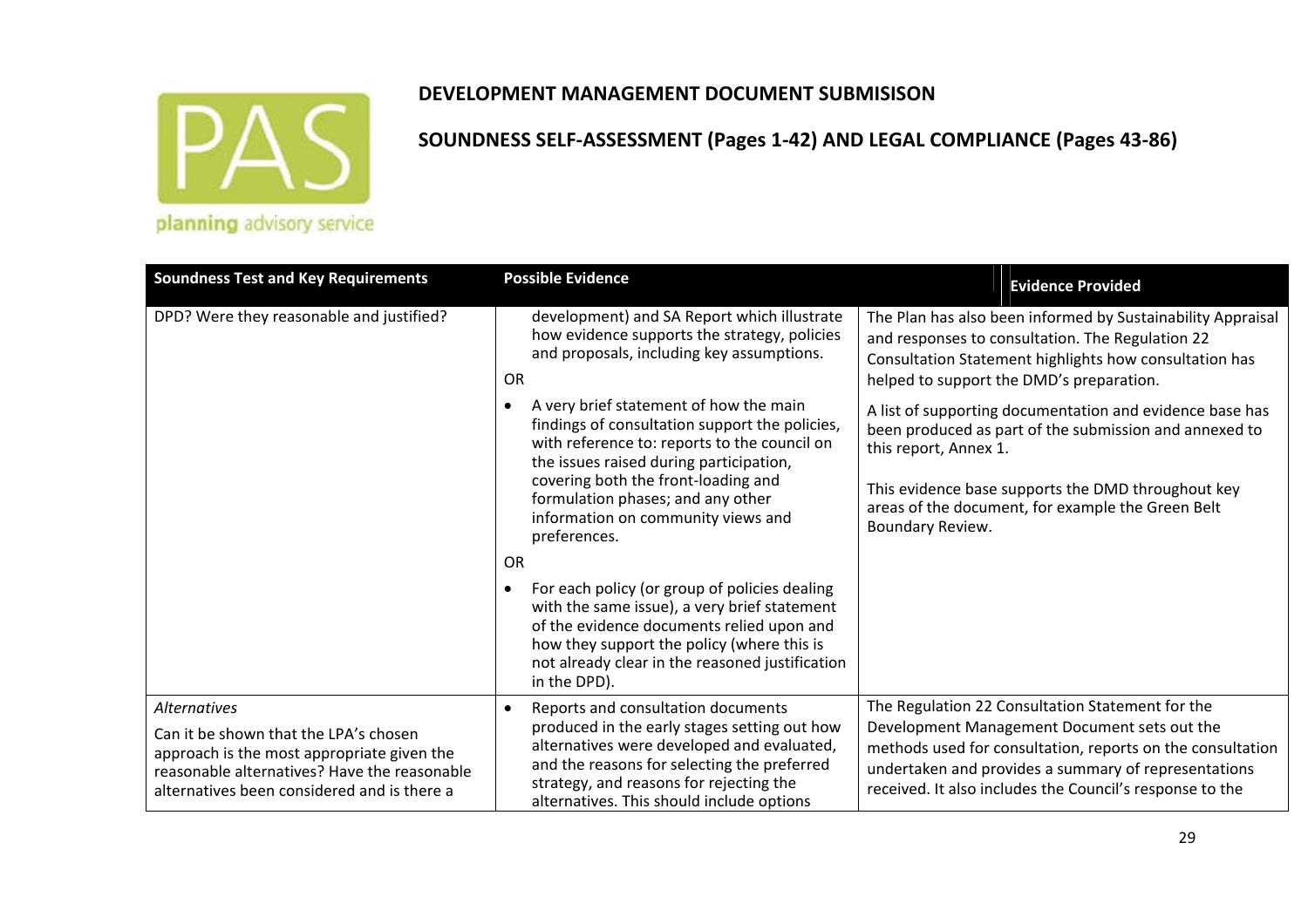

### **DEVELOPMENT MANAGEMENT DOCUMENT SUBMISISON**

### **SOUNDNESS SELF‐ASSESSMENT (Pages 1‐42) AND LEGAL COMPLIANCE (Pages 43‐86)**

| <b>Soundness Test and Key Requirements</b>                                                                                                                                                                                                                                                                                                                                                                              | <b>Possible Evidence</b>                                                                                                                                                                                                                                                                                                                                                                                                                                                                                                                                                                                     | <b>Evidence Provided</b>                                                                                                                                                                                                                                                                                                                                                            |  |  |
|-------------------------------------------------------------------------------------------------------------------------------------------------------------------------------------------------------------------------------------------------------------------------------------------------------------------------------------------------------------------------------------------------------------------------|--------------------------------------------------------------------------------------------------------------------------------------------------------------------------------------------------------------------------------------------------------------------------------------------------------------------------------------------------------------------------------------------------------------------------------------------------------------------------------------------------------------------------------------------------------------------------------------------------------------|-------------------------------------------------------------------------------------------------------------------------------------------------------------------------------------------------------------------------------------------------------------------------------------------------------------------------------------------------------------------------------------|--|--|
| clear audit trail showing how and why the<br>preferred approach was arrived at? Where a<br>balance had to be struck in taking decisions<br>between competing alternatives, is it clear how<br>and why the decisions were taken?<br>Does the sustainability appraisal show how the<br>different options perform and is it clear that<br>sustainability considerations informed the<br>content of the DPD from the start? | covering not just the spatial strategy, but also<br>the quantum of development, strategic<br>policies and development management<br>policies.<br>An audit trail of how the evidence base,<br>consultation and SA have influenced the plan.<br>Sections of the SA Report showing the<br>$\bullet$<br>assessment of options and alternatives.<br>Reports on how decisions on the inclusion of<br>policy were made.<br>Sections of the consultation document<br>demonstrating how options were developed<br>and appraised.<br>Any other documentation showing how<br>alternatives were developed and evaluated, | representations showing how consultation has influenced<br>the DMD. This process has allowed for the alternatives to<br>be raised and considered.<br>In order to comply with the Strategic Environmental<br>Assessment (SEA) Directive and Regulations, and to follow<br>best practice in Sustainability Appraisal (SA), the SA<br>considers the sustainability impacts of the DMD. |  |  |
|                                                                                                                                                                                                                                                                                                                                                                                                                         | including a report on how sustainability<br>appraisal has influenced the choice of<br>strategy and the content of policies.                                                                                                                                                                                                                                                                                                                                                                                                                                                                                  |                                                                                                                                                                                                                                                                                                                                                                                     |  |  |
| Effective: the plan should be deliverable over its period and based on effective joint working on cross-boundary strategic                                                                                                                                                                                                                                                                                              |                                                                                                                                                                                                                                                                                                                                                                                                                                                                                                                                                                                                              |                                                                                                                                                                                                                                                                                                                                                                                     |  |  |

*priorities.*

To be 'effective' <sup>a</sup> DPD needs to:

- Be deliverable
- Demonstrate sound infrastructure delivery planning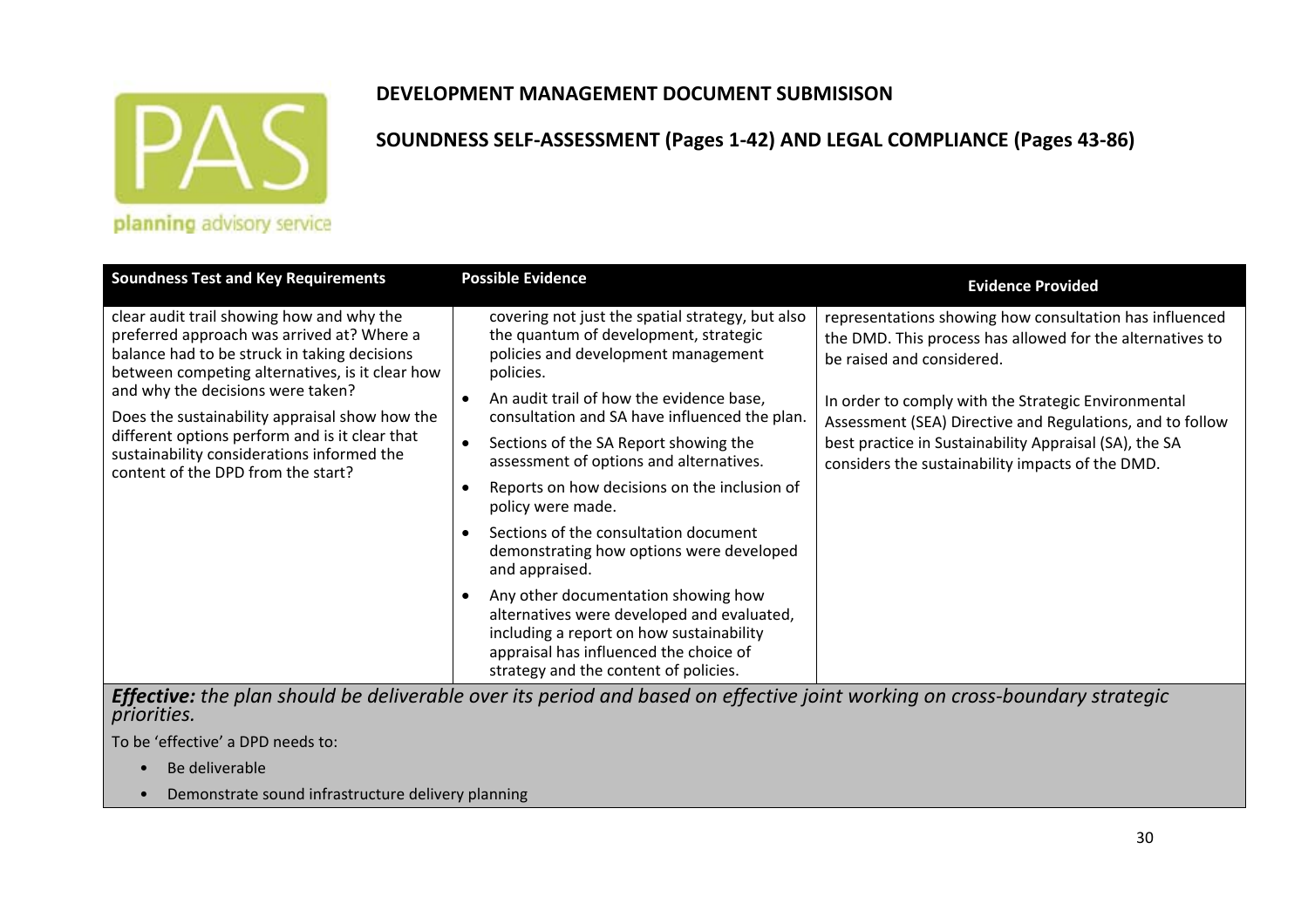

| <b>Soundness Test and Key Requirements</b>                                                                                                                                                                                                                                                                                                                                                          | <b>Possible Evidence</b>                                                                                                                                                                                                                                                                                                                                                                                                                                                                                                                                                                                                                                                                                                                                                               | <b>Evidence Provided</b>                                                                                                                                                                                                                                                                                                                                                                                                                                                                                                                                                                                                                                                                                                                               |
|-----------------------------------------------------------------------------------------------------------------------------------------------------------------------------------------------------------------------------------------------------------------------------------------------------------------------------------------------------------------------------------------------------|----------------------------------------------------------------------------------------------------------------------------------------------------------------------------------------------------------------------------------------------------------------------------------------------------------------------------------------------------------------------------------------------------------------------------------------------------------------------------------------------------------------------------------------------------------------------------------------------------------------------------------------------------------------------------------------------------------------------------------------------------------------------------------------|--------------------------------------------------------------------------------------------------------------------------------------------------------------------------------------------------------------------------------------------------------------------------------------------------------------------------------------------------------------------------------------------------------------------------------------------------------------------------------------------------------------------------------------------------------------------------------------------------------------------------------------------------------------------------------------------------------------------------------------------------------|
| Have no regulatory or national planning barriers to its delivery<br>$\bullet$<br>Have delivery partners who are signed up to it<br>$\bullet$<br>Be coherent with the strategies of neighbouring authorities<br>$\bullet$<br>Demonstrate how the Duty to Co-operate has been fulfilled<br>$\bullet$<br>Be flexible<br>$\bullet$<br>Be able to be monitored                                           |                                                                                                                                                                                                                                                                                                                                                                                                                                                                                                                                                                                                                                                                                                                                                                                        |                                                                                                                                                                                                                                                                                                                                                                                                                                                                                                                                                                                                                                                                                                                                                        |
| Deliverable and Coherent<br>• Is it clear how the policies will meet the Plan's<br>vision and objectives? Are there any obvious<br>gaps in the policies, having regard to the<br>objectives of the DPD?<br>• Are the policies internally consistent?<br>• Are there realistic timescales related to the<br>objectives?<br>• Does the DPD explain how its key policy<br>objectives will be achieved? | • Sections of the DPD which address delivery, the<br>means of delivery and the timescales for key<br>developments and initiatives.<br>• Confirmation from the relevant agencies that they<br>support the objectives and the identified means of<br>delivery, such as evidence that the plans and<br>programmes of other bodies have been taken into<br>account (e.g. Water Resources Management<br>Plans).<br>• Information in the local development scheme, or<br>provided separately, about the scope and content<br>(actual and intended) of each DPD showing how<br>they combine to provide a coherent policy<br>structure.<br>• Section in the DPD that shows the linkages<br>between the objectives and the corresponding<br>policies, and consistency between policies (such as | The vision and objectives for the Local Plan are set out<br>in the Core Strategy. The DMD provides the detailed<br>criteria and standard based policies by which planning<br>applications will be determined and will be a key<br>vehicle in delivering the Core Strategy vision and<br>objectives for Enfield.<br>To ensure consistency with the Enfield Local Plan and<br>other documents, the DMD has undergone internal<br>scrutiny by officers and Councillors and has been<br>agreed by Enfield's Council prior to the publication of<br>the document for consultation.<br>The Plan has been prepared in accordance with the<br>Council's agreed project plan for preparing Enfield's<br>Local Plan. The latest publication is the Revised Local |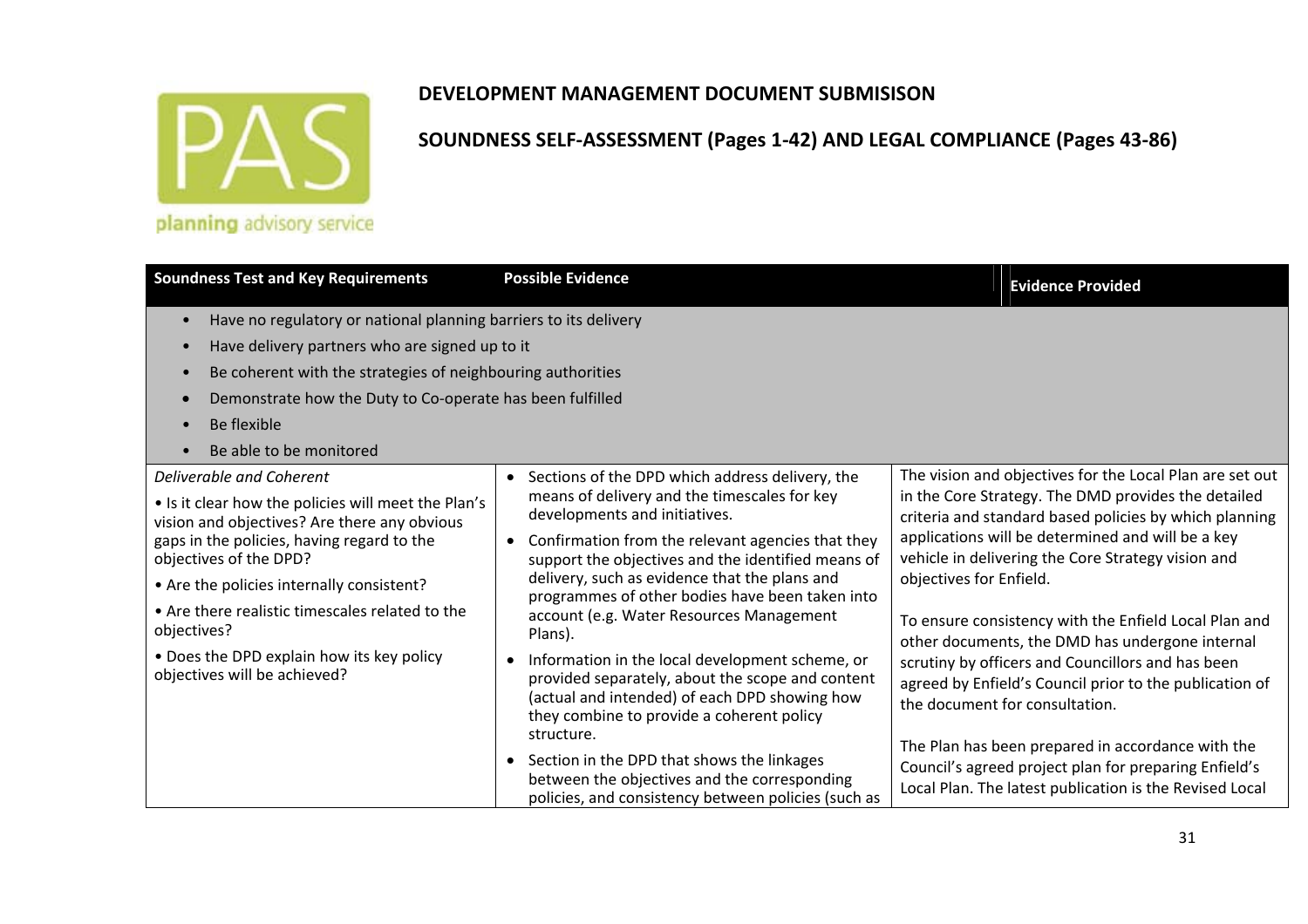

### **DEVELOPMENT MANAGEMENT DOCUMENT SUBMISISON**

| <b>Soundness Test and Key Requirements</b>                                                                                                                                                                                                                                                                                                                                              | <b>Possible Evidence</b>                                                                                                                                                                                                                                                                                                                                                                                                                                                                                                                                                                                               | <b>Evidence Provided</b>                                                                                                                                                                                                                                                                                                                                                                                                                                                                                                                                                                                                                                                                                                                                         |
|-----------------------------------------------------------------------------------------------------------------------------------------------------------------------------------------------------------------------------------------------------------------------------------------------------------------------------------------------------------------------------------------|------------------------------------------------------------------------------------------------------------------------------------------------------------------------------------------------------------------------------------------------------------------------------------------------------------------------------------------------------------------------------------------------------------------------------------------------------------------------------------------------------------------------------------------------------------------------------------------------------------------------|------------------------------------------------------------------------------------------------------------------------------------------------------------------------------------------------------------------------------------------------------------------------------------------------------------------------------------------------------------------------------------------------------------------------------------------------------------------------------------------------------------------------------------------------------------------------------------------------------------------------------------------------------------------------------------------------------------------------------------------------------------------|
|                                                                                                                                                                                                                                                                                                                                                                                         | through a matrix).                                                                                                                                                                                                                                                                                                                                                                                                                                                                                                                                                                                                     | Development Scheme (2013 - 2016).<br>Like the adopted Core Strategy, the DMD will guide<br>development in the borough until 2026, and will be a<br>key consideration in development decision making.                                                                                                                                                                                                                                                                                                                                                                                                                                                                                                                                                             |
| Infrastructure Delivery<br>• Have the infrastructure implications of the<br>policies clearly been identified?<br>• Are the delivery mechanisms and timescales<br>for implementation of the policies clearly<br>identified?<br>• Is it clear who is going to deliver the required<br>infrastructure and does the timing of the<br>provision complement the timescale of the<br>policies? | A section or sections of the DPD where<br>$\bullet$<br>infrastructure needs are identified and the<br>proposed solutions put forward.<br>A schedule setting out responsibilities for delivery,<br>mechanisms and timescales, and related to a CIL<br>schedule where appropriate.<br>Confirmation from infrastructure providers that<br>they support the solutions proposed and the<br>identified means and timescales for their delivery,<br>or a plan for resolving issues.<br>Demonstrable plan-wide viability, particularly in<br>relation to the delivery of affordable housing and<br>the role of a CIL schedule. | Adopted Core Policy 46: Infrastructure Contributions<br>outlines the Council's policy for requiring<br>contributions from developments towards<br>infrastructure costs. It refers to the Council's intention<br>to introduce CIL and in the meantime to continue to<br>secure S106 contributions. The Policy also lists<br>infrastructure priorities. The adopted Core Policy 46<br>continues to reflect NPPF advice regarding both the<br>introduction of CIL and on assessing the quality and<br>capacity of infrastructure and taking account of the<br>need for strategic infrastructure.<br>The Council's Infrastructure Delivery Plan (IDP) Review<br>2013 update reflects the current position statement<br>on the borough's infrastructure requirements. |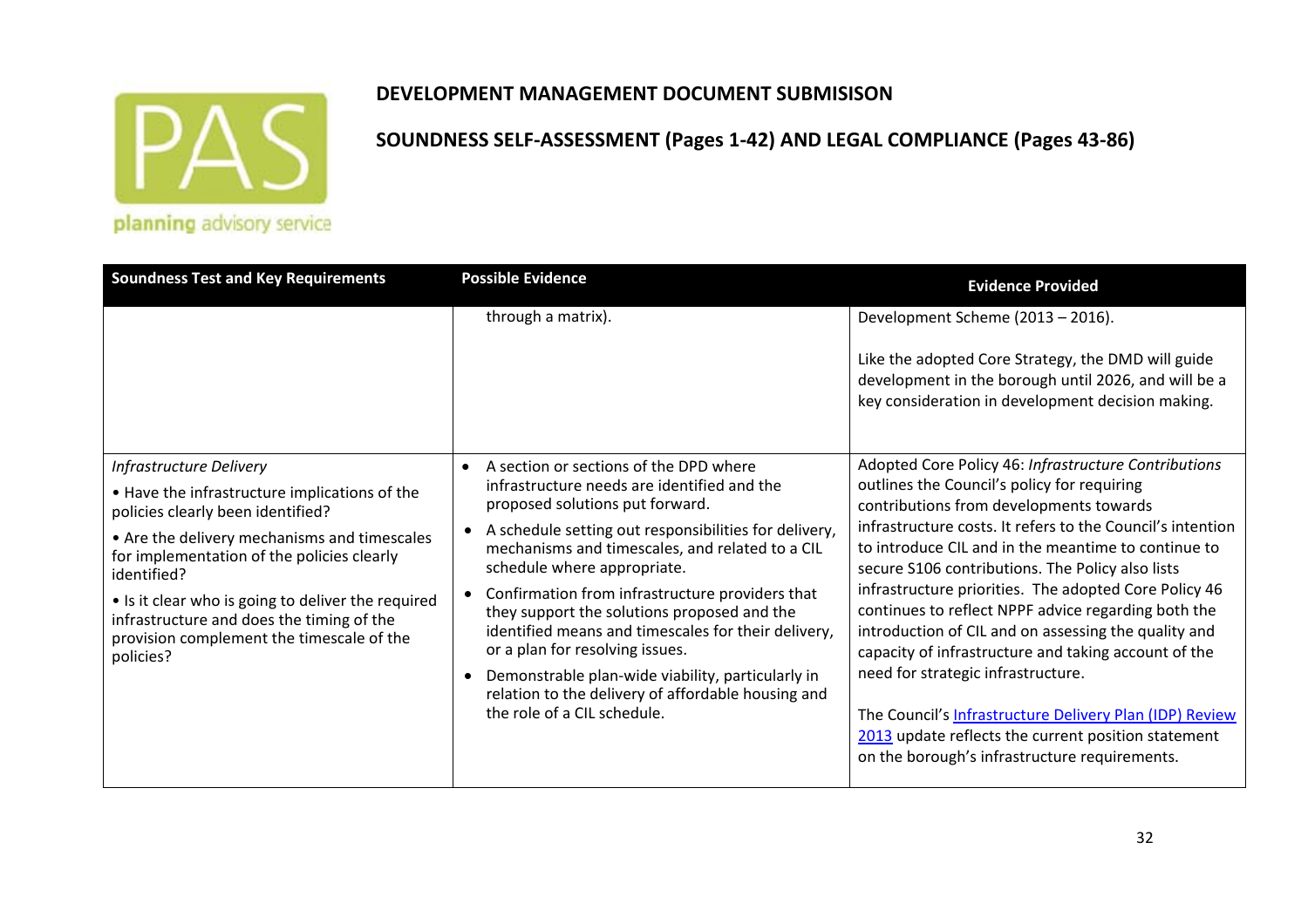

| <b>Soundness Test and Key Requirements</b>                                                                                                                                                                                                                                                                                                                                     | <b>Possible Evidence</b>                                                                                                                                                                                                                                                                                                          | <b>Evidence Provided</b>                                                                                                                                                                                                                                                                                                                                                                                                                                                                                                                                                                                                                                                                                                                                                                                                                                     |
|--------------------------------------------------------------------------------------------------------------------------------------------------------------------------------------------------------------------------------------------------------------------------------------------------------------------------------------------------------------------------------|-----------------------------------------------------------------------------------------------------------------------------------------------------------------------------------------------------------------------------------------------------------------------------------------------------------------------------------|--------------------------------------------------------------------------------------------------------------------------------------------------------------------------------------------------------------------------------------------------------------------------------------------------------------------------------------------------------------------------------------------------------------------------------------------------------------------------------------------------------------------------------------------------------------------------------------------------------------------------------------------------------------------------------------------------------------------------------------------------------------------------------------------------------------------------------------------------------------|
| Co-ordinated Planning<br>Does the DPD reflect the concept of spatial<br>planning? Does it go beyond traditional land<br>use planning by bringing together and<br>integrating policies for development and the<br>use of land with other policies and programmes<br>from a variety of agencies / organisations that<br>influence the nature of places and how they<br>function? | Sections of the DPD that reflect the plans or<br>$\bullet$<br>strategies of the local authority and other bodies<br>Policies which seek to pull together different<br>$\bullet$<br>policy objectives<br>Expressions of support/representations from<br>$\bullet$<br>bodies responsible for other strategies affecting<br>the area | Together with the London Plan, Enfield's Core Strategy<br>and other documents, the DMD will comprise the<br>Local Plan for the borough. It will help deliver the<br>vision and objectives of the Core Strategy. These<br>policy documents reflect the concept of spatial<br>planning as defined in legislation and national<br>planning policy, containing both strategic and detailed<br>site management policies to achieve sustainable<br>development in the borough over the next 20 years.<br>The Core Strategy, the DMD and the emerging Area<br>Action Plans in particular will be key planning<br>documents used both by developers and Council<br>planning officers to guide long term investment into<br>the area. The preparation of the DMD has involved<br>consultation with stakeholders and taken into account<br>their plans and programmes. |
| Flexibility                                                                                                                                                                                                                                                                                                                                                                    | Sections of the DPD setting out the assumptions<br>$\bullet$                                                                                                                                                                                                                                                                      | Flexibility has been built in to the DMD so that the                                                                                                                                                                                                                                                                                                                                                                                                                                                                                                                                                                                                                                                                                                                                                                                                         |
| • Is the DPD flexible enough to respond to a<br>variety of, or unexpected changes in,<br>circumstances?<br>• Does the DPD include the remedial actions                                                                                                                                                                                                                         | of the plan and identifying the circumstances<br>when policies might need to be reviewed.<br>Sections of the annual monitoring report and<br>$\bullet$<br>sustainability appraisal report describing how the<br>council will monitor:                                                                                             | policies are sensitive to the particular local<br>circumstances around the borough and changes over<br>time, while ensuring the vision and objectives Enfield<br>are delivered.                                                                                                                                                                                                                                                                                                                                                                                                                                                                                                                                                                                                                                                                              |
| that will be taken if the policies need                                                                                                                                                                                                                                                                                                                                        | a. the effectiveness of policies and what                                                                                                                                                                                                                                                                                         | The DMD approach has also been informed by the                                                                                                                                                                                                                                                                                                                                                                                                                                                                                                                                                                                                                                                                                                                                                                                                               |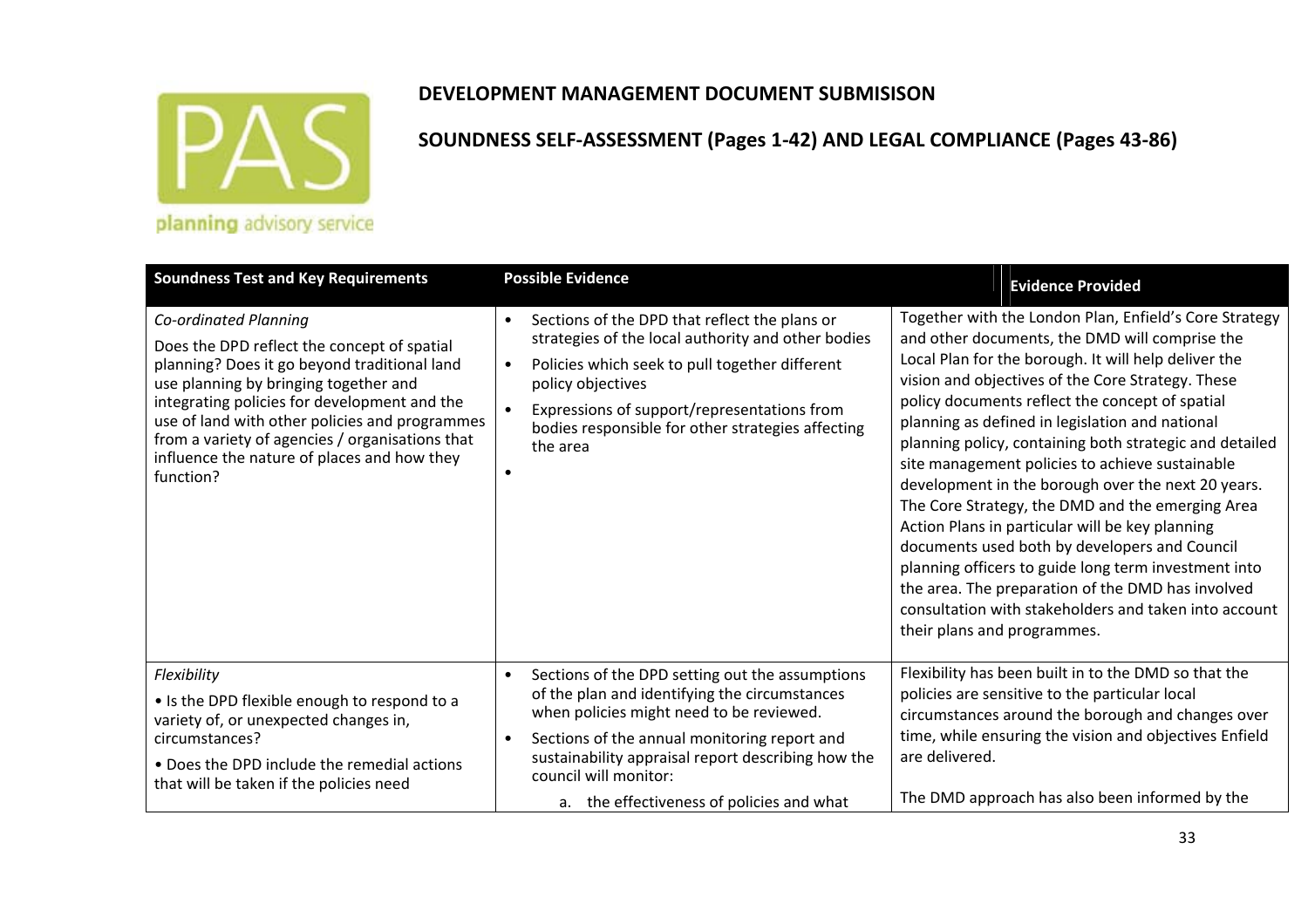

### **DEVELOPMENT MANAGEMENT DOCUMENT SUBMISISON**

| <b>Soundness Test and Key Requirements</b>                                                                                                                        | <b>Possible Evidence</b>                                                                                                                                                                                                                                                                                                                                                                                                                                                                                                                                                                                                                                                                                                                                                   | <b>Evidence Provided</b>                                                                                                                                                                                                                                                                                                                                                                                                                                                                                                                                                                                                                                                                                                                       |
|-------------------------------------------------------------------------------------------------------------------------------------------------------------------|----------------------------------------------------------------------------------------------------------------------------------------------------------------------------------------------------------------------------------------------------------------------------------------------------------------------------------------------------------------------------------------------------------------------------------------------------------------------------------------------------------------------------------------------------------------------------------------------------------------------------------------------------------------------------------------------------------------------------------------------------------------------------|------------------------------------------------------------------------------------------------------------------------------------------------------------------------------------------------------------------------------------------------------------------------------------------------------------------------------------------------------------------------------------------------------------------------------------------------------------------------------------------------------------------------------------------------------------------------------------------------------------------------------------------------------------------------------------------------------------------------------------------------|
| adjustment?                                                                                                                                                       | evidence is being collected to undertake<br>this<br>b. changes affecting the baseline<br>information and any information on<br>trends on which the DPD is based<br>Risk analysis of the strategy and policies to<br>demonstrate robustness and how the plan could<br>cope with changing circumstances<br>Sections within the DPD dealing with possible<br>$\bullet$<br>change areas and how they would be dealt with,<br>including mechanisms for the rate of development<br>to be increased or slowed and how that would<br>impact on other aspects of the strategy and on<br>infrastructure provision<br>Sections of the DPD identifying the key indicators<br>of success of the strategy, and the remedial<br>actions which will be taken if adjustment is<br>required. | Enfield Council - Economic Viability Assessment - CIL<br>& Proposed Submission DMD (2013).<br>An example of the Council's commitment to flexibility<br>and policy review is shown in the guidance for<br>implementation for policy DMD 1, where the policy<br>commits the Council to an annual review of the<br>evidence for provision of affordable housing at a<br>certain proportion of market rental rate.<br>Policy indicators for the DMD will be monitored<br>through the Monitoring Report, allowing an annual<br>review of progress and the impact of implementation.<br>The Monitoring Report will be reviewed following the<br>adoption of the DMD to ensure that measures and<br>indicators for the adopted policies are included. |
| Co-operation<br>• Is there sufficient evidence to demonstrate<br>that the Duty to Co-operate has been<br>undertaken appropriately for the plan being<br>examined? | A succinct Duty to Co-operate Statement which<br>$\bullet$<br>flows from the strategic issues that have been<br>addressed jointly. A 'tick box' approach or a<br>collection of correspondence is not sufficient, and<br>it needs to be shown (where appropriate) if joint                                                                                                                                                                                                                                                                                                                                                                                                                                                                                                  | It is considered that Enfield Council has demonstrated<br>effective co-operation through constructive, active<br>and on-going engagement with relevant authorities<br>and bodies that have an interest in the Plan, and that<br>The submitted DMD reflects the various views and                                                                                                                                                                                                                                                                                                                                                                                                                                                               |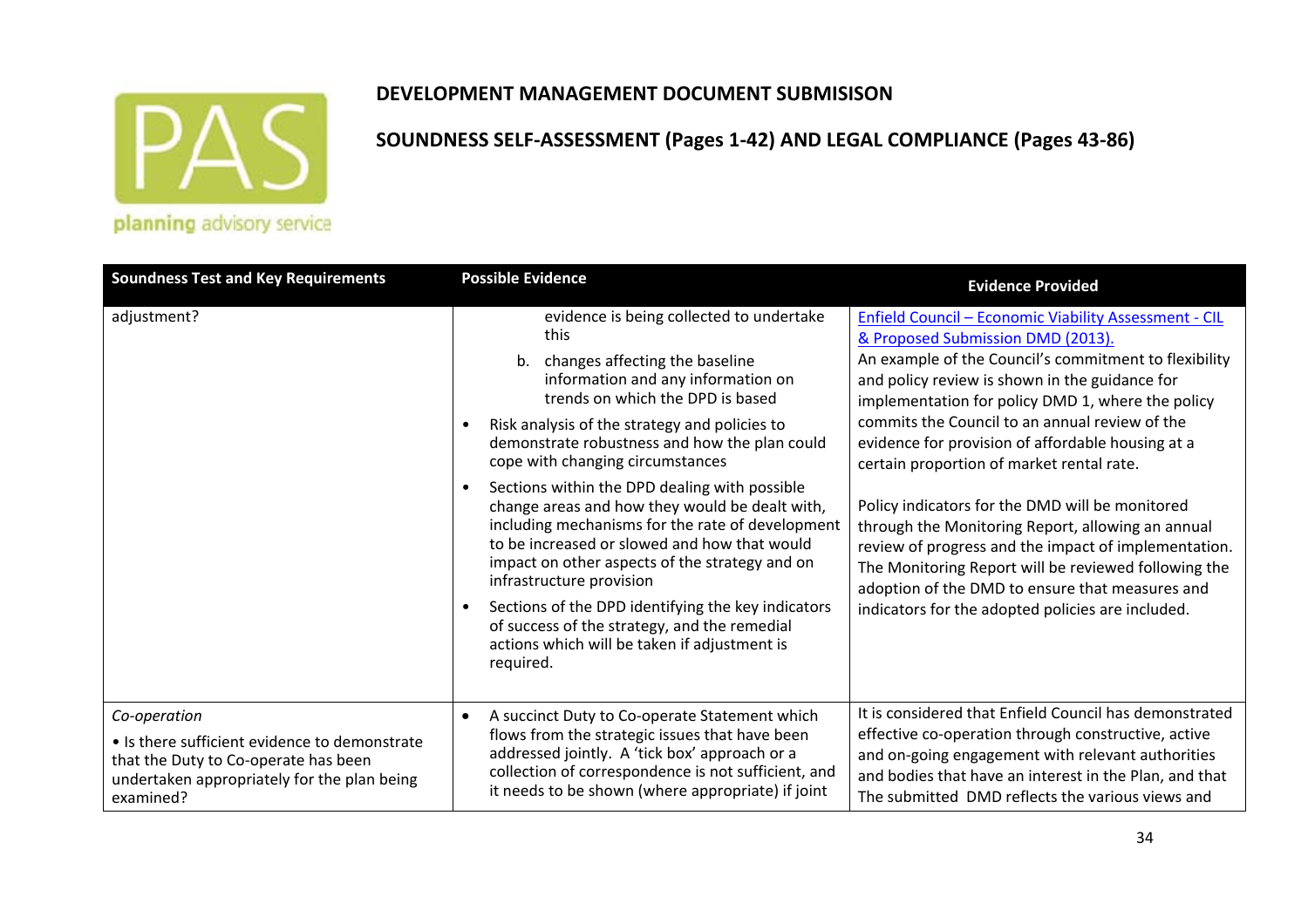

| <b>Soundness Test and Key Requirements</b>                                                                                                                                                                                                                                           | <b>Possible Evidence</b>                                                                                                                                                                                                                                                                                                                                                                                                                                                                                                                                                                                                 | <b>Evidence Provided</b>                                                                                                                                                                                                                                                                                                                                                  |
|--------------------------------------------------------------------------------------------------------------------------------------------------------------------------------------------------------------------------------------------------------------------------------------|--------------------------------------------------------------------------------------------------------------------------------------------------------------------------------------------------------------------------------------------------------------------------------------------------------------------------------------------------------------------------------------------------------------------------------------------------------------------------------------------------------------------------------------------------------------------------------------------------------------------------|---------------------------------------------------------------------------------------------------------------------------------------------------------------------------------------------------------------------------------------------------------------------------------------------------------------------------------------------------------------------------|
| • Is it clear who is intended to implement each<br>part of the DPD? Where the actions required<br>are outside the direct control of the LPA, is<br>there evidence that there is the necessary<br>commitment from the relevant organisation to<br>the implementation of the policies? | plan-making arrangements have been considered,<br>what decisions were reached and why.<br>The Duty to Co-operate Statement could highlight:<br>$\bullet$<br>the sharing of ideas, evidence and pooling of<br>resources; the practical policy outcomes of co-<br>operation; how decisions were reached and why;<br>and evidence of having effectively co-operated to<br>plan for issues which need other ogransations to<br>deliver on, common objectives for elements of<br>strategy and policy; a memorandum of<br>understanding; aligned or joint core strategies and<br>liaison with other consultees as appropriate. | outcomes of these different processes and activities.<br>The Council is of the view that the Duty to Co-operate<br>has been fulfilled and has not received any objections<br>to the DMD regarding the Duty to Co-operate.<br>The Duty to Co-operate Statement sets out how the<br>relevant 'Duty to co-operate' bodies have been<br>involved in the evolution of the DMD. |
| Monitoring<br>. Does the DPD contain targets, and milestones<br>which relate to the delivery of the policies,<br>(including housing trajectories where the DPD<br>contains housing allocations)?                                                                                     | Sections of the DPD setting out indicators, targets<br>$\bullet$<br>and milestones<br>Sections of the current annual monitoring report<br>$\bullet$<br>which report on indicators, targets, milestones<br>and trajectories                                                                                                                                                                                                                                                                                                                                                                                               | The DMD policies provide clear policy requirements<br>and criteria by which development in the borough will<br>be assessed, and as such are the key means by which<br>the Enfield will meet the objectives set out in the Core<br>Strategy.                                                                                                                               |
| • Is it clear how targets are to be measured (by<br>when, how and by whom) and are these linked<br>to the production of the annual monitoring<br>report?<br>• Is it clear how the significant effects identified<br>in the sustainability appraisal report will be                   | Reference to any other reports or technical<br>documents which contain information on the<br>delivery of policies<br>Sections of the current annual monitoring report<br>$\bullet$<br>and the sustainability appraisal report setting out<br>the framework for monitoring, including                                                                                                                                                                                                                                                                                                                                     | The Council will monitor the effectiveness of the Local<br>Plan, which includes the DMD, and the delivery of its<br>objectives by regularly assessing their performance<br>against a series of indicators and publishing the results<br>annually. Enfield Council will assess planning                                                                                    |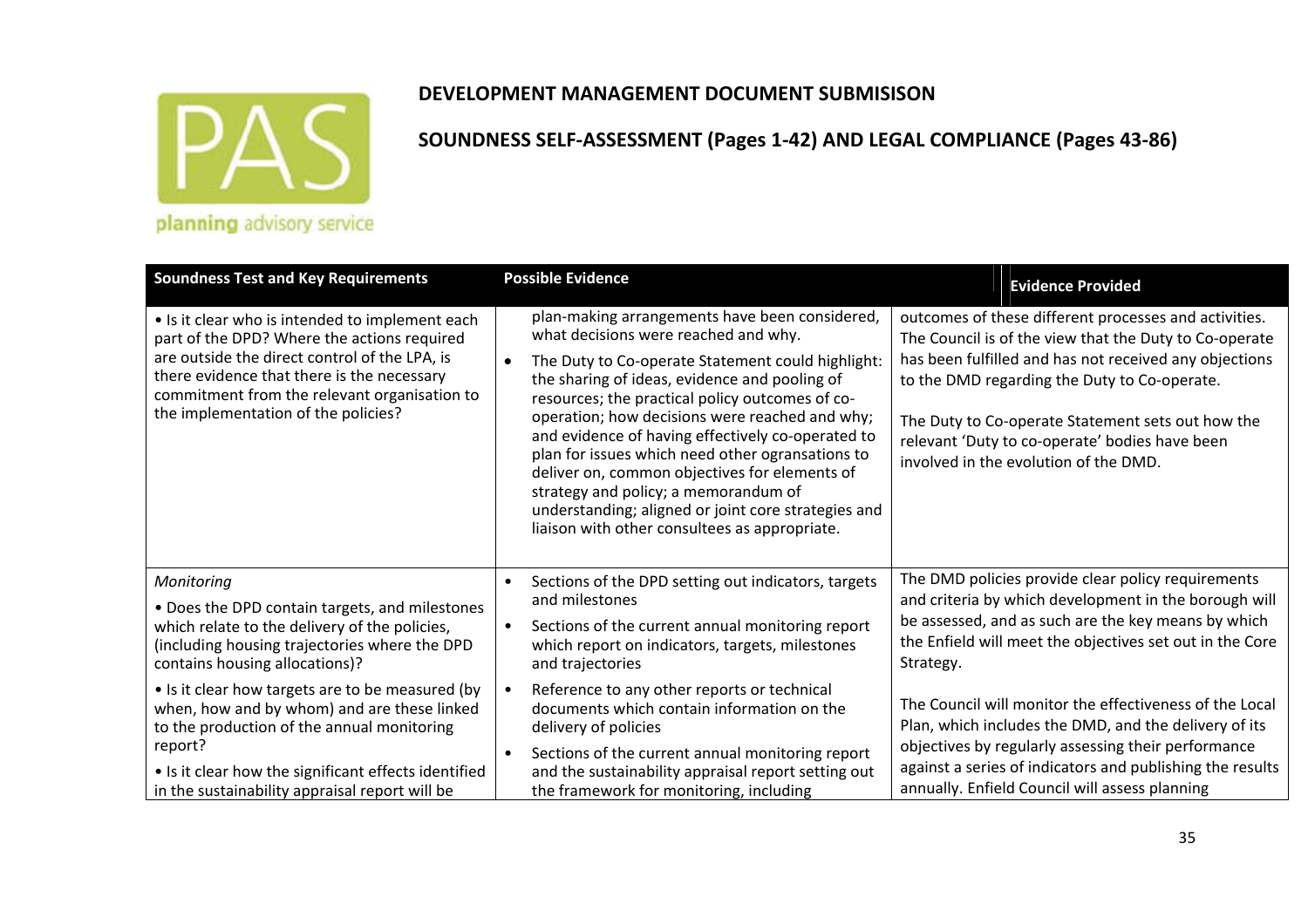

### **DEVELOPMENT MANAGEMENT DOCUMENT SUBMISISON**

| <b>Soundness Test and Key Requirements</b>                                                                                                                                                                                                                                              | <b>Possible Evidence</b>                                                                                                                                                                                                                                                                                                                                                                                                                                               | <b>Evidence Provided</b>                                                                                                                                                                         |  |
|-----------------------------------------------------------------------------------------------------------------------------------------------------------------------------------------------------------------------------------------------------------------------------------------|------------------------------------------------------------------------------------------------------------------------------------------------------------------------------------------------------------------------------------------------------------------------------------------------------------------------------------------------------------------------------------------------------------------------------------------------------------------------|--------------------------------------------------------------------------------------------------------------------------------------------------------------------------------------------------|--|
| taken forward in the ongoing monitoring of the<br>implementation of the plan, through the annual<br>monitoring report?                                                                                                                                                                  | monitoring the effects of the DPD against the<br>sustainability appraisal                                                                                                                                                                                                                                                                                                                                                                                              | outcomes in the borough and the implementation of<br>the DMD against these indicators, where they are<br>relevant, and publish the results alongside the findings<br>of borough-wide monitoring. |  |
| <b>Consistent with national policy:</b> the plan should enable the delivery of sustainable development in accordance with the policies<br>in the Framework.                                                                                                                             |                                                                                                                                                                                                                                                                                                                                                                                                                                                                        |                                                                                                                                                                                                  |  |
| The DPD should not contradict or ignore national policy. Where there is a departure, there must be clear and convincing reasoning to justify the approach taken.                                                                                                                        |                                                                                                                                                                                                                                                                                                                                                                                                                                                                        |                                                                                                                                                                                                  |  |
| • Does the DPD contain any policies or<br>proposals which are not consistent with<br>national policy and, if so, is there local<br>justification?<br>. Does the DPD contain policies that do not add<br>anything to existing national guidance? If so,<br>why have these been included? | Sections of the DPD which explain where and how<br>$\bullet$<br>national policy has been elaborated upon and the<br>reasons.<br>Studies forming evidence for the DPD or, where<br>appropriate, other information which provides the<br>rationale for departing from national policy.<br>Evidence provided from the sustainability<br>$\bullet$<br>appraisal (including reference to the sustainability<br>report) and/or from the results of community<br>involvement. | The policies and principles contained within the<br>Development Management Document are consistent<br>with national policy.<br>National guidance has not been duplicated in this<br>Plan.        |  |
|                                                                                                                                                                                                                                                                                         | Reports or copies of correspondence as to how<br>representations have been considered and dealt<br>with.                                                                                                                                                                                                                                                                                                                                                               |                                                                                                                                                                                                  |  |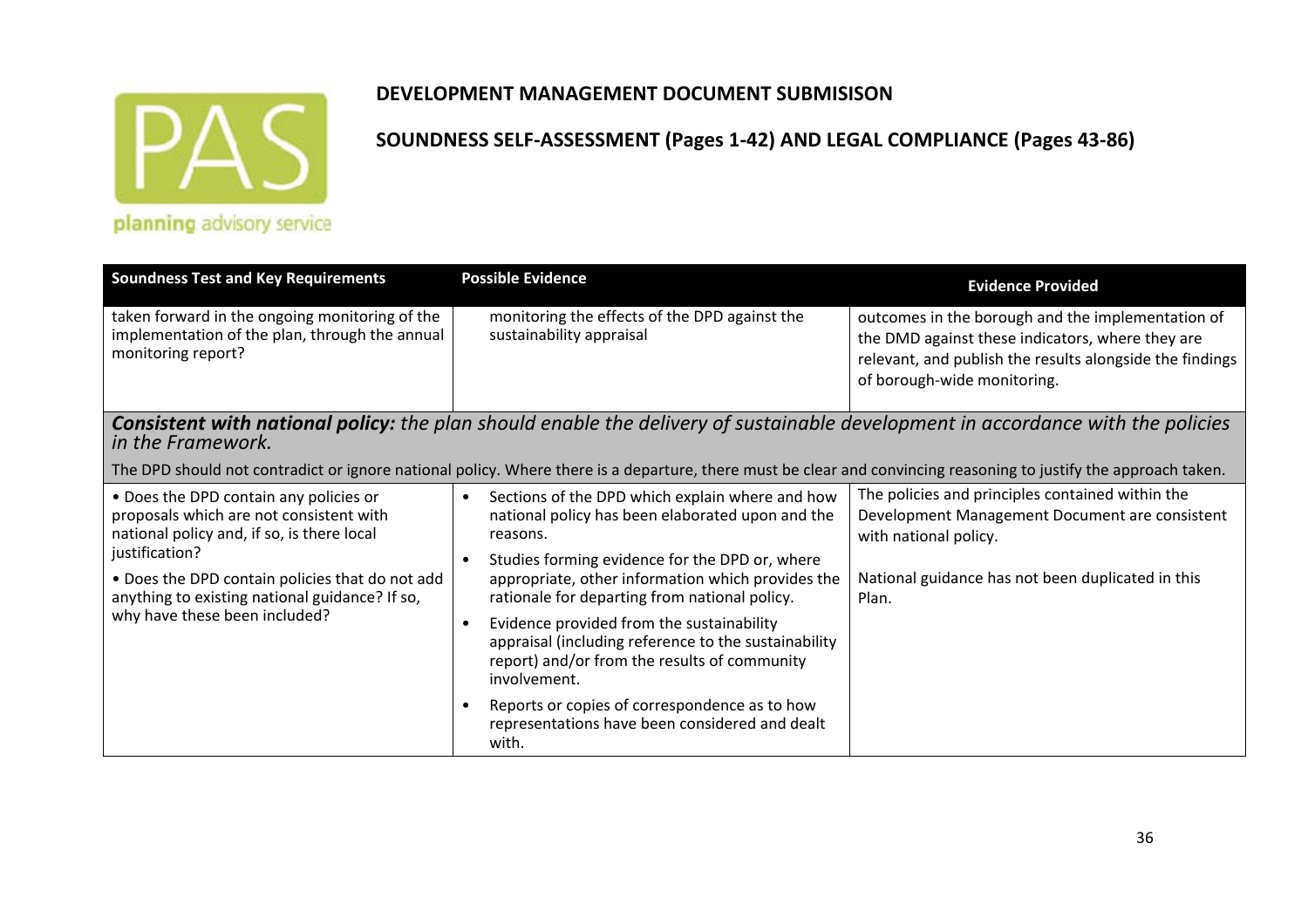

**SOUNDNESS SELF‐ASSESSMENT (Pages 1‐42) AND LEGAL COMPLIANCE (Pages 43‐86)**

# **Planning policy for traveller sites**

Planning Policy for Traveller Sites was published in 23 March 2012 and came into effect on 27 March 2012. Circular 01/06: Planning for Gypsy and Traveller Caravan Sites and Circular 04/07: Planning for Travelling Showpeople have been cancelled. Planning Policy for Traveller Sites should be read in conjunction with the National Planning Policy Framework, including the implementation policies of that document.

The government's aim in relation to planning for traveller sites is:

*'*To ensure fair and equal treatment for travellers, in <sup>a</sup> way that facilitates the traditional and nomadic life of travellers whilst respecting the interests of the settled community'.

Government's aims in respect of traveller sites are:

- $\bullet$ That local planning authorities (LPAs) make their own assessment of need for the purposes of planning
- $\bullet$ That LPAs work collaboratively, develop fair and effective strategies to meet need through the identification of land for sites
- $\bullet$ • Plan for sites over a reasonable timescale
- $\bullet$ Plan‐making should protect green belt land from inappropriate development
- $\bullet$  Promote more private traveller site provision whilst recognising that there will always be those travellers who cannot provide their own sites
- $\bullet$ Aim to reduce the number of unauthorised developments and encampments and make enforcement more effective.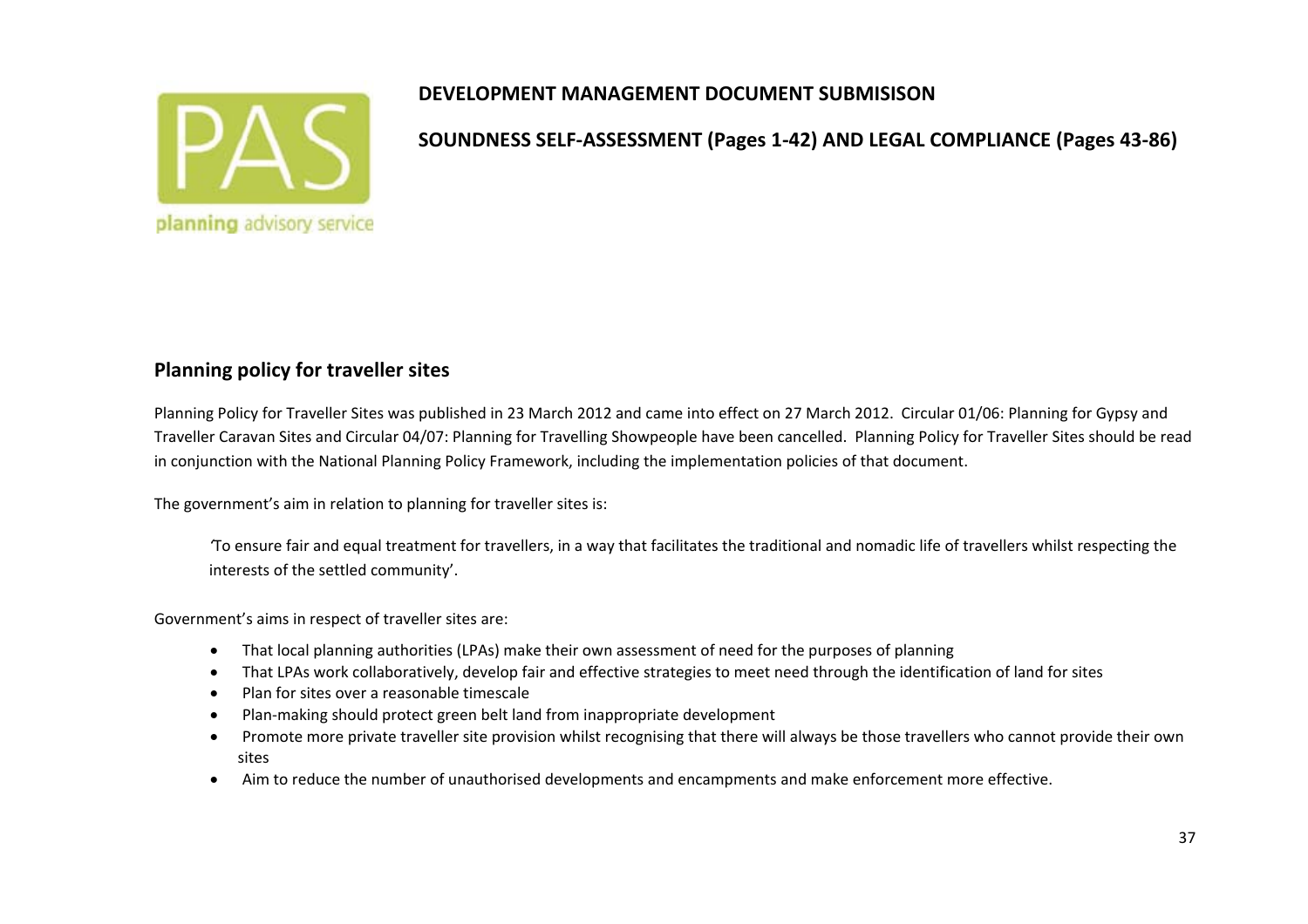

#### **SOUNDNESS SELF‐ASSESSMENT (Pages 1‐42) AND LEGAL COMPLIANCE (Pages 43‐86)**

In addition local planning authorities should:

- $\bullet$ **•** Include fair, realistic and inclusive policies
- $\bullet$  Increase the number of traveller sites in appropriate locations with planning permission, to address under provision and maintain an appropriate level of supply
- $\bullet$ ● Reduce tensions between settled and traveller communities in plan-making and decision-taking
- $\bullet$ Enable provision of suitable accommodation from which travellers can access education, health, welfare and employment infrastructure
- $\bullet$ Have due regard to protection of local amenity and local environment

| <b>Policy Expectations</b>                                                               | <b>Possible Evidence</b>                                                                                                                                                                      | Evidence Provided                                                                                                                                                                                                                                                                                                                                                                              |
|------------------------------------------------------------------------------------------|-----------------------------------------------------------------------------------------------------------------------------------------------------------------------------------------------|------------------------------------------------------------------------------------------------------------------------------------------------------------------------------------------------------------------------------------------------------------------------------------------------------------------------------------------------------------------------------------------------|
| Policy A: Using evidence to plan positively<br>and manage development (para 6)           |                                                                                                                                                                                               |                                                                                                                                                                                                                                                                                                                                                                                                |
| Early and effective community engagement<br>with both settled and traveller communities. | Early and effective engagement undertaken,<br>including discussing travellers' accommodation<br>needs with travellers themselves, their<br>representative bodies and local support<br>groups. | The DMD is in line with the Core Strategy on this<br>area, which is addressed by Core Policy 6. It is not a<br>requirement of the DMD to provide specific site<br>allocation for traveller accommodation. Should a<br>need for this be identified, this will be addressed<br>through additional plans and/or review of the Local<br>Plan as appropriate in recognition of any<br>requirements. |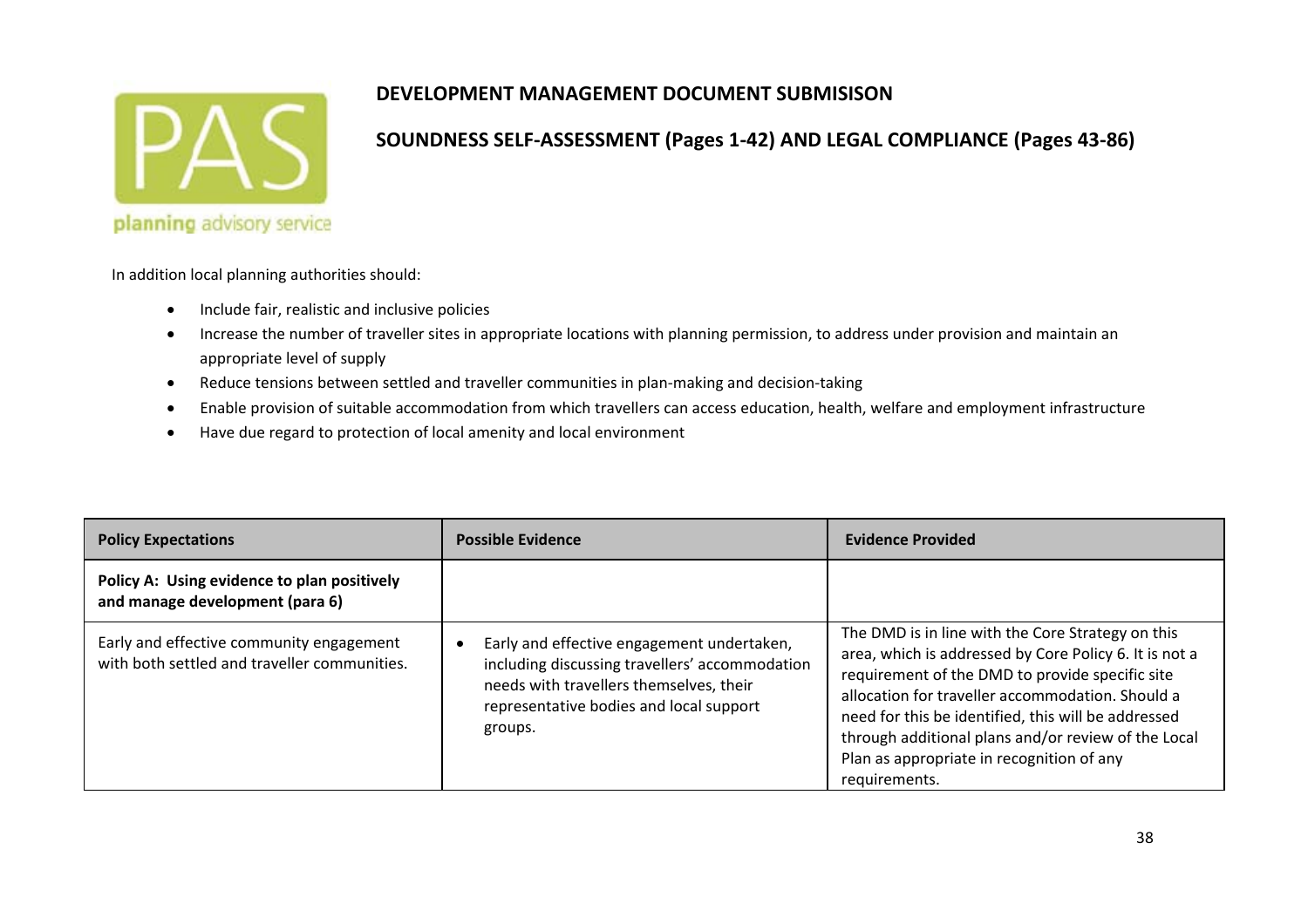

| <b>Policy Expectations</b>                                                                                                                                                                                                                                                    | <b>Possible Evidence</b>                                                                                                                                                                                                                                                                                                                                                                | <b>Evidence Provided</b>                                                                                                                                                                                                                                                                                                                                                                                                                                          |
|-------------------------------------------------------------------------------------------------------------------------------------------------------------------------------------------------------------------------------------------------------------------------------|-----------------------------------------------------------------------------------------------------------------------------------------------------------------------------------------------------------------------------------------------------------------------------------------------------------------------------------------------------------------------------------------|-------------------------------------------------------------------------------------------------------------------------------------------------------------------------------------------------------------------------------------------------------------------------------------------------------------------------------------------------------------------------------------------------------------------------------------------------------------------|
|                                                                                                                                                                                                                                                                               |                                                                                                                                                                                                                                                                                                                                                                                         |                                                                                                                                                                                                                                                                                                                                                                                                                                                                   |
| Co-operate with travellers, their representative<br>bodies and local support groups, other local<br>authorities and relevant interest groups to<br>prepare and maintain an up-to-date<br>understanding of likely permanent and transit<br>accommodation needs of their areas. | Demonstration of a clear understanding of the<br>$\bullet$<br>needs of the traveller community over the<br>lifespan of your development plan.<br>Collaborative working with neighbouring local<br>٠<br>planning authorities.<br>A robust evidence base to establish<br>$\bullet$<br>accommodation needs to inform the<br>preparation of your local plan and make<br>planning decisions. | The DMD is in conformity with the Core Strategy on<br>this area, which is addressed by Core Policy 6. It is<br>not a requirement of the DMD to provide specific<br>site allocation for traveller accommodation. Should a<br>need for this be identified through additional<br>evidence work, this will be appropriately addressed<br>through the relevant local plan document and/or<br>review of the Core Strategy in recognition of any<br>new identified need. |
| Policy B: Planning for traveller sites (paras 7-<br>11)                                                                                                                                                                                                                       |                                                                                                                                                                                                                                                                                                                                                                                         |                                                                                                                                                                                                                                                                                                                                                                                                                                                                   |
| Set pitch targets for gypsies and travellers and<br>plot targets for travelling showpeople which<br>address the likely permanent and transit site<br>accommodation needs of travellers in your<br>area, working collaboratively with<br>neighbouring LPAs.                    | Identification, and annual update, of a supply<br>$\bullet$<br>of specific, deliverable sites sufficient to<br>provide 5 years worth of sites against locally<br>set target. Identification of a supply of specific,<br>developable sites or broad locations for growth<br>for years 6-10, and, where possible, for years                                                               | The DMD is in conformity with the Core Strategy on<br>this area, which is addressed by Core Policy 6. It is<br>not a requirement of the DMD to provide specific<br>site allocation for traveller accommodation. Should a<br>need for this be identified through additional<br>evidence work, this will be appropriately addressed<br>through the relevant local plan document and/or                                                                              |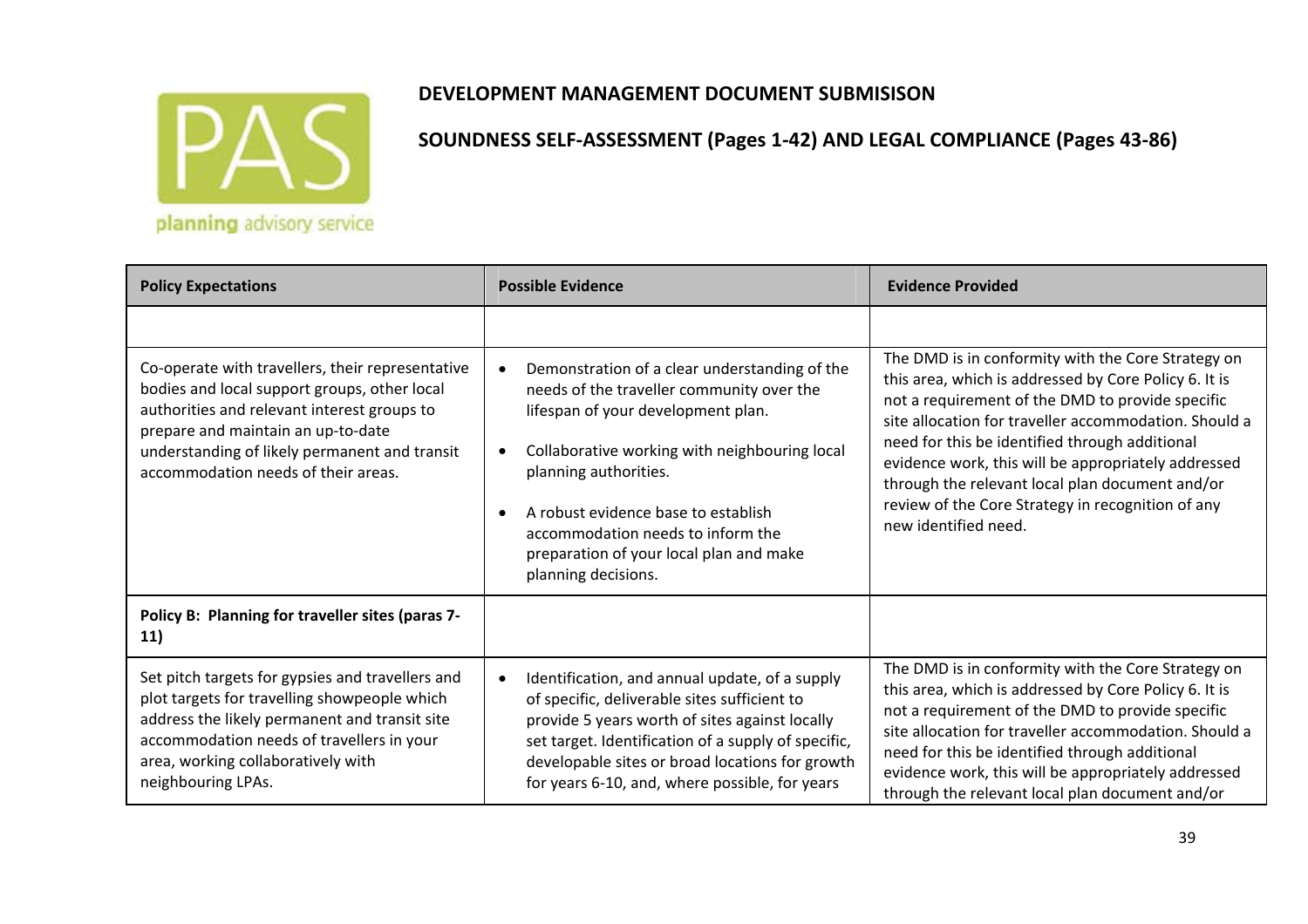

#### planning advisory service

#### **DEVELOPMENT MANAGEMENT DOCUMENT SUBMISISON**

| <b>Policy Expectations</b>                                                                                                                                                                          | <b>Possible Evidence</b>                                                                                                                                                                                                                                             | <b>Evidence Provided</b>                                                  |
|-----------------------------------------------------------------------------------------------------------------------------------------------------------------------------------------------------|----------------------------------------------------------------------------------------------------------------------------------------------------------------------------------------------------------------------------------------------------------------------|---------------------------------------------------------------------------|
| Set criteria to guide land supply allocations<br>where there is identified need.<br>Ensure that traveller sites are sustainable<br>economically, socially and environmentally.                      | $11 - 15.$<br>An assessment of the need for traveller sites,<br>$\bullet$<br>and where an unmet need has been<br>demonstrated a supply of specific, deliverable<br>sites been identified.<br>Policy which takes into account criteria a-h of<br>$\bullet$<br>para 11 | review of the Core Strategy in recognition of any<br>new identified need. |
| Policy C: Sites in rural areas and the<br>countryside (para 12)                                                                                                                                     |                                                                                                                                                                                                                                                                      |                                                                           |
| When assessing the suitability of sites in rural<br>or semi-rural settings LPAs should ensure that<br>the scale of such sites do not dominate the<br>nearest settled community.                     |                                                                                                                                                                                                                                                                      | Not applicable, see above.                                                |
| Policy D: Rural exception sites (para 13)                                                                                                                                                           |                                                                                                                                                                                                                                                                      |                                                                           |
| If there is a lack of affordable land to meet<br>local traveller needs, LPAs in rural areas, where<br>viable and practical, should consider allocating<br>and releasing sites solely for affordable | If a rural exception site policy is used, and if so<br>clarity that such sites shall be used for<br>affordable traveller sites in perpetuity.                                                                                                                        | Not applicable, see above.                                                |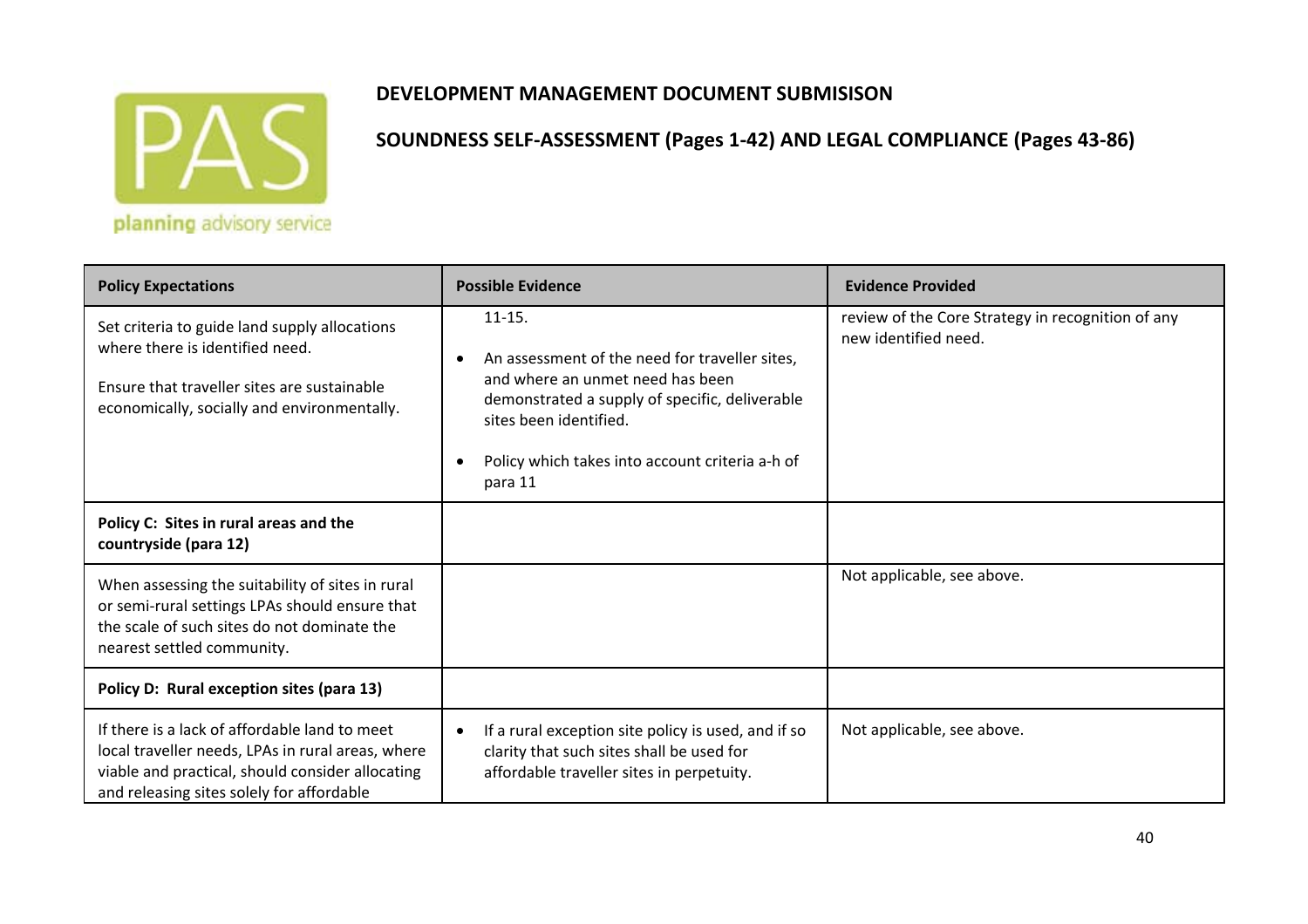

| <b>Policy Expectations</b>                                                                                                                                                                                                                                                                                                                                                  | <b>Possible Evidence</b>                                                                                                                                                                                 | <b>Evidence Provided</b>                                                                                                                                                                                                                                                   |
|-----------------------------------------------------------------------------------------------------------------------------------------------------------------------------------------------------------------------------------------------------------------------------------------------------------------------------------------------------------------------------|----------------------------------------------------------------------------------------------------------------------------------------------------------------------------------------------------------|----------------------------------------------------------------------------------------------------------------------------------------------------------------------------------------------------------------------------------------------------------------------------|
| travellers sites.                                                                                                                                                                                                                                                                                                                                                           |                                                                                                                                                                                                          |                                                                                                                                                                                                                                                                            |
| Policy E: Traveller sites in Green Belt (paras<br>$14-15)$                                                                                                                                                                                                                                                                                                                  |                                                                                                                                                                                                          |                                                                                                                                                                                                                                                                            |
| Traveller sites (both permanent and<br>temporary) in the Green Belt are inappropriate<br>development.<br>Exceptional limited alteration to the defined<br>Green Belt boundary (which might be to<br>accommodate a site inset within the Green<br>Belt) to meet a specific, identified need for a<br>traveller site  should be done only through<br>the plan-making process. | Green Belt boundary revisions made in<br>$\bullet$<br>response to a specific identified need for a<br>traveller site, undertaken through the plan<br>making process.                                     | Not applicable, see above.                                                                                                                                                                                                                                                 |
| Policy F: Mixed planning use traveller sites<br>(paras 16-18)                                                                                                                                                                                                                                                                                                               |                                                                                                                                                                                                          |                                                                                                                                                                                                                                                                            |
| Local planning authorities should consider,<br>wherever possible, including traveller sites<br>suitable for mixed residential and business<br>uses, having regard to the safety and amenity                                                                                                                                                                                 | Consideration of the need for sites for mixed<br>$\bullet$<br>residential and business use (having regard to<br>safety and amenity of the occupants and<br>neighbouring residents), or separate sites in | The DMD is in conformity with the Core Strategy on<br>this area, which is addressed by Core Policy 6. It is<br>not a requirement of the DMD to provide specific<br>site allocation for traveller accommodation. Should a<br>need for this be identified through additional |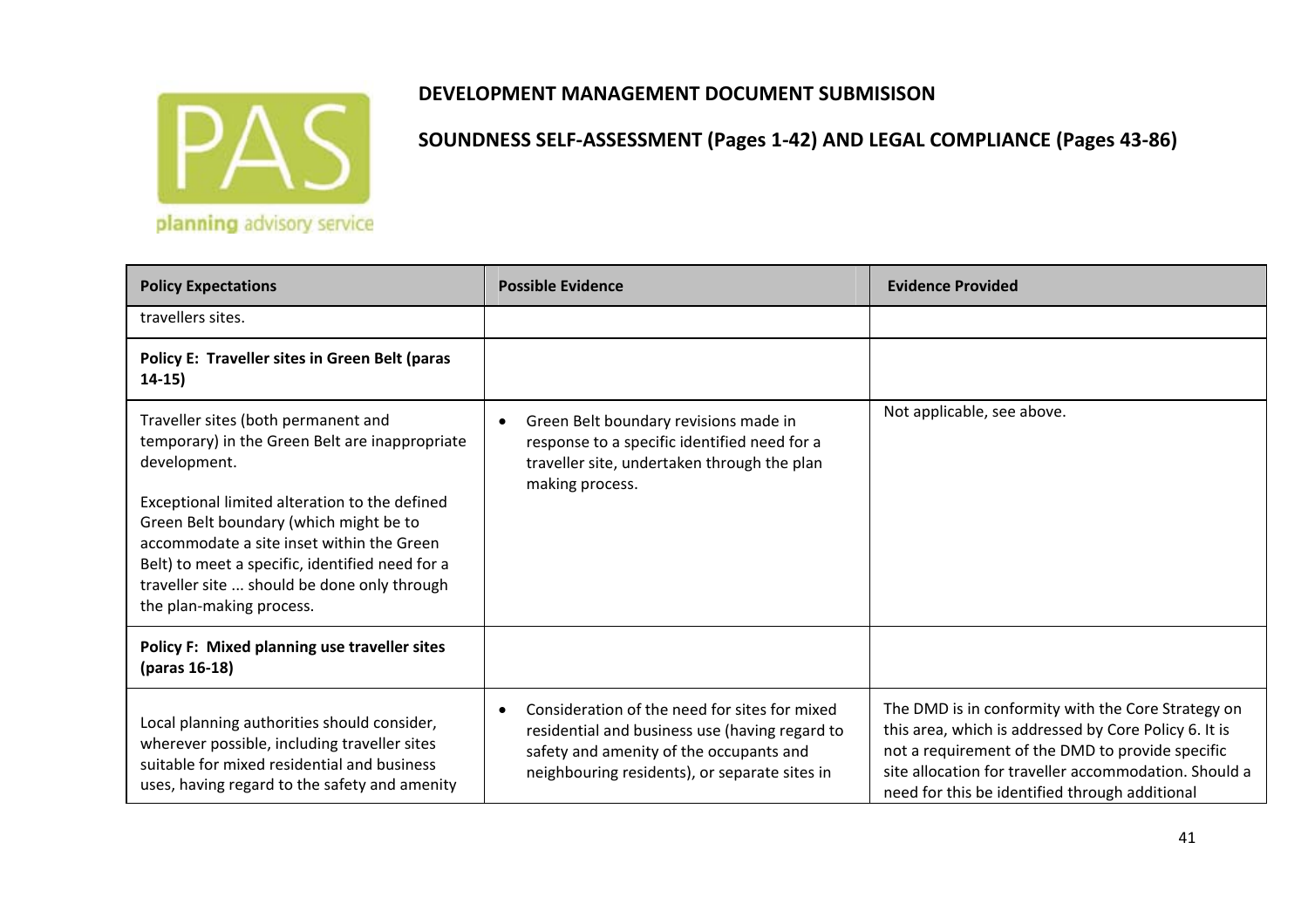

| <b>Policy Expectations</b>                                                                                                                                                                                                                                                                      | <b>Possible Evidence</b>                                                                                                                                                                         | <b>Evidence Provided</b>                                                                                                                                                            |
|-------------------------------------------------------------------------------------------------------------------------------------------------------------------------------------------------------------------------------------------------------------------------------------------------|--------------------------------------------------------------------------------------------------------------------------------------------------------------------------------------------------|-------------------------------------------------------------------------------------------------------------------------------------------------------------------------------------|
| of the occupants and neighbouring residents.                                                                                                                                                                                                                                                    | close proximity to one another.<br>N.B. Mixed use should not be permitted on<br>rural exception sites                                                                                            | evidence work, this will be appropriately addressed<br>through the relevant local plan document and/or<br>review of the Core Strategy in recognition of any<br>new identified need. |
| Policy G: Major development projects (para<br>19)                                                                                                                                                                                                                                               |                                                                                                                                                                                                  |                                                                                                                                                                                     |
| Local planning authorities should work with the<br>planning applicant and the affected traveller<br>community to identify a site or sites suitable<br>for relocation of the community if a major<br>development proposal requires the permanent<br>or temporary relocation of a traveller site. | Where a major development proposal requires<br>the permanent or temporary relocation of a<br>traveller site, the identification of a site or sites<br>suitable for re-location of the community. | Not applicable, see above.                                                                                                                                                          |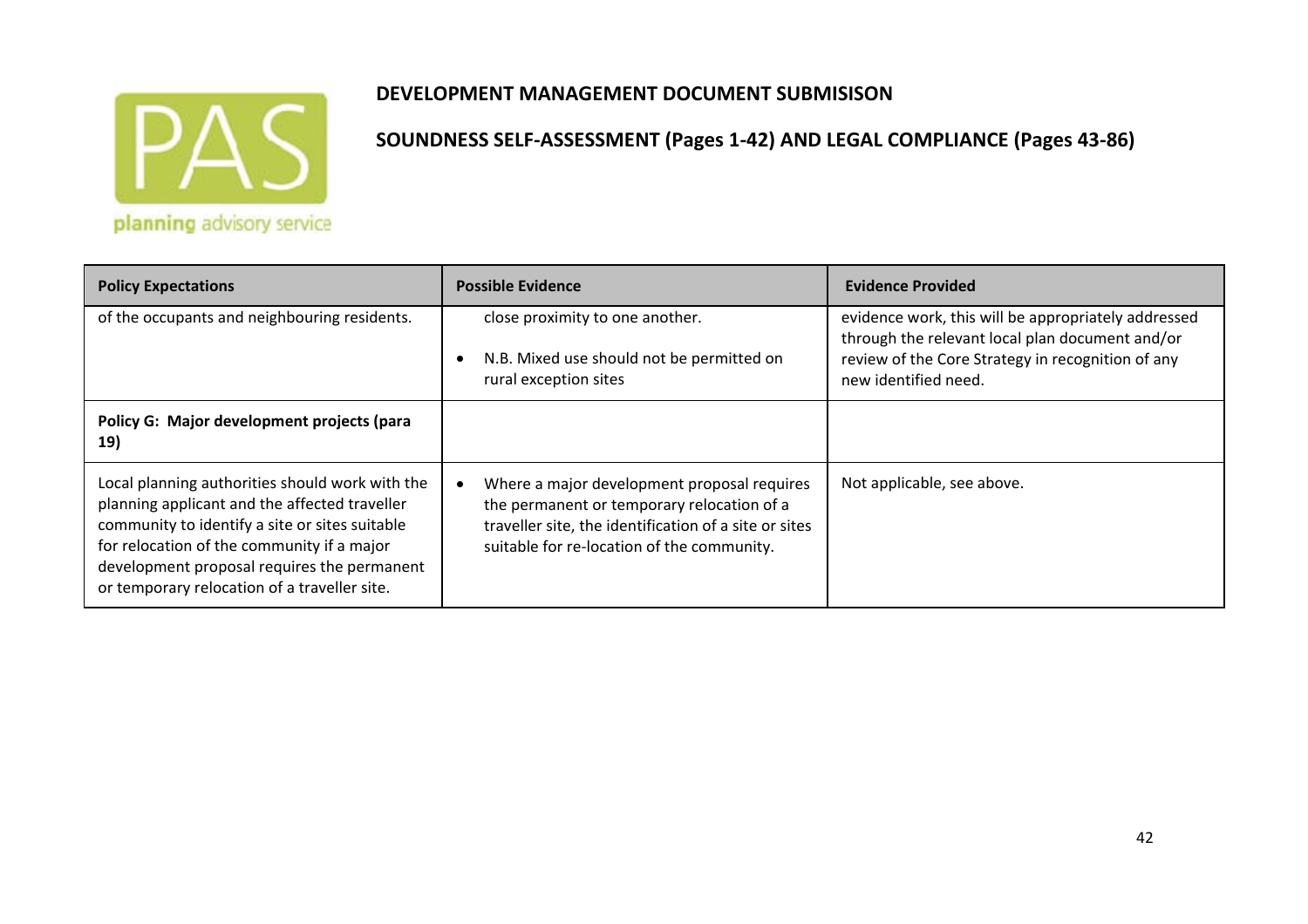

**SOUNDNESS SELF‐ASSESSMENT (Pages 1‐42) AND LEGAL COMPLIANCE (Pages 43‐86)**

#### **LEGAL COMPLIANCE CHECK LIST**

This checklist has been updated for PAS by SNR Denton (April 2013). It supersedes the previous checklist and is based on **Town and Country Planning** (**Local Planning**) (England) (**Amendment**) **Regulations 2012.** It should be used with the Soundness Self Assessment Checklist (also updated January 2013).

Remember that the evidence you provide to support your plan should be relevant and proportionate. Please don't use this checklist as <sup>a</sup> reason to assemble more than is needed.

#### **Glossary:**

**"Act"** means the **Planning and Compulsory Purchase Act 2004 (as amended) "NPPF"** means the **National Planning Policy Framework** published March 2012 **"Regulations"** means the **Town and Country Planning** (**Local Planning**) (England) (**Amendment**) **Regulations 2012 LDS** means **Local Development Scheme SCI** means **Statement of Community Involvement DPD** means **Development Plan Document**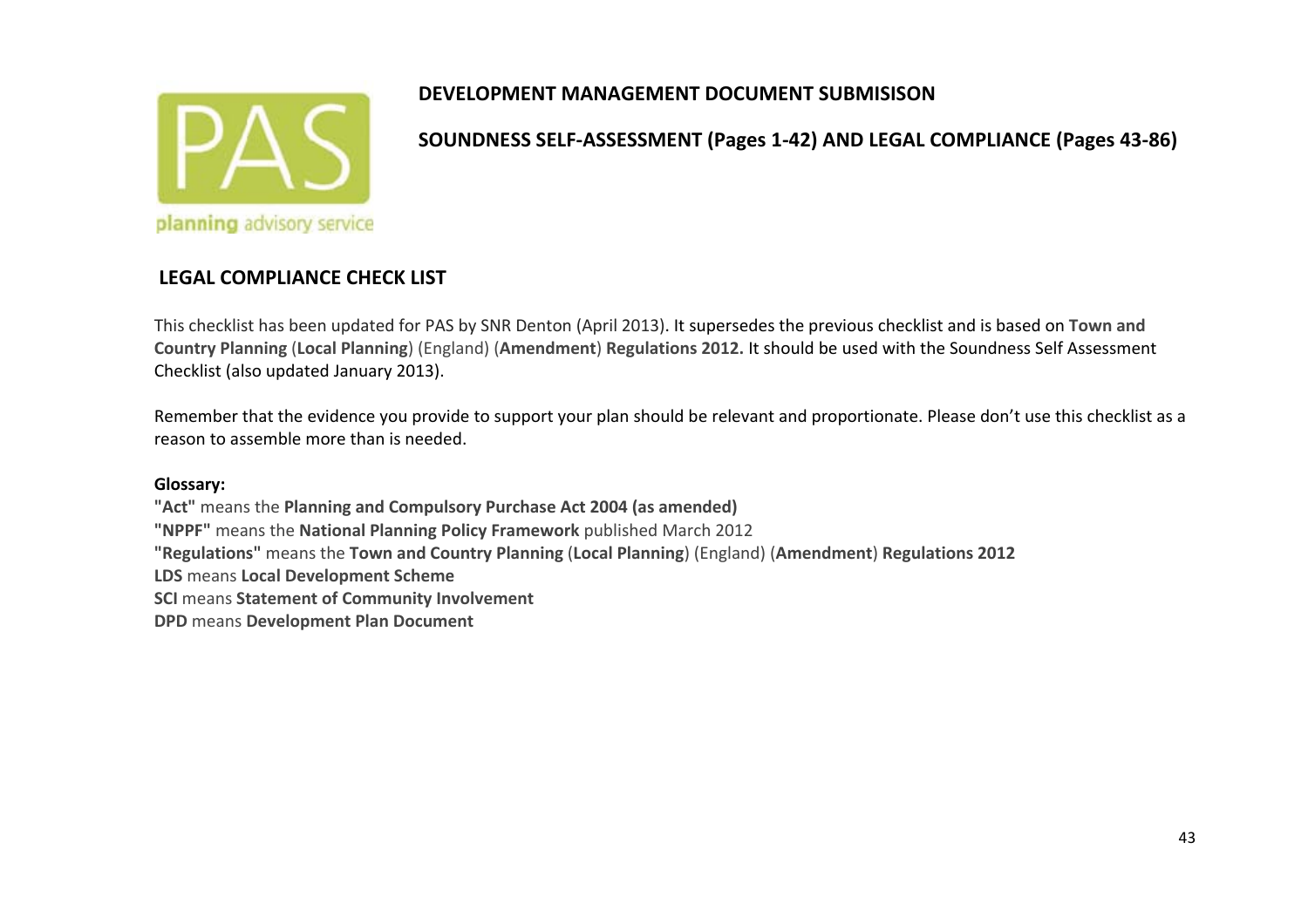

#### **SOUNDNESS SELF‐ASSESSMENT (Pages 1‐42) AND LEGAL COMPLIANCE (Pages 43‐86)**

#### **Stage one: The early stages**

Where the 'possible evidence' column refers to <sup>a</sup> document that will not be complete until <sup>a</sup> later stage (for example, the sustainability appraisal report), documents that will contribute to that report are relevant at the earlier stages. This way, the submitted report provides the evidence at submission, with an audit trail back to its source.

In terms of legal compliance, the main issues for the early stage are in relation to:

- planning for community engagement
- planning the sustainability appraisal (including consultation with the statutory environment consultation bodies)
- identifying significant cross boundary and inter‐authority issues
- ensuring that the plan rests on <sup>a</sup> credible evidence base, including meeting the Act's requirement for keeping matters affecting the development of the area under review.

Regulation 17 notes that <sup>a</sup> statement setting out which bodies and people the council invited to make representations under Regulation 18 is one of the proposed submission documents. In this tool, the term 'consultation statement' is used to describe this statement.

Section 33A of the Act (introduced by the Localism Act 2011) introduces <sup>a</sup> duty to cooperate as <sup>a</sup> mechanism to ensure that local planning authorities and other bodies engage with each other on issues which are likely to have <sup>a</sup> significant effect on more than one planning area. This pervades every stage of the plan preparation. A plan may be found unsound if <sup>a</sup> council cannot show that it has taken reasonable steps to comply with the duty.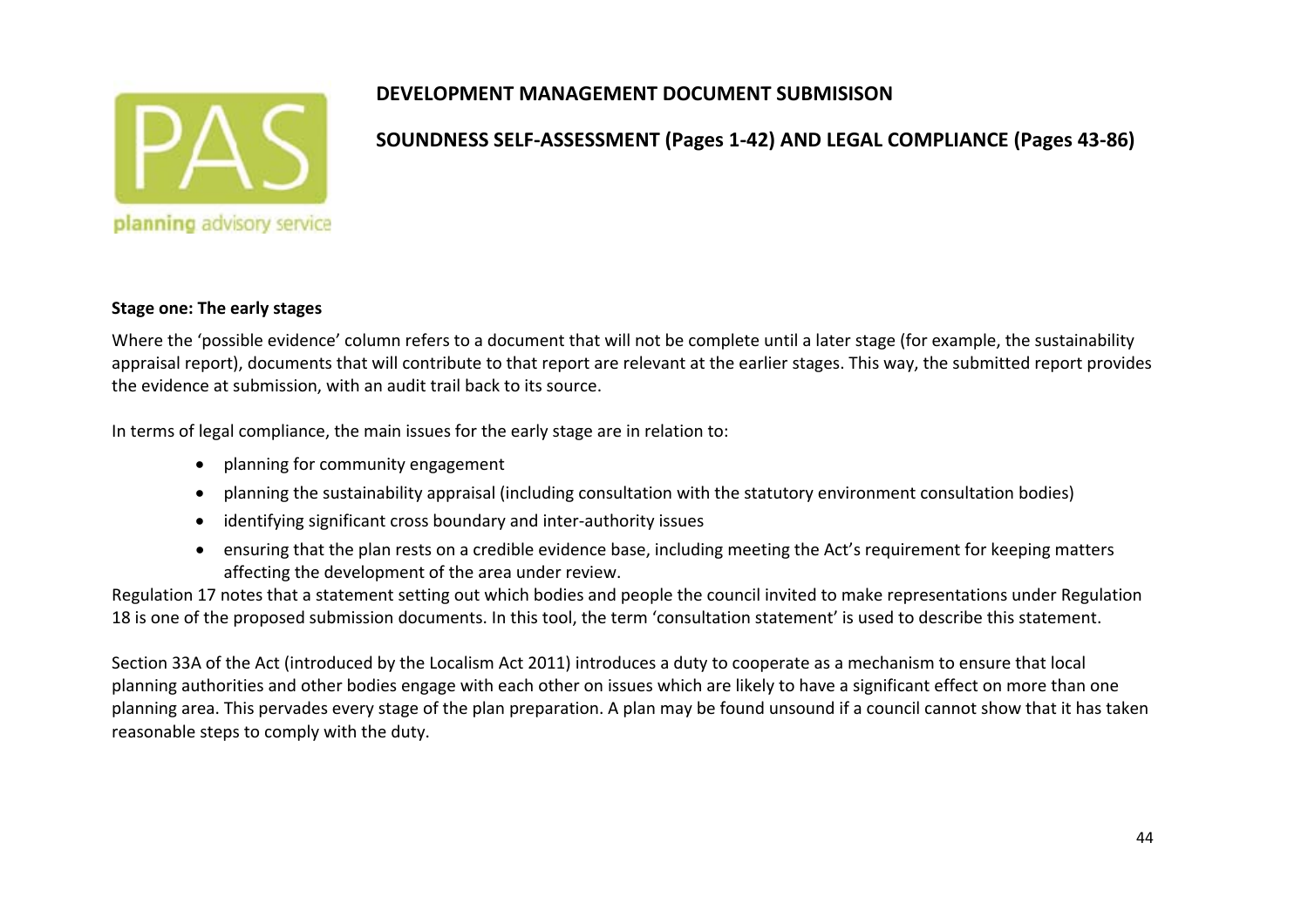

**Stage one: The beginning**

# **DEVELOPMENT MANAGEMENT DOCUMENT SUBMISISON**

**Activity Legal requirement GuidancereferenceAdditional notes Evidence provided** 1. Is the DPDidentified in the adopted LDS? Have you recorded the timetable for its production? The Act section15(2) and section 19(1) NPPF para 153 Yes, the Plan has been identified in the Local Development Scheme (LDS) 2013‐2016. 2. How will community engagement be programmed into the preparation of the DPD? The Act section19(3) Regulation 18 NPPF paras 150, 155 and 157 If the SCI is up‐to‐ date, use that. If not set out any changes to community engagement as <sup>a</sup> result of changes in legislation. The Regulation 22 Consultation Statement (December 2013) submitted alongside the DMD has provided the detail of how the Council consulted organisations, residents, businesses and the community and voluntary sector as part of the preparation of the Plan. 3. Have you considered the appropriate bodies you should consult?Regulation  $18$  NPPF paras 4.25 -4.26Regulation 2 defines the general and specific consultation bodies.Please refer to Regulation 22 Consultation Statement (December 2013) and Duty to Co‐operate Statement (December 2013) that supports the submission of the DMD.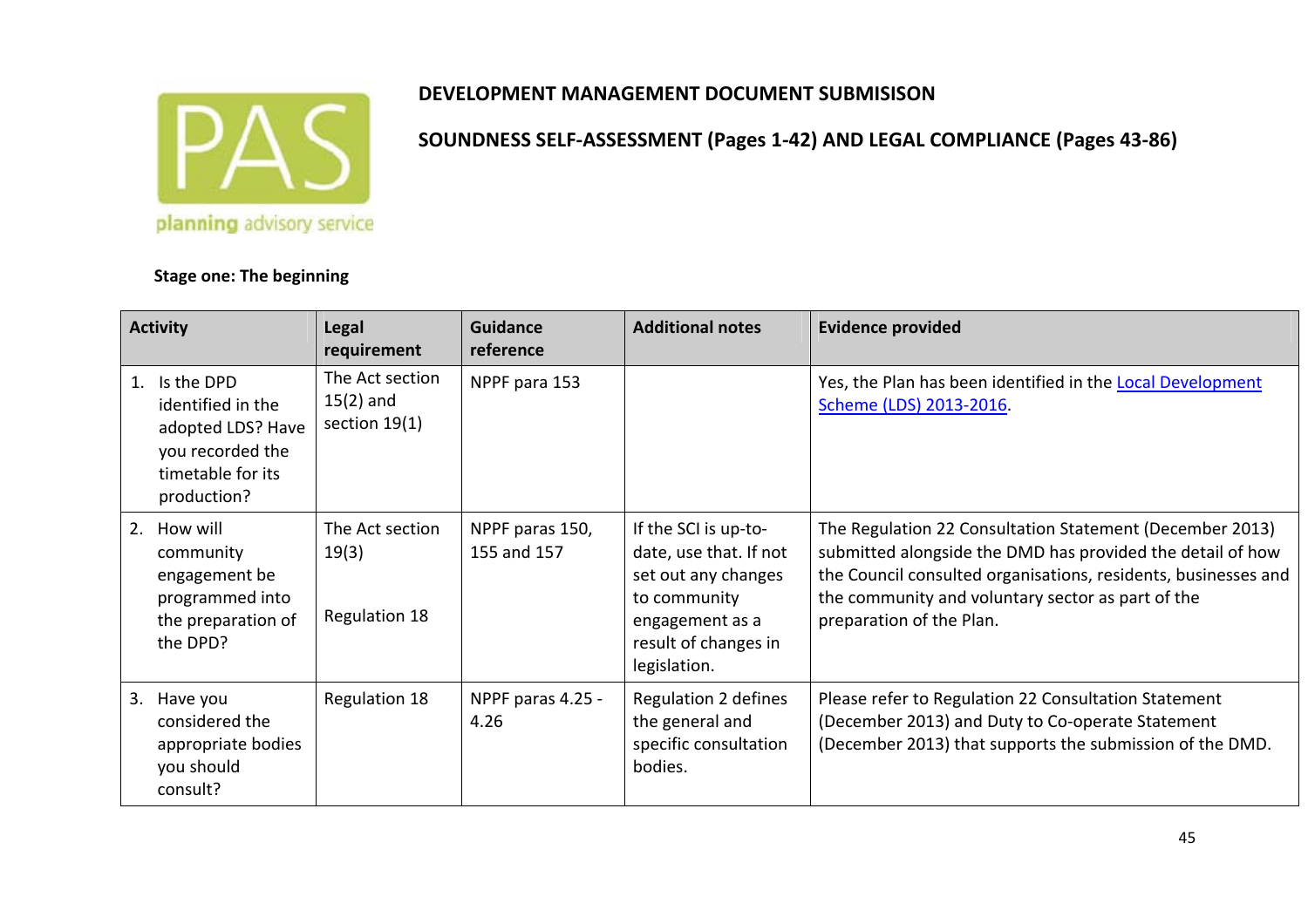

| <b>Activity</b>                                                                                                                                                                                                                                                                        | <b>Legal</b><br>requirement                                                                                                   | <b>Guidance</b><br>reference                                                                                                                                                                                                                               | <b>Additional notes</b>                                                                                                                                                                                                                                                   | <b>Evidence provided</b>                                                                                                                                                                                                                                                                                                                                                                                                                                                                                             |
|----------------------------------------------------------------------------------------------------------------------------------------------------------------------------------------------------------------------------------------------------------------------------------------|-------------------------------------------------------------------------------------------------------------------------------|------------------------------------------------------------------------------------------------------------------------------------------------------------------------------------------------------------------------------------------------------------|---------------------------------------------------------------------------------------------------------------------------------------------------------------------------------------------------------------------------------------------------------------------------|----------------------------------------------------------------------------------------------------------------------------------------------------------------------------------------------------------------------------------------------------------------------------------------------------------------------------------------------------------------------------------------------------------------------------------------------------------------------------------------------------------------------|
|                                                                                                                                                                                                                                                                                        |                                                                                                                               |                                                                                                                                                                                                                                                            | The possible evidence<br>may duplicate each<br>other. Only use what<br>you need to.                                                                                                                                                                                       |                                                                                                                                                                                                                                                                                                                                                                                                                                                                                                                      |
| How you will co-<br>4.<br>operate with other<br>local planning<br>authorities,<br>including counties,<br>and prescribed<br>bodies, to identify<br>and address any<br>issues or strategic<br>priorities that will<br>have a significant<br>impact on at least<br>two planning<br>areas? | The Act section<br>$33A(1)(a)$ and<br>(b), section<br>$33A(3)(d)$ (e) &<br>(4)<br>The Act Section<br>20(5)(c)<br>Regulation 4 | NPPF paras 178 to<br>181 (which<br>comprise the<br>guidance referred<br>to in the Act<br>section 33A(7))<br><b>Under NPPF Para</b><br>182, to be<br>'Effective' a plan<br>should be based<br>on effective joint<br>working on cross-<br>boundary strategic | Section 33A(4)<br>defines a "strategic<br>matter".<br>Under section 33A(6)<br>the required<br>engagement includes<br>considering joint<br>approaches to the<br>plan making activities<br>(including the<br>preparatory activities)<br>and considering<br>whether to agree | A Duty to Co-operate Statement has been prepared to<br>demonstrate how relevant local planning authorities and<br>prescribed bodies have been involved in the evolution of the<br>DMD and sets out how the Council has engaged<br>constructively, actively and on an on-going basis with other<br>bodies in the preparation of the document.<br>Enfield Council is of the view that the Duty to Co-perate has<br>been fulfilled and has not received any objections to the Plan<br>regarding the Duty to Co-operate. |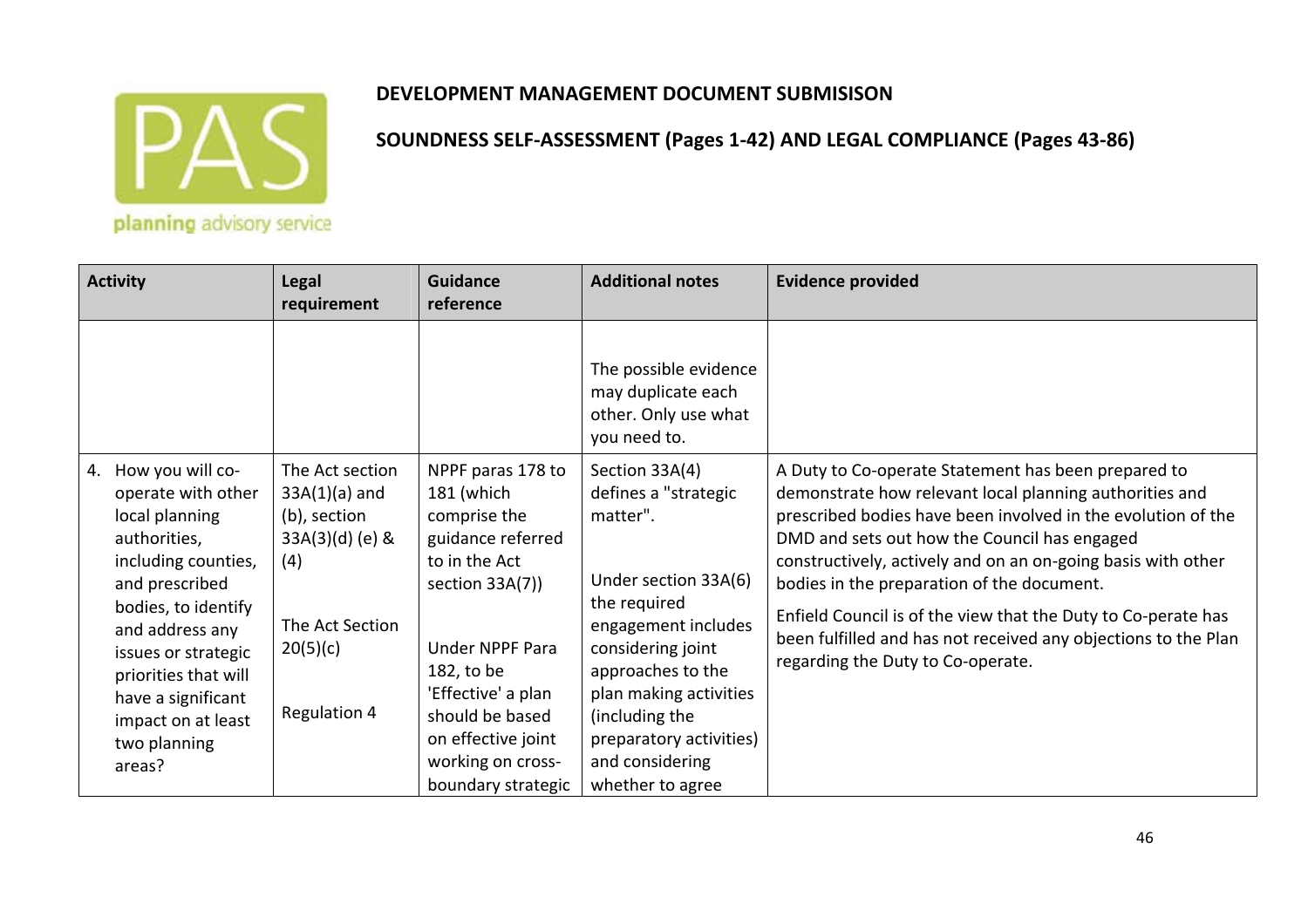

| <b>Activity</b>                                                                                                                                                                                                                                            | <b>Legal</b><br>requirement                                                                                                                | <b>Guidance</b><br>reference                                          | <b>Additional notes</b>                                                                                                                                                                                                        | <b>Evidence provided</b> |
|------------------------------------------------------------------------------------------------------------------------------------------------------------------------------------------------------------------------------------------------------------|--------------------------------------------------------------------------------------------------------------------------------------------|-----------------------------------------------------------------------|--------------------------------------------------------------------------------------------------------------------------------------------------------------------------------------------------------------------------------|--------------------------|
|                                                                                                                                                                                                                                                            |                                                                                                                                            | priorities.<br>Strategic priorities<br>are listed at NPPF<br>Para 156 | joint local<br>development<br>documents under<br>section 28.<br>The bodies prescribed<br>by section $33A(1)(c)$<br>are set out at<br>Regulation 4(1).                                                                          |                          |
| How you will co-<br>5.<br>operate with any<br>local enterprise<br>partnerships (LEP)<br>or local nature<br>partnerships (LNP)<br>to identify and<br>address any issues<br>or strategic<br>priorities that will<br>have a significant<br>impact on at least | The Act section<br>$33A(1)(c)$ and<br>section 33A(9),<br>section<br>$33A(3)(d)$ and (e)<br>The Act section<br>$20(5)(c)$ .<br>Regulation 4 | NPPF paras 178 to<br>181                                              | Section 33A(4)<br>defines a "strategic<br>matter".<br>Strategic priorities are<br>listed at NPPF Para<br>156.<br>Regulation 4(2)<br>prescribes LEPs and<br>LNPs for the purposes<br>of section 33A(9).<br>Under section 33A(6) | Not applicable.          |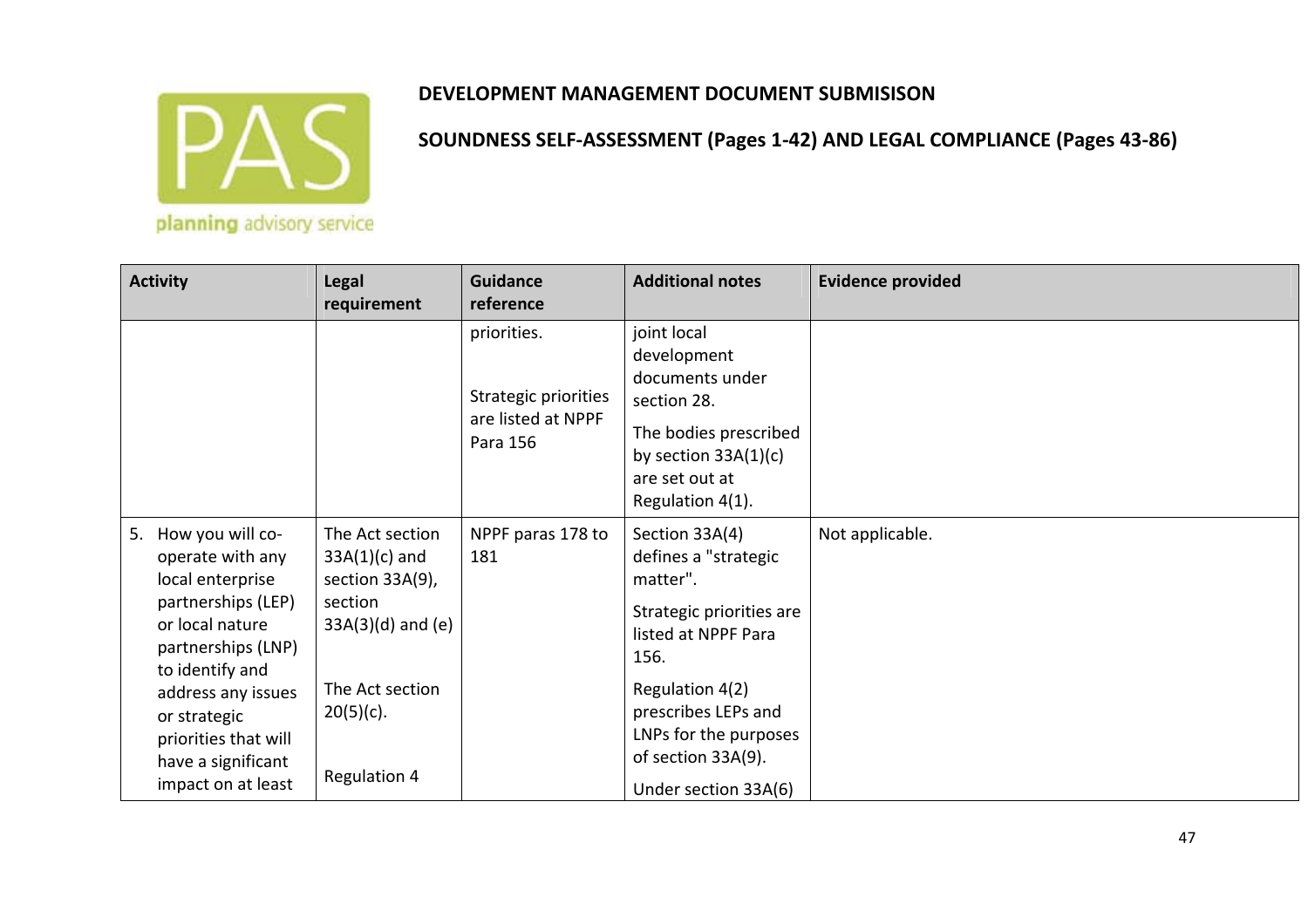

| <b>Activity</b>                                                                                                                                                                 | <b>Legal</b><br>requirement | <b>Guidance</b><br>reference           | <b>Additional notes</b>                                                                             | <b>Evidence provided</b>                                                                                                                                                                                                                                                                                                                                                                               |
|---------------------------------------------------------------------------------------------------------------------------------------------------------------------------------|-----------------------------|----------------------------------------|-----------------------------------------------------------------------------------------------------|--------------------------------------------------------------------------------------------------------------------------------------------------------------------------------------------------------------------------------------------------------------------------------------------------------------------------------------------------------------------------------------------------------|
| two planning<br>areas?                                                                                                                                                          |                             |                                        | the required<br>engagement includes<br>consulting on joint<br>approaches to<br>relevant activities. |                                                                                                                                                                                                                                                                                                                                                                                                        |
| Is baseline<br>6.<br>information being<br>collected and<br>evidence being<br>gathered to keep<br>the matters which<br>affect the<br>development of<br>the area under<br>review? | The Act<br>section13        | NPPF paras 158 -<br>177                |                                                                                                     | Yes. An evidence base has been prepared and reviewed,<br>where appropriate. This forms part of the submission of the<br>DMD. The list is annexed to this report.<br>The Council will continue to monitor issues affecting this Plan<br>through its Local Plan Monitoring Report, and it is considered<br>that there is sufficient flexibility within the Plan to respond to<br>changing circumstances. |
| 7. Is baseline<br>information being<br>collected and<br>evidence being<br>gathered to set the                                                                                   | The Act<br>section 19(5)    | NPPF paras 165<br>and 167<br>Strategic |                                                                                                     | A Sustainability (SA) Scoping Report was completed,<br>consulted on and updated in 2011. Following this, a full<br>Sustainability Appraisal report has been prepared and forms<br>part of the submission of the DMD.                                                                                                                                                                                   |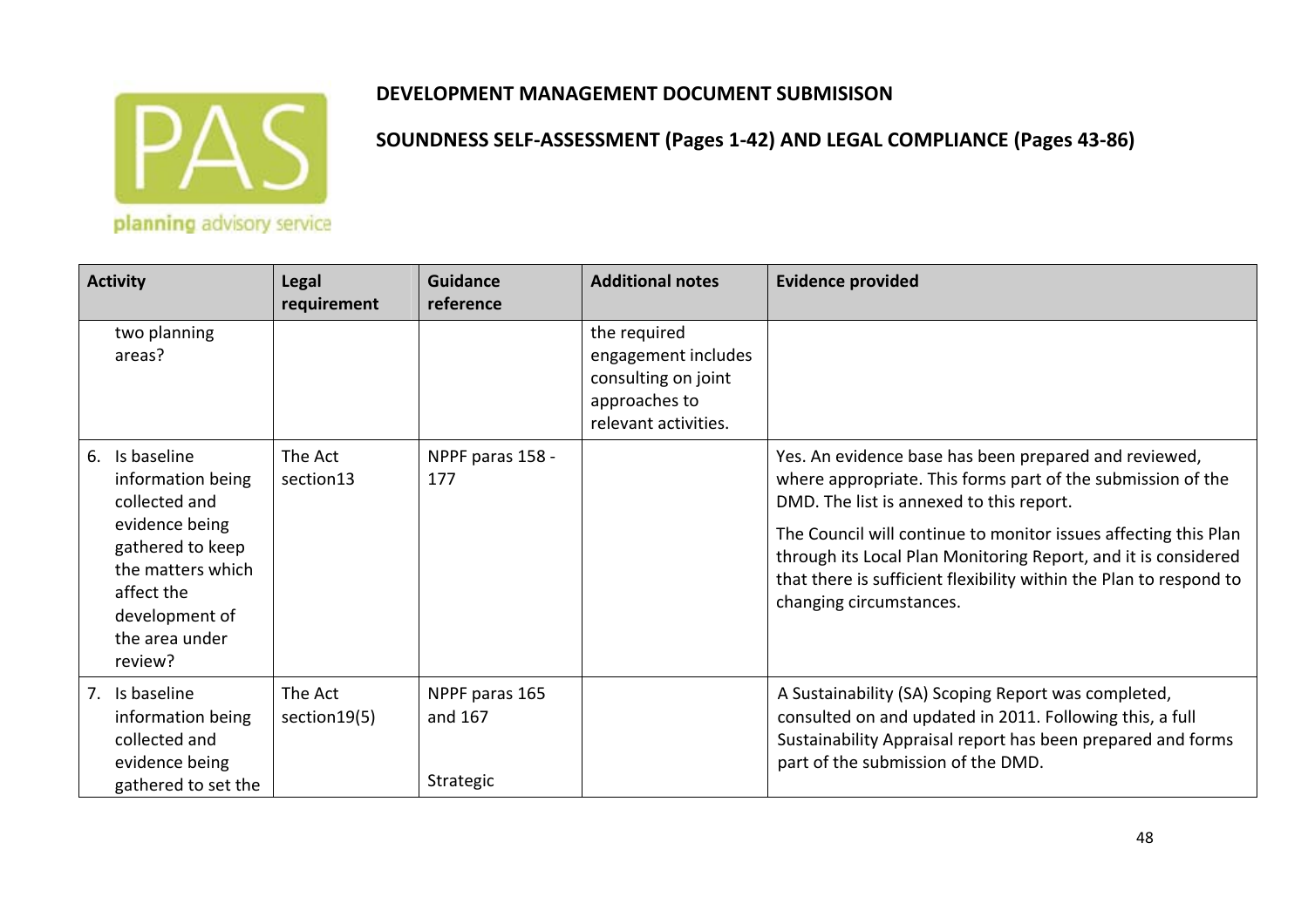

| <b>Activity</b>                                                                                                                                                                                                                                 | <b>Legal</b><br>requirement                                                                                                        | <b>Guidance</b><br>reference                        | <b>Additional notes</b>                                                                                                                                                    | <b>Evidence provided</b>                                                                                                                                                                                                                                                                                                              |
|-------------------------------------------------------------------------------------------------------------------------------------------------------------------------------------------------------------------------------------------------|------------------------------------------------------------------------------------------------------------------------------------|-----------------------------------------------------|----------------------------------------------------------------------------------------------------------------------------------------------------------------------------|---------------------------------------------------------------------------------------------------------------------------------------------------------------------------------------------------------------------------------------------------------------------------------------------------------------------------------------|
| framework for the<br>sustainability<br>appraisal?                                                                                                                                                                                               |                                                                                                                                    | Environmental<br>Assessment Guide,<br>chapter 5     |                                                                                                                                                                            |                                                                                                                                                                                                                                                                                                                                       |
| Have you consulted<br>8.<br>the statutory<br>environment<br>consultation bodies<br>for five weeks on<br>the scope and level<br>of detail of the<br>environmental<br>information to be<br>included in the<br>sustainability<br>appraisal report? | <b>Regulations 9</b><br>and 13 of The<br>Environmental<br>Assessment of<br>Plans and<br>Programmes<br>Regulations<br>2004 No 1633. | NPPF paras 165<br>and 167<br>SEA Guide chapter<br>3 | The Strategic<br>Environmental<br>Assessment<br>consultation bodies<br>are also amongst the<br>'specific consultation<br>bodies' which are<br>defined in Regulation<br>2). | Statutory consultation on the DMD SA Scoping was<br>undertaken in July and August 2011 with the three statutory<br>consultation bodies: Natural England, the Environment<br>Agency and English Heritage. Comments were received from<br>all three statutory consultation bodies which informed the<br>final Sustainability Appraisal. |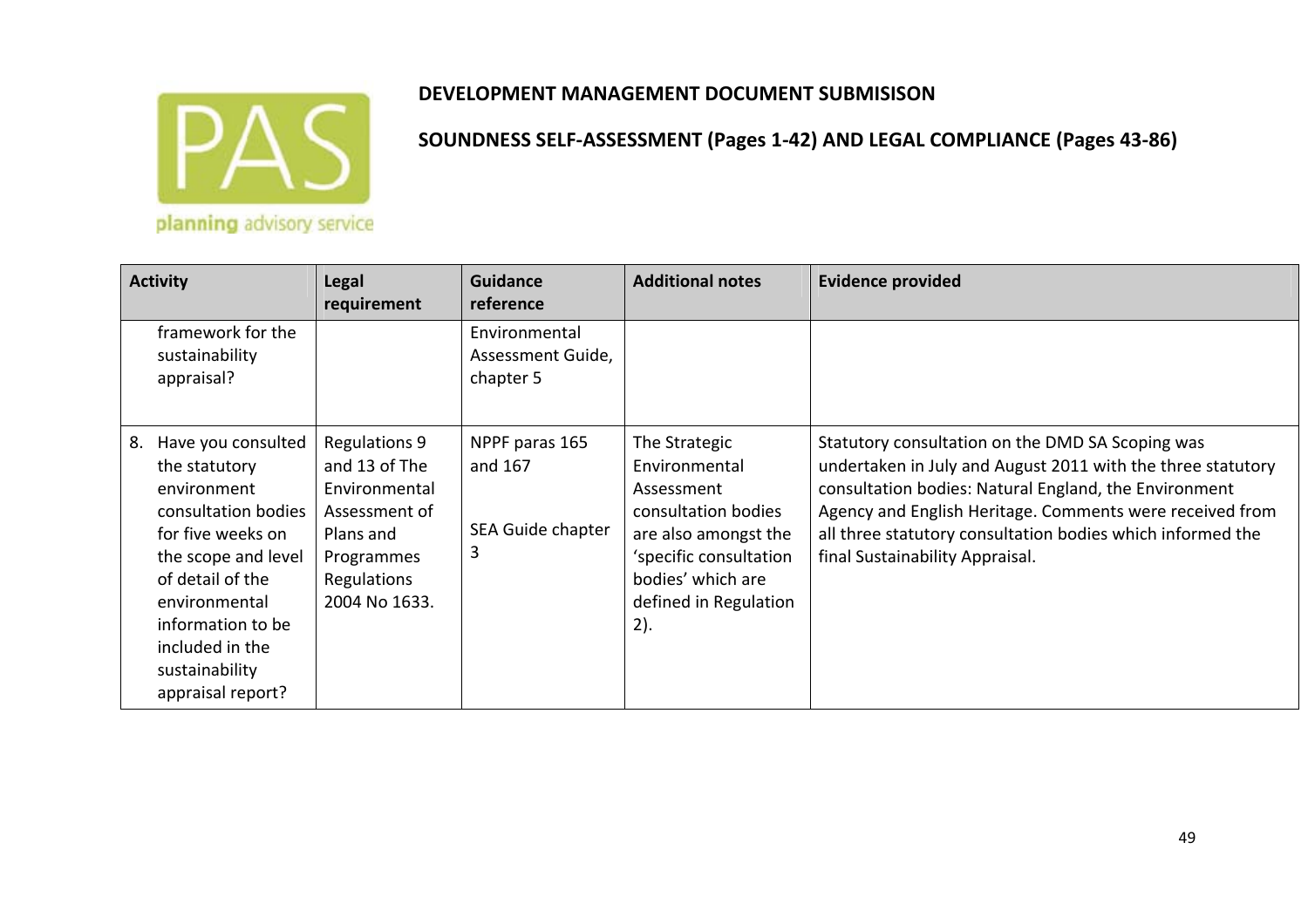

**SOUNDNESS SELF‐ASSESSMENT (Pages 1‐42) AND LEGAL COMPLIANCE (Pages 43‐86)**

**Stage two: Plan preparation ‐ frontloading phase**

Information assembled during this phase contributes to:

- showing that the procedures have been complied with
- demonstrating cooperation with statutory cooperation bodies
- developing alternatives and options and appraising them through sustainability appraisal and against evidence.

The council should record actions taken during this phase as they will be needed to show that the plan meets the legal requirements. They will also show that <sup>a</sup> realistic and reasonable approach has been taken to plan preparation.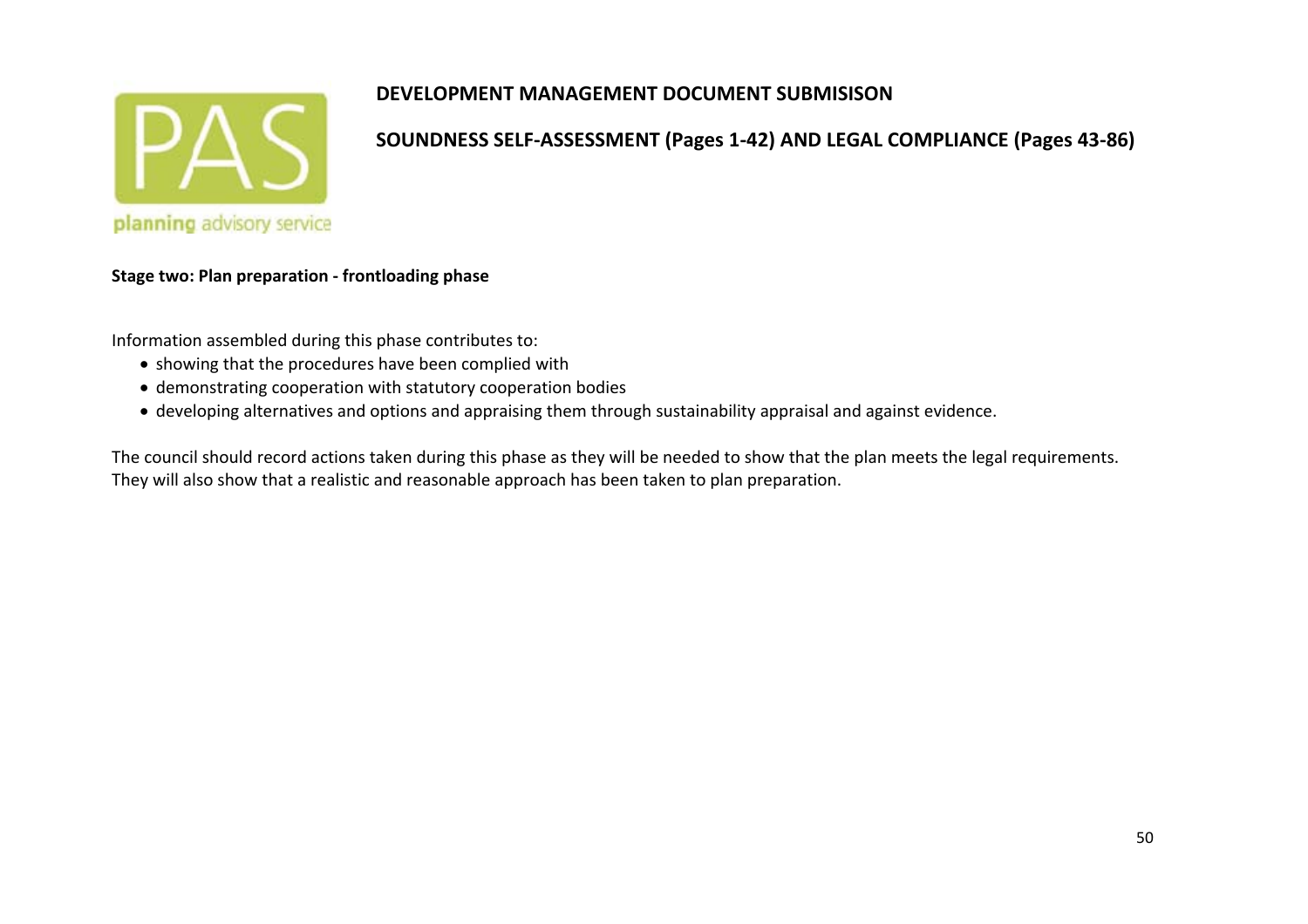

**Stage two: Plan preparation**

# **DEVELOPMENT MANAGEMENT DOCUMENT SUBMISISON**

#### **Activity Legal requirement GuidancereferenceAdditional notes Evidence provided** 1. Have you notified: • the specific consultation bodies?• the general consultation bodies that have aninterest in the subject of the DPD and invited themto make representations about its contents?Regulation 18(1) and (2)(a) (b) NPPF paras 159 – 173Specific and general consultation bodies are defined in Regulation 2. Yes. Specific and general consultation bodies were invited to make representations: Regulation 18 Consultation Draft Development Management Document (8th May to 3rd August 2012) Regulation 20 Proposed Submission Development Management Document (10th July and 27th September 2013. The Regulation 22 Consultation Statement provide details of how the Council consulted organisations, residents, businesses and the community and voluntary sector as part of the preparation of the Plan, summarises the representations received and how they have been taken into account in the preparation of the Plan. A Statement on the Duty to Co‐operate has also been prepared separately to demonstrate how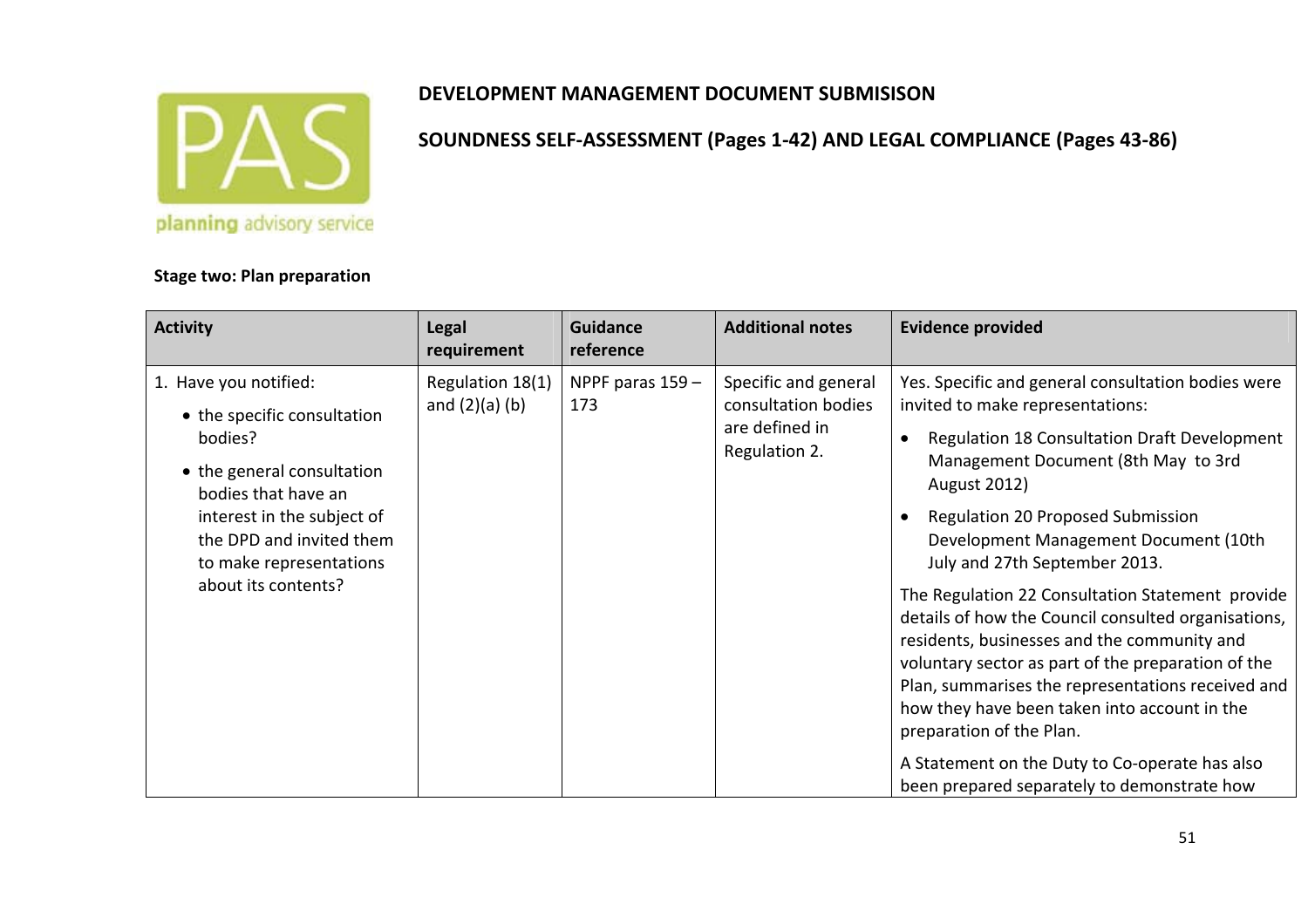

planning advisory service

| <b>Activity</b>                                                                                                                          | <b>Legal</b><br>requirement      | <b>Guidance</b><br>reference | <b>Additional notes</b>                                                                                                           | <b>Evidence provided</b>                                                                                                                        |
|------------------------------------------------------------------------------------------------------------------------------------------|----------------------------------|------------------------------|-----------------------------------------------------------------------------------------------------------------------------------|-------------------------------------------------------------------------------------------------------------------------------------------------|
|                                                                                                                                          |                                  |                              |                                                                                                                                   | other local planning authorities and prescribed<br>bodies have been involved in the evolution of the<br>DMD.                                    |
| 2. Are you inviting<br>representations from people<br>resident or carrying out<br>business in your area about<br>the content of the DPD? | Regulation 18(1)<br>and $(2)(c)$ | NPPF paras 159 -<br>173      |                                                                                                                                   | Yes. See Regulation 22 Consultation Statement.                                                                                                  |
| 3. Are you engaging with<br>stakeholders responsible for<br>delivery of the strategy?                                                    | Regulation 18                    | NPPF para 155                | NPPF paras 160-171<br>4.29 give examples<br>of relevant bodies<br>which should be<br>consulted.                                   | Yes. See Regulation 22 Consultation Statement.                                                                                                  |
| 4. Are you taking into account<br>representations made?                                                                                  | Regulation 18(3)                 | NPPF para 155                | Evidence from<br>participation is part<br>of the justification.<br>Show how you have<br>taken<br>representations into<br>account. | Yes. See:<br>Regulation 22 Consultation Statement;<br>Schedule of Post-Publication Minor<br>Changes; and<br>Schedule of Representations and LBE |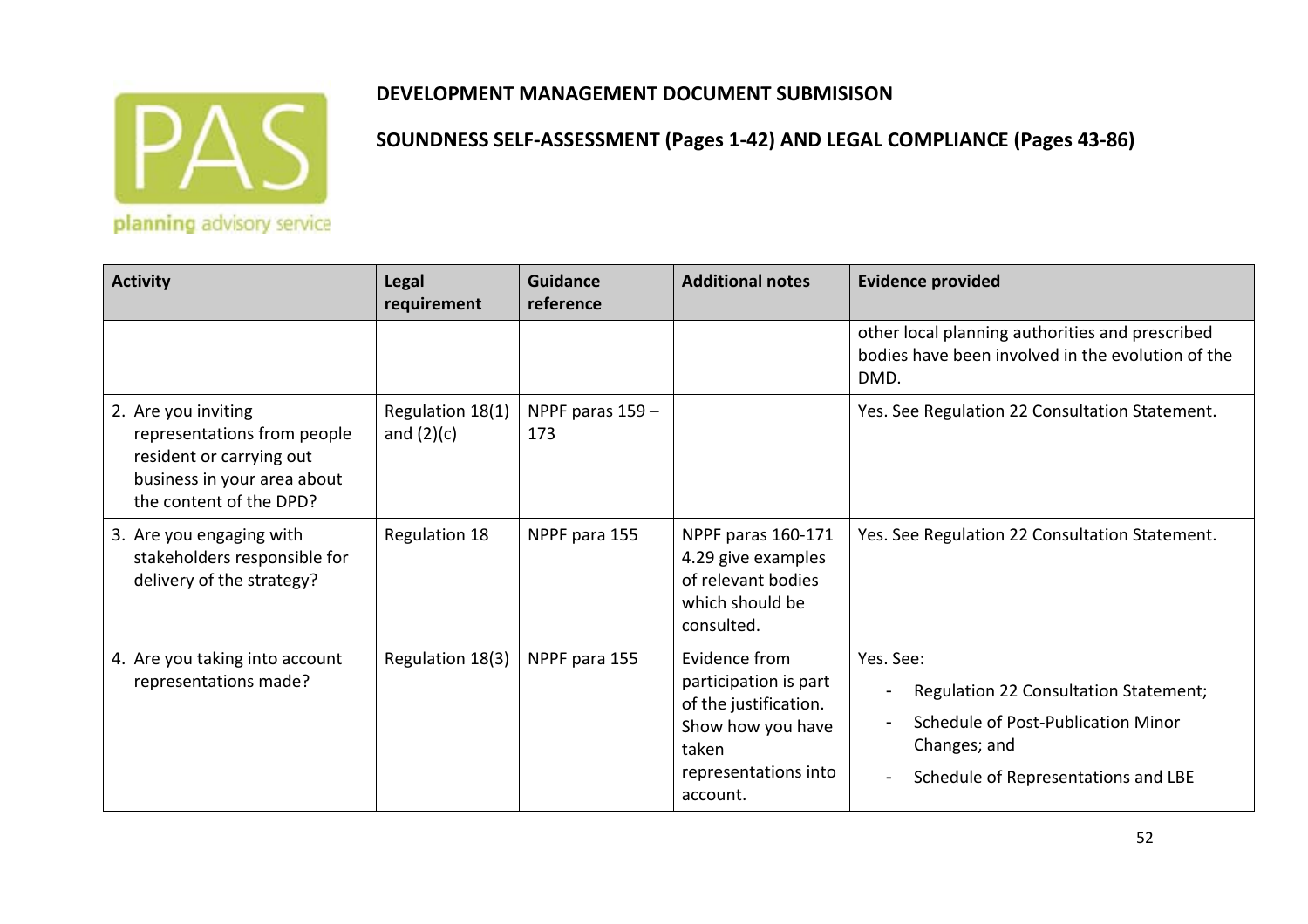

| <b>Activity</b>                                                                                                                                                                                   | <b>Legal</b><br>requirement                                                                                                                                    | <b>Guidance</b><br>reference                       | <b>Additional notes</b> | <b>Evidence provided</b>                                                                                                                                                                                                                                                                                                                                    |
|---------------------------------------------------------------------------------------------------------------------------------------------------------------------------------------------------|----------------------------------------------------------------------------------------------------------------------------------------------------------------|----------------------------------------------------|-------------------------|-------------------------------------------------------------------------------------------------------------------------------------------------------------------------------------------------------------------------------------------------------------------------------------------------------------------------------------------------------------|
|                                                                                                                                                                                                   |                                                                                                                                                                |                                                    |                         | Response.                                                                                                                                                                                                                                                                                                                                                   |
| 5. Does the consultation<br>contribute to the<br>development and<br>sustainability appraisal of<br>alternatives?                                                                                  | The Act<br>section 19(5)<br><b>Regulations 12</b><br>and 13 of The<br>Environmental<br>Assessment of<br>Plans and<br>Programmes<br>Regulations<br>2004 No 1633 | NPPF paras 165 -<br>168<br>SEA Guide,<br>chapter 3 |                         | Yes. The Sustainability Appraisal has been updated<br>to take into account representations received. See<br>Regulation 22 Consultation statement and final<br>Sustainability Appraisal Report.                                                                                                                                                              |
| 6. Is the participation:<br>following the principles<br>set out in your SCI?<br>integrating involvement<br>$\bullet$<br>with the sustainable<br>community strategy?<br>proportionate to the scale | The Act<br>section19(3)                                                                                                                                        | NPPF para 155                                      |                         | The consultation strategy for the DMD has<br>followed the principles in the Council's adopted<br>SCI. See Regulation 22 Consultation Statement.<br>The SCI was adopted in 2006 and aligned to the<br>regulatory requirements in place at the time -the<br>Town and Country Planning (Local Development)<br>(England) Regulations 2004. The 2004 Regulations |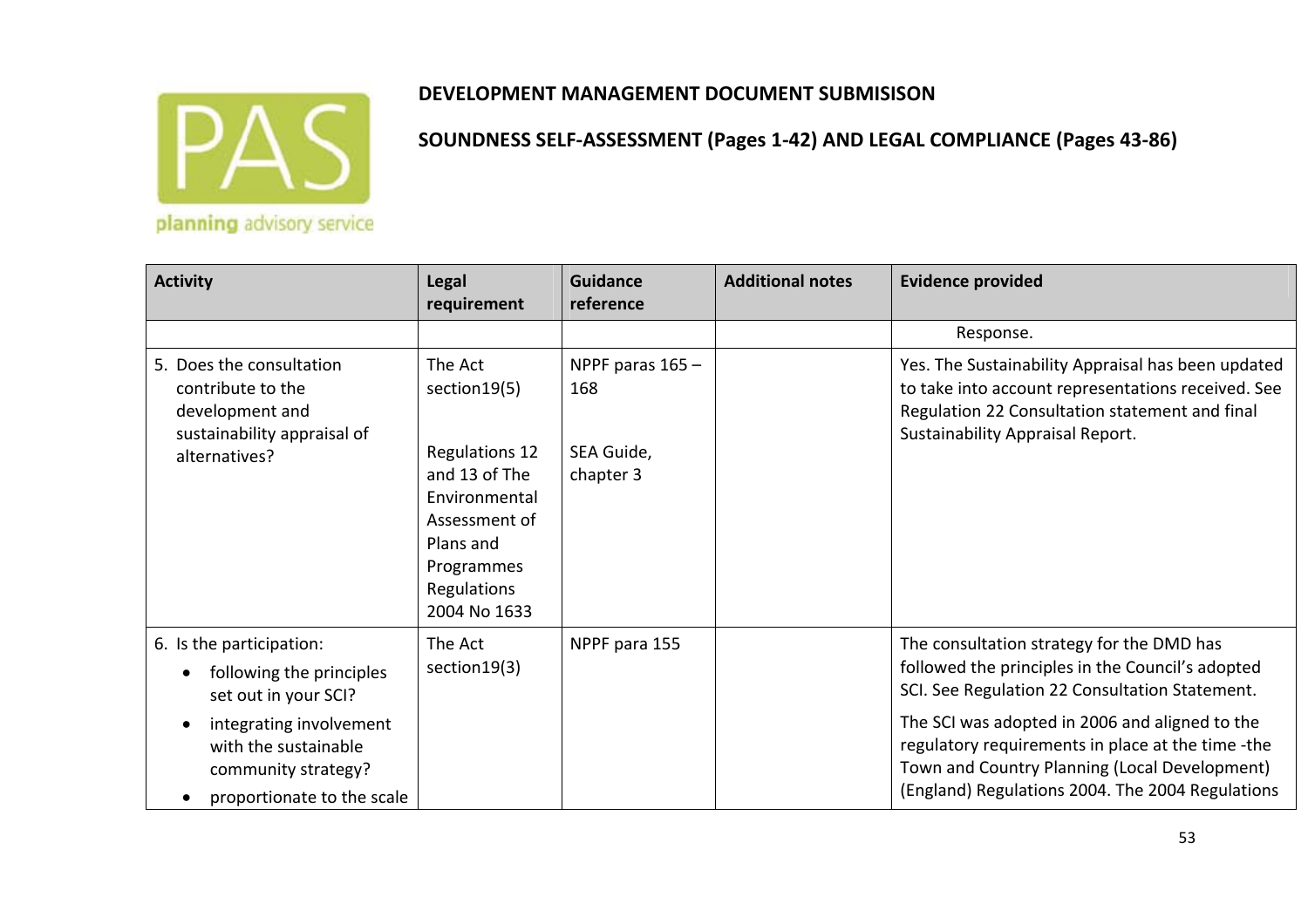

planning advisory service

| <b>Activity</b>                                              | <b>Legal</b><br>requirement | <b>Guidance</b><br>reference | <b>Additional notes</b>                                      | <b>Evidence provided</b>                                                                                                                                                                                                                                 |
|--------------------------------------------------------------|-----------------------------|------------------------------|--------------------------------------------------------------|----------------------------------------------------------------------------------------------------------------------------------------------------------------------------------------------------------------------------------------------------------|
| of issues involved in the<br>DPD?                            |                             |                              |                                                              | were amended over the course of the Plan's<br>preparation and the various stages of consultation,<br>and then superseded by new Regulations in April<br>$20121$ . The 2006 SCI is in the process of being<br>revised to take into account these changes. |
|                                                              |                             |                              |                                                              | The publication of the Submission DMD is carried<br>out under the 2012 Regulations. The Regulation 22<br>Consultation Statement demonstrates how this<br>process has been carried out in line with the<br>requirements of the 2012 Regulations.          |
|                                                              |                             |                              |                                                              | The DMD has been developed in conformity with<br>the Core Strategy which was prepared in line with<br>the objectives set out in Enfield's Sustainable<br>Community Strategy (updated in 2009).                                                           |
| 7. Are you keeping a record of:<br>the individuals or bodies | The Act<br>section20(3)     | NPPF paras 158 -<br>171      | You will need to<br>submit a statement<br>of representations | Yes. The Council has a record of who was invited to<br>make representations, all of the representations<br>made, and has summarised the main issues raised                                                                                               |

 $^1$  The Town and Country Planning (Local Development) (England) Regulations 2012.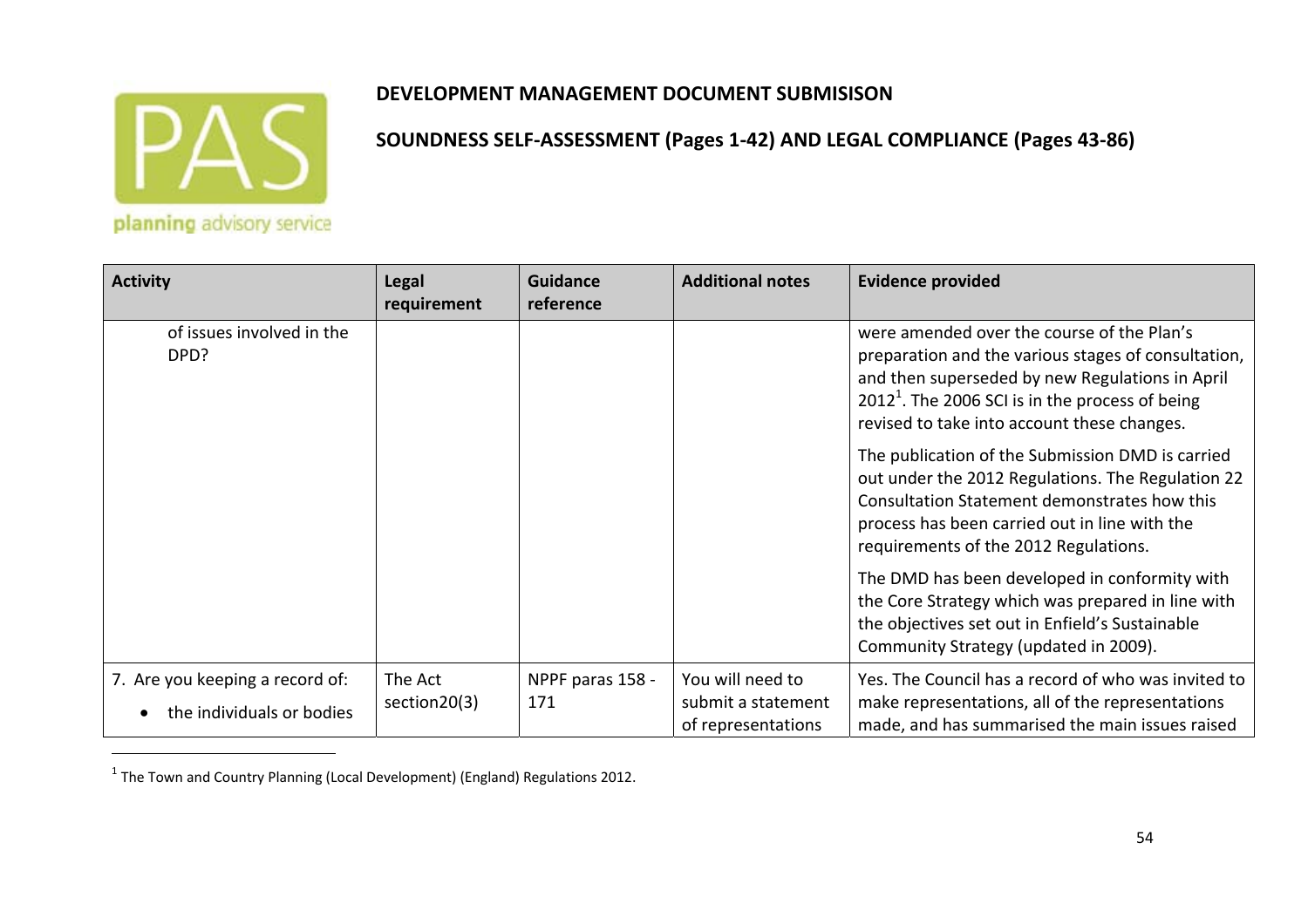

| <b>Activity</b>                                                                                                                                                                                                                                                                                                                                  | <b>Legal</b><br>requirement                                                                                                                    | <b>Guidance</b><br>reference | <b>Additional notes</b>                                                                                                                                                         | <b>Evidence provided</b>                                                                                                                             |
|--------------------------------------------------------------------------------------------------------------------------------------------------------------------------------------------------------------------------------------------------------------------------------------------------------------------------------------------------|------------------------------------------------------------------------------------------------------------------------------------------------|------------------------------|---------------------------------------------------------------------------------------------------------------------------------------------------------------------------------|------------------------------------------------------------------------------------------------------------------------------------------------------|
| invited to make<br>representations?<br>how this was done?<br>the main issues raised?                                                                                                                                                                                                                                                             | Regulation 17                                                                                                                                  |                              | under Regulation 22<br>$(1)$ (c): see<br>Submission stage<br>below.                                                                                                             | in the Consultation Statements.                                                                                                                      |
|                                                                                                                                                                                                                                                                                                                                                  |                                                                                                                                                |                              | Regulation 35 deals<br>with the availability<br>of documents and<br>the time of their<br>removal.                                                                               |                                                                                                                                                      |
| 8. Are you inviting<br>representations on issues that<br>would have significant impacts<br>on both your areas from<br>another local planning<br>authority? Or county issues<br>from an affected county<br>council that is not a planning<br>authority? Or significant cross-<br>boundary issues and strategic<br>priorities of a body prescribed | The Act section<br>$33A(1)(a)$ (b)<br>and (c), section<br>$33A(3)(d)$ & (e)<br>section 33A(4)<br>section 33A(9)<br>The Act section<br>20(5)(c) | NPPF paras 178<br>to 181     | Section 33A(3)(d)<br>and (e) requires<br>cooperation on<br>significant cross-<br>boundary issues<br>before and during<br>plan preparation.<br>Section 33A(2)<br>requires you to | Yes. The Council invited prescribed bodies and<br>adjoining authorities to make representations.<br>Please see Regulation 22 Consultation Statement. |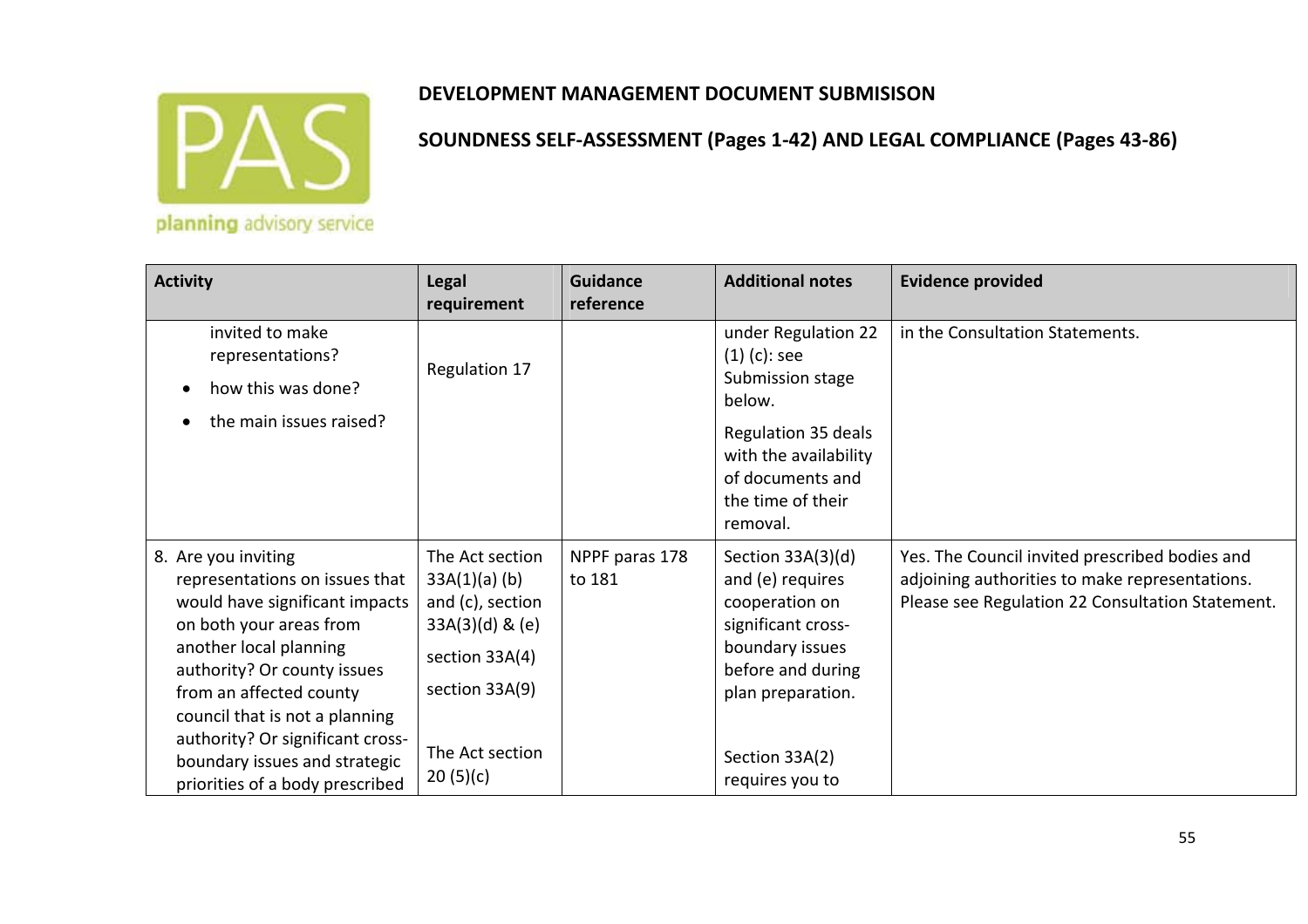

planning advisory service

| <b>Activity</b>                                                                                                                                                                         | <b>Legal</b><br>requirement                                                                                     | <b>Guidance</b><br>reference | <b>Additional notes</b>                                                                                                                                                                                                                              | <b>Evidence provided</b>                                                                                                                                       |
|-----------------------------------------------------------------------------------------------------------------------------------------------------------------------------------------|-----------------------------------------------------------------------------------------------------------------|------------------------------|------------------------------------------------------------------------------------------------------------------------------------------------------------------------------------------------------------------------------------------------------|----------------------------------------------------------------------------------------------------------------------------------------------------------------|
| under Section $33A(1)(c)?$                                                                                                                                                              |                                                                                                                 |                              | engage<br>constructively,<br>actively and on an<br>ongoing basis.                                                                                                                                                                                    |                                                                                                                                                                |
| 9. Are you inviting<br>representations on cross-<br>boundary issues and strategic<br>priorities from a local<br>enterprise partnership (LEP) or<br>a local nature partnership<br>(LNP)? | The Act section<br>$33A(1)(c)$ and<br>Section 33A(9).<br>The Act section<br>$20(5)$ (c).<br><b>Regulation 4</b> | NPPF paras 178<br>to 181     | Section 33A(3)(d)<br>and (e) requires<br>cooperation on<br>significant cross-<br>boundary issues<br>before and during<br>plan preparation.<br>Section 33A(2)<br>requires you to<br>engage<br>constructively,<br>actively and on an<br>ongoing basis. | The Statement on the Duty to Co-operate sets out<br>who and how the relevant 'Duty to Co-operate'<br>bodies have been involved in the evolution of the<br>DMD. |
| 10. Are you developing a                                                                                                                                                                | The Act section                                                                                                 | NPPF paras 165 -             | It is a matter for                                                                                                                                                                                                                                   | Yes. The Council's Monitoring Report currently<br>monitors implementation of the Core Strategy                                                                 |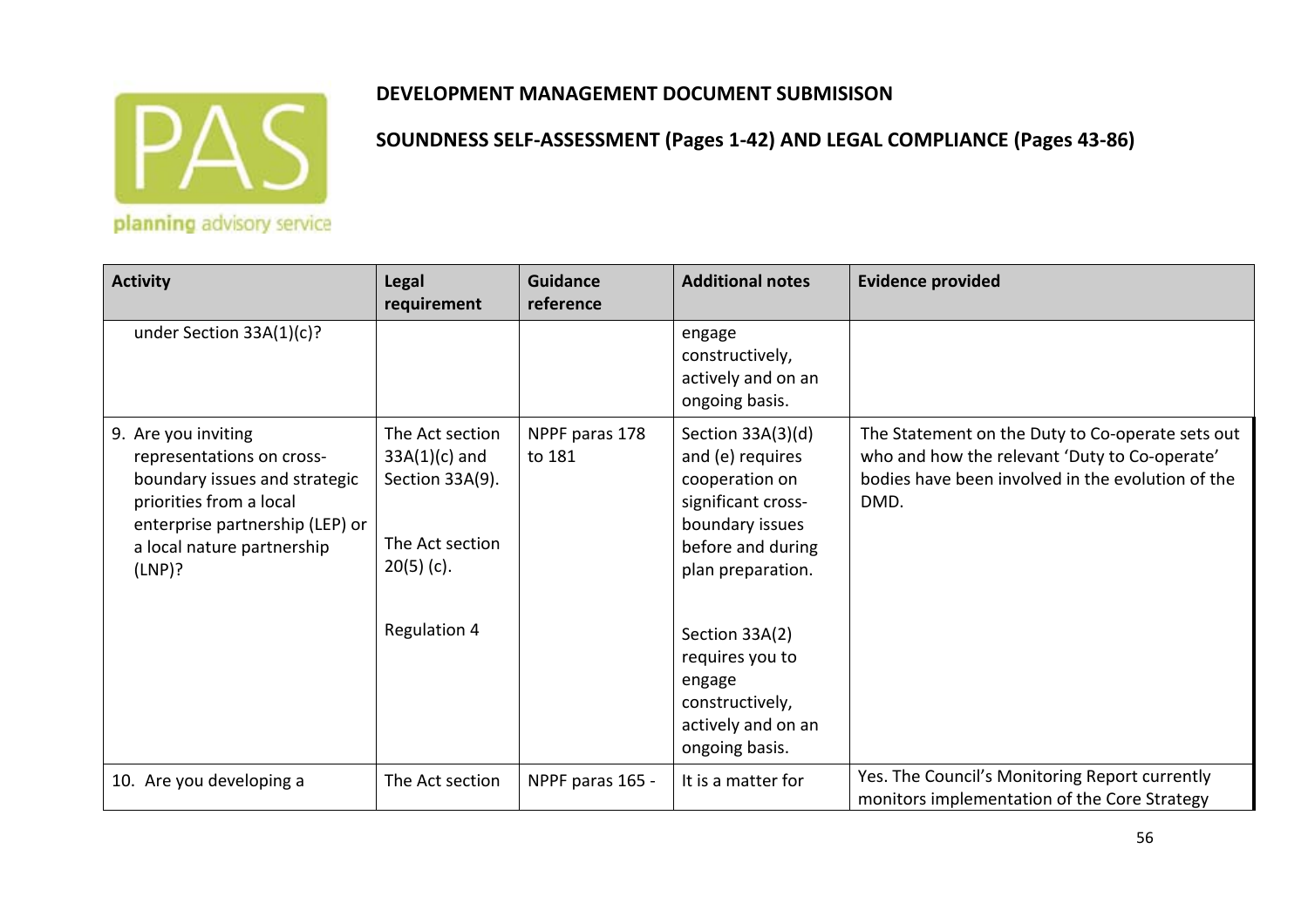

| <b>Activity</b>                                     | <b>Legal</b><br>requirement                                                                                                               | Guidance<br>reference           | <b>Additional notes</b>                                                                                                                                                                                                                                                  | <b>Evidence provided</b>                                                                                                             |
|-----------------------------------------------------|-------------------------------------------------------------------------------------------------------------------------------------------|---------------------------------|--------------------------------------------------------------------------------------------------------------------------------------------------------------------------------------------------------------------------------------------------------------------------|--------------------------------------------------------------------------------------------------------------------------------------|
| framework for monitoring<br>the effects of the DPD? | 35<br>Regulation 34<br>Regulation 17 of<br>The<br>Environmental<br>Assessment of<br>Plans and<br>Programmes<br>Regulations<br>2004 No1363 | 1687<br>SEA Guide,<br>Chapter 5 | each council to<br>decide what to<br>include in their<br>monitoring reports<br>while ensuring they<br>are prepared in<br>accordance with<br>relevant UK and EU<br>legislation" Chief<br><b>Planning Officer</b><br>letter 30 March<br>2011 withdrawing<br>ODPM guidance. | core policies. The Monitoring Report will be<br>revised accordingly to allow monitoring of the<br>adopted DMD policies once adopted. |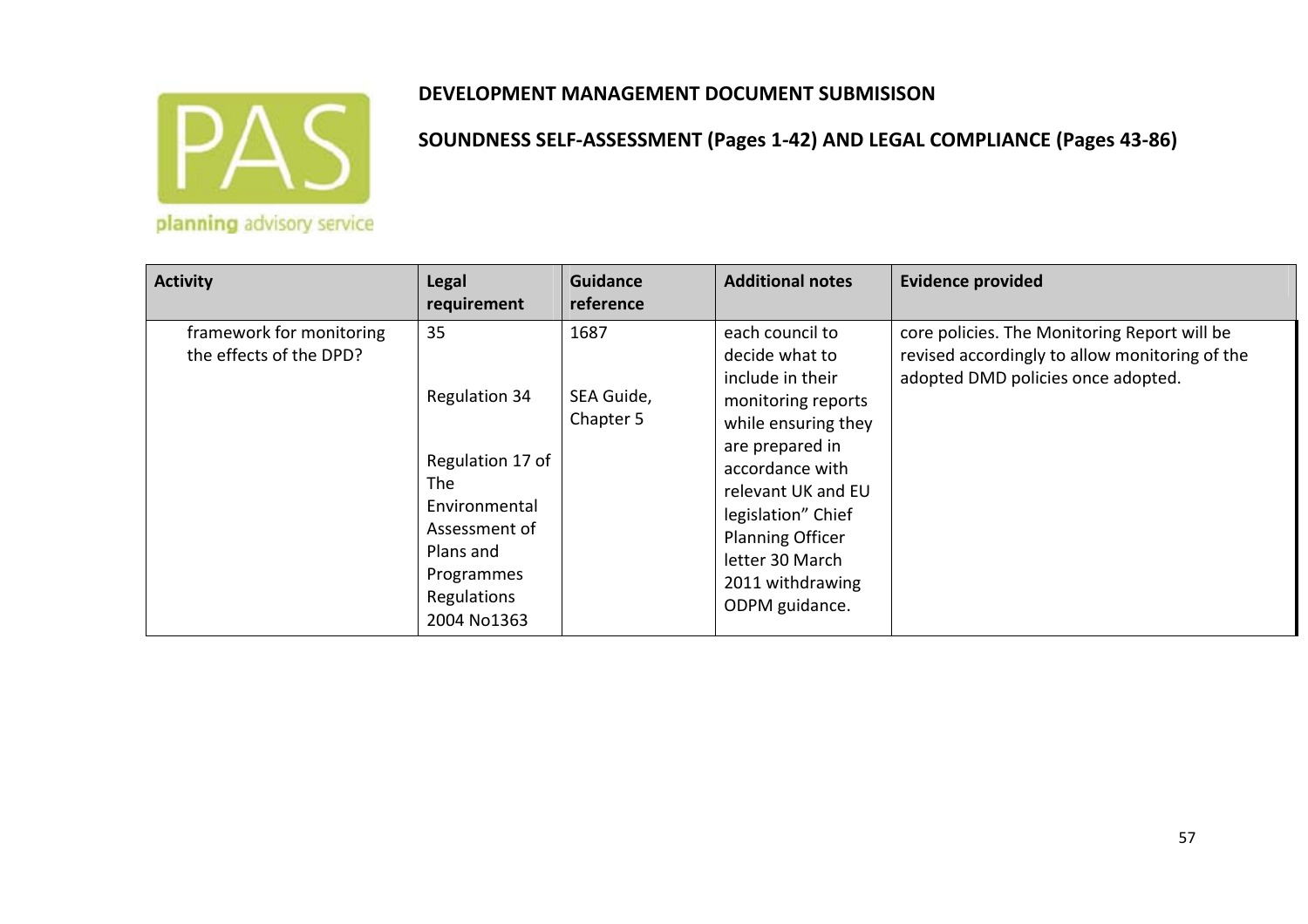

#### **SOUNDNESS SELF‐ASSESSMENT (Pages 1‐42) AND LEGAL COMPLIANCE (Pages 43‐86)**

#### **Stage three: Plan preparation ‐ formulation phase**

This stage has many legal matters, for process and content, to address. The council should be beginning to formulate the preferred strategy for the local plan or supplementary planning document with which the council chooses to address Regulation 18 requirements, using the information gathered and previous collaborative work with stakeholders.

Para 182 of the NPPF makes it clear that explicit consideration of alternatives is <sup>a</sup> key part of the plan making process.

You should evaluate the reasonable alternatives identified in 'stage two: frontloading phase – plan preparation' phase against the:

- completed body of information from evidence gathering
- results of sustainability appraisal
- findings from community participation
- **•** findings from engagement with statutory cooperation bodies.

This may be written up as <sup>a</sup> preferred strategy report. The results of participation on the preferred strategy and an accompanying sustainability report will enable the council to gauge the community's response and receive additional evidence about the options. The council can then decide whether, and how, the preferred strategy and policies should be changed for publishing the finished DPD.

Alternatives developed from the evidence and engagement during the frontloading stage need to be appraised to decide on the preferred strategy. Participation will also need to be carried out on it.

These matters need to be considered, and dealt with, in good time, and not left until publication. Supporting documents will assist in providing evidence that decisions on alternatives and strategy are soundly based. These documents will, in due course, become part of the proposed submission documents in stage four.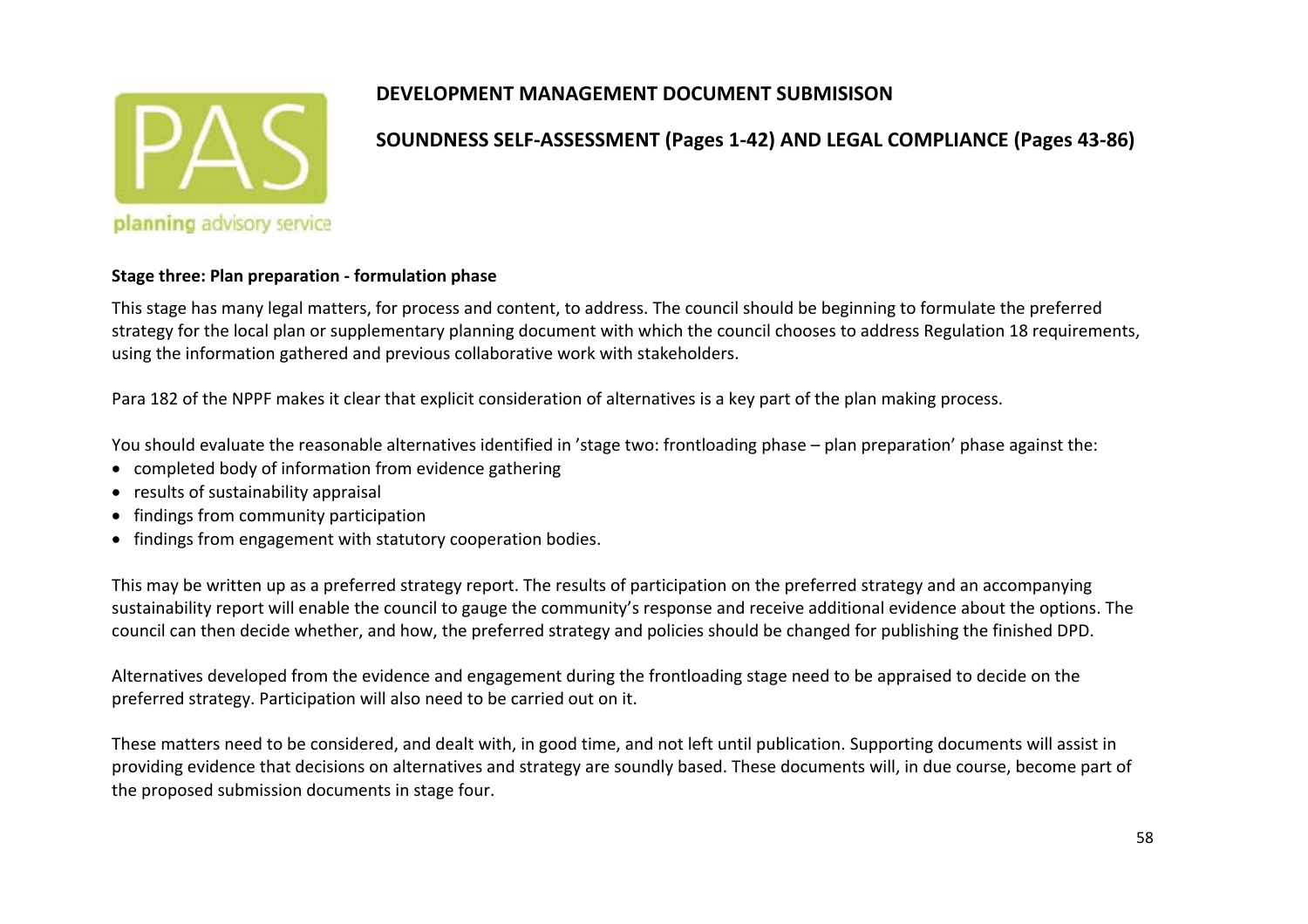

**SOUNDNESS SELF‐ASSESSMENT (Pages 1‐42) AND LEGAL COMPLIANCE (Pages 43‐86)**

The council should tell all parties that this is the main participation opportunity on the emerging plan. The publication stage will not **be <sup>a</sup> participation or consultation process**. The publication stage is <sup>a</sup> formal opportunity for anyone to comment on an aspect of the DPD's soundness. The more effectively this message is put across, the lower the chance of late changes being brought forward following publication.

#### **Stage three: Plan preparation – writing the plan**

| <b>Activity</b>                                                                                      | <b>Statutory</b><br>requirement                                                                                          | <b>Guidance</b><br>reference                       | <b>Additional notes</b>                                                                                                                                                                           | <b>Evidence provided</b>                                                                                                                                                      |
|------------------------------------------------------------------------------------------------------|--------------------------------------------------------------------------------------------------------------------------|----------------------------------------------------|---------------------------------------------------------------------------------------------------------------------------------------------------------------------------------------------------|-------------------------------------------------------------------------------------------------------------------------------------------------------------------------------|
| Are you preparing reasonable<br>alternatives for evaluation<br>during the preparation of the<br>DPD? | Regulation 12 (2)<br>of The<br>Environmental<br>Assessment of<br>Plans and<br>Programmes<br>Regulations 2004<br>No. 1633 | NPPF paras 152 -<br>182<br>SEA Guide,<br>Chapter 5 | The sustainability<br>appraisal report and<br>supporting<br>documents relevant<br>to the preparation of<br>the DPD are part of<br>the proposed<br>submission<br>documents (see<br>Regulation 17). | Yes. The stages of consultation allowed for<br>alternatives to be raised and considered. The<br>Sustainability Appraisal has assessed the sites<br>against the SA objectives. |
| Have you assessed<br>alternatives against:                                                           | The Act section19<br>$(2)$ , section 24                                                                                  | NPPF para 151                                      | For London boroughs<br>and local authorities                                                                                                                                                      | Yes. The Plan is considered to be in general<br>conformity with the Mayor's London Plan (2011)                                                                                |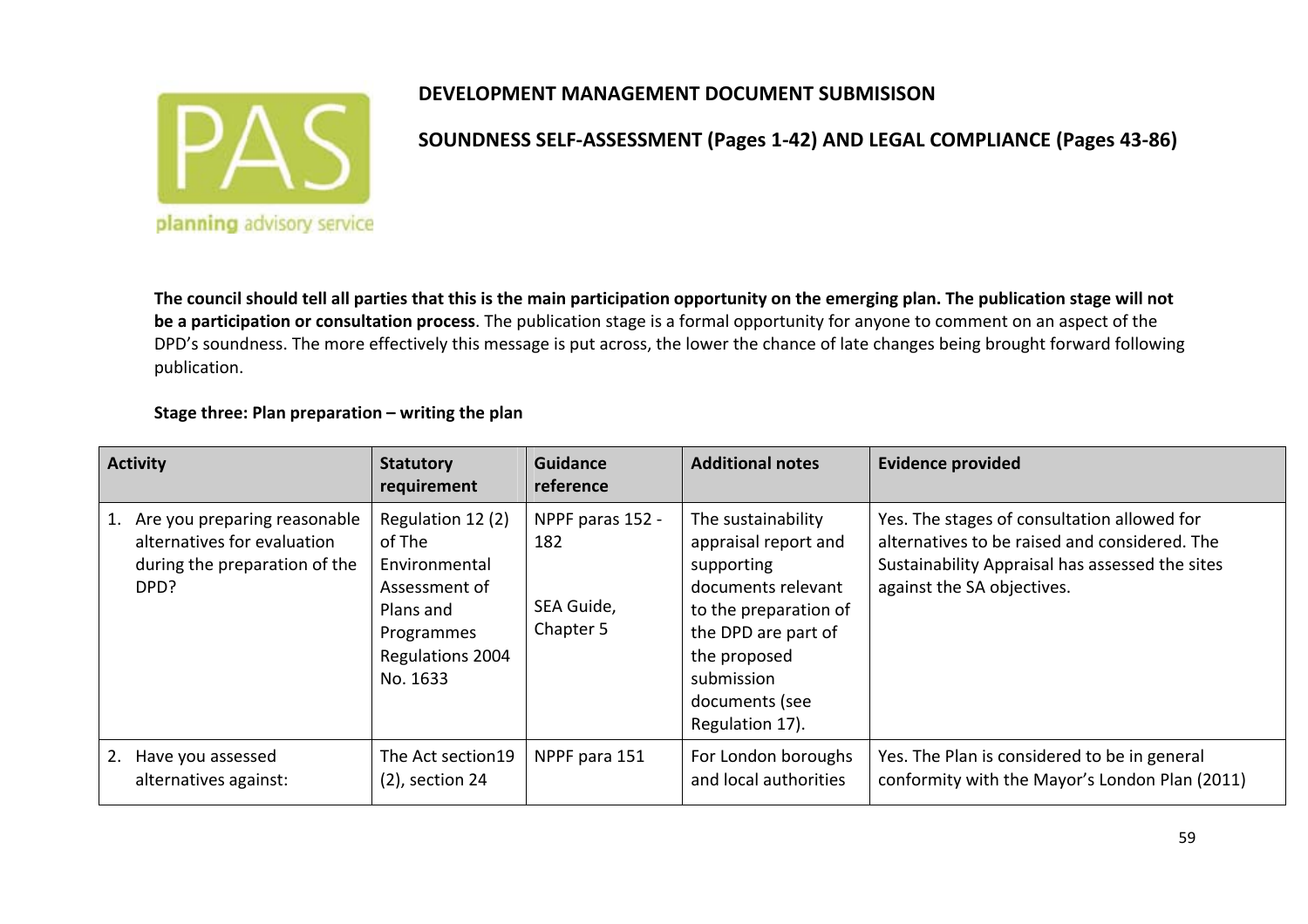

| <b>Statutory</b><br>requirement                     | <b>Guidance</b><br>reference | <b>Additional notes</b>                                                                                                                                                  | <b>Evidence provided</b>                                                                                                                                                                           |
|-----------------------------------------------------|------------------------------|--------------------------------------------------------------------------------------------------------------------------------------------------------------------------|----------------------------------------------------------------------------------------------------------------------------------------------------------------------------------------------------|
|                                                     |                              | where regional<br>strategies are still in<br>force general<br>conformity is tested<br>formally later but you<br>need to consider it<br>during preparation of<br>the DPD. | and is consistent with the National Planning Policy<br>Framework (NPPF). See Consultation Regulation 22<br>Statement (August 2013) for latest representation<br>regarding conformity from the GLA. |
| The Act<br>sections 19 (2)<br>and $24(1)$ and $(4)$ |                              | Where the regional<br>strategy has been<br>revoked you should<br>record that fact.                                                                                       | See above.                                                                                                                                                                                         |
| Regulation 10 and<br>21                             |                              |                                                                                                                                                                          |                                                                                                                                                                                                    |
|                                                     |                              |                                                                                                                                                                          |                                                                                                                                                                                                    |
|                                                     |                              |                                                                                                                                                                          |                                                                                                                                                                                                    |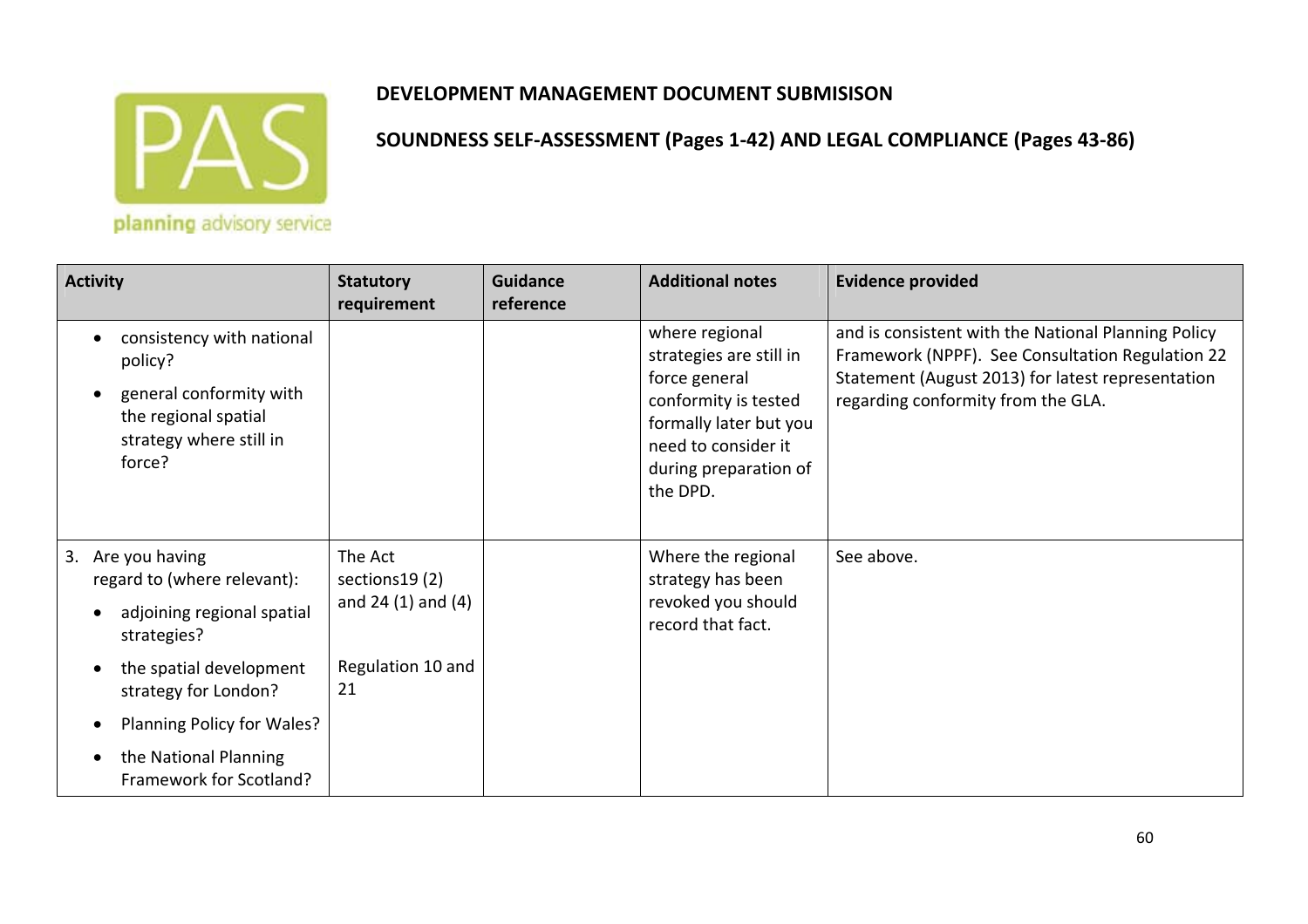

| <b>Activity</b>                                                                                                                                                                                    | <b>Statutory</b><br>requirement                                                                      | <b>Guidance</b><br>reference | <b>Additional notes</b>                                                                        | <b>Evidence provided</b>                  |
|----------------------------------------------------------------------------------------------------------------------------------------------------------------------------------------------------|------------------------------------------------------------------------------------------------------|------------------------------|------------------------------------------------------------------------------------------------|-------------------------------------------|
| Are you co-operating with<br>4.<br>other local planning<br>authorities including<br>counties, to address<br>significant cross boundary<br>issues?                                                  | The Act section<br>33A(2)(a)<br>Section<br>33A(6)(a)(b)                                              | NPPF paras 181<br>and 185    |                                                                                                | Yes. See Statement on Duty to Co-operate. |
| Have you discussed doing<br>joint local development<br>documents?                                                                                                                                  | Section 20(5) (c)                                                                                    |                              |                                                                                                |                                           |
| Are you cooperating with a<br>5.<br>person prescribed for the<br>purposes of Regulation<br>$33A(1)(c)$ to address<br>significant cross boundary<br>issues including preparing<br>joint approaches? | The Act section<br>$33A(2)(a)$ , section<br>33A(6)(a)<br>The Act section<br>20(5)(c)<br>Regulation 4 | NPPF paras 181<br>and 182    | The bodies prescribed<br>by The Act section<br>$33A(1)(c)$ are set out<br>at Regulation 4 (1). | Yes. See Statement on Duty to Co-operate. |
| 6. Are you cooperating with                                                                                                                                                                        | The Act section                                                                                      | NPPF para 181                |                                                                                                | Not applicable                            |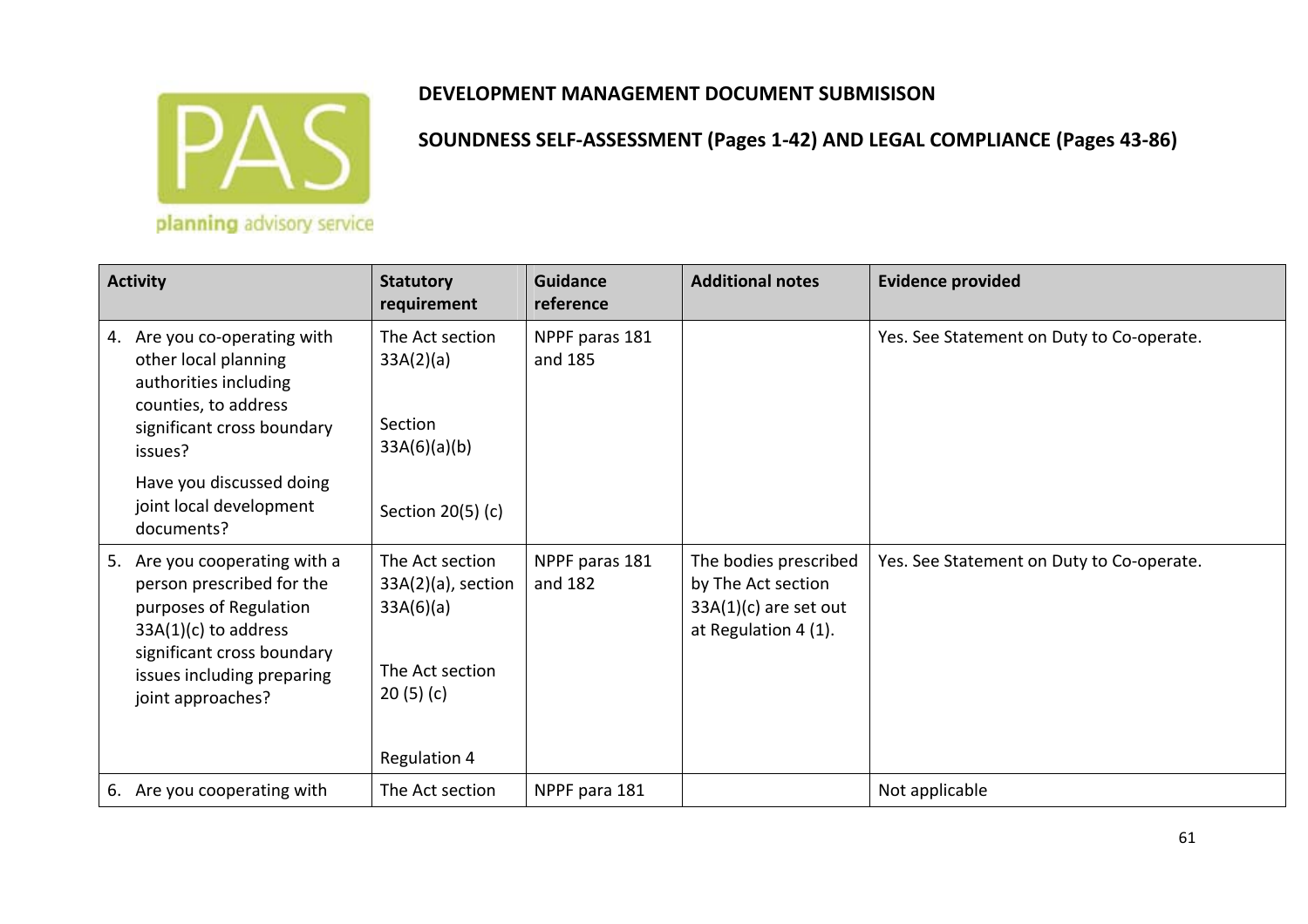

| planning advisory service |  |
|---------------------------|--|

| <b>Activity</b>                                                                                                                                                                                                                 | <b>Statutory</b><br>requirement                        | <b>Guidance</b><br>reference | <b>Additional notes</b>                                                                                                                                      | <b>Evidence provided</b>                                                                                                                                                                                                                                                                                                                                                                    |
|---------------------------------------------------------------------------------------------------------------------------------------------------------------------------------------------------------------------------------|--------------------------------------------------------|------------------------------|--------------------------------------------------------------------------------------------------------------------------------------------------------------|---------------------------------------------------------------------------------------------------------------------------------------------------------------------------------------------------------------------------------------------------------------------------------------------------------------------------------------------------------------------------------------------|
| having regard to the activities<br>of the LEP and LNP?                                                                                                                                                                          | $33A(2)(b)$ and<br>section 33A(9).<br>Regulation 4 (2) | and 182                      |                                                                                                                                                              |                                                                                                                                                                                                                                                                                                                                                                                             |
| 7. Are you having regard to:<br>sustainable community<br>strategy or of other<br>authorities whose area<br>comprises part of the area<br>of the council?<br>any other local<br>development documents<br>adopted by the council? | The Act<br>section19(2)                                |                              |                                                                                                                                                              | Yes.<br>The DMD will form part of suite of documents that<br>make up Enfield's Local Plan. The Plan translates the<br>strategic objectives of the adopted Core Strategy to<br>the local level.<br>The DMD has been developed to align with the Core<br>Strategy which was prepared in line with the<br>objectives set out in Enfield's Sustainable<br>Community Strategy (updated in 2009). |
| Do you have regard to other<br>8.<br>matters and relevant<br>strategies relating to:<br>resources<br>the local/regional<br>economy                                                                                              | The Act<br>section 19(2)<br>Regulation 10              |                              | As well as the matters<br>and strategies listed<br>in the Act and<br>Regulations there are<br>likely to be other<br>matters identified in<br>planning policy | Enfield Council has consulted all relevant bodies<br>during the Plan's preparation, including; Transport<br>for London, the Greater London Authority, Highways<br>Agency, North London Waste Authority, the<br>adjoining boroughs of Haringey, Barnet and<br>Waltham Forest Councils. This has allowed for the<br>consideration of their strategies to be considered in                     |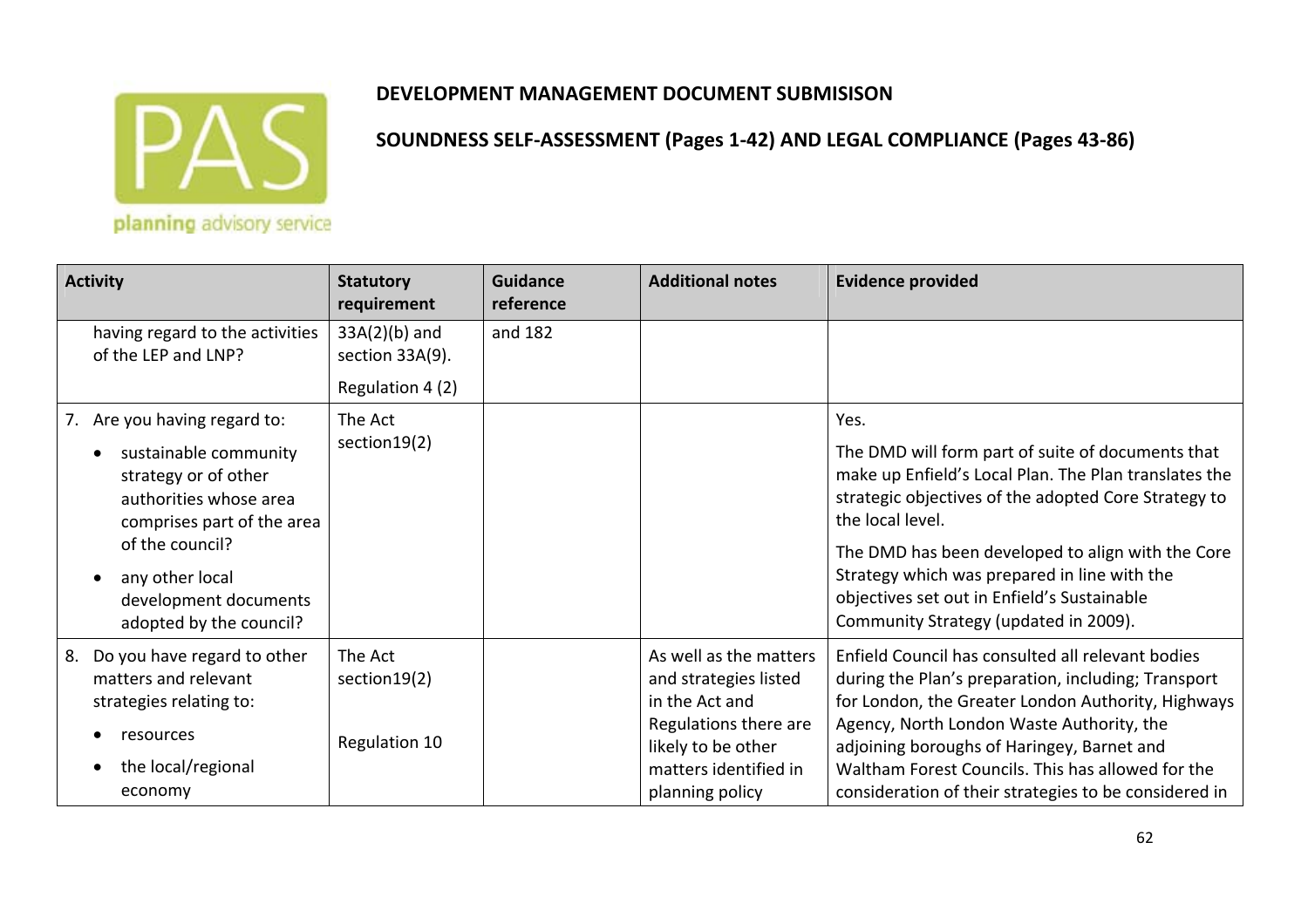

| <b>Activity</b>                                                                                                                                     | <b>Statutory</b><br>requirement                                             | <b>Guidance</b><br>reference             | <b>Additional notes</b>                                                                                                                          | <b>Evidence provided</b>                                                                                                                                                                                                                                                                                                                                                       |
|-----------------------------------------------------------------------------------------------------------------------------------------------------|-----------------------------------------------------------------------------|------------------------------------------|--------------------------------------------------------------------------------------------------------------------------------------------------|--------------------------------------------------------------------------------------------------------------------------------------------------------------------------------------------------------------------------------------------------------------------------------------------------------------------------------------------------------------------------------|
| the local transport plan<br>$\bullet$<br>and transport facilities<br>and services<br>waste strategies<br>٠<br>hazardous substances                  |                                                                             |                                          | statements, regional<br>and local strategies<br>that you will need to<br>have regard to in<br>preparing the DPD.                                 | DMD preparation.                                                                                                                                                                                                                                                                                                                                                               |
| 9. Are you having regard to the<br>need to include policies on<br>mitigating and adapting to<br>climate change?                                     | The Act<br>section19(1A)                                                    | NPPF paras 93 -<br>108                   |                                                                                                                                                  | This subject is addressed specifically in DMD<br>Chapter 9 'Tackling Climate Change' which includes<br>policies on sustainable design and construction, low<br>carbon technologies, waste, water conservation and<br>flooding. The DMD has a comprehensive approach<br>to climate change which integrates environmental<br>sustainability to policies throughout the document. |
| 10. Have you undertaken the<br>sustainability appraisal of<br>alternatives, including<br>consultation on the<br>sustainability appraisal<br>report? | The Act<br>section 19(5)<br>Regulation 12 and<br>13 of The<br>Environmental | NPPF para 182<br>SEA Guide,<br>Chapter 5 | Regulation13 of The<br>Environmental<br><b>Assessment of Plans</b><br>and Programmes<br>Regulations 2004 No<br>1633 sets out the<br>consultation | See final Sustainability Appraisal Report.                                                                                                                                                                                                                                                                                                                                     |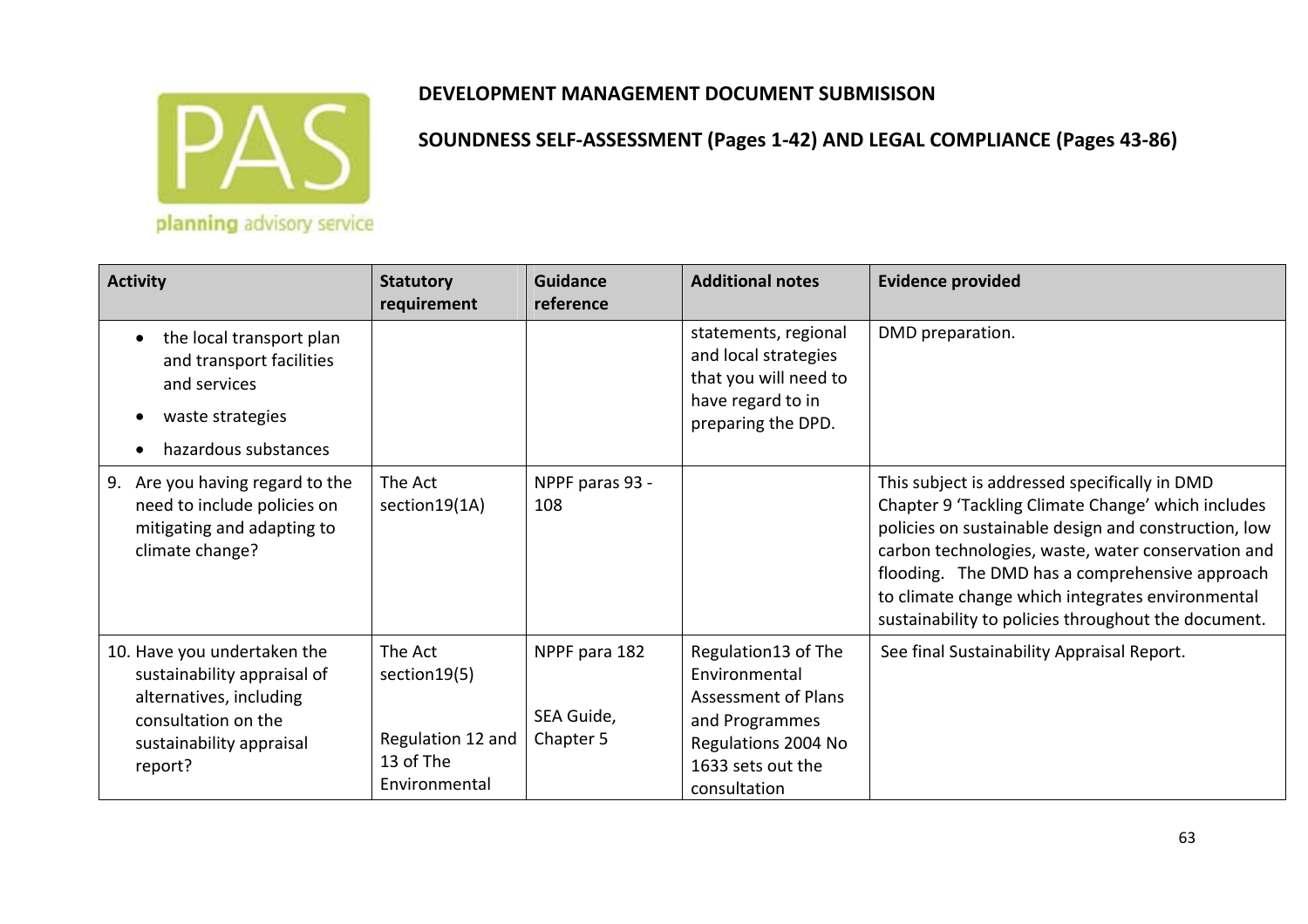

| <b>Activity</b>                                                                                                                                            | <b>Statutory</b><br>requirement                                                                                       | Guidance<br>reference                       | <b>Additional notes</b>                                                                                                                   | <b>Evidence provided</b>                                                                                                                                                                                                                                                                                                             |
|------------------------------------------------------------------------------------------------------------------------------------------------------------|-----------------------------------------------------------------------------------------------------------------------|---------------------------------------------|-------------------------------------------------------------------------------------------------------------------------------------------|--------------------------------------------------------------------------------------------------------------------------------------------------------------------------------------------------------------------------------------------------------------------------------------------------------------------------------------|
|                                                                                                                                                            | Assessment of<br>Plans and<br>Programmes<br>Regulations 2004<br>No 1633                                               |                                             | procedures.                                                                                                                               |                                                                                                                                                                                                                                                                                                                                      |
| 11. Are you setting out reasons<br>for any preferences between<br>alternatives?                                                                            | Regulation 8(2)                                                                                                       | NPPF para 182                               | This will include<br>Information from the<br>sustainability<br>appraisal.                                                                 | See final Sustainability Appraisal Report.                                                                                                                                                                                                                                                                                           |
| 12. Have you taken into account<br>any representations made on<br>the content of the DPD and<br>the sustainability appraisal?<br>Are you keeping a record? | Regulations 17,<br>$18(3)$ and 22 $(1)$<br>$(c)$ (iv)<br>Regulation 13(4)<br>of The<br>Environmental<br>Assessment of | NPPF paras 150,<br>155, 157 and 159-<br>171 | Records on the<br>sustainability<br>appraisal should also<br>include recording any<br>assessment made<br>under the Habitats<br>Directive. | Yes. The Council has a record of who was invited to<br>make representations, all of the representations<br>made, and has summarised the main issues raised in<br>the Consultation Statements. The representations<br>received through consultation have been<br>considered.<br>Where further detail is required, the original copies |
|                                                                                                                                                            | Plans and<br>Programmes                                                                                               |                                             |                                                                                                                                           | of the consultation responses are available on<br>request.                                                                                                                                                                                                                                                                           |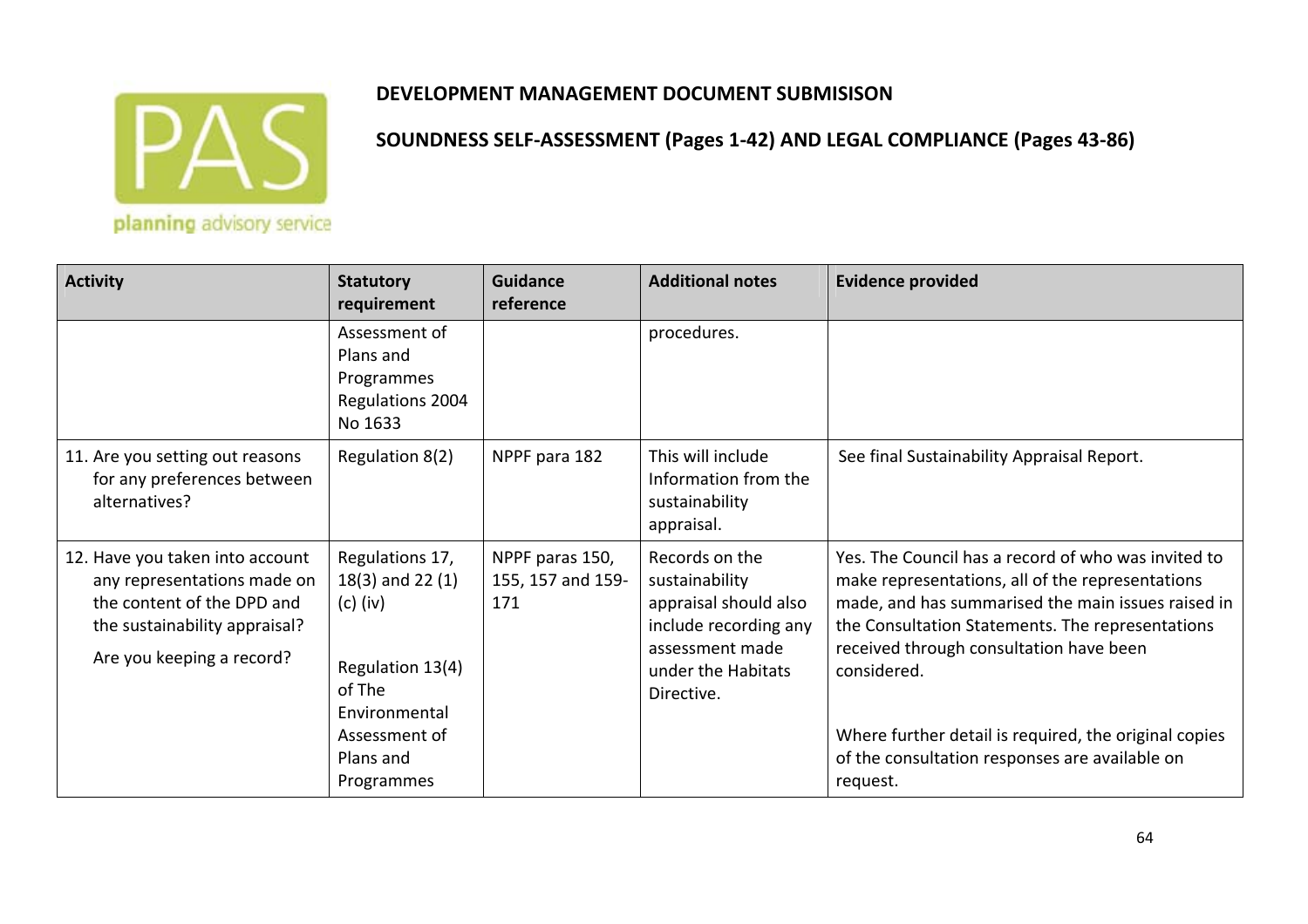

| <b>Activity</b>                                                                                                                                                                                                                                                                                            | <b>Statutory</b><br>requirement        | <b>Guidance</b><br>reference | <b>Additional notes</b>                                                                                                                                                                                                            | <b>Evidence provided</b>                                                                                                                      |
|------------------------------------------------------------------------------------------------------------------------------------------------------------------------------------------------------------------------------------------------------------------------------------------------------------|----------------------------------------|------------------------------|------------------------------------------------------------------------------------------------------------------------------------------------------------------------------------------------------------------------------------|-----------------------------------------------------------------------------------------------------------------------------------------------|
|                                                                                                                                                                                                                                                                                                            | Regulations 2004<br>No 1633            |                              |                                                                                                                                                                                                                                    |                                                                                                                                               |
| 13. Where sites are to be<br>identified or areas for the<br>application of policy in the<br>DPD, are you preparing<br>sufficient illustrative material<br>to:<br>enable you to amend the<br>$\bullet$<br>currently adopted policies<br>map?<br>inform the community<br>about the location of<br>proposals? | <b>Regulations 5</b><br>$(1)(b)$ and 9 | NPPF para 157                | Regulation 2 defines<br>the terms<br>'submission' and<br>'adopted' proposals<br>map.<br>A map showing<br>changes to the<br>adopted policies map<br>is part of the<br>proposed submission<br>documents defined in<br>Regulation 17. | A Policies Map has been published together with<br>the Proposed Submission DMD.                                                               |
| 14. Are the participation<br>arrangements compliant with<br>the SCI?                                                                                                                                                                                                                                       | The Act, section<br>19(3)              | NPPF paras 150<br>and 155    |                                                                                                                                                                                                                                    | The consultation on the DMD has followed the<br>principles in the Council's adopted SCI. Please see<br>Regulation 22 Consultation Statements. |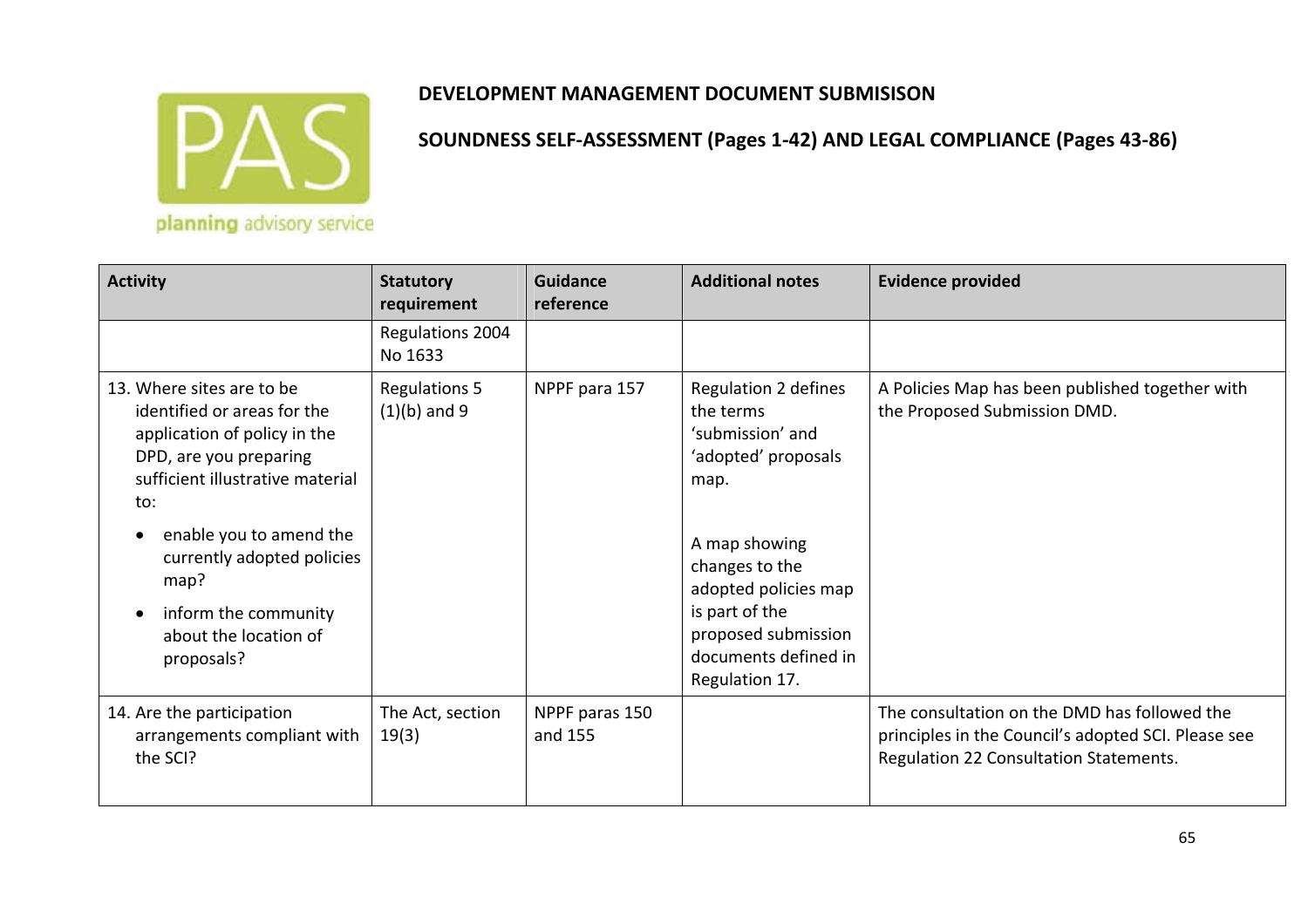

| <b>Activity</b> | <b>Statutory</b><br>requirement | <b>Guidance</b><br>reference | <b>Additional notes</b> | <b>Evidence provided</b>                                                                                                                                                                                                                                                                                                                                                                                                                                           |
|-----------------|---------------------------------|------------------------------|-------------------------|--------------------------------------------------------------------------------------------------------------------------------------------------------------------------------------------------------------------------------------------------------------------------------------------------------------------------------------------------------------------------------------------------------------------------------------------------------------------|
|                 | Regulation 18                   |                              |                         | The SCI was adopted in 2006 and aligned to the<br>regulatory requirements in place at the time -the<br>Town and Country Planning (Local Development)<br>(England) Regulations 2004. The 2004 Regulations<br>were amended over the course of the Plan's<br>preparation and the various stages of consultation,<br>and then replaced by new Regulations in April<br>2012 <sup>2</sup> . The 2006 SCI has not yet been revised to take<br>into account these changes. |
|                 |                                 |                              |                         | The Proposed Submission DMD was carried out<br>under the 2012 Regulations, and was carried out in<br>line with the requirements of the 2012 Regulations.                                                                                                                                                                                                                                                                                                           |

 $^2$  The Town and Country Planning (Local Development) (England) Regulations 2012.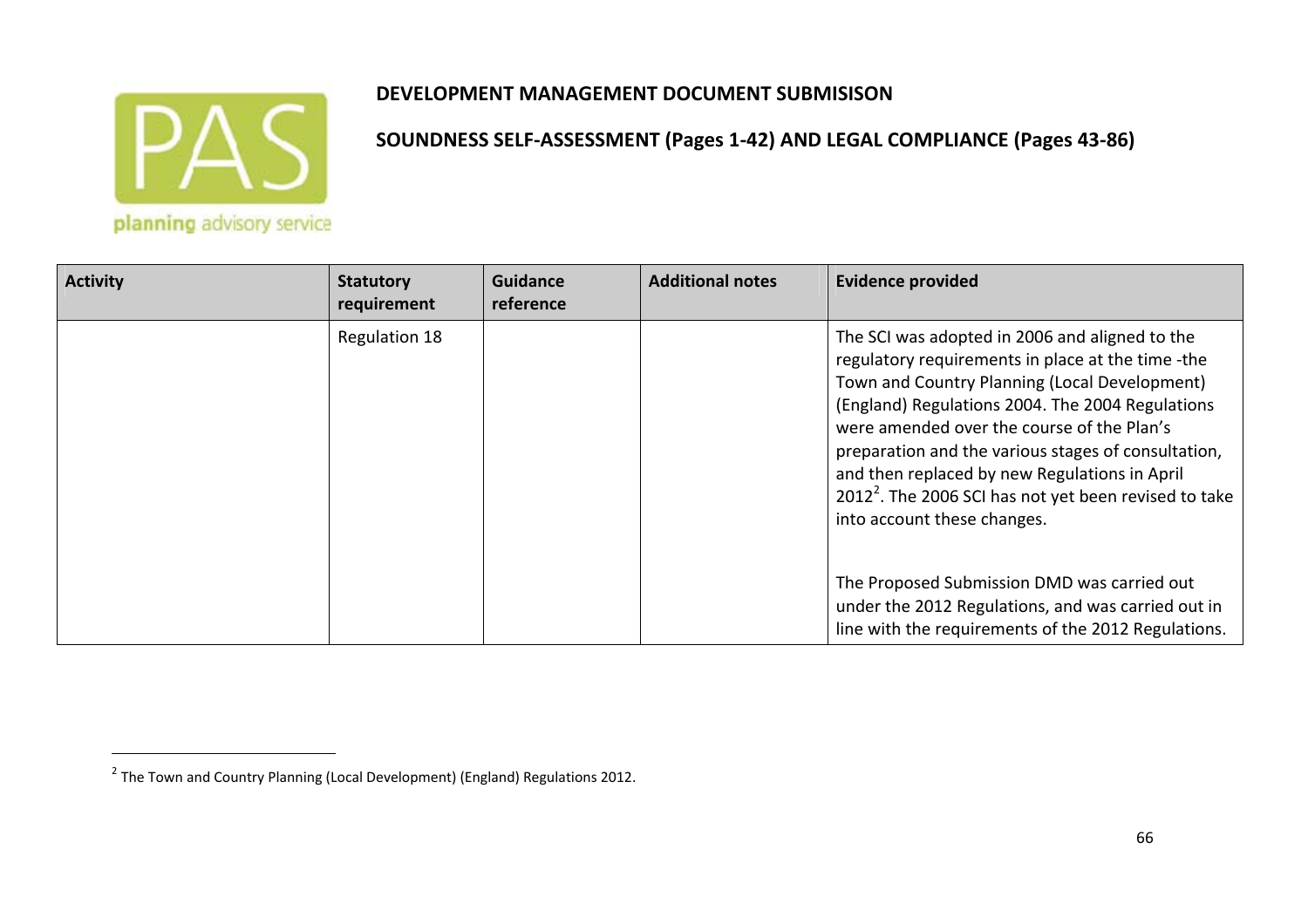

# **SOUNDNESS SELF‐ASSESSMENT (Pages 1‐42) AND LEGAL COMPLIANCE (Pages 43‐86)**

#### **Stage four: Publication**

Under Regulation 20, the period for formal representations takes place **before** the DPD is submitted for examination in accordance with a timetable set out in the statement of the representations procedure which is made available at the council's office and published on its website.

When moving towards publication stage, the council should consider the results of participation on the preferred strategy and sustainability appraisal report and decide whether to make any change to the preferred strategy. In the event that changes are required, the council will need to choose either to:

- do so and progress directly to publication OR
- produce and consult on <sup>a</sup> revised preferred strategy.

The latter may be appropriate where the changes to the DPD bring in changed policy or proposals not previously covered in community participation and the sustainability appraisal. It avoids having to treat publication as if it were <sup>a</sup> consultation, which it is not. It also provides insurance in relation to compliance with the Strategic Environmental Assessment Regulations. Legally, during any participation on <sup>a</sup> revised preferred strategy, you should:

- comply with the requirements of the SCI
- update the sustainability appraisal report.

The council should then produce the DPD in the form in which it will be published. This includes removing material dealing with the evaluation of alternatives and the finalisation of the text. The council should be happy to adopt the DPD in this form, and satisfied that it is sound and fit for examination.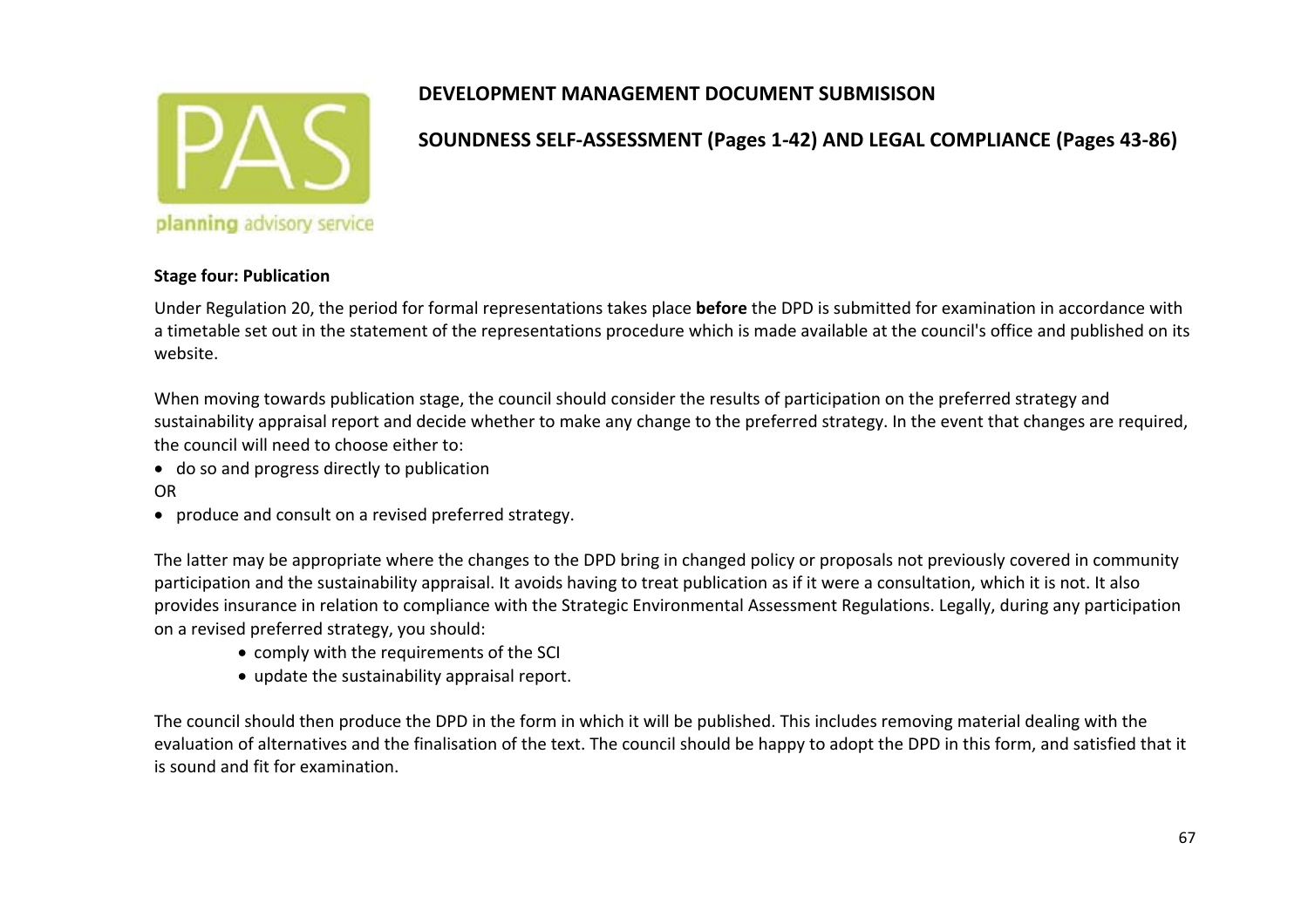

**SOUNDNESS SELF‐ASSESSMENT (Pages 1‐42) AND LEGAL COMPLIANCE (Pages 43‐86)**

You should make it clear that publication of a DPD is not public participation, nor a consultation. The six weeks publication period is the opportunity for those dissatisfied (or satisfied) with the DPD to make formal representations to the inspector about its soundness.

The possibility of change under certain circumstances (which should be exceptional) is allowed for in the new procedures, and is described in 'stage five: submission'.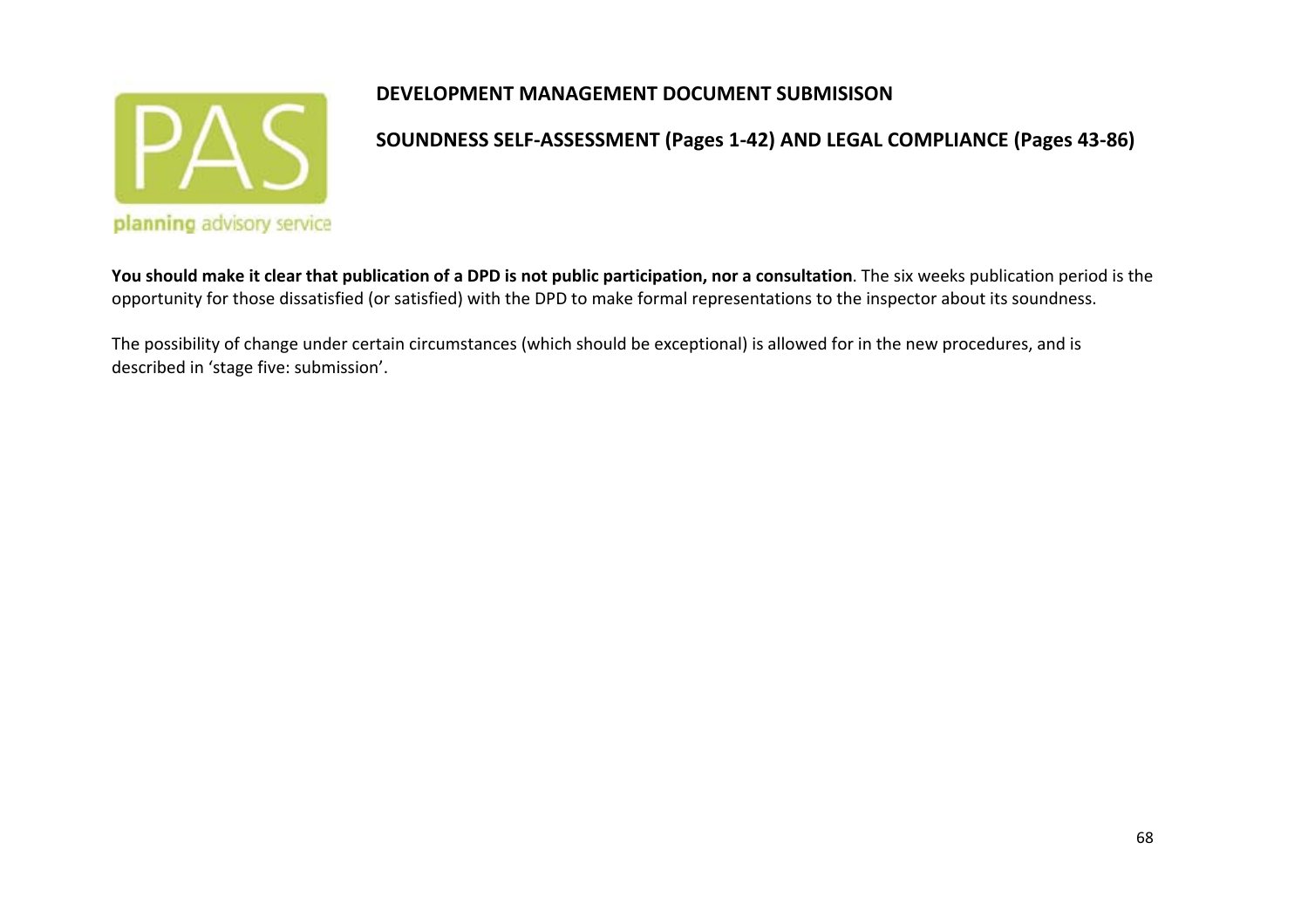

**SOUNDNESS SELF‐ASSESSMENT (Pages 1‐42) AND LEGAL COMPLIANCE (Pages 43‐86)**

**Stage four: Publication**

#### **Activity Statutory requirement Guidance reference Additional notes Evidence provided** 1. Have you prepared the sustainability appraisal report? The Act section19(5) Regulation 12 of the EnvironmentalAssessment of Plans andProgrammes Regulations 2004 No 1633 NPPF paras 165 ‐ 168 SEA Guide Chapter 5 Yes. A Sustainability Appraisal forms part of the submission. 2. Have you made clear where and within what period representations must be made? Regulation 17, 19, 20 and 35The period must not be less than 6 weeks from when you publish under Regulations 19 and 35 (see below). Yes. The Proposed Submission DMD consultation letters/emails/notices provided information on where and within what period representations must be made. The DMD was formally published for an eleven week consultation from  $10^{\text{th}}$  July until 27 $^{\text{th}}$ September 2013. 3. Have you made copies of the following available for inspection: • the proposed Regulation 19(a) Regulation 17 gives definitions.Yes. Both the DMD Proposed Submission Documents and the statement of representations procedure were available for public inspection in accordance with the details set out in the Statement of Fact.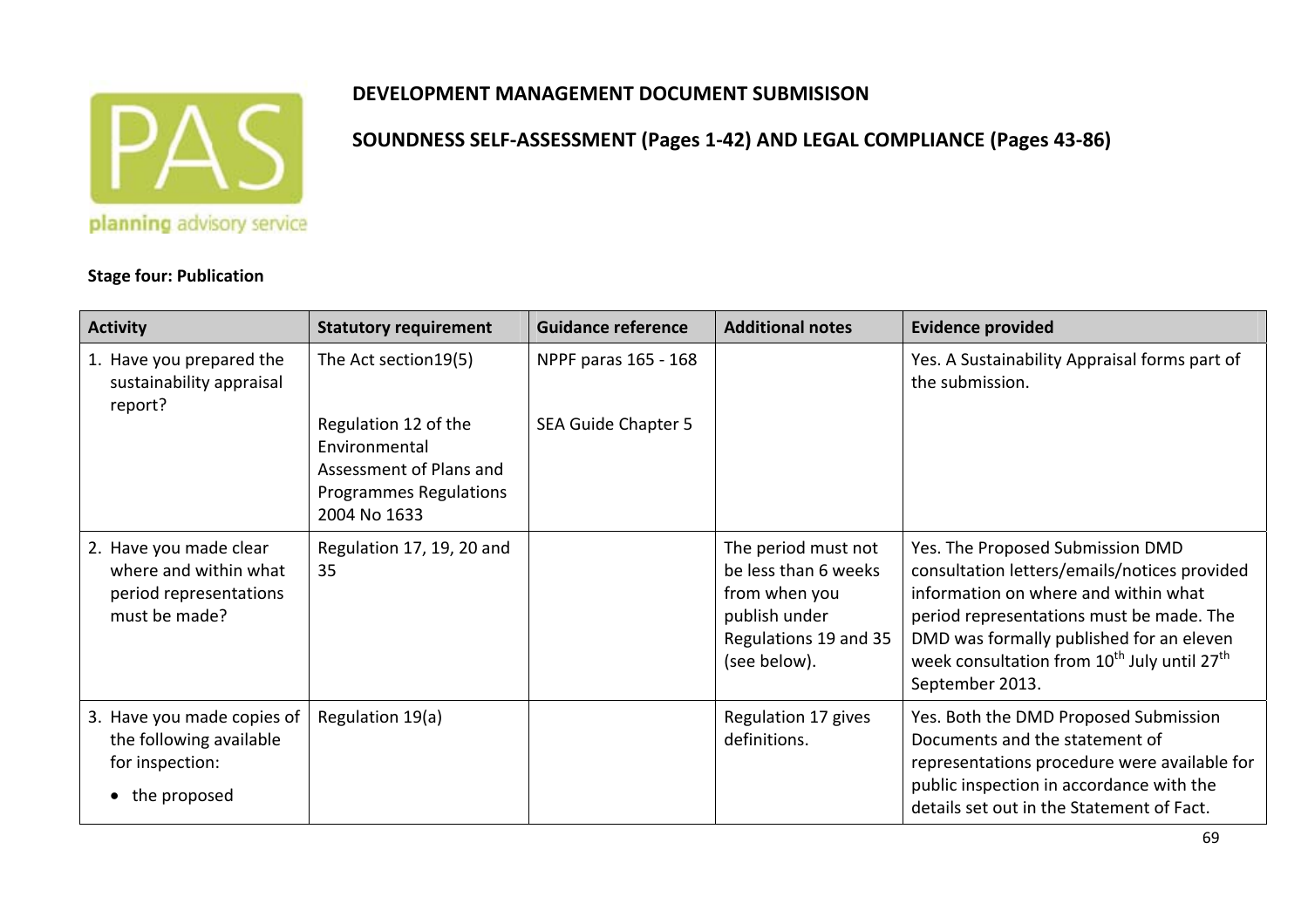

| <b>Activity</b>                                                                    | <b>Statutory requirement</b> | <b>Guidance reference</b> | <b>Additional notes</b>                   | <b>Evidence provided</b>                                                                                                      |
|------------------------------------------------------------------------------------|------------------------------|---------------------------|-------------------------------------------|-------------------------------------------------------------------------------------------------------------------------------|
| submission<br>documents?                                                           |                              |                           |                                           |                                                                                                                               |
| the statement of the<br>representations<br>procedure?                              |                              |                           |                                           |                                                                                                                               |
| 4. Have you published on<br>your website:                                          | Regulations 19 and 35        |                           | Regulations 2 and 17<br>give definitions. | Yes. The DMD Proposed Submission<br>documents, statement of representations                                                   |
| the proposed<br>submission<br>documents?                                           |                              |                           |                                           | and statement of fact have been published<br>on the Council's website:                                                        |
| the statement of the<br>representations<br>procedure?                              |                              |                           |                                           | http://www.enfield.gov.uk/info/1000000456<br>/local plan planning policy/1896/developm<br>ent management document dmd         |
| statement and details<br>of where and when<br>documents can be<br>inspected?       |                              |                           |                                           |                                                                                                                               |
| 5. Have you sent to each of<br>the specific consultation<br>bodies invited to make | Regulation 19(b)             |                           | Regulations 2 and 17<br>give definitions. | The proposed submission documents and<br>statement of representations procedure<br>were made available for public inspection. |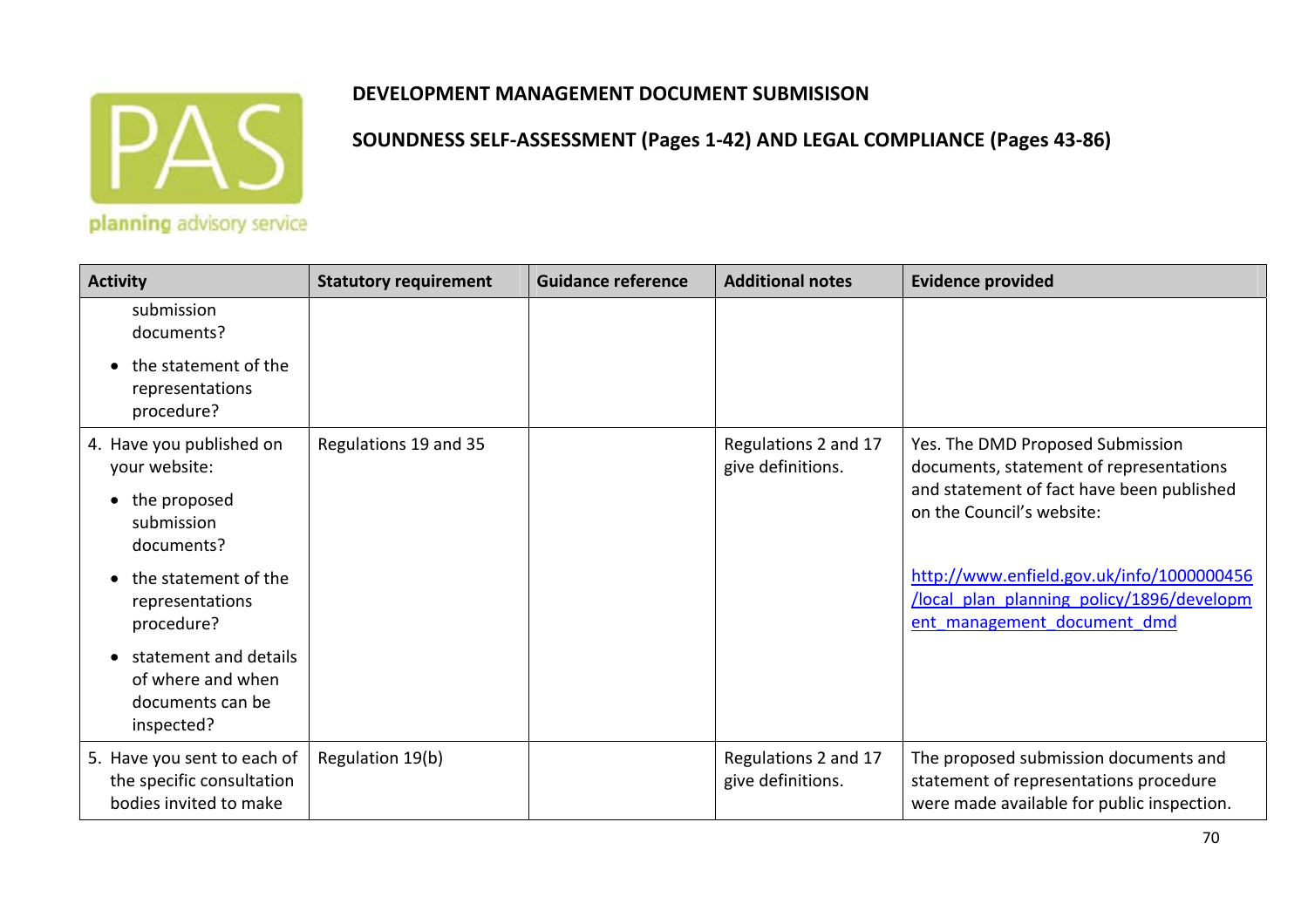

| <b>Activity</b>                                                                                                                    | <b>Statutory requirement</b> | <b>Guidance reference</b> | <b>Additional notes</b>                   | <b>Evidence provided</b> |
|------------------------------------------------------------------------------------------------------------------------------------|------------------------------|---------------------------|-------------------------------------------|--------------------------|
| representations under<br>Regulation 18(1):                                                                                         |                              |                           |                                           |                          |
| • A copy of each of the<br>proposed submission<br>documents                                                                        |                              |                           |                                           |                          |
| The statement of the<br>representations<br>procedure?                                                                              |                              |                           |                                           |                          |
| 6. Have you sent to each<br>of the general<br>consultation bodies<br>invited to make<br>representations under<br>Regulation 18(1): | Regulation 19(b)             |                           | Regulations 2 and 17<br>give definitions. | As above.                |
| the statement of the<br>$\bullet$<br>representations<br>procedure?                                                                 |                              |                           |                                           |                          |
| where and when the<br>documents can be<br>inspected?                                                                               |                              |                           |                                           |                          |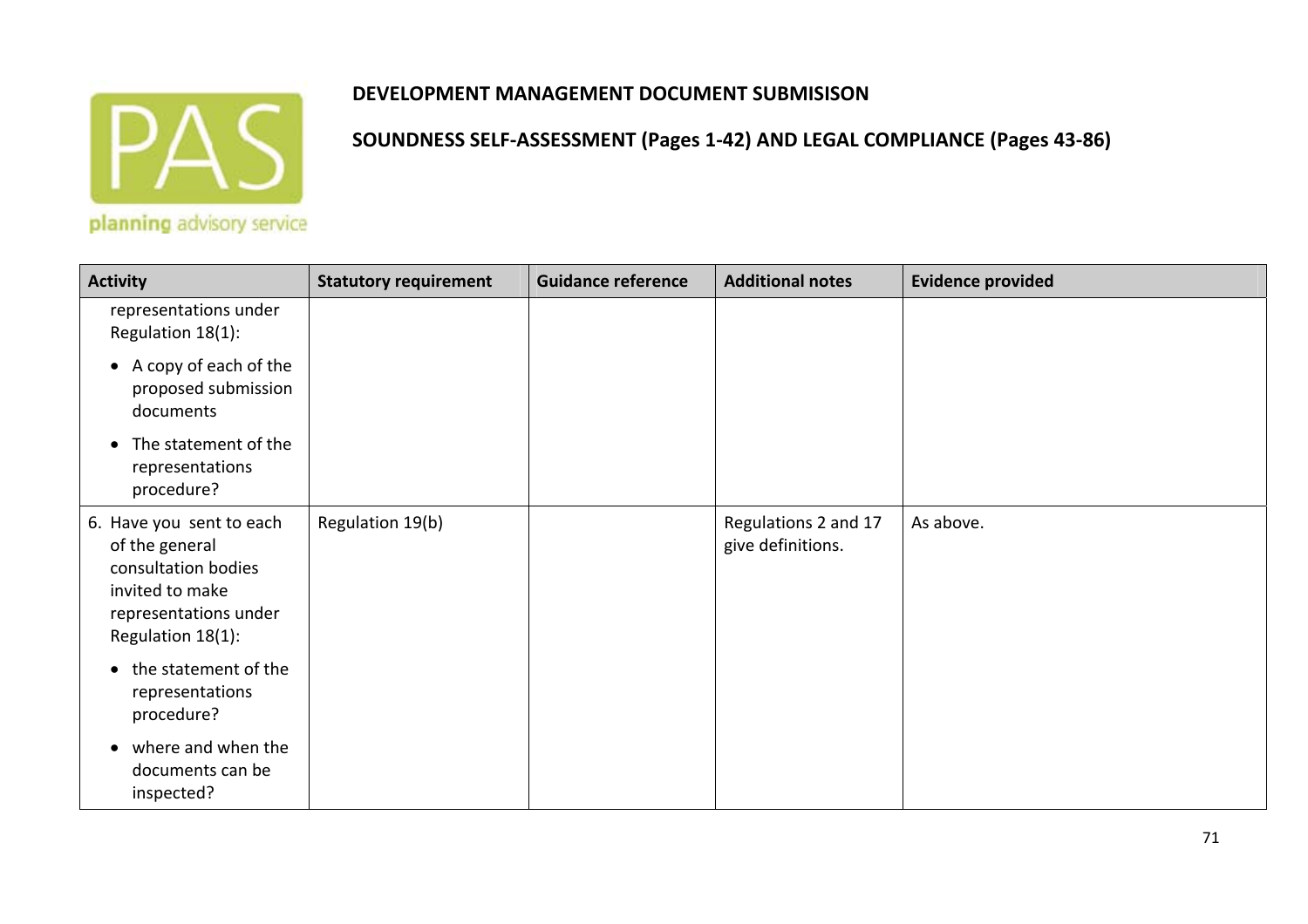

**SOUNDNESS SELF‐ASSESSMENT (Pages 1‐42) AND LEGAL COMPLIANCE (Pages 43‐86)**

planning advisory service

| <b>Activity</b>                                                                                                                                                                      | <b>Statutory requirement</b>               | <b>Guidance reference</b> | <b>Additional notes</b>                                                                                                                                                                           | <b>Evidence provided</b>                                                                                           |
|--------------------------------------------------------------------------------------------------------------------------------------------------------------------------------------|--------------------------------------------|---------------------------|---------------------------------------------------------------------------------------------------------------------------------------------------------------------------------------------------|--------------------------------------------------------------------------------------------------------------------|
| 7. Have you requested the<br>opinion of the Mayor of<br>London (if a London<br>Borough or Mayoral DC)<br>on the general<br>conformity of the DPD<br>spatial development<br>strategy? | The Act section 24<br><b>Regulation 21</b> |                           | The request must be<br>made on the day you<br>publish the<br>documents under<br>Regulation 19(a) and<br>a response must be<br>made within six<br>weeks from the<br>request (Regulation<br>$21$ ). | Yes. The Council formally requested the<br>opinion of the Mayor of London on the<br>general conformity of the DMD. |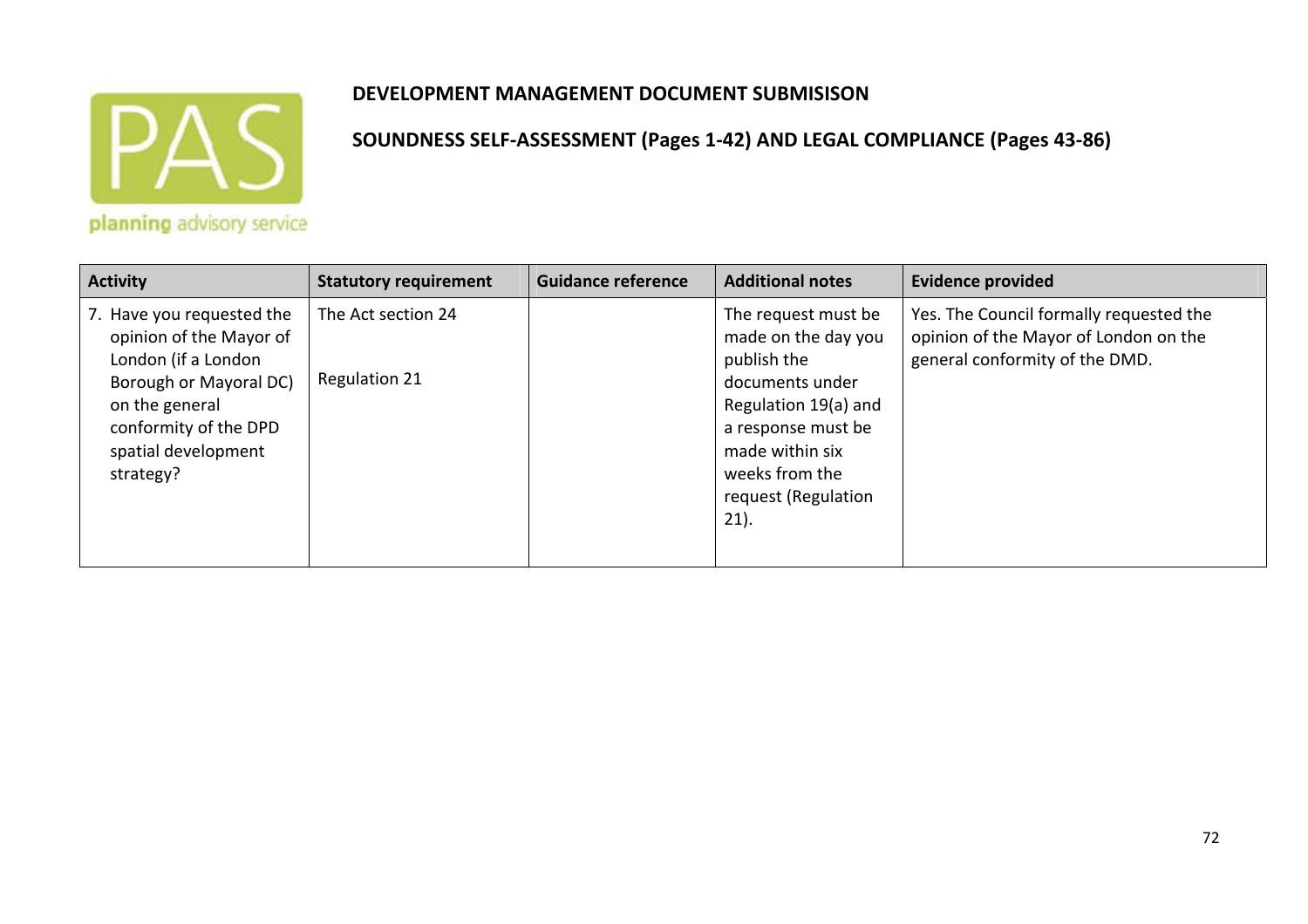

# **DEVELOPMENT MANAGEMENT DOCUMENT SUBMISISONSOUNDNESS SELF‐ASSESSMENT (Pages 1‐42) AND LEGAL COMPLIANCE (Pages 43‐86)**

**Stage five: Submission**

At the submission stage, the council should receive and collate any representations made at publication stage. You don't have to report these representations to councillors but there may be requirements deriving from other legislation, Standing Orders or council procedures that must be considered. Or you might just think it is <sup>a</sup> good idea to report on it anyway.

If they are reported it should be on the facts of the representations made, not the results of <sup>a</sup> consultation process by the council. They should not be treated as <sup>a</sup> consultation or an opportunity to make changes or answer representations. NB: under the 2012 Regulations there is no longer any requirement to give notice by local advertisement.

You should ensure you are in legal compliance with the SCI, the Habitats Directive and the Strategic Environmental Assessment Directive in any additional work. Any formal publication of additional or changed matters would need to allow at least <sup>a</sup> six‐week period for representations to be made.

There are different approaches that could be taken to changes. You should be satisfied that you remain fully compliant with the legal requirements if any changes are made (and any consequential effects on the DPD as <sup>a</sup> whole).

Apart from notification of the examination, this tool does not deal with the legal requirements that need to be followed after submission.

**Stage five: Submission**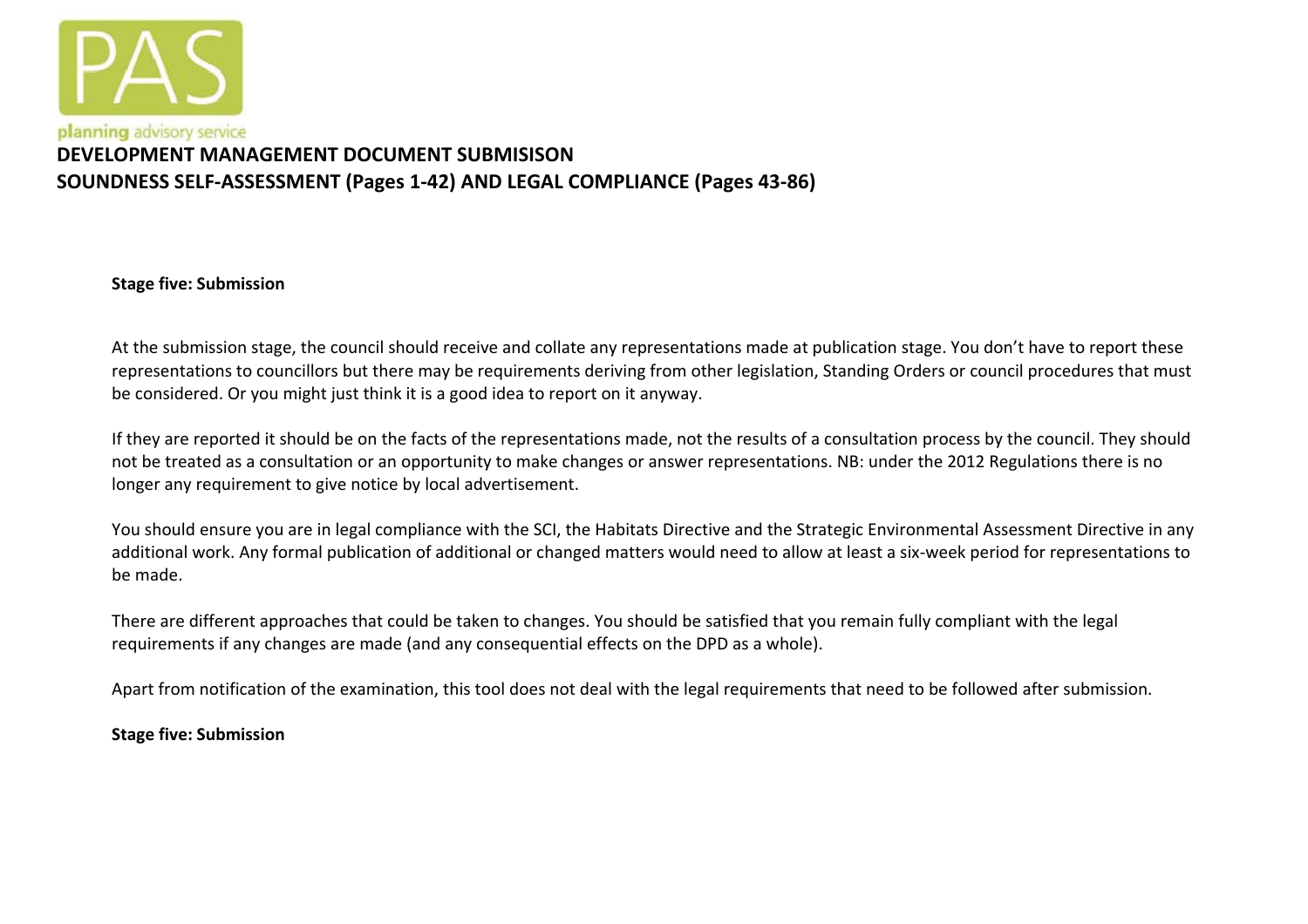

#### **DEVELOPMENT MANAGEMENT DOCUMENT SUBMISISON**

| <b>Activity</b>                                                                                                                                                                                   | <b>Legal requirement</b>                          | <b>Guidance</b><br>reference | <b>Additional notes</b>                                                                                                                                      | <b>Possible evidence</b>                                                                                                                                                                                    |
|---------------------------------------------------------------------------------------------------------------------------------------------------------------------------------------------------|---------------------------------------------------|------------------------------|--------------------------------------------------------------------------------------------------------------------------------------------------------------|-------------------------------------------------------------------------------------------------------------------------------------------------------------------------------------------------------------|
| 1. Has the DPD been prepared<br>in accordance with the LDS?<br>Does the DPD's listing and<br>description in the LDS match<br>the document? Have the<br>timescales set out in the LDS<br>been met? | The Act section<br>19(1)                          |                              | The Act section 15(2)<br>sets out the matters<br>specified in the LDS.<br>As at January 2013, no<br>further matters are<br>prescribed in the<br>Regulations. | Yes, the DMD has been identified in the<br>Council's latest published LDS 2013-2016.                                                                                                                        |
| 2. Has the DPD had regard to<br>any sustainable community<br>strategy for its area (like a<br>county and district)?                                                                               | The Act section<br>19(2)                          | NPPF para 182                |                                                                                                                                                              | The DMD has been developed in line with the<br>Core Strategy which was itself prepared within<br>the relevant objectives set out in Enfield's<br>Sustainable Community Strategy (updated in<br>$2009$ ).    |
| 3. Is the DPD in compliance with<br>the SCI (where one exists)?<br>Has the council carried out<br>consultation as described in<br>the SCI?                                                        | The Act section<br>19(3)<br>Regulation $22(1)(c)$ |                              | Before the SCI is formally<br>amended to take into<br>account the changes in<br>the regulations, you may<br>need to set out how the<br>community engagement  | The consultation on the DMD has followed the<br>principles in the adopted SCI. See Consultation<br>Statements.<br>The SCI was adopted in 2006 and aligned to<br>the regulatory requirements in place at the |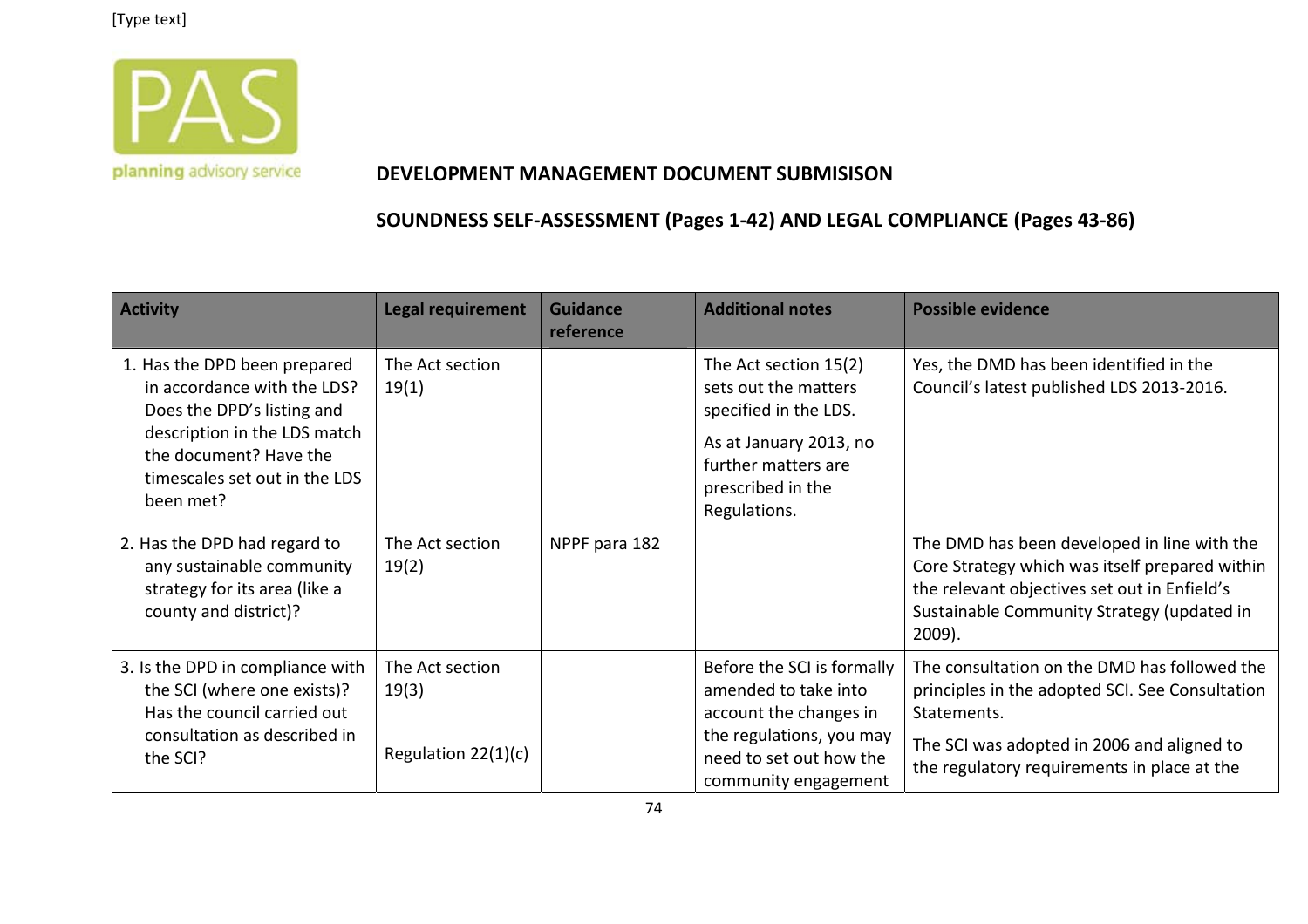

#### **DEVELOPMENT MANAGEMENT DOCUMENT SUBMISISON**

| <b>Activity</b>            | <b>Legal requirement</b> | <b>Guidance</b><br>reference | <b>Additional notes</b>                                      | <b>Possible evidence</b>                                                                                                                                                                                                                                                                                                                                                 |
|----------------------------|--------------------------|------------------------------|--------------------------------------------------------------|--------------------------------------------------------------------------------------------------------------------------------------------------------------------------------------------------------------------------------------------------------------------------------------------------------------------------------------------------------------------------|
|                            |                          |                              | that you carried out met<br>the regulations (as<br>amended). | time -the Town and Country Planning (Local<br>Development) (England) Regulations 2004. The<br>2004 Regulations were amended over the<br>course of the Plan's preparation and the<br>various stages of consultation, and then<br>replaced by new Regulations in April 2012 <sup>3</sup> .<br>The 2006 SCI has not yet been revised to take<br>into account these changes. |
|                            |                          |                              |                                                              | The Proposed Submission DMD was carried<br>out under the 2012 Regulations, and the<br><b>Regulation 22 Consultation Statement</b><br>demonstrates how this process has been<br>carried out in line with the requirements of the<br>2012 Regulations.                                                                                                                     |
| 4. Have you identified and | The Act section          | NPPF paras 181               | Under NPPF para 182,                                         | Preparation of the DMD commenced prior to                                                                                                                                                                                                                                                                                                                                |

 $^3$  The Town and Country Planning (Local Development) (England) Regulations 2012.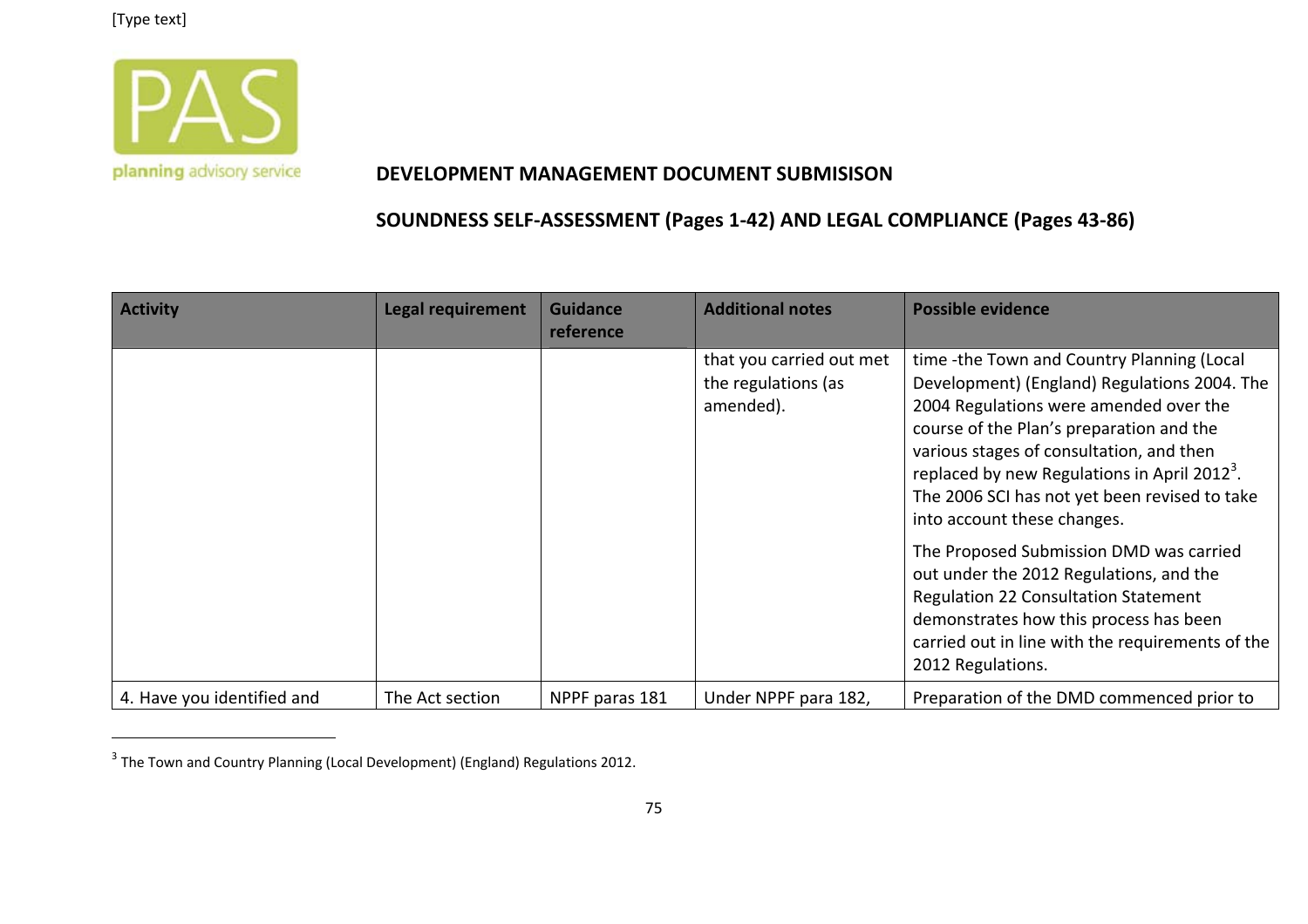

#### **DEVELOPMENT MANAGEMENT DOCUMENT SUBMISISON**

| <b>Activity</b>                                                                                                                                                                                                                                                                                                                                                                                                                                           | <b>Legal requirement</b>    | <b>Guidance</b><br>reference | <b>Additional notes</b>                                                                                                             | <b>Possible evidence</b>                                                                                                                                                                                                                                       |
|-----------------------------------------------------------------------------------------------------------------------------------------------------------------------------------------------------------------------------------------------------------------------------------------------------------------------------------------------------------------------------------------------------------------------------------------------------------|-----------------------------|------------------------------|-------------------------------------------------------------------------------------------------------------------------------------|----------------------------------------------------------------------------------------------------------------------------------------------------------------------------------------------------------------------------------------------------------------|
| addressed any issues which<br>are likely to have a<br>significant impact on at least<br>two planning areas. In doing<br>so, have you co-operated<br>with other local planning<br>authorities, county councils<br>where they are not a<br>planning authority, LEPs,<br>LNPs and the prescribed<br>bodies in identifying and<br>addressing any strategic<br>cross-boundary issues<br>If you have not agreed on<br>the approach is there a<br>justification? | 33A(1) and section<br>20(5) | and 182                      | the plan should be based<br>on effective joint<br>working on cross-<br>boundary strategic<br>priorities to be found<br>'Effective'. | the Duty to Co-operate coming into force in<br>November 2011. However, a Duty to Co-<br>operate Statement has been prepared to<br>demonstrate how other local planning<br>authorities and prescribed bodies have been<br>involved in the evolution of the DMD. |
| 5. Has the DPD been subject to<br>sustainability appraisal?                                                                                                                                                                                                                                                                                                                                                                                               | The Act section<br>19(5)    | NPPF para 165                |                                                                                                                                     | Yes. A Sustainability Appraisal has been<br>prepared and forms part of this submission.                                                                                                                                                                        |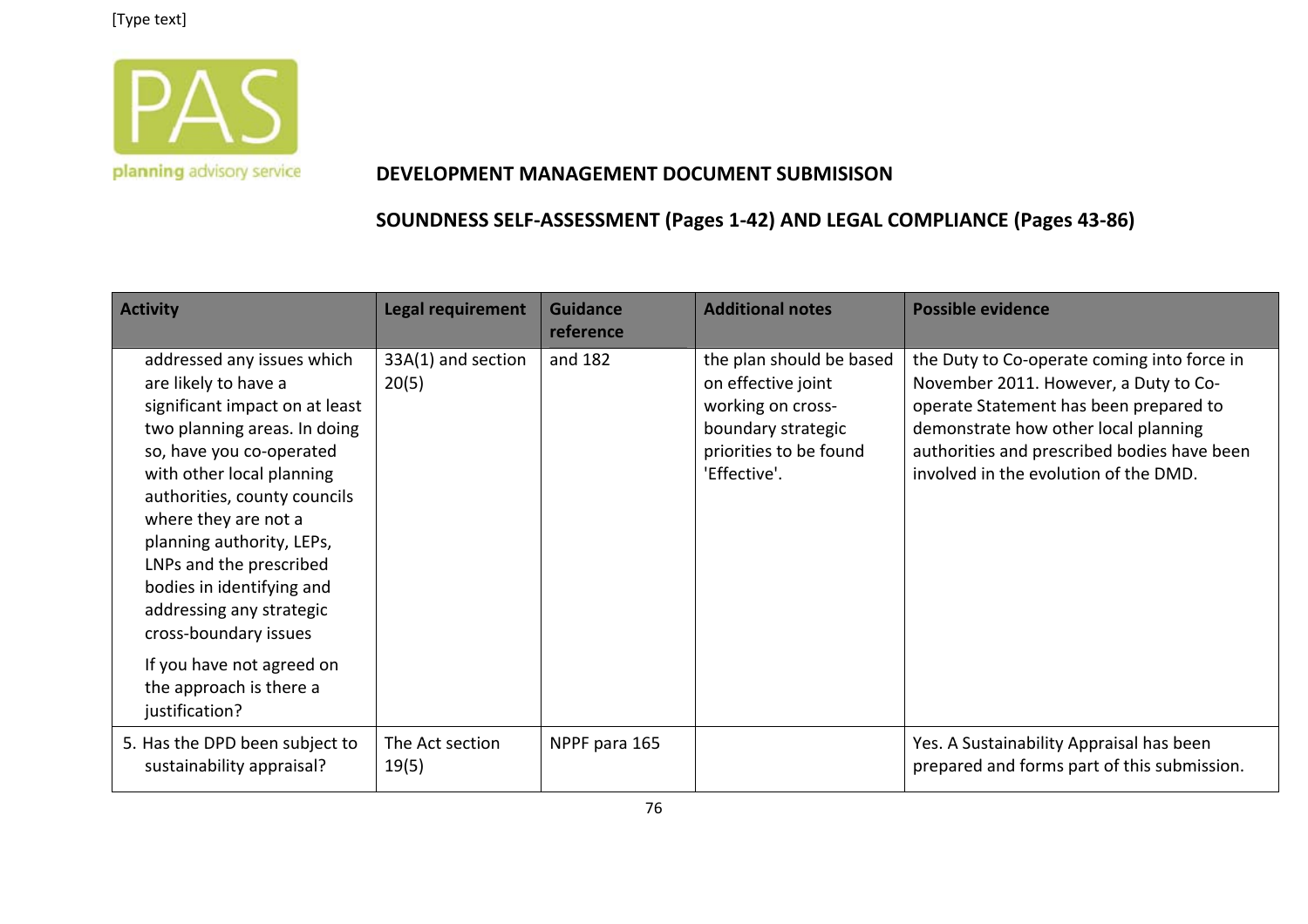

#### **DEVELOPMENT MANAGEMENT DOCUMENT SUBMISISON**

| <b>Activity</b>                                                                                                                                                                                                          | <b>Legal requirement</b>                                          | <b>Guidance</b><br>reference             | <b>Additional notes</b>                                                                                                     | <b>Possible evidence</b>                                                                                                                                                                                                                                                                                                                                                                                                                         |
|--------------------------------------------------------------------------------------------------------------------------------------------------------------------------------------------------------------------------|-------------------------------------------------------------------|------------------------------------------|-----------------------------------------------------------------------------------------------------------------------------|--------------------------------------------------------------------------------------------------------------------------------------------------------------------------------------------------------------------------------------------------------------------------------------------------------------------------------------------------------------------------------------------------------------------------------------------------|
| Has the council provided a<br>final report of the findings of<br>the appraisal?                                                                                                                                          | Regulation 22(1)(a)                                               | <b>SEA Practical</b><br>Guide, chapter 5 |                                                                                                                             |                                                                                                                                                                                                                                                                                                                                                                                                                                                  |
| 6. Is the DPD to be submitted<br>consistent with national<br>policy?                                                                                                                                                     | The Act section<br>19(2) and Schedule<br>8                        | NPPF para 151                            |                                                                                                                             | Yes. The Council consider that the Plan is<br>consistent with national policy and has<br>undertaken the PAS Soundness self-<br>assessment checklist which provides the<br>necessary evidence of this.                                                                                                                                                                                                                                            |
| 7. Does the DPD contain any<br>policies or proposals that are<br>not in general conformity<br>with the regional strategy<br>where it still exists?<br>If yes, is there local<br>justification?<br>If the LPA is a London | The Act section<br>$24(1)(a)$ and $24(4)$<br><b>Regulation 21</b> | NPPF para 218<br>footnote 41             | In London the<br>requirement is for<br>general conformity with<br>the spatial development<br>strategy (The London<br>Plan). | The Plan is considered to be in general<br>conformity with the Mayor's London Plan<br>(2011). See Regulation 22 Consultation<br>Statement (2013) for latest representation<br>regarding conformity issues raised by the GLA<br>on behalf of the Mayor of London. The Mayor<br>has concluded the DMD is not in conformity<br>with the London Plan in respect of affordable<br>housing, in particular in relation to paragraphs<br>2.13 and 2.1.4. |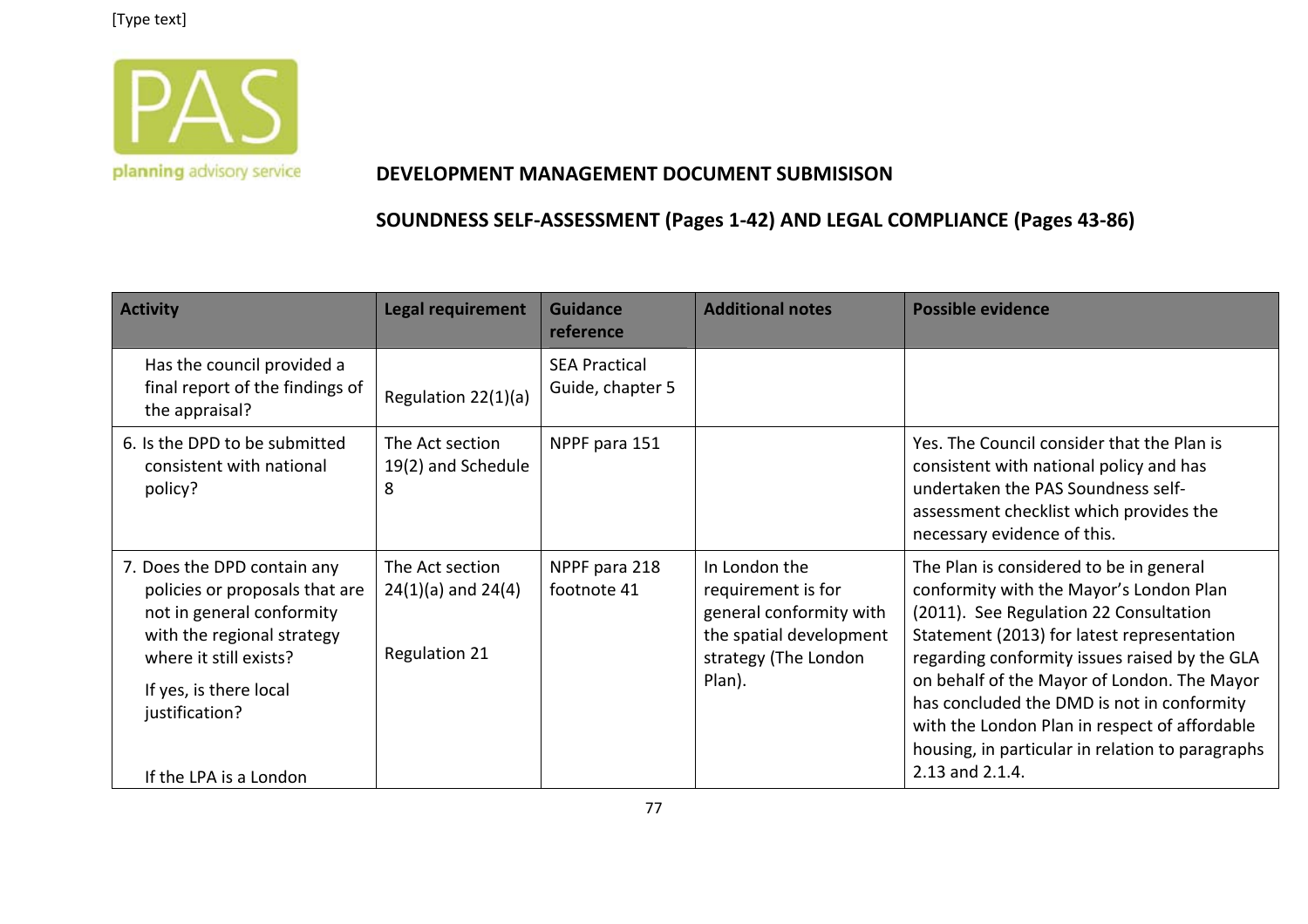

#### **DEVELOPMENT MANAGEMENT DOCUMENT SUBMISISON**

| <b>Activity</b>                                                                                                                                                                                                                                                                                 | <b>Legal requirement</b>                                                        | <b>Guidance</b><br>reference | <b>Additional notes</b>                                                                                      | <b>Possible evidence</b>                                                                                                                                                                                                                                                                                                                                                                 |
|-------------------------------------------------------------------------------------------------------------------------------------------------------------------------------------------------------------------------------------------------------------------------------------------------|---------------------------------------------------------------------------------|------------------------------|--------------------------------------------------------------------------------------------------------------|------------------------------------------------------------------------------------------------------------------------------------------------------------------------------------------------------------------------------------------------------------------------------------------------------------------------------------------------------------------------------------------|
| borough or a mayoral<br>development corporation<br>has it requested an opinion<br>from the Mayor of London<br>on the general conformity of<br>the plan with the spatial<br>development strategy?                                                                                                |                                                                                 |                              |                                                                                                              |                                                                                                                                                                                                                                                                                                                                                                                          |
| 8. Has the council published the<br>prescribed documents, and<br>made them available at their<br>principal offices and their<br>website?<br>Has the council notified the<br>relevant statutory and non-<br>statutory bodies, and all<br>persons invited to make<br>representations on the plan? | The Act section<br>$20(2)$ , $20(3)$ and<br>20(5)(b)<br>Regulations 8 and<br>19 | NPPF para 182                | Requirements relating to<br>publication of the<br>prescribed documents<br>are listed later in this<br>table. | The Council has published the proposed<br>submission documents and has made them<br>available in accordance with the statement of<br>fact. Specific, general and other consultees<br>have been notified and invited to make<br>representations as outlined in the Consultation<br>Statement.<br>The DMD sets out the relationship of the DMD<br>policies to the saved UDP in Appendix 2. |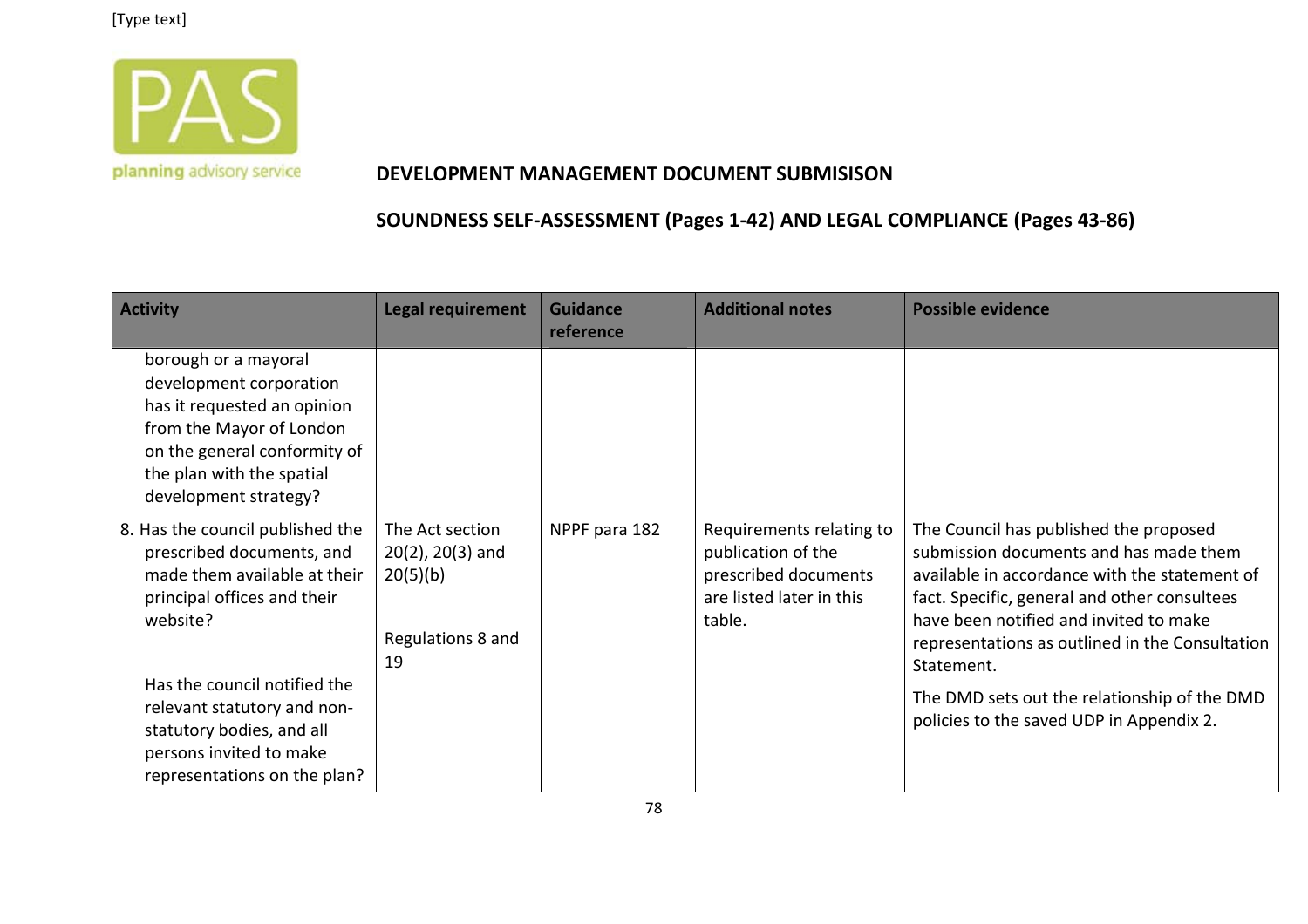

#### **DEVELOPMENT MANAGEMENT DOCUMENT SUBMISISON**

| <b>Activity</b>                                                                                                                                                             | <b>Legal requirement</b>                         | <b>Guidance</b><br>reference | <b>Additional notes</b>                                     | <b>Possible evidence</b>                                                                                                                                                                  |
|-----------------------------------------------------------------------------------------------------------------------------------------------------------------------------|--------------------------------------------------|------------------------------|-------------------------------------------------------------|-------------------------------------------------------------------------------------------------------------------------------------------------------------------------------------------|
| Does the DPD contain a list<br>of superseded saved<br>policies?                                                                                                             |                                                  |                              |                                                             |                                                                                                                                                                                           |
| 9. Are there any policies<br>applying to sites or areas by<br>reference to an Ordnance<br>Survey map or to amend an<br>adopted policies map?<br>If yes, have you prepared a | Regulations 5(1)<br>$(b)$ , 9 (1), 17 &<br>22(1) |                              |                                                             | A Policies Map forms part of this submission.<br>This illustrates changes to the adopted Policies<br>Map (2010).                                                                          |
| submission policies map?<br>10. Is the DPD consistent with<br>any other adopted DPDs for<br>the area? If the DPD is<br>intended to supersede any                            | Regulation 8(3)<br>and $(4)$                     |                              | Development Plan is<br>defined in Section 38 of<br>the Act. | The DMD will form part of suite of documents<br>that make up Enfield's Local Plan. The Plan<br>translates the strategic objectives of the<br>adopted Core Strategy to the local level. On |
| adopted development plan                                                                                                                                                    | Regulation 8(5)                                  |                              |                                                             | this basis there is a strong consistency                                                                                                                                                  |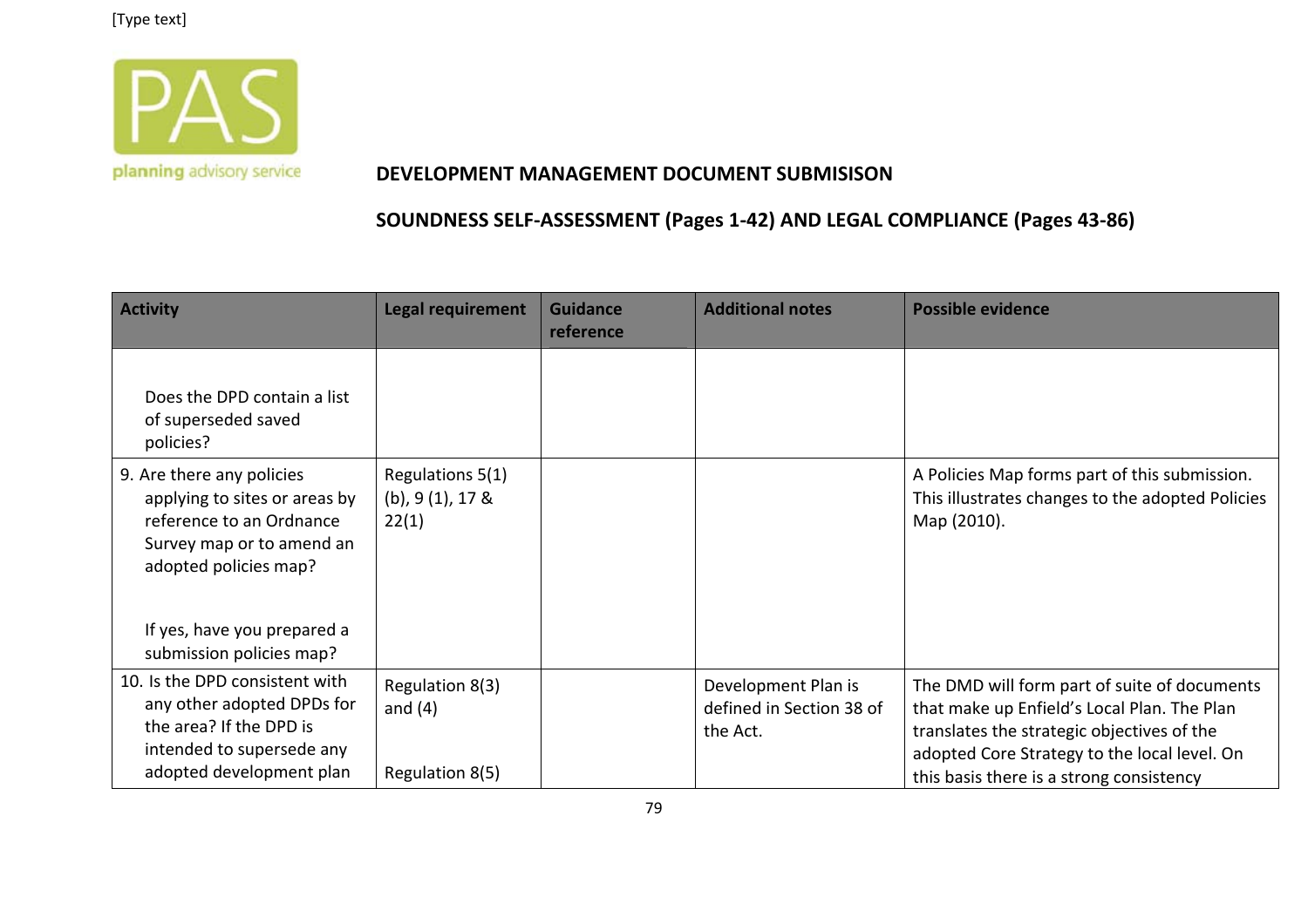

#### **DEVELOPMENT MANAGEMENT DOCUMENT SUBMISISON**

| <b>Activity</b>                                                                                                                                                                                                                                                                      | <b>Legal requirement</b>                           | <b>Guidance</b><br>reference | <b>Additional notes</b>                                                                               | <b>Possible evidence</b>                                                                                                                                                                                                                                                                                           |
|--------------------------------------------------------------------------------------------------------------------------------------------------------------------------------------------------------------------------------------------------------------------------------------|----------------------------------------------------|------------------------------|-------------------------------------------------------------------------------------------------------|--------------------------------------------------------------------------------------------------------------------------------------------------------------------------------------------------------------------------------------------------------------------------------------------------------------------|
| policies, does it state that<br>fact and identify the<br>superseded policies?                                                                                                                                                                                                        |                                                    |                              |                                                                                                       | between the documents in Enfield's Local Plan.<br>The DMD sets out the relationship of the DMD<br>policies to the saved UDP in Appendix 2.                                                                                                                                                                         |
| 11. Have you prepared a<br>statement setting out:<br>Which bodies and persons<br>were invited to make<br>representations under<br>Regulation 18?<br>How they were invited?<br>A summary of the main<br>issues raised?<br>How the representations<br>have been taken into<br>account? | The Act section 20<br>(3)<br>Regulation $22(1)(c)$ |                              | This will bring forward<br>material from the<br><b>Consultation statement</b><br>(see Stage 2 above). | The Regulation 22 Consultation Statements<br>provide details of how and which<br>organisations, residents, businesses and the<br>community and voluntary sector were<br>consulted as part of the preparation of the<br>Plan, summarises the representations received<br>and how they have been taken into account. |
| 12. Have you prepared a                                                                                                                                                                                                                                                              | The Act section                                    |                              |                                                                                                       | The Regulation 22 Consultation Statement                                                                                                                                                                                                                                                                           |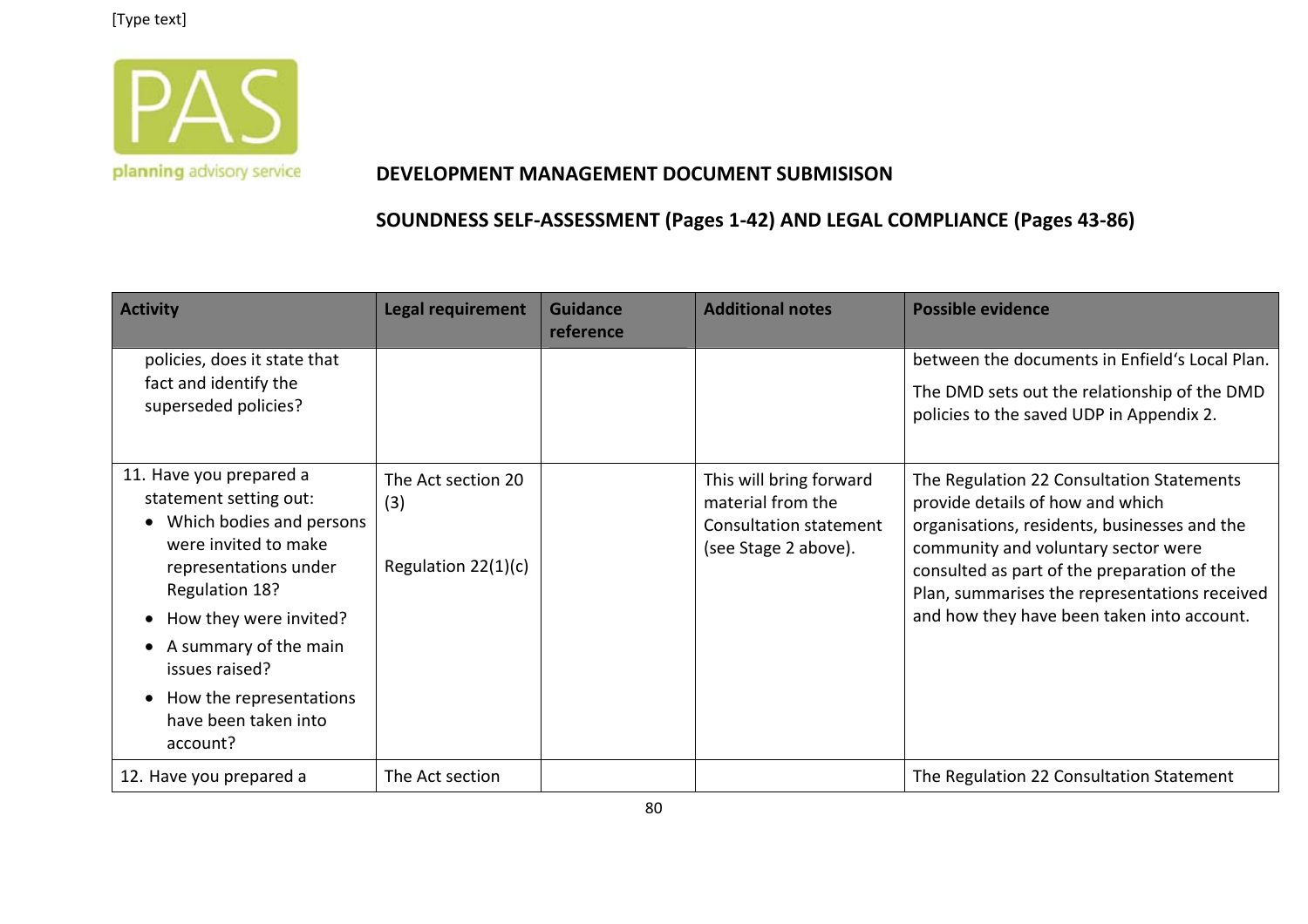

#### **DEVELOPMENT MANAGEMENT DOCUMENT SUBMISISON**

| <b>Activity</b>                                                                                                                         | <b>Legal requirement</b>                           | <b>Guidance</b><br>reference | <b>Additional notes</b> | <b>Possible evidence</b>                                                                                                                                                                                                                                                                           |
|-----------------------------------------------------------------------------------------------------------------------------------------|----------------------------------------------------|------------------------------|-------------------------|----------------------------------------------------------------------------------------------------------------------------------------------------------------------------------------------------------------------------------------------------------------------------------------------------|
| statement giving:<br>• the number of<br>representations made<br>under Regulation 22?<br>• a summary of the main<br>issues raised?<br>OR | 20(3)<br>Regulation<br>22(1)(c)                    |                              |                         | provide details of how and which<br>organisations, residents, businesses and the<br>community and voluntary sector were<br>consulted as part of the preparation of the<br>Plan, the number of representations made, a<br>summary of the main issues, and how they<br>have been taken into account. |
| • that no representations<br>were made?                                                                                                 |                                                    |                              |                         |                                                                                                                                                                                                                                                                                                    |
| 13. Have you collected together<br>all the representations made<br>under Regulation28?                                                  | The Act section<br>20(3)<br>Regulation<br>22(1)(e) |                              |                         | Yes. Original copies of the representations are<br>available on request.                                                                                                                                                                                                                           |
| 14. Have you assembled the<br>relevant supporting<br>documents?                                                                         | The Act section<br>20(3)<br>Regulation 22(1)(g)    |                              |                         | Yes. These documents are listed as part of the<br>submission documents.                                                                                                                                                                                                                            |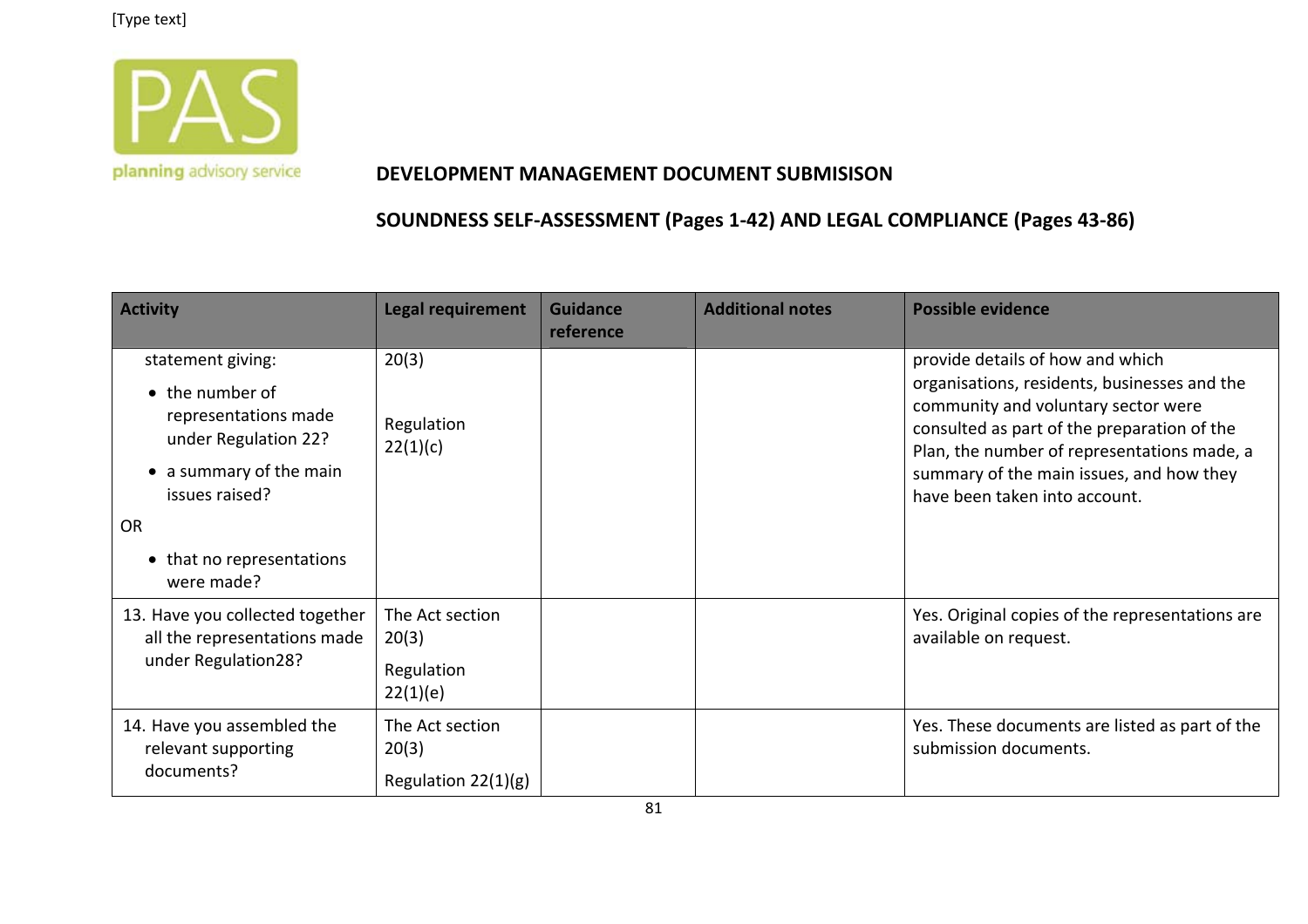

#### **DEVELOPMENT MANAGEMENT DOCUMENT SUBMISISON**

| <b>Activity</b>                                                                                                                                                                                                                                                                          | <b>Legal requirement</b>                                                   | <b>Guidance</b><br>reference | <b>Additional notes</b>                                                                                                                                                                                                                                                                      | <b>Possible evidence</b>                                                                                                                                                   |
|------------------------------------------------------------------------------------------------------------------------------------------------------------------------------------------------------------------------------------------------------------------------------------------|----------------------------------------------------------------------------|------------------------------|----------------------------------------------------------------------------------------------------------------------------------------------------------------------------------------------------------------------------------------------------------------------------------------------|----------------------------------------------------------------------------------------------------------------------------------------------------------------------------|
| 15. Has your council approved<br>the DPD for submission?                                                                                                                                                                                                                                 | The Act section 20                                                         |                              | Check the LPA's<br>constitution/standing<br>orders for the<br>authorisation process<br>appropriate for the type<br>of DPD.                                                                                                                                                                   | Yes. Council approval for the submission of the<br>DMD was given on 27 <sup>th</sup> March 2013.                                                                           |
| 16. Have you sent the Secretary<br>of State (the Planning<br>Inspectorate) both a paper<br>copy and an email of the<br>following:<br>• the DPD?<br>the submission policies<br>map (unless there are no<br>site allocation policies)?<br>the documents prescribed<br>in Regulation 22(1)? | The Act section<br>$20(1)$ and $20(3)$<br>Regulations 22(1)<br>and $22(2)$ |                              | Regulation 35 deals with<br>the availability of<br>documents and the time<br>of their removal.<br>Electronic copies of<br>some of the<br>representations and<br>supporting documents<br>may not be practicable.<br>Regulation 35 deals with<br>the availability of<br>documents and the time | Yes, paper copies and an email were sent to<br>the Planning Inspectorate. Electronic copies of<br>the submission documents are also available<br>on the Council's website. |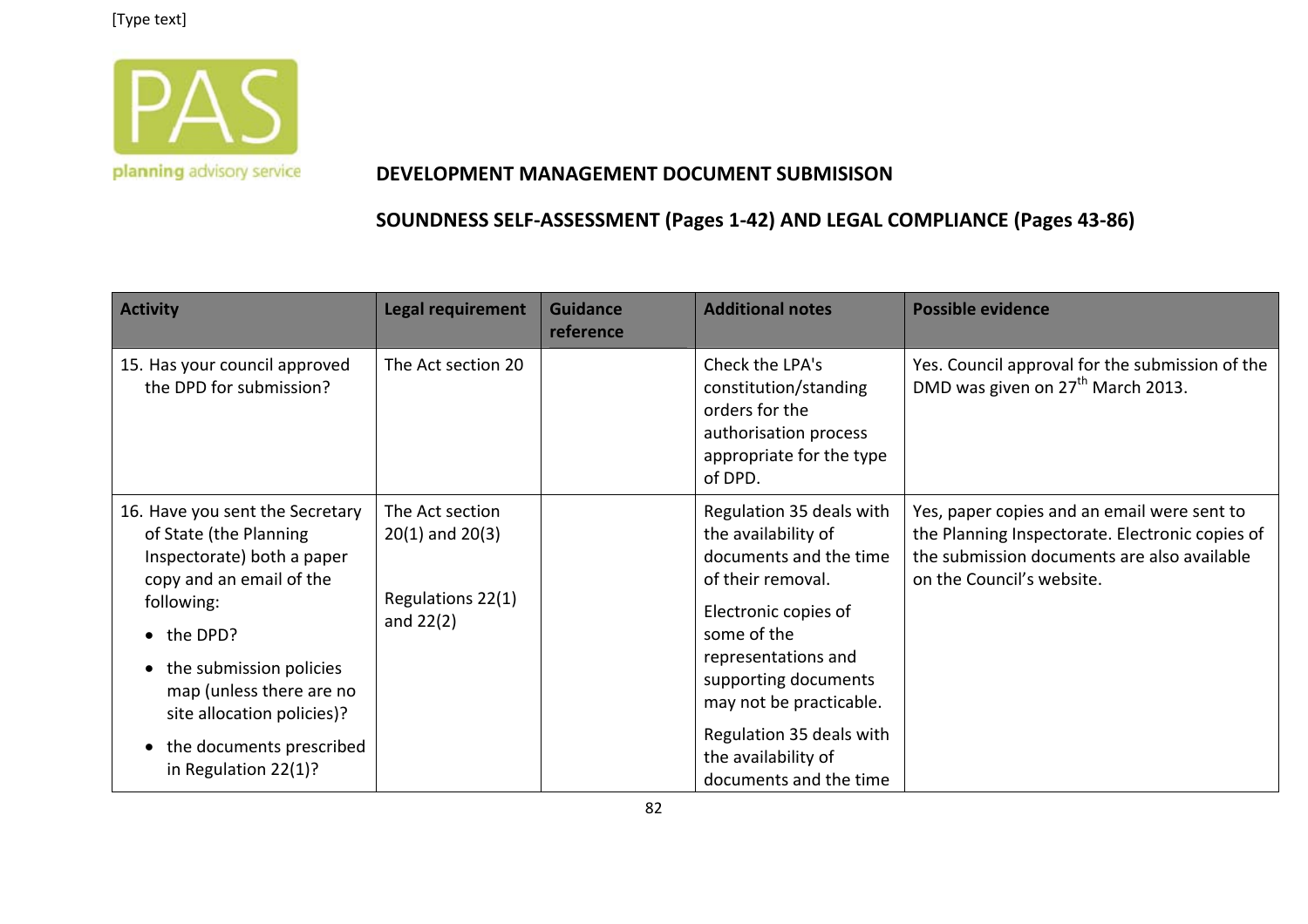

#### **DEVELOPMENT MANAGEMENT DOCUMENT SUBMISISON**

| <b>Activity</b>                                                                                                                   | <b>Legal requirement</b>           | <b>Guidance</b><br>reference | <b>Additional notes</b>                                                         | <b>Possible evidence</b>                                                        |
|-----------------------------------------------------------------------------------------------------------------------------------|------------------------------------|------------------------------|---------------------------------------------------------------------------------|---------------------------------------------------------------------------------|
|                                                                                                                                   |                                    |                              | of their removal.                                                               |                                                                                 |
| 17. Have you made the<br>following available at the<br>same places where the<br>proposed submission<br>documents were to be seen: | Regulation 22(3)                   |                              | You should do this as<br>soon as reasonably<br>practicable after<br>submission. | To be completed following submission of the<br>DMD.                             |
| • The DPD?                                                                                                                        |                                    |                              |                                                                                 |                                                                                 |
| • The documents<br>prescribed in Regulation<br>22(1)?                                                                             |                                    |                              |                                                                                 |                                                                                 |
| 18. On your website, have you<br>published the:<br>DPD?<br>$\bullet$<br>submission policies<br>map?                               | Regulation 22(3)<br>and $35(1)(b)$ |                              | You should do this as<br>soon as reasonably<br>practicable after<br>submission. | Electronic copies of these documents are<br>available on the Council's website. |
| sustainability appraisal                                                                                                          |                                    |                              |                                                                                 |                                                                                 |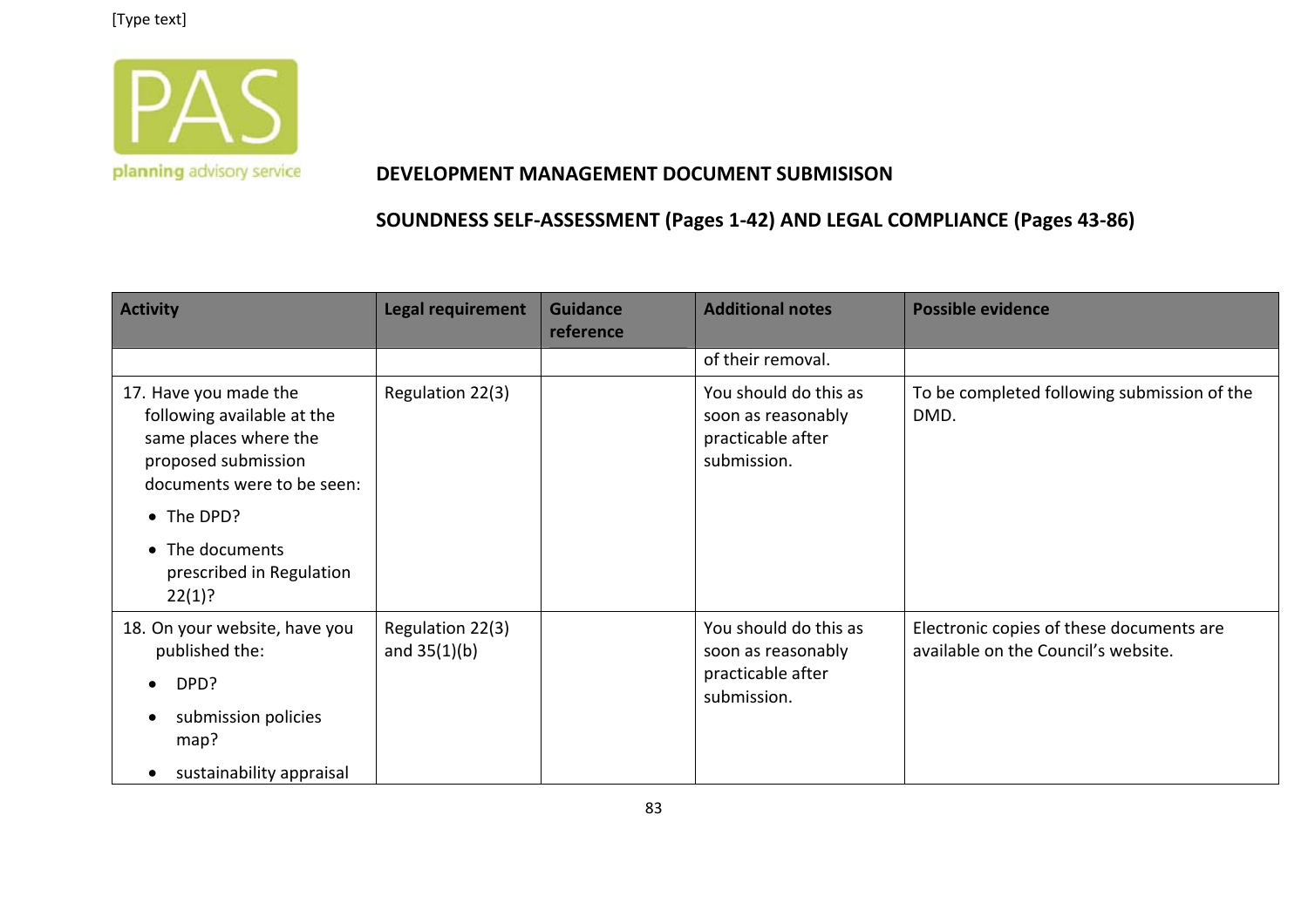

#### **DEVELOPMENT MANAGEMENT DOCUMENT SUBMISISON**

| <b>Activity</b>                                                                                                           | <b>Legal requirement</b> | <b>Guidance</b><br>reference | <b>Additional notes</b>                                                                                      | <b>Possible evidence</b>                                                                                                                                                                                                      |
|---------------------------------------------------------------------------------------------------------------------------|--------------------------|------------------------------|--------------------------------------------------------------------------------------------------------------|-------------------------------------------------------------------------------------------------------------------------------------------------------------------------------------------------------------------------------|
| report?                                                                                                                   |                          |                              |                                                                                                              |                                                                                                                                                                                                                               |
| Regulation 22(1)(c)<br>$\bullet$<br>statement?                                                                            |                          |                              |                                                                                                              |                                                                                                                                                                                                                               |
| supporting documents<br>(where practicable) ?                                                                             |                          |                              |                                                                                                              |                                                                                                                                                                                                                               |
| representations made<br>under Regulation 20<br>(where practicable) ?                                                      |                          |                              |                                                                                                              |                                                                                                                                                                                                                               |
| statement as to where<br>and when the DPD and<br>the documents are<br>available?                                          |                          |                              |                                                                                                              |                                                                                                                                                                                                                               |
| 19. For each general<br>consultation body invited to<br>make representations under<br>Regulation 18(1), have you<br>sent: | Regulation 22(3)(b)      |                              | You should do this as<br>soon as reasonably<br>practicable after<br>submitting to the<br>Secretary of State. | Yes, specific consultation bodies have been<br>notified and given information on where and<br>when the documents are available for public<br>inspection. The Regulation 22 Consultation<br>Statements confirms the procedures |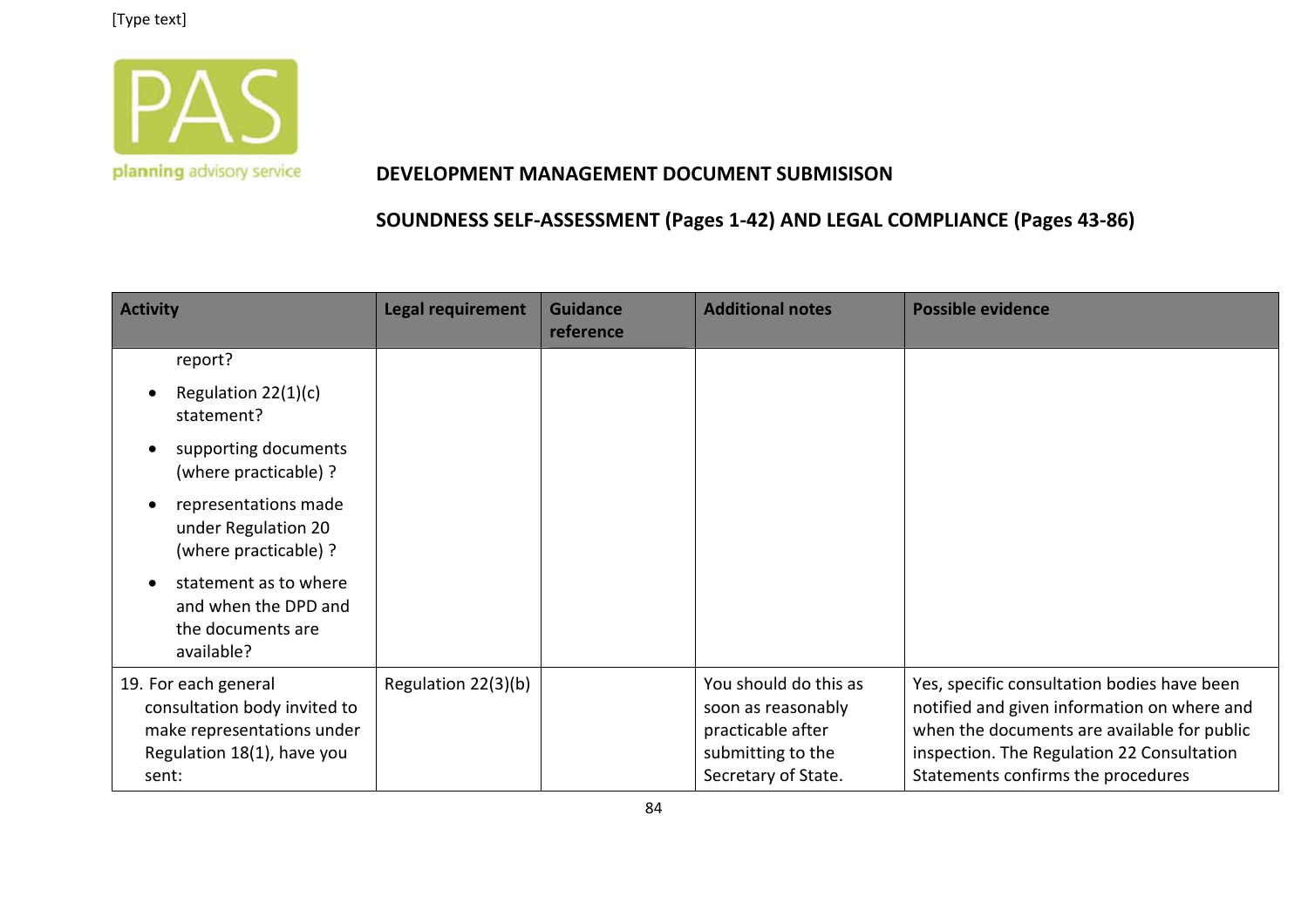

#### **DEVELOPMENT MANAGEMENT DOCUMENT SUBMISISON**

| <b>Activity</b>                                                                                                                                       | <b>Legal requirement</b>                       | <b>Guidance</b><br>reference | <b>Additional notes</b>                                                                                      | <b>Possible evidence</b>                            |
|-------------------------------------------------------------------------------------------------------------------------------------------------------|------------------------------------------------|------------------------------|--------------------------------------------------------------------------------------------------------------|-----------------------------------------------------|
| notification that the<br>documents prescribed in<br>Regulation 22(3)(a)(i)-(iii)<br>are available for<br>inspection<br>where and when they can        |                                                |                              |                                                                                                              | undertaken.                                         |
| be inspected?                                                                                                                                         |                                                |                              |                                                                                                              |                                                     |
| 20. Have you given notice to<br>persons who have requested<br>to be notified that<br>submission has taken place?                                      | Regulation 22(3)(c)                            |                              | You should do this as<br>soon as reasonably<br>practicable after<br>submitting to the<br>Secretary of State. | To be completed following submission of the<br>DMD. |
| 21. If an examination is being<br>held, at least six weeks<br>before its opening has the<br>Programme Officer:<br>published the time and<br>$\bullet$ | The Act section 20<br>Regulations 24 and<br>35 |                              |                                                                                                              | To be completed following submission of the<br>DMD. |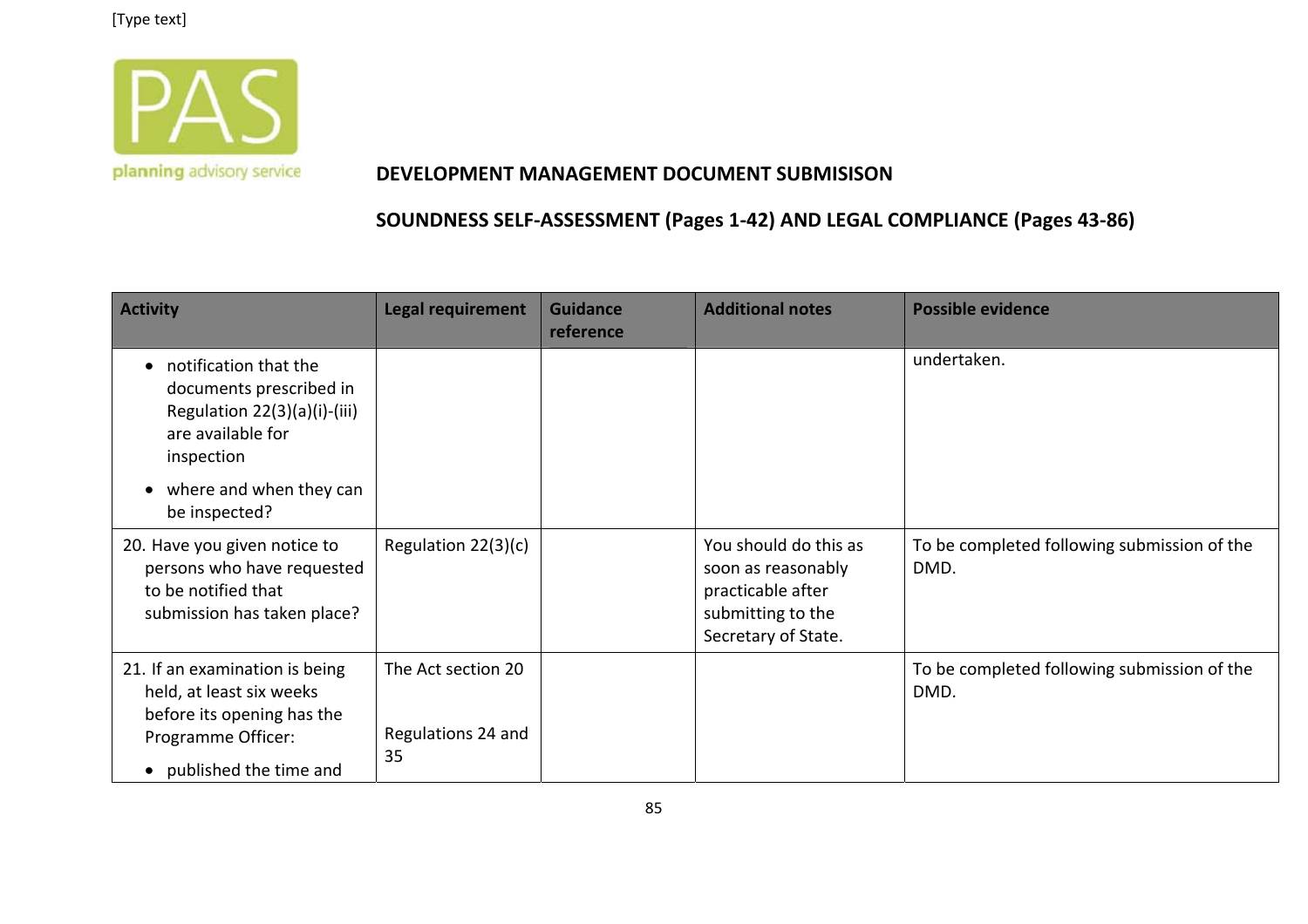

#### **DEVELOPMENT MANAGEMENT DOCUMENT SUBMISISON**

| <b>Activity</b>                                                                                                                            | Legal requirement | <b>Guidance</b><br>reference | <b>Additional notes</b> | <b>Possible evidence</b> |
|--------------------------------------------------------------------------------------------------------------------------------------------|-------------------|------------------------------|-------------------------|--------------------------|
| place of the examination<br>and the name of the<br>person appointed to carry<br>out the examination on<br>your website?                    |                   |                              |                         |                          |
| notified those who have<br>$\bullet$<br>made representations on<br>the published DPD which<br>have not been withdrawn<br>of these details? |                   |                              |                         |                          |